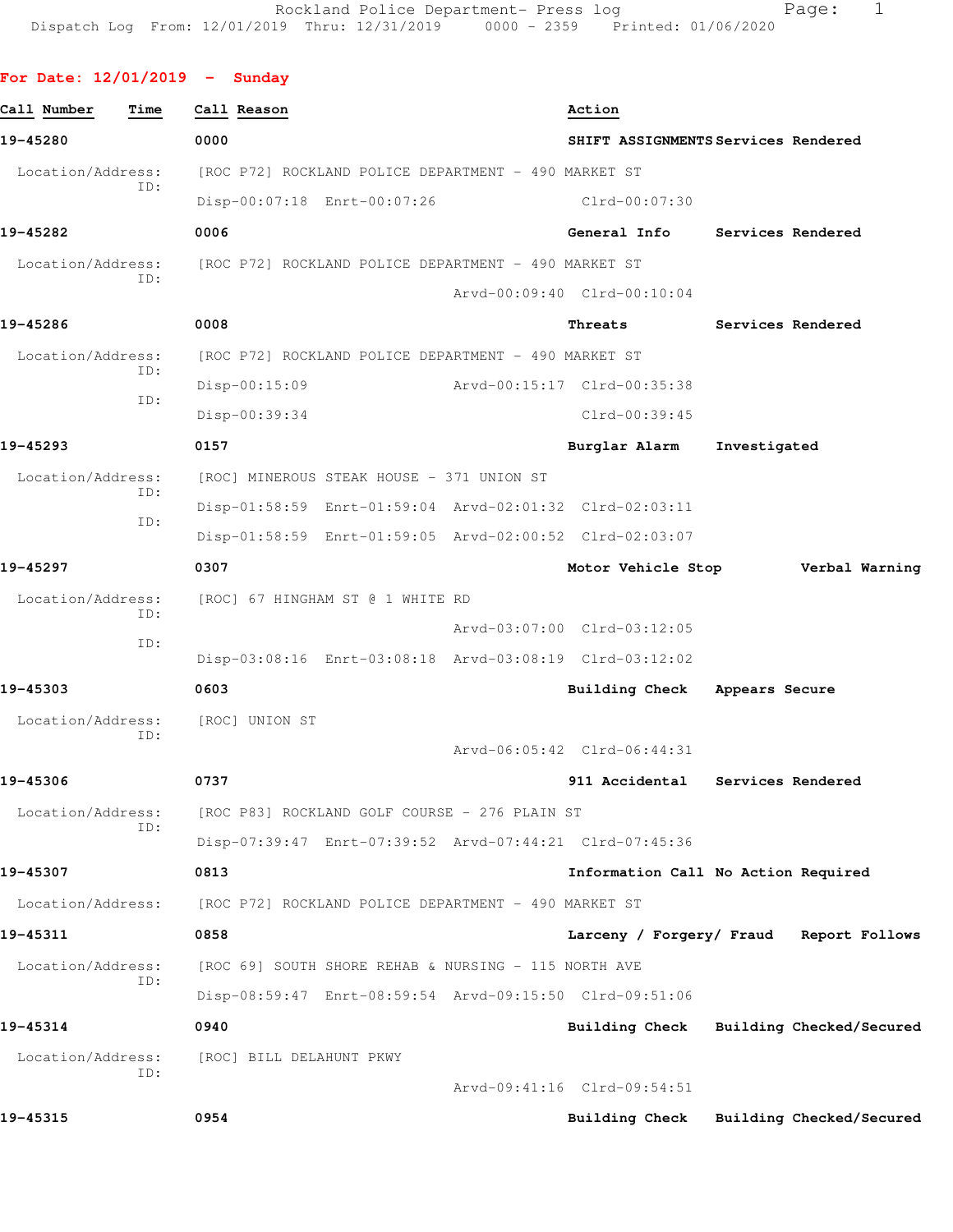|                                   | Rockland Police Department- Press log<br>Dispatch Log From: 12/01/2019 Thru: 12/31/2019 0000 - 2359 Printed: 01/06/2020 |                                     |                   | 2<br>Page:                            |
|-----------------------------------|-------------------------------------------------------------------------------------------------------------------------|-------------------------------------|-------------------|---------------------------------------|
| Location/Address:                 | [ROC] HINGHAM ST                                                                                                        |                                     |                   |                                       |
| TD:                               |                                                                                                                         | Arvd-09:55:23 Clrd-09:55:54         |                   |                                       |
| 19-45316                          | 0955                                                                                                                    | Traffic Enforcement No Service      |                   |                                       |
| Location/Address: [ROC] FOREST ST |                                                                                                                         |                                     |                   |                                       |
| ID:                               |                                                                                                                         | Arvd-09:57:00 Clrd-09:57:17         |                   |                                       |
| 19-45322                          | 1103                                                                                                                    | Assist Public Advised to Court      |                   |                                       |
| Location/Address:                 | [ROC] 443 FOREST ST                                                                                                     |                                     |                   |                                       |
| ID:                               | Disp-11:06:29                                                                                                           | $Clrd-11:06:43$                     |                   |                                       |
| 19-45323                          | 1118                                                                                                                    | Lost/Found Property Provided        |                   |                                       |
| Assistance<br>Location/Address:   | [ROC P72] ROCKLAND POLICE DEPARTMENT - 490 MARKET ST                                                                    |                                     |                   |                                       |
| ID:                               | $Disp-11:20:08$                                                                                                         | $Clrd-11:20:49$                     |                   |                                       |
| 19-45331                          | 1317                                                                                                                    | Building Check Services Rendered    |                   |                                       |
| Location/Address:                 | [ROC] HINGHAM ST                                                                                                        |                                     |                   |                                       |
| ID:                               |                                                                                                                         | Arvd-13:17:44 Clrd-13:18:04         |                   |                                       |
| 19-45333                          | 1319                                                                                                                    | Arson & Bombing Report Follows      |                   |                                       |
| Location/Address:                 | [ROC] 93 MARTHA DR                                                                                                      |                                     |                   |                                       |
| ID:                               | Disp-13:20:48 Enrt-13:20:54 Arvd-13:25:34 Clrd-13:37:34                                                                 |                                     |                   |                                       |
| ID:                               | Disp-13:21:14 Enrt-13:21:15 Arvd-13:27:34 Clrd-13:37:32                                                                 |                                     |                   |                                       |
| 19-45340                          | 1352                                                                                                                    |                                     |                   | Suspicious Activity Services Rendered |
| Location/Address:                 | [ROC] 23 SCHOOL ST                                                                                                      |                                     |                   |                                       |
| ID:                               | Disp-14:53:40 Enrt-15:03:11                                                                                             | Clrd-15:54:53                       |                   |                                       |
| 19-45343                          | 1523                                                                                                                    | <b>Building Check</b>               | Services Rendered |                                       |
| Location/Address:<br>ID:          | [ROC] HINGHAM ST                                                                                                        |                                     |                   |                                       |
|                                   |                                                                                                                         | Arvd-15:24:15 Clrd-15:24:39         |                   |                                       |
| 19-45346                          | 1600                                                                                                                    | SHIFT ASSIGNMENTS Services Rendered |                   |                                       |
| Location/Address:                 | [ROC P72] ROCKLAND POLICE DEPARTMENT - 490 MARKET ST                                                                    |                                     |                   |                                       |
| 19-45348                          | 1656                                                                                                                    | Animal Complaint Services Rendered  |                   |                                       |
| Location/Address:                 | [ROC] 425 CONCORD ST                                                                                                    |                                     |                   |                                       |
| ID:                               | Disp-16:57:19 Enrt-16:58:55 Arvd-17:08:31 Clrd-17:21:25                                                                 |                                     |                   |                                       |
| 19-45363                          | 1933                                                                                                                    | CRUISER OUT OF TOWN                 |                   | No Service                            |
| Location:<br>ID:                  | [ROC] HANOVER                                                                                                           |                                     |                   |                                       |
|                                   |                                                                                                                         | Arvd-19:33:00 Clrd-19:36:58         |                   |                                       |
| 19-45364                          | 1943                                                                                                                    | 911 Accidental No Action Required   |                   |                                       |
| Location/Address:                 | [ROC] 435 HINGHAM ST                                                                                                    |                                     |                   |                                       |
| ID:                               | Disp-19:44:09 Enrt-19:45:38 Arvd-19:51:28 Clrd-19:53:52                                                                 |                                     |                   |                                       |
| 19-45380                          | 2313                                                                                                                    | Assist Other Agency                 |                   | Services Rendered                     |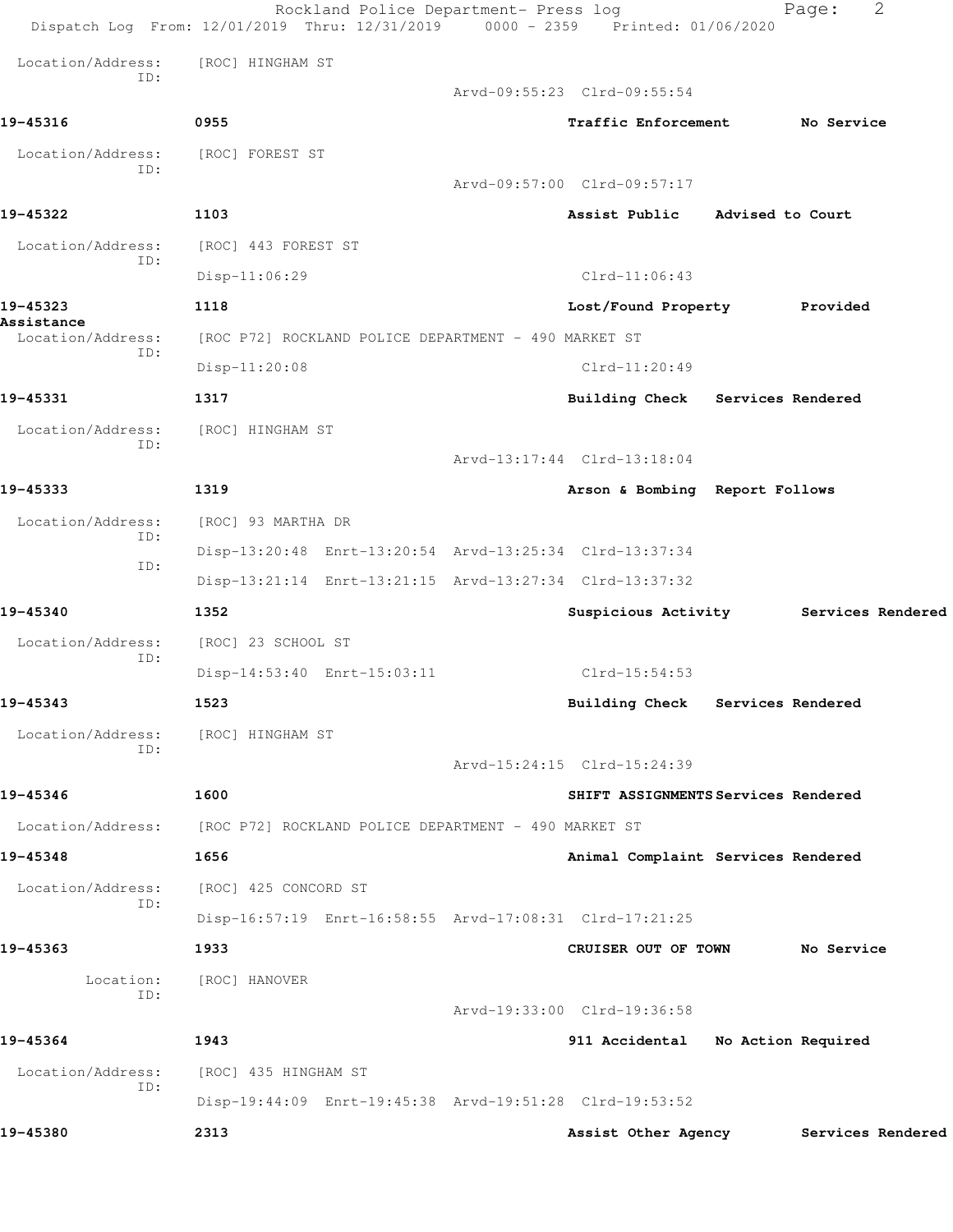|                                 | Rockland Police Department- Press log<br>Dispatch Log From: 12/01/2019 Thru: 12/31/2019 0000 - 2359 Printed: 01/06/2020 |                                          |                   | 3<br>Page:                            |
|---------------------------------|-------------------------------------------------------------------------------------------------------------------------|------------------------------------------|-------------------|---------------------------------------|
| Location:                       | [ROC] NORWELL 41 LONGWATER DRIVE                                                                                        |                                          |                   |                                       |
| ID:                             | Disp-23:15:01 Enrt-23:16:08 Arvd-23:25:02 Clrd-23:58:22                                                                 |                                          |                   |                                       |
| ID:                             | $Disp-00:32:44$                                                                                                         | Arvd-00:32:52 Clrd-12/02/2019 @ 00:59:22 |                   |                                       |
| For Date: $12/02/2019$ - Monday |                                                                                                                         |                                          |                   |                                       |
| 19-45388                        | 0009                                                                                                                    | General Info                             | No Service        |                                       |
| ID:                             | Location/Address: [ROC P72] ROCKLAND POLICE DEPARTMENT - 490 MARKET ST                                                  |                                          |                   |                                       |
|                                 |                                                                                                                         | Arvd-00:09:00 Clrd-00:12:16              |                   |                                       |
| 19-45395                        | 0522                                                                                                                    | Assist Public                            | Services Rendered |                                       |
| Location/Address:               | [ROC] HINGHAM ST                                                                                                        |                                          |                   |                                       |
| ID:                             | Disp-05:25:38 Enrt-05:25:46 Arvd-05:30:35 Clrd-05:37:11                                                                 |                                          |                   |                                       |
| 19-45397                        | 0541                                                                                                                    | Building Check Appears Secure            |                   |                                       |
| Location/Address:               | [ROC] 100 UNION ST                                                                                                      |                                          |                   |                                       |
| ID:                             | $Disp-05:42:01$                                                                                                         | Arvd-05:42:09 Clrd-05:43:09              |                   |                                       |
| ID:                             | $Disp-05:44:39$                                                                                                         | Arvd-05:44:50 Clrd-06:11:34              |                   |                                       |
| 19-45401                        | 0804                                                                                                                    | 911 Accidental                           | Investigated      |                                       |
| Location/Address:               | [ROC 70] WEBSTER PARK NURSING AND REHAB - 56 WEBSTER ST Apt. #157                                                       |                                          |                   |                                       |
| ID:                             | Disp-08:06:18 Enrt-08:06:22 Arvd-08:07:42 Clrd-08:10:21                                                                 |                                          |                   |                                       |
| 19-45402                        | 0806                                                                                                                    | SHIFT ASSIGNMENTSNo Service              |                   |                                       |
| Location/Address:               | [ROC P72] ROCKLAND POLICE DEPARTMENT - 490 MARKET ST                                                                    |                                          |                   |                                       |
| 19-45405                        | 0823                                                                                                                    | Suspicious Activity                      |                   | Report Follows                        |
| Vicinity of:                    | [ROC] FOREST ST                                                                                                         |                                          |                   |                                       |
| ID:                             | Disp-08:24:34 Enrt-08:24:39 Arvd-08:27:27 Clrd-09:10:18                                                                 |                                          |                   |                                       |
| ID:                             | Disp-08:27:35                                                                                                           | Arvd-08:27:38 Clrd-08:48:05              |                   |                                       |
| 19-45416                        | 0943                                                                                                                    |                                          |                   | Suspicious Activity Services Rendered |
| Location/Address:               | [ROC P93] THE BANNER - 167 UNION ST                                                                                     |                                          |                   |                                       |
| ID:                             | Disp-09:44:30 Enrt-09:45:13 Arvd-09:46:15 Clrd-09:55:22                                                                 |                                          |                   |                                       |
| 19-45422                        | 1027                                                                                                                    | Larceny / Forgery/ Fraud Report Follows  |                   |                                       |
| Location/Address:               | [ROC 69] SOUTH SHORE REHAB & NURSING - 115 NORTH AVE Apt. #23B                                                          |                                          |                   |                                       |
| ID:                             | Disp-10:30:20 Enrt-10:30:24 Arvd-10:31:57 Clrd-10:45:40                                                                 |                                          |                   |                                       |
| 19-45437                        | 1237                                                                                                                    | Health & Welfare Check                   |                   | Services Rendered                     |
| Location/Address:               | [ROC P47] BEST WESTERN - 909 HINGHAM ST Apt. #135                                                                       |                                          |                   |                                       |
| ID:                             | Disp-12:40:42 Enrt-12:40:48 Arvd-12:43:59 Clrd-13:08:37                                                                 |                                          |                   |                                       |
| ID:                             | $Disp-12:45:55$                                                                                                         | Arvd-12:45:58 Clrd-13:02:24              |                   |                                       |
| 19-45444                        | 1318                                                                                                                    | Assist Public                            | Services Rendered |                                       |
| Location/Address:               | [ROC P55] HOME DEPOT - 1149 HINGHAM ST                                                                                  |                                          |                   |                                       |
|                                 |                                                                                                                         |                                          |                   |                                       |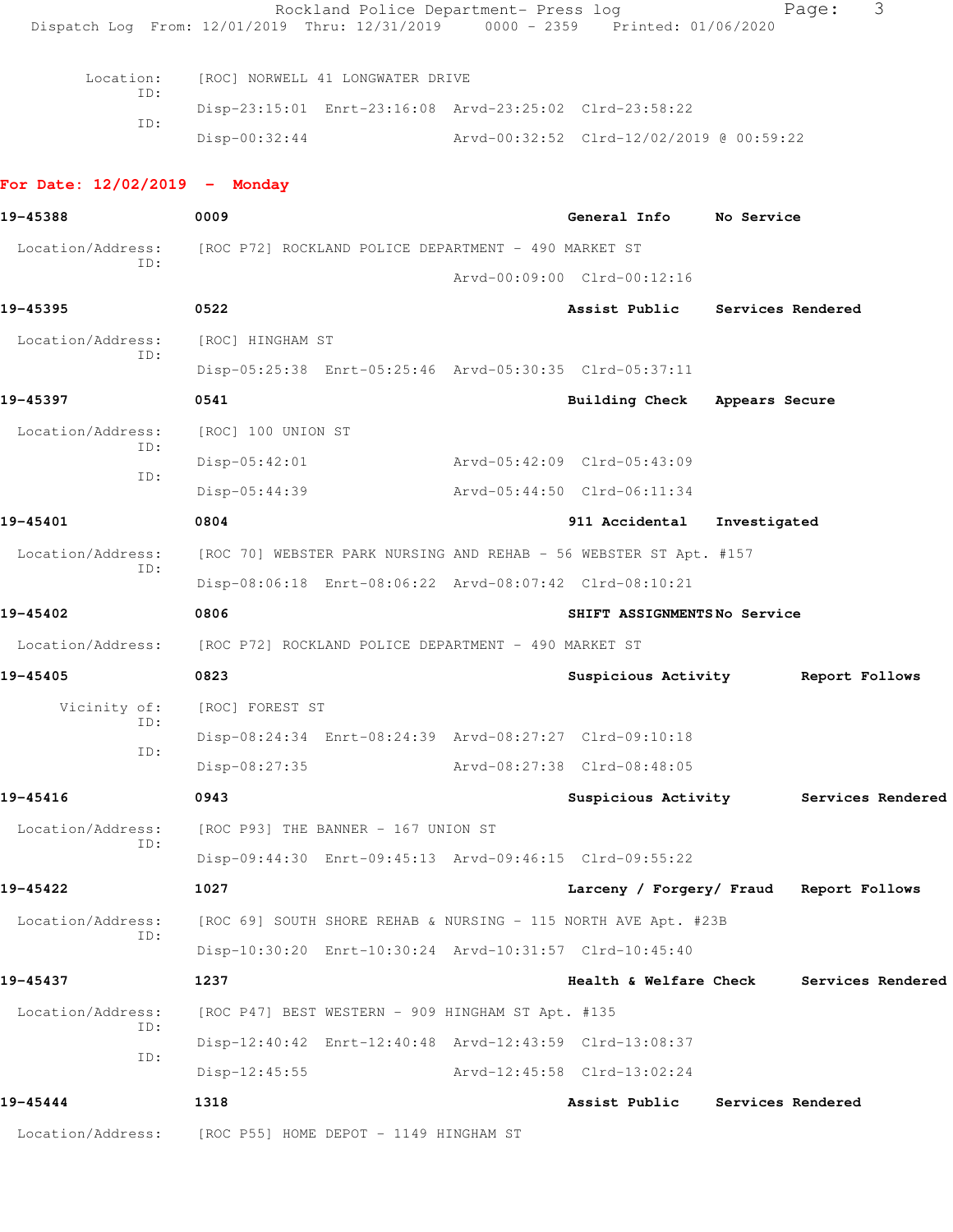| Dispatch Log From: 12/01/2019 Thru: 12/31/2019 0000 - 2359 Printed: 01/06/2020       |                                        | Rockland Police Department- Press log |                                                         |              | Page:             | 4 |
|--------------------------------------------------------------------------------------|----------------------------------------|---------------------------------------|---------------------------------------------------------|--------------|-------------------|---|
| ID:                                                                                  |                                        |                                       | Disp-13:20:18 Enrt-13:33:00 Arvd-13:49:08 Clrd-13:59:23 |              |                   |   |
| 19-45448                                                                             | 1334                                   |                                       | Follow-Up Investigation                                 |              | Investigated      |   |
| Location/Address: [ROC 60] SPRING GATE APARTMENTS - 52 HANNAH WAY                    |                                        |                                       |                                                         |              |                   |   |
| ID:                                                                                  |                                        |                                       | Arvd-13:34:00 Clrd-15:11:57                             |              |                   |   |
| 19-45453                                                                             | 1351                                   |                                       | Assist Public Services Rendered                         |              |                   |   |
| Location/Address: [ROC] 83 HANNAH WAY Apt. #A                                        |                                        |                                       |                                                         |              |                   |   |
| ID:                                                                                  | $Disp-14:07:34$                        |                                       | $Clrd-14:07:45$                                         |              |                   |   |
| 19-45454                                                                             | 1408                                   |                                       | Details / Time off No Service                           |              |                   |   |
| Location:                                                                            | [ROC]                                  |                                       |                                                         |              |                   |   |
| 19-45456                                                                             | 1430                                   |                                       | Details / Time off Services Rendered                    |              |                   |   |
| Location:                                                                            | [ROC]                                  |                                       |                                                         |              |                   |   |
| 19-45457                                                                             | 1433                                   |                                       | Details / Time off Services Rendered                    |              |                   |   |
| Location:                                                                            | [ROC]                                  |                                       |                                                         |              |                   |   |
| 19-45469                                                                             | 1537                                   |                                       | Time off Services Rendered                              |              |                   |   |
| Location: [ROC]                                                                      |                                        |                                       |                                                         |              |                   |   |
| 19-45473                                                                             | 1619                                   |                                       | General Incident/SHIFT ASSIGNM                          |              |                   |   |
| No Service<br>Location/Address: [ROC P72] ROCKLAND POLICE DEPARTMENT - 490 MARKET ST |                                        |                                       |                                                         |              |                   |   |
| 19-45474                                                                             | 1645                                   |                                       | Burglar Alarm Investigated                              |              |                   |   |
| Location/Address:                                                                    | [ROC] 8 MIDFIELD DR                    |                                       |                                                         |              |                   |   |
| ID:                                                                                  |                                        |                                       | Disp-16:45:43 Enrt-16:46:17 Arvd-16:50:47 Clrd-16:53:53 |              |                   |   |
| 19-45475                                                                             | 1647                                   |                                       | Lockout                                                 |              | Services Rendered |   |
| Location/Address:                                                                    | [ROC P55] HOME DEPOT - 1149 HINGHAM ST |                                       |                                                         |              |                   |   |
| ID:                                                                                  |                                        |                                       | Disp-16:54:02 Enrt-16:54:05 Arvd-17:03:54 Clrd-17:03:56 |              |                   |   |
| 19-45477                                                                             | 1711                                   |                                       | 911 Accidental                                          | Investigated |                   |   |
| Location/Address:                                                                    | [ROC] 1 TECHNOLOGY PL                  |                                       |                                                         |              |                   |   |
| ID:                                                                                  |                                        |                                       | Disp-17:12:02 Enrt-17:12:07 Arvd-17:20:25 Clrd-17:23:18 |              |                   |   |
| 19-45479                                                                             | 1732                                   |                                       | Details / Time off COMP NIGHT                           |              |                   |   |
| Services Rendered<br>Location:                                                       | [ROC]                                  |                                       |                                                         |              |                   |   |
| 19-45497                                                                             | 2012                                   |                                       | MVA Property Damage Only Services Rendered              |              |                   |   |
| Vicinity of:                                                                         | [ROC] 258 UNION ST                     |                                       |                                                         |              |                   |   |
| ID:                                                                                  |                                        |                                       | Disp-20:15:11 Enrt-20:15:25 Arvd-20:15:34 Clrd-20:24:08 |              |                   |   |
| ID:                                                                                  |                                        |                                       | Disp-20:15:11 Enrt-20:15:29 Arvd-20:17:01 Clrd-20:26:50 |              |                   |   |
| ID:                                                                                  | $Disp-20:16:49$                        |                                       | Arvd-20:16:52 Clrd-20:21:30                             |              |                   |   |
| ID:                                                                                  | $Disp-20:26:42$                        |                                       | Arvd-20:26:47 Clrd-20:36:05                             |              |                   |   |
| 19-45499<br>Services Rendered                                                        | 2031                                   |                                       | HYPODERMIC SYRINGE (RECOVERED)                          |              |                   |   |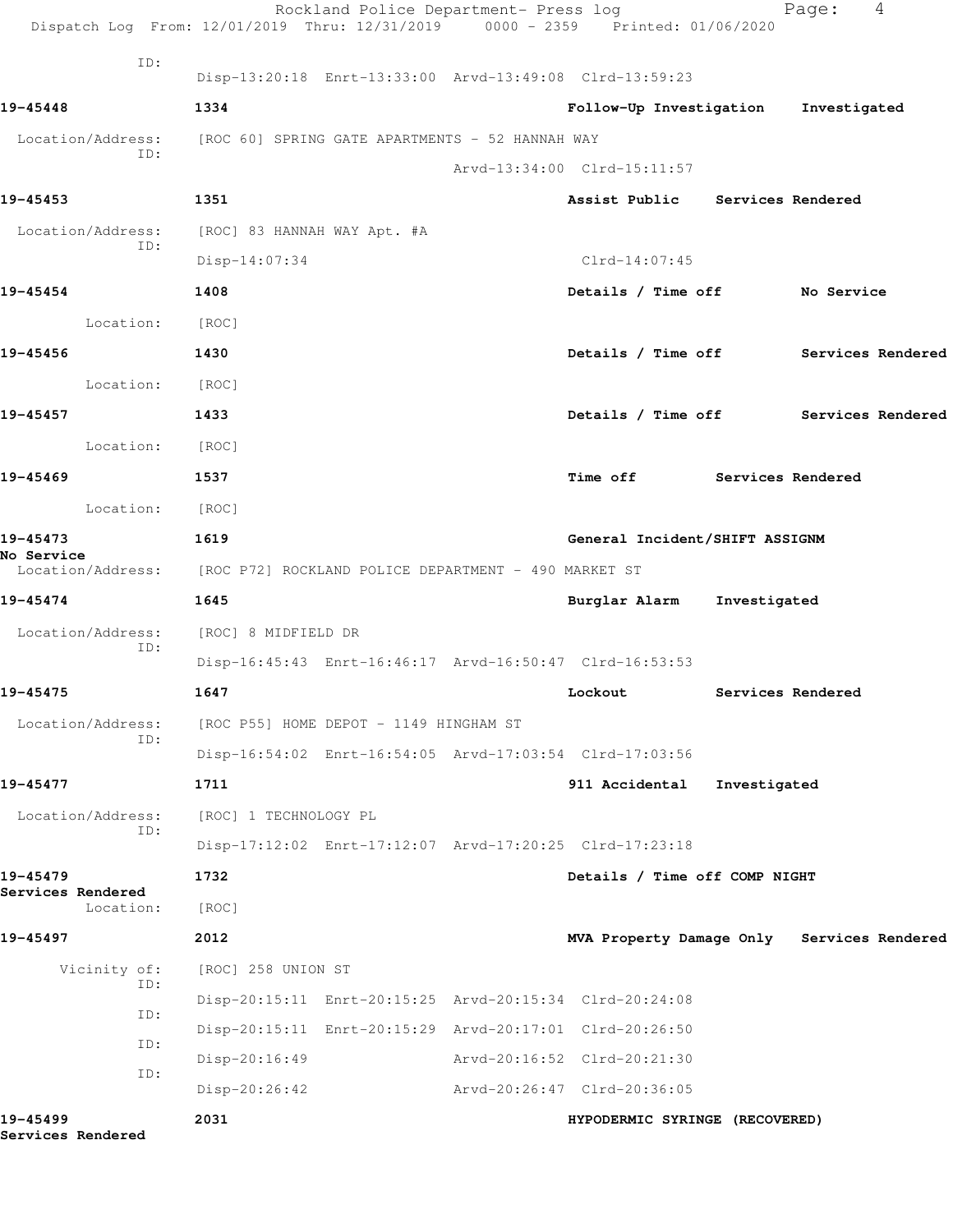|                                     | Rockland Police Department- Press log<br>Dispatch Log From: 12/01/2019 Thru: 12/31/2019 | $0000 - 2359$ | Printed: 01/06/2020                       | 5<br>Page:        |
|-------------------------------------|-----------------------------------------------------------------------------------------|---------------|-------------------------------------------|-------------------|
| Location:                           | [ROC]                                                                                   |               |                                           |                   |
| ID:                                 | Disp-20:33:00 Enrt-20:34:22 Arvd-20:34:27 Clrd-20:34:31                                 |               |                                           |                   |
| 19-45505                            | 2135                                                                                    |               | Motor Vehicle Complaint Gone on arrival   |                   |
| Location/Address:                   | [ROC P21] STATION LIQUORS - 21 EAST WATER ST                                            |               |                                           |                   |
| ID:                                 | Disp-21:36:01 Enrt-21:36:46 Arvd-21:40:22 Clrd-21:43:58                                 |               |                                           |                   |
| ID:                                 | $Disp-21:40:51$                                                                         |               | Arvd-21:40:56 Clrd-21:43:55               |                   |
| For Date: $12/03/2019$ - Tuesday    |                                                                                         |               |                                           |                   |
| 19-45513                            | 0003                                                                                    |               | SHIFT ASSIGNMENTSNo Service               |                   |
| Location/Address:                   | [ROC P72] ROCKLAND POLICE DEPARTMENT - 490 MARKET ST                                    |               |                                           |                   |
| ID:                                 |                                                                                         |               | Arvd-00:03:00 Clrd-00:07:07               |                   |
| 19-45515                            | 0105                                                                                    |               | Suspicious Activity Protective            |                   |
| Custody<br>Location/Address:<br>ID: | [ROC] 90 HUGGINS RD                                                                     |               |                                           |                   |
|                                     | Disp-01:05:34 Enrt-01:05:43 Arvd-01:07:16 Clrd-01:20:18                                 |               |                                           |                   |
| ID:                                 | Disp-01:05:39 Enrt-01:05:46 Arvd-01:07:19 Clrd-01:20:15                                 |               |                                           |                   |
| 19-45529                            | 0120                                                                                    |               | Motor Vehicle Complaint Vehicle Towed     |                   |
| Location/Address:                   | [ROC] 261 UNION ST                                                                      |               |                                           |                   |
| ID:                                 |                                                                                         |               | Arvd-01:20:00 Clrd-05:20:05               |                   |
| 19-45517                            | 0136                                                                                    |               | Motor Vehicle Complaint Vehicle Towed     |                   |
| Location/Address:                   | [ROC] 408 EAST WATER ST                                                                 |               |                                           |                   |
| ID:                                 | Disp-01:41:02 Enrt-01:41:10 Arvd-01:41:15 Clrd-02:09:07                                 |               |                                           |                   |
| 19-45528                            | 0140                                                                                    |               | Motor Vehicle Complaint Vehicle Towed     |                   |
| Location/Address:<br>ID:            | [ROC] 42 CHURCH ST                                                                      |               |                                           |                   |
|                                     |                                                                                         |               | Arvd-05:15:00 Clrd-05:17:51               |                   |
| 19-45520                            | 0243                                                                                    |               | Motor Vehicle Complaint Services Rendered |                   |
| Location/Address:<br>ID:            | [ROC] 44 WARD AVE                                                                       |               |                                           |                   |
|                                     | Disp-02:43:56                                                                           |               | Arvd-02:44:02 Clrd-02:50:07               |                   |
| 19-45521                            | 0313                                                                                    |               | Motor Vehicle Complaint                   | Services Rendered |
| Location/Address:<br>ID:            | [ROC] 44 MILLBROOK DR                                                                   |               |                                           |                   |
|                                     | Disp-03:15:58 Enrt-03:16:04 Arvd-03:16:07 Clrd-03:17:17                                 |               |                                           |                   |
| 19-45522                            | 0342                                                                                    |               | Burglar Alarm Cancelled Enroute           |                   |
| Location/Address:<br>ID:            | [ROC P70] D'ANGELOS - 144 MARKET ST                                                     |               |                                           |                   |
|                                     | Disp-03:43:19 Enrt-03:43:55                                                             |               | $Clrd-03:45:46$                           |                   |
| 19-45523                            | 0402                                                                                    |               | Motor Vehicle Complaint                   | Services Rendered |
| Vicinity of:<br>ID:                 | [ROC] 28 ELEANOR LN                                                                     |               |                                           |                   |
|                                     | $Disp-04:03:40$                                                                         |               | Arvd-04:04:04 Clrd-04:07:42               |                   |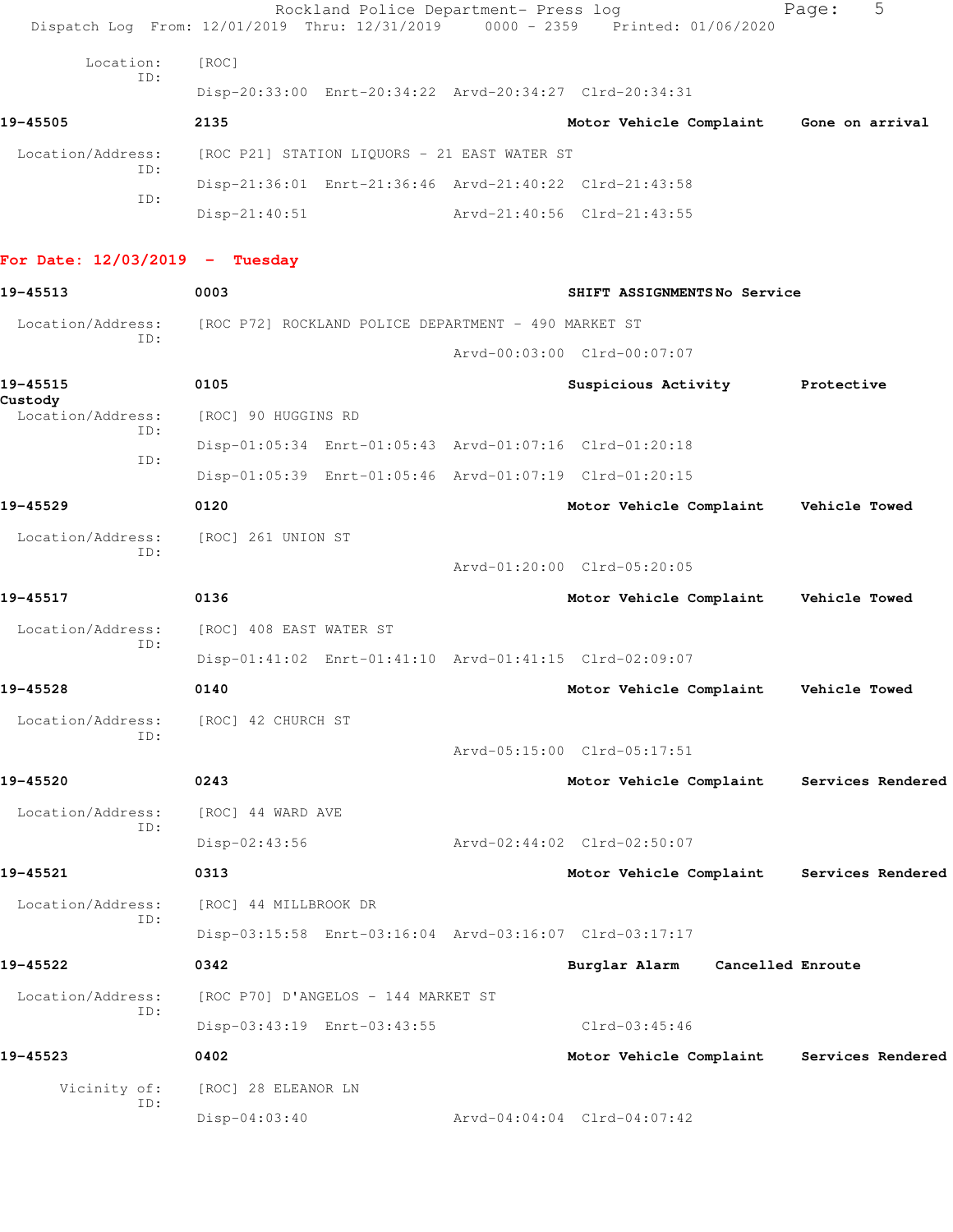|                                 | Dispatch Log From: 12/01/2019 Thru: 12/31/2019 0000 - 2359 Printed: 01/06/2020                                                                                   | Rockland Police Department- Press log |                                          |                | Page:             | 6 |
|---------------------------------|------------------------------------------------------------------------------------------------------------------------------------------------------------------|---------------------------------------|------------------------------------------|----------------|-------------------|---|
| 19-45526                        | 0429                                                                                                                                                             |                                       | Police Information                       |                | Services Rendered |   |
| Location/Address:               | [ROC] 292 MARKET ST Apt. #48                                                                                                                                     |                                       |                                          |                |                   |   |
| 19-45535                        | 0545                                                                                                                                                             |                                       | Road Obstruction Investigated            |                |                   |   |
|                                 | Location/Address: [ROC 70] WEBSTER PARK NURSING AND REHAB - 56 WEBSTER ST                                                                                        |                                       |                                          |                |                   |   |
| ID:                             |                                                                                                                                                                  |                                       | Arvd-05:45:00 Clrd-06:01:54              |                |                   |   |
| 19-45538                        | 0601                                                                                                                                                             |                                       | Building Check Appears Secure            |                |                   |   |
| Location/Address:               | [ROC] 100 UNION ST                                                                                                                                               |                                       |                                          |                |                   |   |
| ID:                             |                                                                                                                                                                  |                                       | Arvd-06:01:59 Clrd-06:12:40              |                |                   |   |
| 19-45539                        | 0644                                                                                                                                                             |                                       | Details / Time off                       |                | No Service        |   |
| Location:                       | [ROC]                                                                                                                                                            |                                       |                                          |                |                   |   |
| 19-45543                        | 0716                                                                                                                                                             |                                       | Details / Time off                       |                | No Service        |   |
| Location:                       | [ROC]                                                                                                                                                            |                                       |                                          |                |                   |   |
| 19-45546                        | 0738                                                                                                                                                             |                                       | Sudden Death                             | Report Follows |                   |   |
| Location/Address:<br>Fire Unit: | [ROC] 1 HONEYSUCKLE LN<br>ROCKEN1-Pumper-Rockland Engine 1<br>Disp-07:39:33 Enrt-07:42:09 Arvd-07:45:43 Clrd-07:54:19                                            |                                       |                                          |                |                   |   |
| EMS Unit:                       | InQrtsUnavl-07:54:19 InSrvce-07:54:19<br>ROCKAM1-Rockland A1<br>Disp-07:39:41 Enrt-07:42:09 Arvd-07:45:44 Clrd-07:54:23<br>InQrtsUnavl-07:54:23 InSrvce-07:54:23 |                                       |                                          |                |                   |   |
| ID:                             | Disp-07:41:53 Enrt-07:41:55 Arvd-07:49:38 Clrd-07:54:46                                                                                                          |                                       |                                          |                |                   |   |
| ID:                             | Disp-07:43:33 Enrt-07:43:36                                                                                                                                      |                                       | $Clrd-07:53:47$                          |                |                   |   |
| ID:                             | Disp-07:47:16 Enrt-07:47:19 Arvd-07:48:32 Clrd-08:21:21                                                                                                          |                                       |                                          |                |                   |   |
| ID:                             | Disp-07:54:53 Enrt-07:54:55 Arvd-07:54:57 Clrd-08:21:24                                                                                                          |                                       |                                          |                |                   |   |
| 19-45549                        | 0800                                                                                                                                                             |                                       | SHIFT ASSIGNMENTS Sent On Way            |                |                   |   |
| Location/Address:               | [ROC P72] ROCKLAND POLICE DEPARTMENT - 490 MARKET ST                                                                                                             |                                       |                                          |                |                   |   |
| ID:                             | Disp-08:00:00                                                                                                                                                    |                                       | $Clrd-08:22:58$                          |                |                   |   |
| 19-45552                        | 0829                                                                                                                                                             |                                       | Motor Vehicle Lockout                    |                | Services Rendered |   |
| Location/Address:               | [ROC] 12 MAGNOLIA DR                                                                                                                                             |                                       |                                          |                |                   |   |
| ID:                             | Disp-08:31:39 Enrt-08:31:44 Arvd-08:47:58 Clrd-08:54:07                                                                                                          |                                       |                                          |                |                   |   |
| 19-45556                        | 0845                                                                                                                                                             |                                       | OFFICER OUT OF STATION                   |                | Services Rendered |   |
| Location:                       | [ROC]                                                                                                                                                            |                                       |                                          |                |                   |   |
| 19-45558                        | 0906                                                                                                                                                             |                                       | Burglar Alarm Investigated               |                |                   |   |
| Location/Address:               | [ROC 73] ROCKLAND TOWN HALL - 242 UNION ST                                                                                                                       |                                       |                                          |                |                   |   |
| ID:                             | Disp-09:06:44 Enrt-09:07:13 Arvd-09:18:24 Clrd-09:18:27                                                                                                          |                                       |                                          |                |                   |   |
| 19-45559                        | 0909                                                                                                                                                             |                                       | Assist Plymouth County Services Rendered |                |                   |   |
| Location/Address:               | [ROC] 340 FOREST ST                                                                                                                                              |                                       |                                          |                |                   |   |
| ID:                             | Disp-09:11:07 Enrt-09:11:13 Arvd-09:22:59 Clrd-09:31:11                                                                                                          |                                       |                                          |                |                   |   |
| 19-45564                        | 0928                                                                                                                                                             |                                       | Comp Time Taken Services Rendered        |                |                   |   |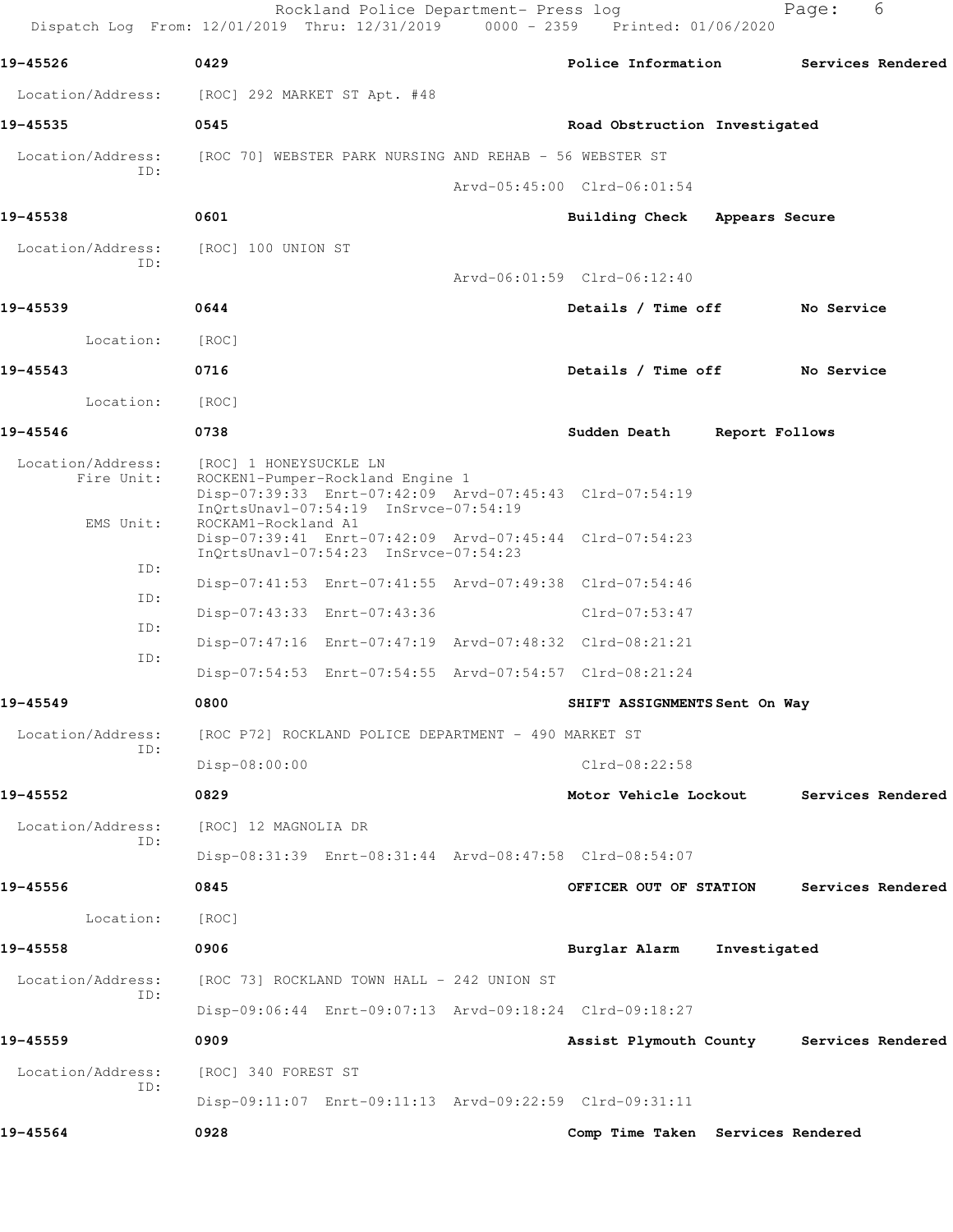| Location:         | [ROC]                                                                  |  |                                         |                                            |
|-------------------|------------------------------------------------------------------------|--|-----------------------------------------|--------------------------------------------|
| 19-45584          | 1221                                                                   |  | Neighbor Disturbance Peace Restored     |                                            |
| Location/Address: | [ROC] 65 REED ST                                                       |  |                                         |                                            |
| ID:               | Disp-12:21:53 Enrt-12:22:29 Clrd-12:23:29                              |  |                                         |                                            |
| ID:               | Disp-12:23:21 Enrt-12:23:24 Arvd-12:27:42 Clrd-12:29:56                |  |                                         |                                            |
| 19-45586          | 1252                                                                   |  | Personal Day Services Rendered          |                                            |
| Location:         | [ ROC ]                                                                |  |                                         |                                            |
| 19-45590          | 1327                                                                   |  | 911 Accidental Appears Secure           |                                            |
| Location/Address: | [ROC] 100 WEYMOUTH ST                                                  |  |                                         |                                            |
| ID:               | Disp-13:28:42 Enrt-13:29:08 Arvd-13:37:15 Clrd-13:41:29                |  |                                         |                                            |
| 19-45594          | 1333                                                                   |  | Stolen Amazon Package                   | Investigated                               |
|                   | Location/Address: [ROC] 119 GROVE ST Apt. #234                         |  |                                         |                                            |
| ID:               | Disp-13:43:27                                                          |  | Clrd-13:57:06                           |                                            |
| 19-45603          | 1411                                                                   |  | Comp Time Taken Services Rendered       |                                            |
| Location: [ROC]   |                                                                        |  |                                         |                                            |
| 19-45613          | 1503                                                                   |  | Health & Welfare Check                  | Investigated                               |
| Location/Address: | [ROC] 120 MARTHA DR Apt. #F                                            |  |                                         |                                            |
| ID:               | Disp-15:04:54 Enrt-15:05:01 Arvd-15:07:37 Clrd-15:12:31                |  |                                         |                                            |
| 19-45620          | 1557                                                                   |  | 911 Accidental Investigated             |                                            |
| Location/Address: | [ROC] 364 LEVIN RD                                                     |  |                                         |                                            |
| ID:               | Disp-15:58:15 Enrt-15:58:36                                            |  | Clrd-15:59:22                           |                                            |
| 19-45648          | 1600                                                                   |  | SHIFT ASSIGNMENTSNo Service             |                                            |
|                   | Location/Address: [ROC P72] ROCKLAND POLICE DEPARTMENT - 490 MARKET ST |  |                                         |                                            |
| 19-45630          | 1717                                                                   |  |                                         | MVA Property Damage Only Services Rendered |
| Location/Address: | [ROC] 7 CANTERBURY LN                                                  |  |                                         |                                            |
| ID:               | Disp-17:20:45 Enrt-17:20:54 Arvd-17:20:57 Clrd-17:21:00                |  |                                         |                                            |
| 19-45635          | 1731                                                                   |  | <b>Traffic Enforcement</b>              | No Service                                 |
| Location/Address: | [ROC] FOREST ST                                                        |  |                                         |                                            |
| ID:               |                                                                        |  | Arvd-17:32:25 Clrd-17:40:16             |                                            |
| 19-45639          | 1759                                                                   |  | 911 Hang Up Gone on arrival             |                                            |
| Location/Address: | [ROC] 200 WEYMOUTH ST                                                  |  |                                         |                                            |
| ID:               | Disp-18:02:16 Enrt-18:02:20 Arvd-18:13:24 Clrd-18:14:21                |  |                                         |                                            |
| 19-45643          | 1848                                                                   |  | Larceny / Forgery/ Fraud Report Follows |                                            |
| Location/Address: | [ROC] 119 GROVE ST Apt. #230                                           |  |                                         |                                            |
| ID:               | Disp-18:49:14 Enrt-18:49:21 Arvd-18:51:28 Clrd-19:05:06                |  |                                         |                                            |
|                   |                                                                        |  |                                         |                                            |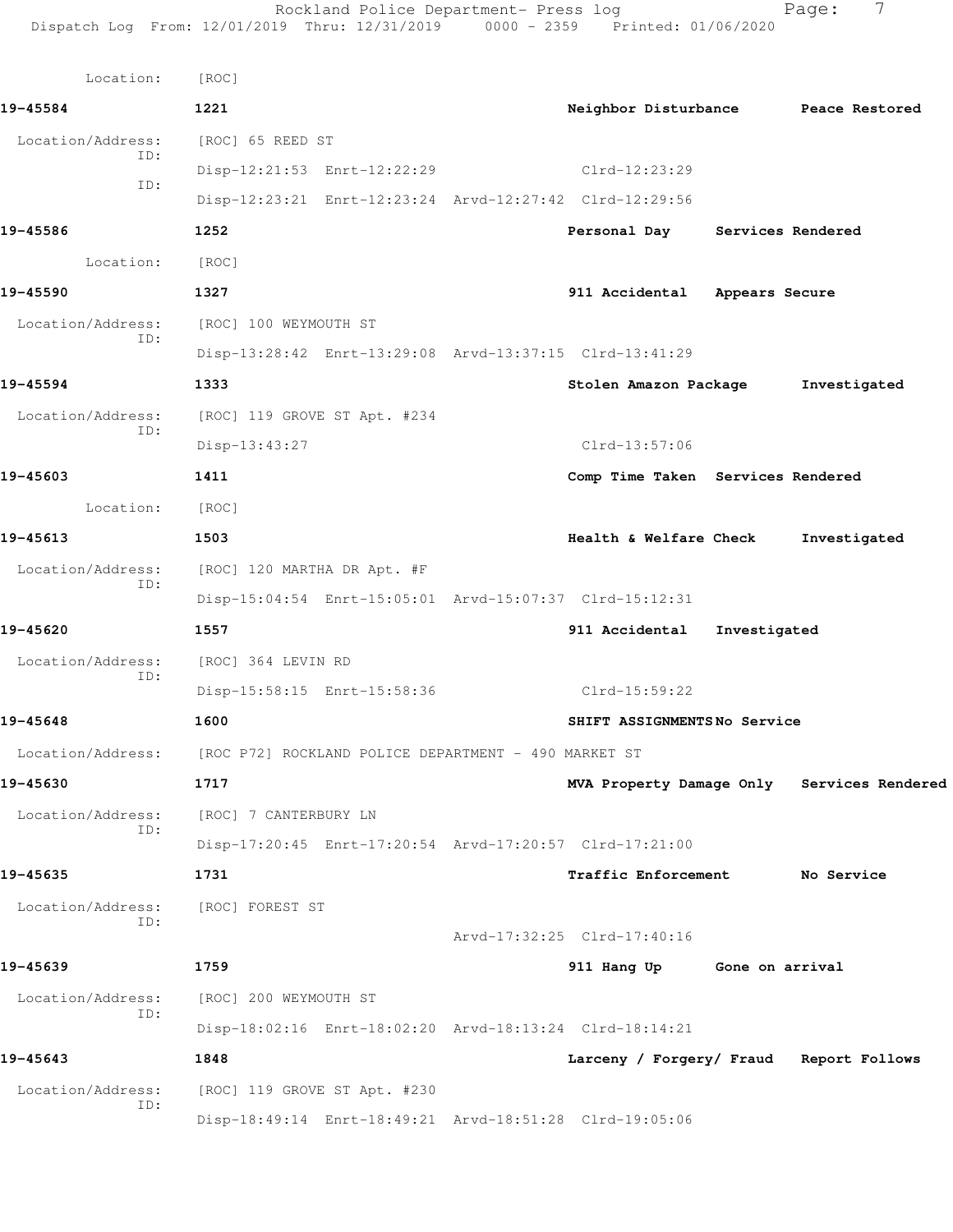|                                    | Rockland Police Department- Press log<br>Dispatch Log From: 12/01/2019 Thru: 12/31/2019 0000 - 2359 Printed: 01/06/2020 |                               | 8<br>Page:        |
|------------------------------------|-------------------------------------------------------------------------------------------------------------------------|-------------------------------|-------------------|
| 19-45644                           | 1852                                                                                                                    | Breaking & Entering           | Report Follows    |
| Location/Address:                  | [ROC] 212 MARTHA DR Apt. #E                                                                                             |                               |                   |
| ID:                                | Disp-19:05:58 Enrt-19:06:03 Arvd-19:09:00 Clrd-19:30:20                                                                 |                               |                   |
| 19-45649                           | 1938                                                                                                                    | Time off                      | No Service        |
| Location:                          | [ROC]                                                                                                                   |                               |                   |
| 19-45651                           | 1958                                                                                                                    | Lockout                       | Cancelled Enroute |
| Location/Address:                  | [ROC] 295 LIBERTY ST                                                                                                    |                               |                   |
| ID:                                | Disp-20:01:14 Enrt-20:01:25 Arvd-20:05:27 Clrd-20:05:44                                                                 |                               |                   |
| 19-45652                           | 2010                                                                                                                    | Detail                        | No Service        |
| Location/Address:                  | [ROC P47] BEST WESTERN - 909 HINGHAM ST                                                                                 |                               |                   |
| 19-45655                           | 2051                                                                                                                    | Warrant                       | Arrest(s) Made    |
| Location/Address:                  | [ROC] 81 LIBERTY ST                                                                                                     |                               |                   |
| ID:                                | Disp-20:54:09 Enrt-20:54:40 Arvd-20:54:42 Clrd-21:14:51                                                                 |                               |                   |
| 19-45660                           | 2141                                                                                                                    | Suspicious Activity           | Report Follows    |
| Location/Address:<br>ID:           | [ROC] 340 CENTRE AVE Apt. #21                                                                                           |                               |                   |
|                                    | Disp-21:43:03 Enrt-21:43:16 Arvd-21:46:24 Clrd-22:08:00                                                                 |                               |                   |
| 19-45663                           | 2239                                                                                                                    | Disabled Motor Vehicle        | No Service        |
| Location/Address:<br>ID:           | [ROC] EVANS RD                                                                                                          |                               |                   |
|                                    | Disp-22:40:55                                                                                                           | $Clrd-22:41:06$               |                   |
| 19-45667                           | 2320                                                                                                                    | Time off                      | No Service        |
| Location:                          | [ROC]                                                                                                                   |                               |                   |
| 19-45668                           | 2330                                                                                                                    | <b>SAFE-KEEP</b>              | Services Rendered |
|                                    | Location/Address: [ROC P72] ROCKLAND POLICE DEPARTMENT - 490 MARKET ST                                                  |                               |                   |
| 19-45670                           | 2347                                                                                                                    | Time off No Service           |                   |
| Location: [ROC]                    |                                                                                                                         |                               |                   |
| For Date: $12/04/2019$ - Wednesday |                                                                                                                         |                               |                   |
| 19-45672                           | 0007                                                                                                                    | SHIFT ASSIGNMENTSNo Service   |                   |
|                                    | Location/Address: [ROC P72] ROCKLAND POLICE DEPARTMENT - 490 MARKET ST                                                  |                               |                   |
| 19-45683                           | 0507                                                                                                                    | Building Check Appears Secure |                   |
| Location/Address:                  | [ROC 61] UNION ST BUSINESS DISTRICT - UNION ST                                                                          |                               |                   |
| ID:                                | Disp-05:08:25 Arvd-05:08:32 Clrd-05:21:02                                                                               |                               |                   |
| 19-45686                           | 0604                                                                                                                    | Burglar Alarm                 | Appears Secure    |
| Location/Address:<br>ID:           | [ROC 51] GEORGE T. WILKINSON, INC - 405 VFW DR                                                                          |                               |                   |
| ID:                                | Disp-06:06:20 Enrt-06:06:29 Arvd-06:10:00 Clrd-06:12:52                                                                 |                               |                   |
|                                    | Disp-06:06:20 Enrt-06:06:29 Arvd-06:09:57 Clrd-06:12:48                                                                 |                               |                   |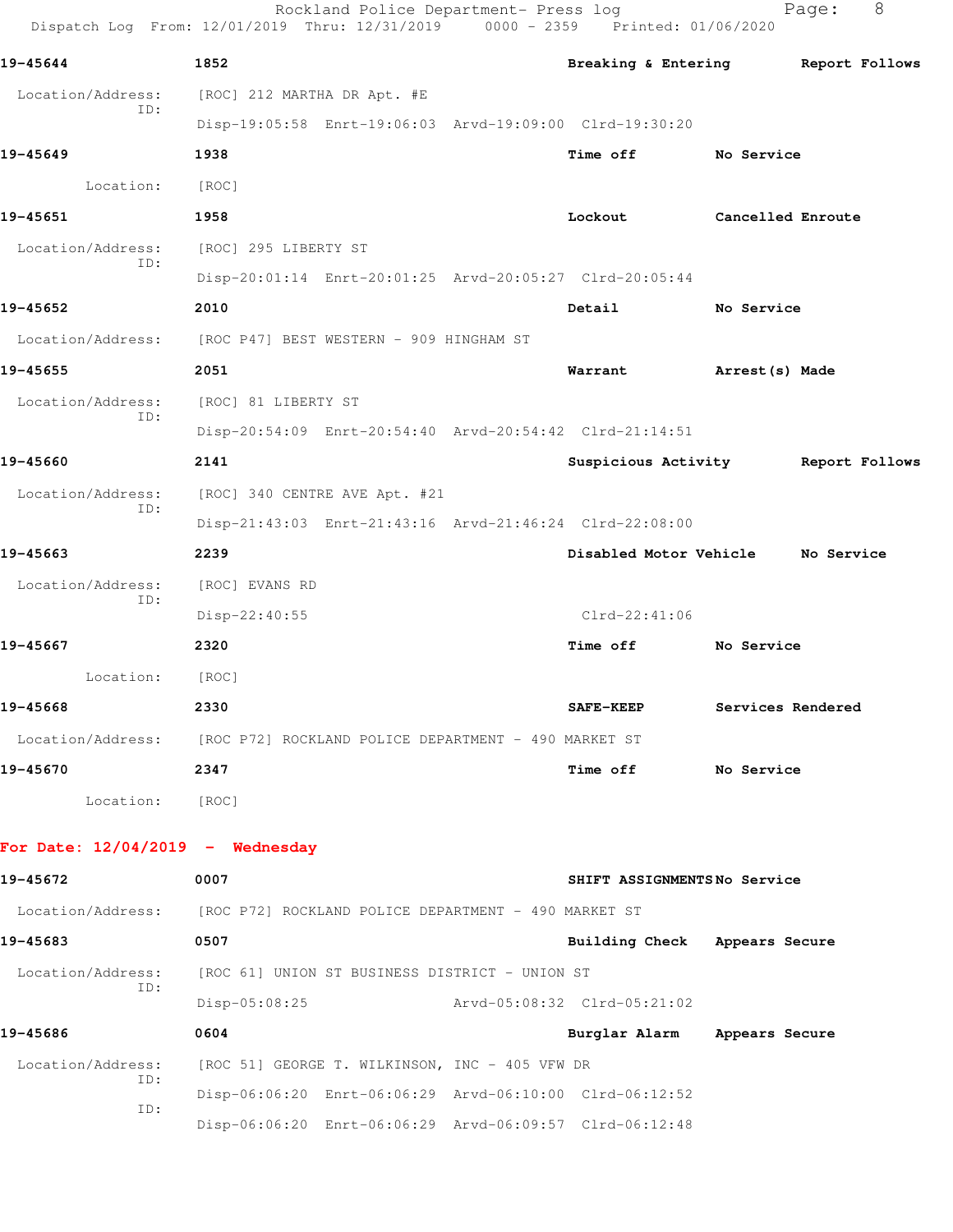| Dispatch Log From: 12/01/2019 Thru: 12/31/2019 0000 - 2359 Printed: 01/06/2020 |                      | Rockland Police Department- Press log |                                                         | 9<br>Page:                          |
|--------------------------------------------------------------------------------|----------------------|---------------------------------------|---------------------------------------------------------|-------------------------------------|
| 19-45691                                                                       | 0636                 |                                       | <b>DETAIL</b>                                           | No Service                          |
| Location/Address: [ROC P72] ROCKLAND POLICE DEPARTMENT - 490 MARKET ST         |                      |                                       |                                                         |                                     |
| 19-45695                                                                       | 0759                 |                                       |                                                         | SHIFT ASSIGNMENTS Services Rendered |
| Location/Address: [ROC P72] ROCKLAND POLICE DEPARTMENT - 490 MARKET ST         |                      |                                       |                                                         |                                     |
| 19-45697                                                                       | 0830                 |                                       | Warrant ARREST Arrest (s) Made                          |                                     |
| Location/Address: [ROC] 56 FAIRVIEW ST<br>ID:                                  |                      |                                       |                                                         |                                     |
|                                                                                |                      |                                       | Arvd-08:30:00 Clrd-08:47:20                             |                                     |
| 19-45704                                                                       | 0854                 |                                       | Warrant ARREST Arrest (s) Made                          |                                     |
| Location/Address: [ROC 94] 23 NORTH AVE Apt. #4<br>ID:                         |                      |                                       | Arvd-08:54:00 Clrd-09:03:05                             |                                     |
| 19-45712                                                                       | 0944                 |                                       | COMP DAY                                                | Services Rendered                   |
| Location:                                                                      | [ROC]                |                                       |                                                         |                                     |
| 19-45714                                                                       | 0953                 |                                       |                                                         | VACATION DAY Services Rendered      |
| Location:                                                                      | [ROC]                |                                       |                                                         |                                     |
| 19-45749                                                                       | 1045                 |                                       |                                                         | Animal Complaint Services Rendered  |
| Location/Address: [ROC] 596 UNION ST                                           |                      |                                       |                                                         |                                     |
| 19-45719                                                                       | 1053                 |                                       | Health & Welfare Check                                  | Investigated                        |
| Location/Address:                                                              | [ROC] 216 LEVIN RD   |                                       |                                                         |                                     |
| ID:                                                                            | Disp-10:54:23        |                                       | Arvd-10:54:34 Clrd-11:05:07                             |                                     |
| 19-45720                                                                       | 1054                 |                                       | Warrant                                                 | No Service                          |
| Location/Address: [ROC] 116 VERNON ST                                          |                      |                                       |                                                         |                                     |
| ID:<br>ID:                                                                     |                      |                                       | Arvd-10:54:00 Clrd-11:01:13                             |                                     |
|                                                                                |                      |                                       | Disp-10:55:41 Enrt-10:55:50 Arvd-10:57:13 Clrd-11:01:08 |                                     |
| 19-45726                                                                       | 1115                 |                                       | Assault Offenses Arrest (s) Made                        |                                     |
| Location/Address:<br>ID:                                                       | [ROC] 510 WEBSTER ST |                                       |                                                         |                                     |
| ID:                                                                            |                      |                                       | Disp-11:16:28 Enrt-11:16:36 Arvd-11:18:42 Clrd-13:18:46 |                                     |
| ID:                                                                            |                      |                                       | Disp-11:16:33 Enrt-11:16:35 Arvd-11:19:18 Clrd-11:25:40 |                                     |
| ID:                                                                            |                      |                                       | Disp-11:16:44 Enrt-11:16:58 Arvd-11:20:28 Clrd-11:56:18 |                                     |
| ID:                                                                            |                      |                                       | Disp-11:18:23 Enrt-11:18:24 Arvd-11:18:29 Clrd-20:46:53 |                                     |
| ID:                                                                            | $Disp-11:20:24$      |                                       | Arvd-11:20:26 Clrd-13:18:41                             |                                     |
| ID:                                                                            | Disp-11:20:34        |                                       | Arvd-11:20:36 Clrd-12:06:54                             |                                     |
| ID:                                                                            | $Disp-11:40:03$      |                                       | Arvd-11:40:04 Clrd-12:09:27                             |                                     |
| ID:                                                                            | Disp-12:56:09        |                                       | Arvd-12:56:15 Clrd-20:46:47                             |                                     |
| ID:                                                                            |                      |                                       | Disp-16:30:18 Enrt-16:30:27 Arvd-16:34:21 Clrd-16:42:47 |                                     |
| ID:                                                                            |                      |                                       | Disp-16:30:23 Enrt-16:30:30 Arvd-16:34:23 Clrd-16:39:54 |                                     |
|                                                                                | Disp-16:33:25        |                                       | Arvd-16:33:31 Clrd-16:39:48                             |                                     |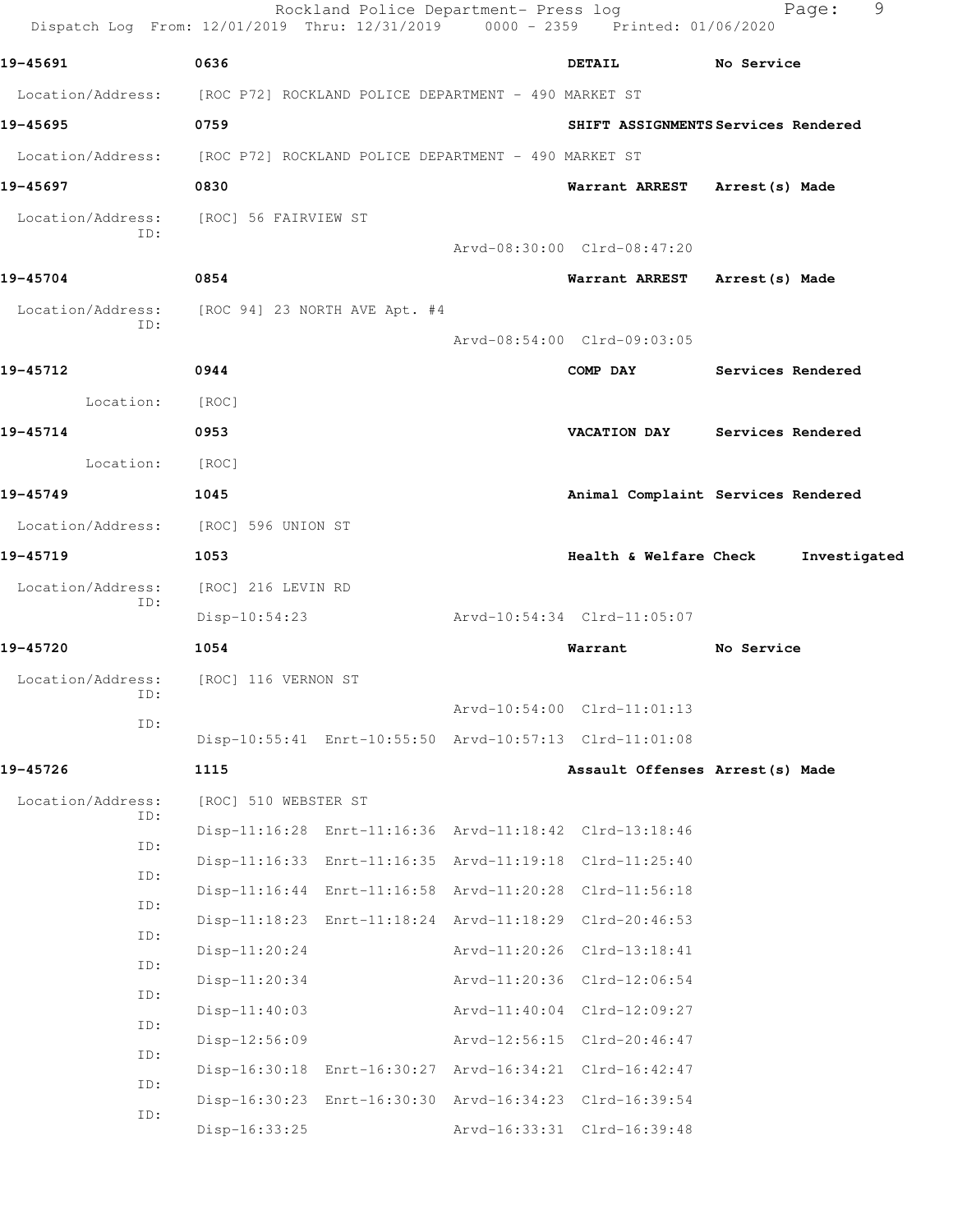|                          | Rockland Police Department- Press log<br>Dispatch Log From: 12/01/2019 Thru: 12/31/2019 0000 - 2359 Printed: 01/06/2020 |                             | 10<br>Page:                             |
|--------------------------|-------------------------------------------------------------------------------------------------------------------------|-----------------------------|-----------------------------------------|
| ID:                      | $Disp-19:11:31$<br>Arvd-19:11:38 Clrd-20:46:43                                                                          |                             |                                         |
| 19-45733                 | 1158                                                                                                                    | DOG BITE                    | Transported to Hospital                 |
| Location/Address:        | [ROC] 510 WEBSTER ST                                                                                                    |                             |                                         |
| ID:                      | Disp-12:06:54                                                                                                           | $Clrd-12:07:04$             |                                         |
| 19-45757                 | 1200                                                                                                                    |                             | Animal Complaint Services Rendered      |
|                          | Location/Address: [ROC] 510 WEBSTER ST                                                                                  |                             |                                         |
| 19-45751                 | 1215                                                                                                                    |                             | Animal Complaint Services Rendered      |
| Location/Address:        | [ROC] 32 ARLINGTON ST                                                                                                   |                             |                                         |
| 19-45752                 | 1300                                                                                                                    |                             | Animal Complaint Services Rendered      |
| Location/Address:        | [ROC] 69 PLAIN ST                                                                                                       |                             |                                         |
| 19-45742                 | 1336                                                                                                                    | STOLEN AMAZON PACKAGE       | Services Rendered                       |
| Location/Address:        | [ROC] 119 GROVE ST Apt. #210                                                                                            |                             |                                         |
| ID:                      | Disp-13:56:34                                                                                                           | $Clrd-14:31:54$             |                                         |
| 19-45747                 | 1435                                                                                                                    |                             | PROPERTY RETURNED Services Rendered     |
| Location/Address:        | [ROC P72] ROCKLAND POLICE DEPARTMENT - 490 MARKET ST                                                                    |                             |                                         |
| ID:                      | Disp-14:42:50                                                                                                           | $Clrd-14:43:02$             |                                         |
| 19-45746                 | 1438                                                                                                                    |                             | Details / Time off No Service           |
| Location:                | [ROC]                                                                                                                   |                             |                                         |
| 19-45748                 | 1440                                                                                                                    | Burglar Alarm               | Investigated                            |
| Location/Address:        | [ROC] 15 FOLEY RD                                                                                                       |                             |                                         |
| ID:                      | Disp-14:42:46 Enrt-14:42:50 Arvd-14:44:01 Clrd-14:48:58                                                                 |                             |                                         |
| 19-45763                 | 1606                                                                                                                    |                             | General Incident Services Rendered      |
| Location/Address:        | [ROC P72] ROCKLAND POLICE DEPARTMENT - 490 MARKET ST                                                                    |                             |                                         |
| ID:                      | $Disp-16:11:12$                                                                                                         | $Clrd-16:11:23$             |                                         |
| 19-45770                 | 1651                                                                                                                    | Disturbance                 | Gone on arrival                         |
| Location/Address:        | [ROC P47] BEST WESTERN - 909 HINGHAM ST                                                                                 |                             |                                         |
| ID:                      | Disp-17:04:03 Enrt-17:04:11 Arvd-17:06:02 Clrd-17:16:12                                                                 |                             |                                         |
| 19-45771                 | 1709                                                                                                                    | Complaint                   | Services Rendered                       |
| Location/Address:<br>ID: | [ROC P72] ROCKLAND POLICE DEPARTMENT - 490 MARKET ST                                                                    |                             |                                         |
|                          | $Disp-17:16:08$                                                                                                         | $Clrd-17:17:31$             |                                         |
| 19-45772                 | 1717                                                                                                                    |                             | Building Check Building Checked/Secured |
| Location/Address:<br>ID: | [ROC] HINGHAM ST                                                                                                        |                             |                                         |
|                          |                                                                                                                         | Arvd-17:18:17 Clrd-17:18:32 |                                         |
| 19-45775                 | 1735                                                                                                                    |                             | Building Check Building Checked/Secured |
| Location/Address:<br>ID: | [ROC] BILL DELAHUNT PKWY                                                                                                |                             |                                         |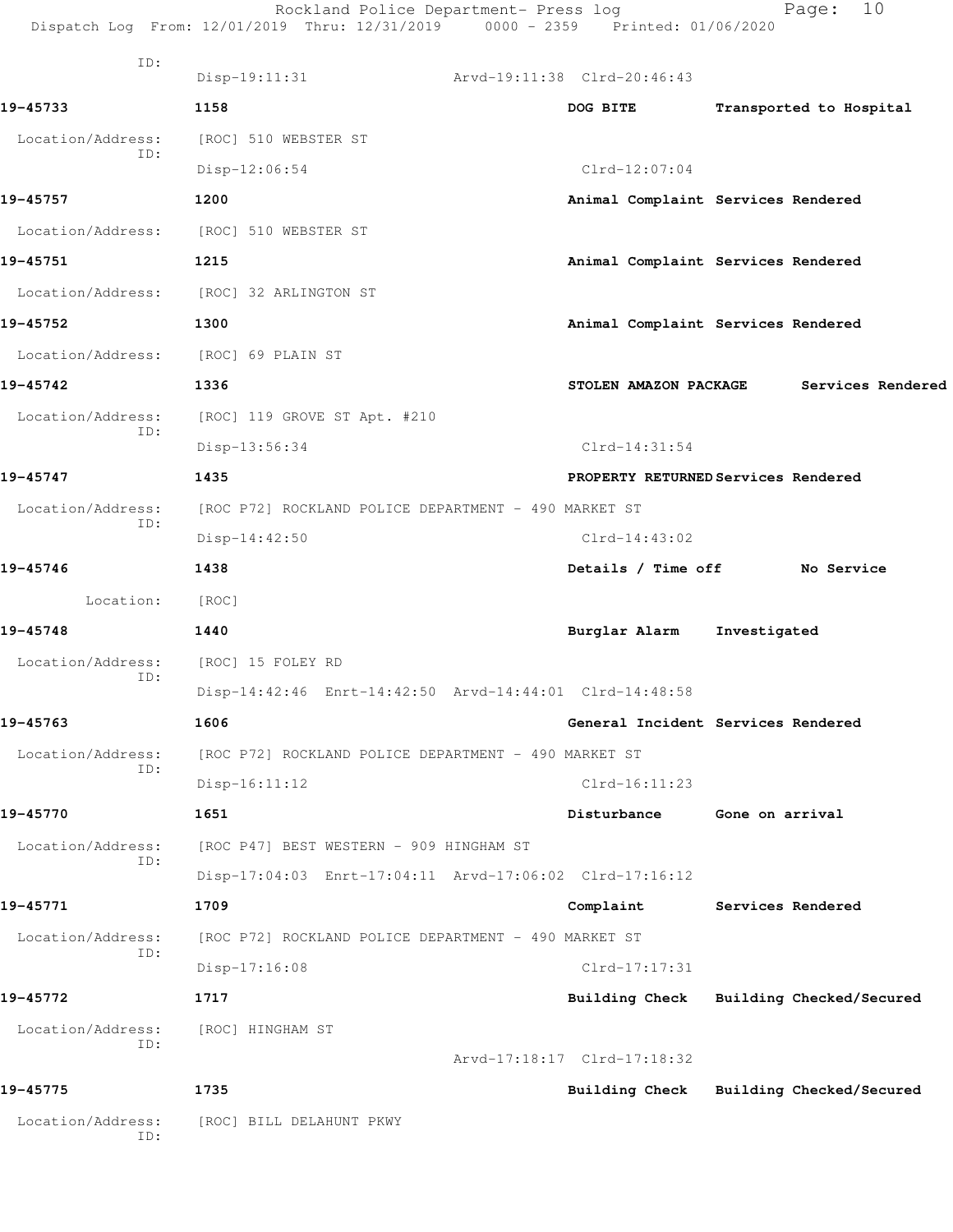Rockland Police Department- Press log entitled Page: 11

Dispatch Log From: 12/01/2019 Thru: 12/31/2019 0000 - 2359 Printed: 01/06/2020

|                                           |                                                                        | Arvd-17:38:05 Clrd-17:38:28              |                   |  |
|-------------------------------------------|------------------------------------------------------------------------|------------------------------------------|-------------------|--|
| 19-45781                                  | 1826                                                                   | Details / Time off Services Rendered     |                   |  |
| Location:                                 | [ROC]                                                                  |                                          |                   |  |
| 19-45782                                  | 1829                                                                   | Details / Time off Services Rendered     |                   |  |
| Location:                                 | [ROC]                                                                  |                                          |                   |  |
| 19-45797                                  | 2158                                                                   | Building Check Building Checked/Secured  |                   |  |
| Location/Address: [ROC] HINGHAM ST<br>ID: |                                                                        |                                          |                   |  |
|                                           |                                                                        | Arvd-21:59:21 Clrd-21:59:45              |                   |  |
| 19-45802                                  | 2301                                                                   | Lost/Found Property Services Rendered    |                   |  |
| ID:                                       | Location/Address: [ROC P72] ROCKLAND POLICE DEPARTMENT - 490 MARKET ST |                                          |                   |  |
|                                           |                                                                        | Arvd-23:01:38 Clrd-23:08:12              |                   |  |
| For Date: $12/05/2019$ - Thursday         |                                                                        |                                          |                   |  |
| 19-45808                                  | 0016                                                                   | SHIFT ASSIGNMENTSNo Service              |                   |  |
| Location/Address:                         | [ROC P72] ROCKLAND POLICE DEPARTMENT - 490 MARKET ST                   |                                          |                   |  |
| ID:                                       |                                                                        | Arvd-00:16:00 Clrd-00:18:31              |                   |  |
| 19-45814                                  | 0228                                                                   | Health & Welfare Check Services Rendered |                   |  |
| Location/Address:                         | [ROC] 437 PLAIN ST                                                     |                                          |                   |  |
| ID:                                       | Disp-02:29:14 Enrt-02:29:23 Arvd-02:31:52 Clrd-02:35:28                |                                          |                   |  |
| ID:                                       | Disp-02:29:18 Enrt-02:29:23 Arvd-02:31:52 Clrd-02:35:28                |                                          |                   |  |
| 19-45818                                  | 0454                                                                   | Building Check Appears Secure            |                   |  |
| Location/Address: [ROC] UNION ST<br>ID:   |                                                                        |                                          |                   |  |
|                                           |                                                                        | Arvd-04:54:00 Clrd-05:08:21              |                   |  |
| 19-45819<br>Issued                        | 0506                                                                   | Motor Vehicle Stop Citation/Warning      |                   |  |
| Location/Address:<br>ID:                  | [ROC] 49 HIGHLAND ST @ 70 PLAIN ST                                     |                                          |                   |  |
| ID:                                       |                                                                        | Arvd-05:06:00 Clrd-05:13:41              |                   |  |
|                                           | Disp-05:09:23                                                          | Arvd-05:09:25 Clrd-05:12:37              |                   |  |
| 19-45821<br>Issued                        | 0543                                                                   | Motor Vehicle Stop                       | Citation/Warning  |  |
| Location/Address:<br>ID:                  | [ROC] 522 SUMMER ST                                                    |                                          |                   |  |
|                                           |                                                                        | Arvd-05:43:00 Clrd-05:49:26              |                   |  |
| 19-45823                                  | 0549                                                                   | 911 Hang Up                              | Services Rendered |  |
| Location/Address:<br>ID:                  | [ROC] 119 GROVE ST                                                     |                                          |                   |  |
|                                           | Disp-05:51:44 Enrt-05:51:57 Arvd-05:53:58 Clrd-06:01:28                |                                          |                   |  |
| 19-45828                                  | 0742                                                                   | Larceny / Forgery/ Fraud Report Follows  |                   |  |
| Location/Address:<br>ID:                  | [ROC P72] ROCKLAND POLICE DEPARTMENT - 490 MARKET ST                   |                                          |                   |  |
|                                           | Disp-07:43:52 Enrt-07:44:15 Arvd-07:44:19 Clrd-07:49:24                |                                          |                   |  |
|                                           |                                                                        |                                          |                   |  |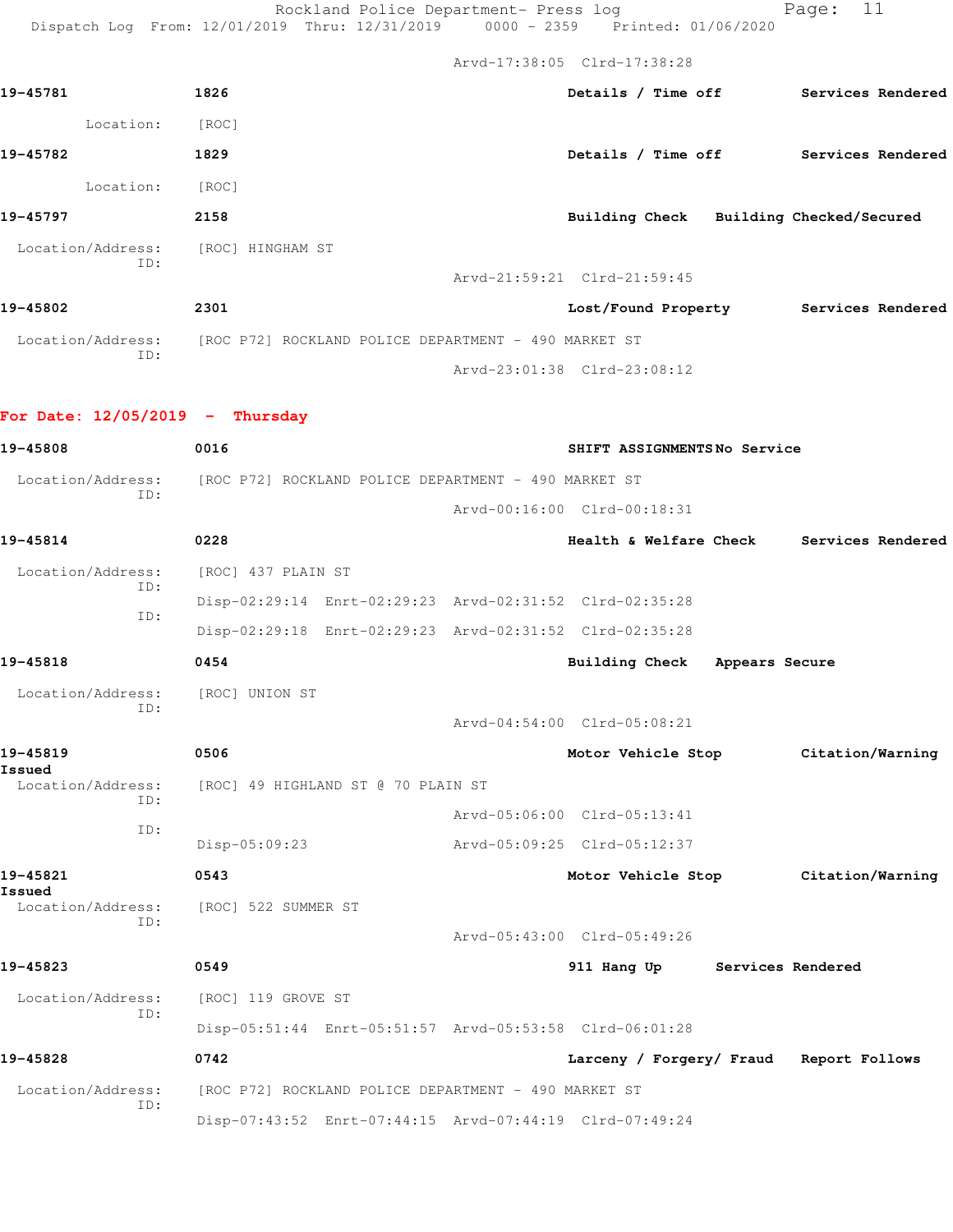| Dispatch Log From: 12/01/2019 Thru: 12/31/2019 0000 - 2359 Printed: 01/06/2020 |                                                      | Rockland Police Department- Press log                |                                                             | 12<br>Page:                                |  |
|--------------------------------------------------------------------------------|------------------------------------------------------|------------------------------------------------------|-------------------------------------------------------------|--------------------------------------------|--|
| 19-45830                                                                       | 0756                                                 |                                                      | Motor Vehicle Complaint                                     | Report Follows                             |  |
| Location/Address:                                                              |                                                      | [ROC 73] ROCKLAND TOWN HALL - 242 UNION ST           |                                                             |                                            |  |
| ID:                                                                            |                                                      |                                                      | Disp-07:57:05 Enrt-07:57:18 Arvd-08:06:12 Clrd-08:14:14     |                                            |  |
| ID:                                                                            |                                                      | Disp-07:57:11 Enrt-07:57:15                          | $Clrd-08:01:42$                                             |                                            |  |
| ID:                                                                            |                                                      |                                                      | Disp-08:06:19 Enrt-08:06:28 Arvd-08:06:31 Clrd-08:14:18     |                                            |  |
| 19-45833                                                                       | 0804                                                 |                                                      | SHIFT ASSIGNMENTS Services Rendered                         |                                            |  |
| Location/Address:                                                              | [ROC P72] ROCKLAND POLICE DEPARTMENT - 490 MARKET ST |                                                      |                                                             |                                            |  |
| 19-45834                                                                       | 0825                                                 |                                                      |                                                             | MVA Property Damage Only Services Rendered |  |
| Location/Address:                                                              |                                                      | [ROC] 469 CONCORD ST @ 590 SUMMER ST                 |                                                             |                                            |  |
| ID:                                                                            |                                                      |                                                      | Disp-08:26:47 Enrt-08:27:06 Arvd-08:28:01 Clrd-08:44:14     |                                            |  |
| ID:                                                                            |                                                      |                                                      | Disp-08:26:47 Enrt-08:27:04 Arvd-08:27:08 Clrd-08:44:19     |                                            |  |
| ID:                                                                            |                                                      |                                                      | Disp-08:33:16 Enrt-08:33:18 Arvd-08:33:20 Clrd-08:45:31     |                                            |  |
| 19-45844                                                                       | 1042                                                 |                                                      | Disturbance                                                 | Services Rendered                          |  |
| Location/Address:                                                              | $[ROC]$ SAM'S - 200 VFW DR                           |                                                      |                                                             |                                            |  |
| ID:                                                                            |                                                      |                                                      | Disp-10:43:40 Enrt-10:43:54 Arvd-10:47:58 Clrd-10:51:33     |                                            |  |
| ID:                                                                            |                                                      |                                                      | Disp-10:43:51 Enrt-10:43:55 Arvd-10:47:58 Clrd-10:51:24     |                                            |  |
| 19-45847                                                                       | 1047                                                 |                                                      | Threats                                                     | Services Rendered                          |  |
| Location/Address:                                                              |                                                      | [ROC P72] ROCKLAND POLICE DEPARTMENT - 490 MARKET ST |                                                             |                                            |  |
| ID:                                                                            |                                                      |                                                      | Disp-10:53:39 Enrt-10:53:52 Arvd-10:53:55 Clrd-11:43:42     |                                            |  |
| 19-45850                                                                       | 1112                                                 |                                                      | Noise Complaint Services Rendered                           |                                            |  |
| Location/Address:                                                              |                                                      |                                                      | [ROC 60] SPRING GATE APARTMENTS - 52 HANNAH WAY Apt. #110-C |                                            |  |
| ID:                                                                            |                                                      |                                                      | Disp-11:15:14 Enrt-11:15:20 Arvd-11:17:18 Clrd-11:33:04     |                                            |  |
| ID:                                                                            |                                                      |                                                      | Disp-11:16:08 Enrt-11:16:10 Arvd-11:17:52 Clrd-11:24:56     |                                            |  |
| ID:                                                                            |                                                      |                                                      | Disp-11:17:24 Enrt-11:17:26 Arvd-11:18:55 Clrd-11:32:50     |                                            |  |
| 19-45851                                                                       | 1123                                                 |                                                      | PERSONAL DAY                                                | Services Rendered                          |  |
| Location:                                                                      | [ROC]                                                |                                                      |                                                             |                                            |  |
| 19-45853                                                                       | 1132                                                 |                                                      | Follow-Up Investigation                                     | Investigated                               |  |
| Location/Address:                                                              |                                                      | [ROC P65] 7-ELEVEN CONVENIENCE STORE - 92 MARKET ST  |                                                             |                                            |  |
| ID:                                                                            |                                                      |                                                      | Disp-11:32:50 Enrt-11:32:54 Arvd-11:37:39 Clrd-11:51:41     |                                            |  |
| 19-45856                                                                       | 1210                                                 |                                                      | STOLEN PACKAGES Services Rendered                           |                                            |  |
| Location/Address:                                                              | [ROC] UNION ST                                       |                                                      |                                                             |                                            |  |
| ID:                                                                            |                                                      |                                                      | Disp-12:17:24 Enrt-12:19:15 Arvd-12:19:19 Clrd-12:30:45     |                                            |  |
| 19-45857                                                                       | 1221                                                 |                                                      | POSSIBLE RO VIOLATION                                       | Services Rendered                          |  |
| Location/Address:                                                              |                                                      | [ROC P72] ROCKLAND POLICE DEPARTMENT - 490 MARKET ST |                                                             |                                            |  |
| ID:                                                                            | Disp-12:34:49                                        |                                                      | Clrd-12:35:00                                               |                                            |  |
| 19-45867                                                                       | 1230                                                 |                                                      | Animal Complaint Services Rendered                          |                                            |  |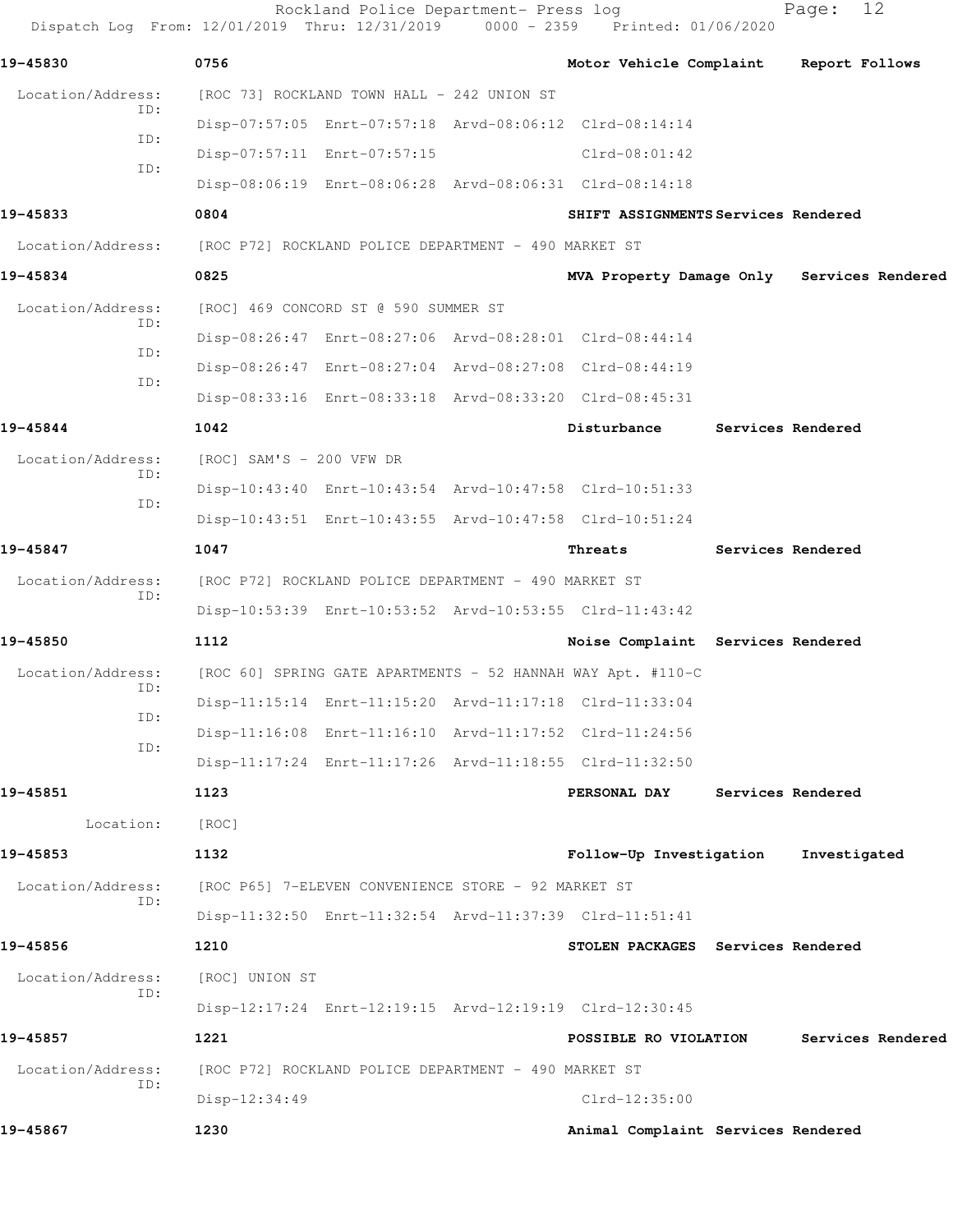| Dispatch Log From: 12/01/2019 Thru: 12/31/2019 0000 - 2359 Printed: 01/06/2020 |                                                           | Rockland Police Department- Press log |                                                         |                | 13<br>Page:                           |
|--------------------------------------------------------------------------------|-----------------------------------------------------------|---------------------------------------|---------------------------------------------------------|----------------|---------------------------------------|
| Location/Address:                                                              | [ROC] 72 HOWARD ST                                        |                                       |                                                         |                |                                       |
| 19-45866                                                                       | 1348                                                      |                                       | Motor Vehicle Stop                                      |                | Citation/Warning                      |
| Issued<br>Location/Address:                                                    | [ROC] BILL DELAHUNT PKWY                                  |                                       |                                                         |                |                                       |
| ID:                                                                            |                                                           |                                       | Disp-13:48:55 Enrt-13:48:59 Arvd-13:49:01 Clrd-13:51:25 |                |                                       |
| 19-45875                                                                       | 1414                                                      |                                       | Burglar Alarm                                           | Appears Secure |                                       |
| Location/Address:                                                              | [ROC] 536 LIBERTY ST                                      |                                       |                                                         |                |                                       |
| ID:                                                                            |                                                           |                                       | Disp-14:16:24 Enrt-14:16:29 Arvd-14:19:05 Clrd-14:23:27 |                |                                       |
| 19-45876                                                                       | 1428                                                      |                                       | Burglar Alarm                                           | Appears Secure |                                       |
| Location/Address:<br>ID:                                                       | [ROC] 47 LINDEN ST                                        |                                       |                                                         |                |                                       |
| ID:                                                                            |                                                           |                                       | Disp-14:28:45 Enrt-14:29:30 Arvd-14:31:29 Clrd-14:34:28 |                |                                       |
|                                                                                |                                                           |                                       | Disp-14:29:55 Enrt-14:30:08 Arvd-14:31:32 Clrd-14:34:25 |                |                                       |
| 19-45879                                                                       | 1437                                                      |                                       | Health & Welfare Check                                  |                | Gone on arrival                       |
| Location/Address:<br>ID:                                                       | [ROC] 135 GROVE ST Apt. #143                              |                                       |                                                         |                |                                       |
| ID:                                                                            | $Disp-14:39:23$                                           |                                       | $Clrd-14:40:27$                                         |                |                                       |
| Fire Unit:                                                                     |                                                           | ROCKEN1-Pumper-Rockland Engine 1      | Disp-14:40:23 Enrt-14:40:43 Arvd-14:48:02 Clrd-14:51:34 |                |                                       |
|                                                                                |                                                           | InQrtsUnavl-14:54:55 InSrvce-14:54:59 | Disp-14:42:59 Enrt-14:43:38 Arvd-14:51:22 Clrd-14:51:33 |                |                                       |
| EMS Unit:                                                                      | ABIA3-Abington Ambulance 3<br>Disp-14:43:55 Enrt-14:45:34 | InQrtsUnavl-14:59:24 InSrvce-14:59:28 | $Clrd-14:49:16$                                         |                |                                       |
| 19-45884                                                                       | 1440                                                      |                                       | COMP TIME                                               |                | Services Rendered                     |
| Location:                                                                      | [ROC]                                                     |                                       |                                                         |                |                                       |
| 19-45882                                                                       | 1442                                                      |                                       | Follow-Up Investigation                                 |                | Arrest (s) Made                       |
| Location/Address:<br>ID:                                                       | [ROC] 125 PLAIN ST                                        |                                       |                                                         |                |                                       |
| ID:                                                                            |                                                           |                                       | Disp-14:45:24 Enrt-14:45:29 Arvd-14:45:59 Clrd-14:55:32 |                |                                       |
|                                                                                |                                                           |                                       | Disp-14:45:24 Enrt-14:45:31 Arvd-14:45:58 Clrd-14:47:00 |                |                                       |
| 19-45886                                                                       | 1456                                                      |                                       |                                                         |                | Assist Other Agency Services Rendered |
| Location/Address:<br>ID:                                                       | [ROC] 915 LIBERTY ST                                      |                                       |                                                         |                |                                       |
|                                                                                | $Disp-14:57:45$                                           |                                       | $Clrd-14:57:52$                                         |                |                                       |
| 19-45888                                                                       | 1458                                                      |                                       | COMP TIME Services Rendered                             |                |                                       |
| Location: [ROC]                                                                |                                                           |                                       |                                                         |                |                                       |
| 19-45887<br>Issued                                                             | 1459                                                      |                                       |                                                         |                | Motor Vehicle Stop Citation/Warning   |
| Location/Address:<br>ID:                                                       | [ROC] 214 HOWARD ST @ 111 EAST WATER ST                   |                                       |                                                         |                |                                       |
|                                                                                |                                                           |                                       | Disp-15:00:32 Enrt-15:00:39 Arvd-15:00:45 Clrd-15:07:17 |                |                                       |
| 19-45890                                                                       | 1514                                                      |                                       | <b>Traffic Enforcement</b>                              |                | Investigated                          |
| Location/Address:<br>ID:                                                       | [ROC] 1149 HINGHAM ST @ 88 POND ST                        |                                       |                                                         |                |                                       |
|                                                                                |                                                           |                                       | Disp-15:17:36 Enrt-15:17:41 Arvd-15:21:36 Clrd-15:28:59 |                |                                       |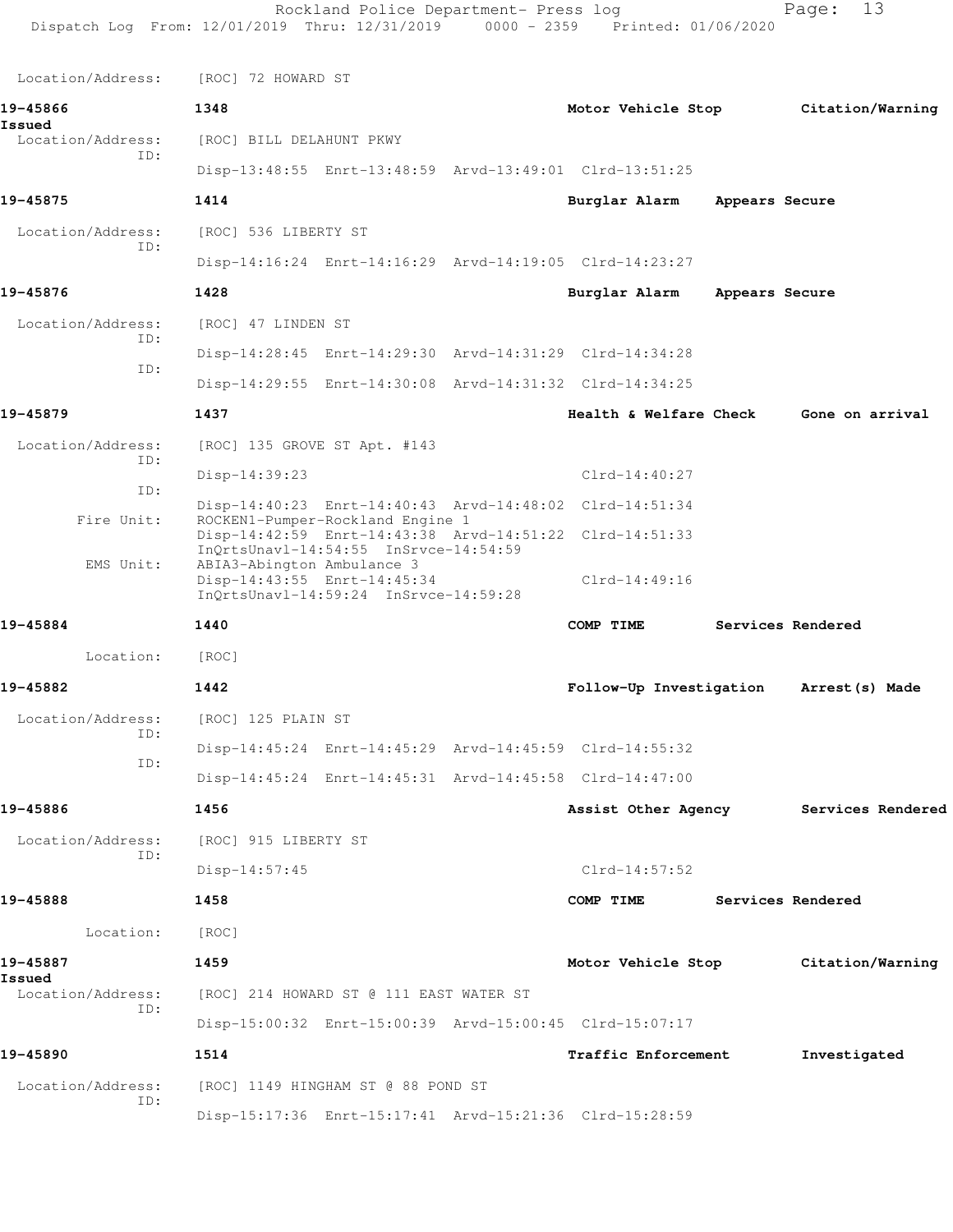| Dispatch Log From: 12/01/2019 Thru: 12/31/2019 |                                                      | Rockland Police Department- Press log                    | $0000 - 2359$ | Printed: 01/06/2020                                            |              | 14<br>Page:                         |
|------------------------------------------------|------------------------------------------------------|----------------------------------------------------------|---------------|----------------------------------------------------------------|--------------|-------------------------------------|
| 19-45924                                       | 1600                                                 |                                                          |               | SHIFT ASSIGNMENTS Appears Secure                               |              |                                     |
| Location/Address:                              | [ROC P72] ROCKLAND POLICE DEPARTMENT - 490 MARKET ST |                                                          |               |                                                                |              |                                     |
| 19-45904                                       | 1649                                                 |                                                          |               | 911 Accidental Services Rendered                               |              |                                     |
| Location/Address:                              |                                                      |                                                          |               | [ROC 69] SOUTH SHORE REHAB & NURSING - 115 NORTH AVE Apt. #44B |              |                                     |
| TD:                                            |                                                      |                                                          |               | Disp-16:50:06 Enrt-16:50:09 Arvd-16:58:28 Clrd-17:04:27        |              |                                     |
| 19-45910                                       | 1710                                                 |                                                          |               | Health & Welfare Check                                         |              | Services Rendered                   |
| Location/Address:                              |                                                      | [ROC 60] SPRING GATE APARTMENTS - 52 HANNAH WAY Apt. #81 |               |                                                                |              |                                     |
| ID:                                            |                                                      |                                                          |               | Disp-17:11:28 Enrt-17:11:43 Arvd-17:14:41 Clrd-17:22:05        |              |                                     |
| 19-45911                                       | 1711                                                 |                                                          |               | MVA Property Damage Only Report Follows                        |              |                                     |
| Location/Address:                              |                                                      | [ROC P56] BURGER KING - 1333 HINGHAM ST                  |               |                                                                |              |                                     |
| ID:                                            |                                                      |                                                          |               | Disp-17:13:21 Enrt-17:13:24 Arvd-17:19:09 Clrd-17:59:51        |              |                                     |
| ID:                                            |                                                      |                                                          |               | Disp-17:18:46 Enrt-17:18:55 Arvd-17:18:58 Clrd-18:05:25        |              |                                     |
| 19-45913                                       | 1729                                                 |                                                          |               | Disabled Motor Vehicle                                         |              | Services Rendered                   |
| Vicinity of:<br>ID:                            |                                                      | [ROC] 136 PLAIN ST @ 152 W WATER ST                      |               |                                                                |              |                                     |
|                                                |                                                      |                                                          |               | Disp-17:30:34 Enrt-17:30:41 Arvd-17:33:33 Clrd-18:11:17        |              |                                     |
| 19-45919                                       | 1809                                                 |                                                          |               | Arson & Bombing Report Follows                                 |              |                                     |
| Location/Address:<br>ID:                       | [ROC] 141 MARTHA DR                                  |                                                          |               |                                                                |              |                                     |
|                                                | $Disp-18:11:42$                                      |                                                          |               | $Clrd-18:12:02$                                                |              |                                     |
| 19-45927<br>Issued                             | 1917                                                 |                                                          |               |                                                                |              | Motor Vehicle Stop Citation/Warning |
| Location/Address:<br>ID:                       | [ROC] WEST WATER ST                                  |                                                          |               |                                                                |              |                                     |
|                                                | Disp-19:18:21                                        |                                                          |               | Arvd-19:20:02 Clrd-19:22:32                                    |              |                                     |
| 19-45929                                       | 1934                                                 |                                                          |               | <b>Building Check</b>                                          |              | Services Not Required               |
| Location/Address:<br>ID:                       | [ROC] BILL DELAHUNT PKWY                             |                                                          |               |                                                                |              |                                     |
|                                                |                                                      |                                                          |               | Arvd-19:36:33 Clrd-19:38:08                                    |              |                                     |
| 19-45932                                       | 1945                                                 |                                                          |               | Building Check Services Not Required                           |              |                                     |
| Location/Address:<br>ID:                       | [ROC] FOREST ST                                      |                                                          |               |                                                                |              |                                     |
|                                                |                                                      |                                                          |               | Arvd-19:48:55 Clrd-19:52:06                                    |              |                                     |
| 19-45931                                       | 1947                                                 |                                                          |               | 911 Hang Up                                                    | Investigated |                                     |
| Location/Address:<br>ID:                       | [ROC] 21 PINE HILL TER                               |                                                          |               |                                                                |              |                                     |
|                                                |                                                      |                                                          |               | Disp-19:48:23 Enrt-19:48:27 Arvd-19:50:11 Clrd-19:52:27        |              |                                     |
| 19-45933                                       | 1949                                                 |                                                          |               | Suspicious Activity                                            |              | Services Rendered                   |
| Vicinity of:<br>ID:                            | [ROC] 59 BOXBERRY LN                                 |                                                          |               |                                                                |              |                                     |
| ID:                                            |                                                      |                                                          |               | Disp-19:52:13 Enrt-19:52:18 Arvd-19:54:56 Clrd-20:06:53        |              |                                     |
| ID:                                            |                                                      |                                                          |               | Disp-19:52:46 Enrt-19:52:51 Arvd-19:57:27 Clrd-20:06:46        |              |                                     |
|                                                | $Disp-19:57:11$                                      |                                                          |               | Arvd-19:57:19 Clrd-20:06:49                                    |              |                                     |
| 19-45935                                       | 2005                                                 |                                                          |               | 911 Accidental                                                 |              | Services Rendered                   |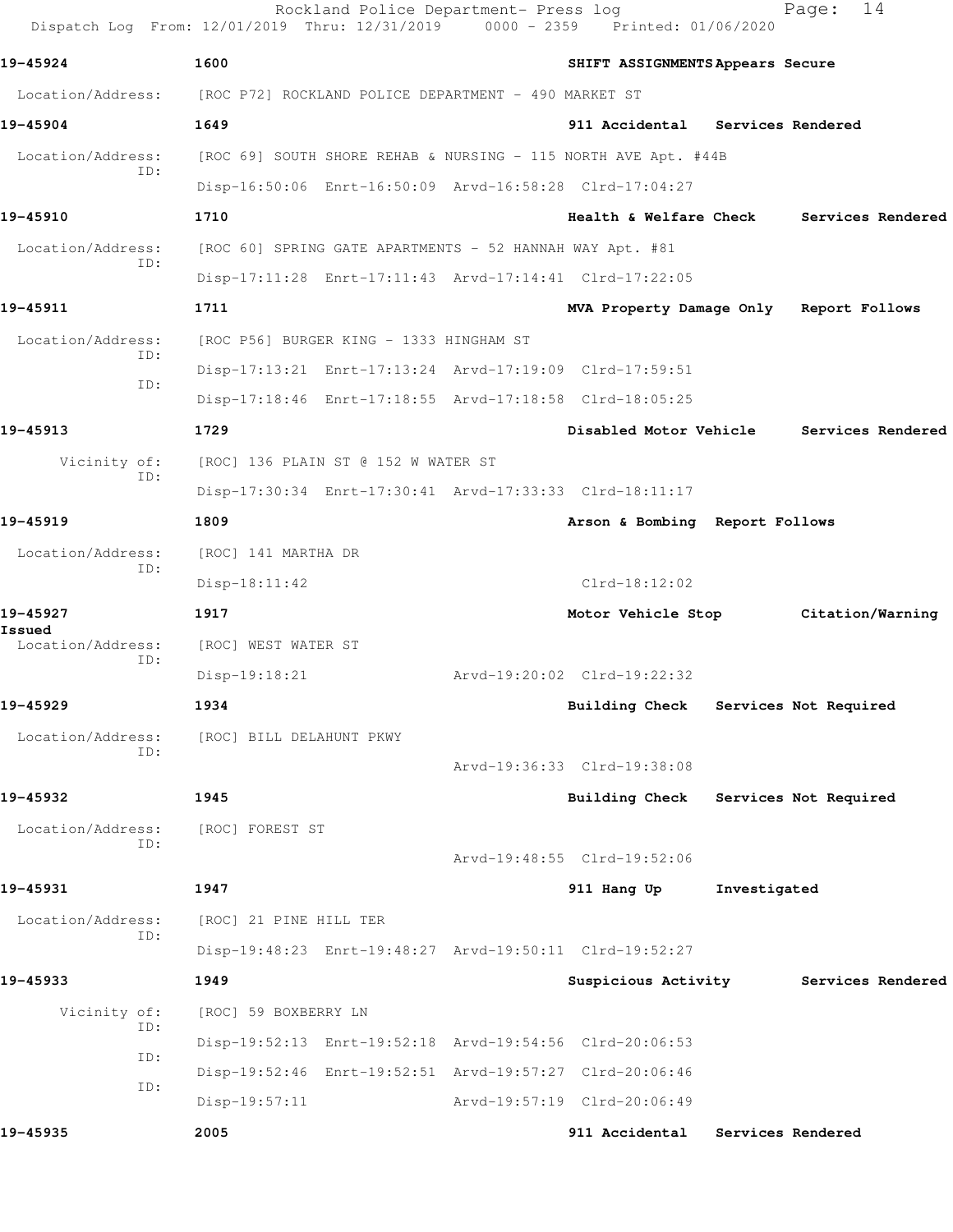|                                   | Rockland Police Department- Press log<br>Dispatch Log From: 12/01/2019 Thru: 12/31/2019 0000 - 2359 Printed: 01/06/2020 |                                         | 15<br>Page:              |
|-----------------------------------|-------------------------------------------------------------------------------------------------------------------------|-----------------------------------------|--------------------------|
| Location/Address:                 | [ROC P51] DOUBLE TREE - 929 HINGHAM ST Apt. #421                                                                        |                                         |                          |
| TD:                               | Disp-20:07:14 Enrt-20:07:57 Arvd-20:11:47 Clrd-20:11:56                                                                 |                                         |                          |
| 19-45936                          | 2012                                                                                                                    | Building Check Services Not Required    |                          |
| Location/Address:                 | [ROC P47] BEST WESTERN - 909 HINGHAM ST                                                                                 |                                         |                          |
| ID:                               |                                                                                                                         | Arvd-20:15:31 Clrd-20:16:01             |                          |
| 19-45937                          | 2018                                                                                                                    | Details / Time off No Service           |                          |
| Location: [ROC]                   |                                                                                                                         |                                         |                          |
| 19-45946                          | 2238                                                                                                                    | 911 Accidental Services Rendered        |                          |
| Location/Address:                 | [ROC P46] DUNKIN DONUTS - 851 HINGHAM ST                                                                                |                                         |                          |
| ID:                               | Disp-22:39:58 Arvd-22:55:18 Clrd-22:55:31                                                                               |                                         |                          |
| For Date: $12/06/2019$ - Friday   |                                                                                                                         |                                         |                          |
| 19-45950                          |                                                                                                                         |                                         |                          |
|                                   | 0004                                                                                                                    | General Incident Services Rendered      |                          |
| Location/Address:<br>ID:          | [ROC P72] ROCKLAND POLICE DEPARTMENT - 490 MARKET ST<br>Disp-00:07:11                                                   | $Clrd-00:07:23$                         |                          |
| 19-45953                          | 0010                                                                                                                    | Building Check Building Checked/Secured |                          |
| Location/Address:                 | [ROC] UNION ST                                                                                                          |                                         |                          |
| ID:                               |                                                                                                                         | Arvd-00:14:00 Clrd-00:14:39             |                          |
| 19-45954                          | 0015                                                                                                                    | Building Check Services Not Required    |                          |
| Location/Address: [ROC] FOREST ST |                                                                                                                         |                                         |                          |
| ID:                               |                                                                                                                         | Arvd-00:17:42 Clrd-00:19:02             |                          |
| 19-45955                          | 0019                                                                                                                    | <b>Building Check</b>                   | Building Checked/Secured |
| Location/Address:                 | [ROC] BILL DELAHUNT PKWY                                                                                                |                                         |                          |
| ID:                               |                                                                                                                         | Arvd-00:21:40 Clrd-00:23:58             |                          |
| 19-45956                          | 0025                                                                                                                    | <b>Building Check</b>                   | Services Not Required    |
| Location/Address:                 | [ROC] HINGHAM ST                                                                                                        |                                         |                          |
| ID:                               |                                                                                                                         | Arvd-00:27:33 Clrd-00:28:31             |                          |
| 19-45959                          | 0150                                                                                                                    | Assist Public                           | Services Rendered        |
| Location/Address:                 | [ROC 44] NOBLE SUPPLY & LOGISTICS - 302 WEYMOUTH ST                                                                     |                                         |                          |
| ID:<br>Original Call #:           | Disp-01:50:14 Enrt-01:50:17 Arvd-01:50:55 Clrd-02:00:59<br>$19 - 45958$                                                 |                                         |                          |
| 19-45961                          | 0209                                                                                                                    | Suspicious Activity                     | Investigated             |
| Location/Address:                 | [ROC P47] BEST WESTERN - 909 HINGHAM ST                                                                                 |                                         |                          |
| ID:                               |                                                                                                                         | Arvd-02:09:00 Clrd-02:25:51             |                          |
| ID:                               | Disp-02:11:10 Enrt-02:11:15 Arvd-02:11:19 Clrd-02:25:51                                                                 |                                         |                          |
| ID:                               | Disp-02:13:40 Enrt-02:13:43 Arvd-02:15:35 Clrd-02:20:04                                                                 |                                         |                          |
|                                   |                                                                                                                         |                                         |                          |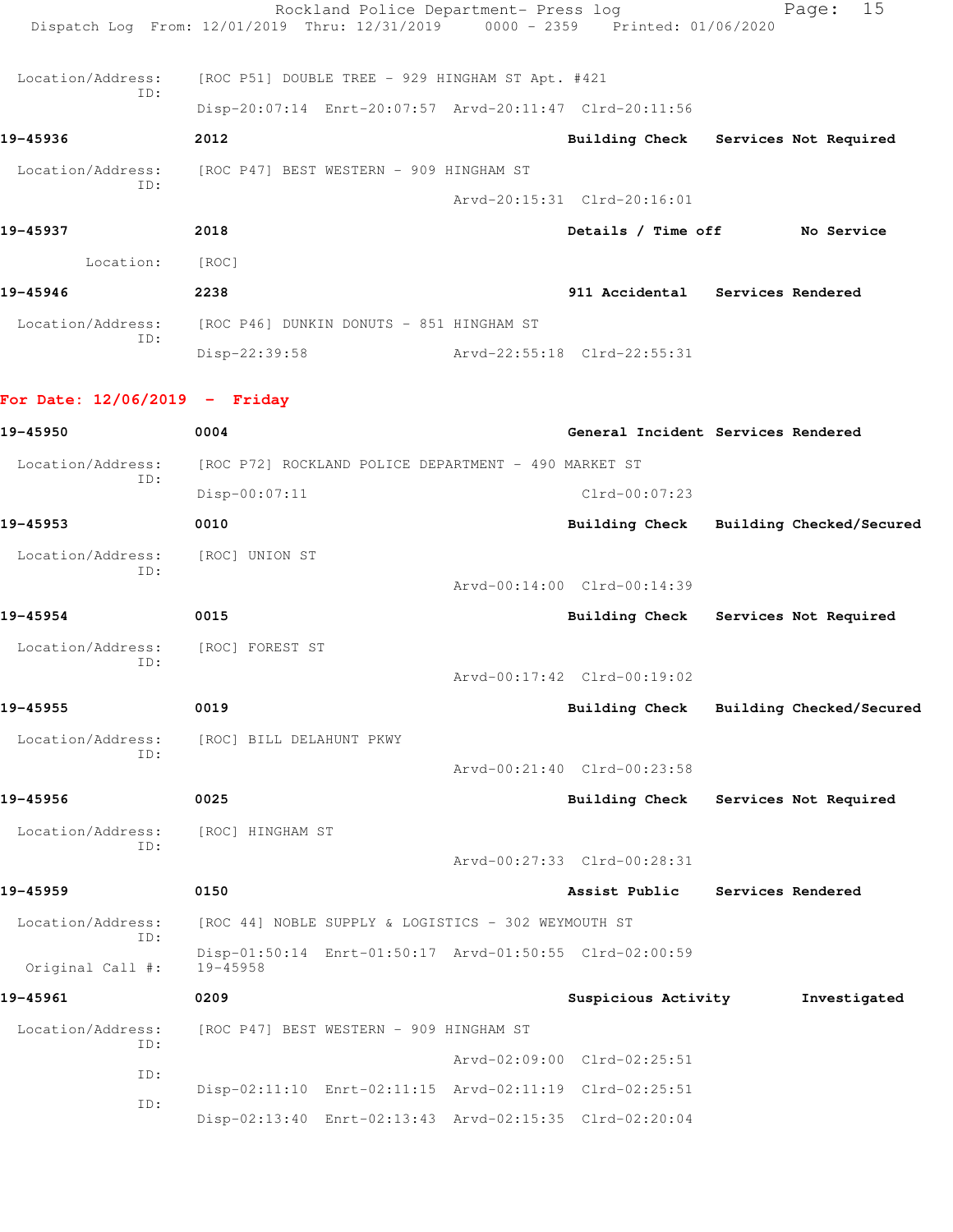|                   | Rockland Police Department- Press log<br>Dispatch Log From: 12/01/2019 Thru: 12/31/2019 0000 - 2359 Printed: 01/06/2020 |                                      |            | 16<br>Page:       |  |
|-------------------|-------------------------------------------------------------------------------------------------------------------------|--------------------------------------|------------|-------------------|--|
| 19-45966          | 0436                                                                                                                    | Burglar Alarm Appears Secure         |            |                   |  |
| Location/Address: | [ROC P112] FAMILY DOLLAR - 366 MARKET ST                                                                                |                                      |            |                   |  |
| ID:               | Disp-04:37:58 Enrt-04:38:34 Arvd-04:41:27 Clrd-04:42:31                                                                 |                                      |            |                   |  |
| ID:               | Disp-04:38:53 Enrt-04:38:55                                                                                             | $Clrd-04:42:34$                      |            |                   |  |
| 19-45972          | 0513                                                                                                                    | Building Check Services Rendered     |            |                   |  |
| Location/Address: | [ROC] UNION ST                                                                                                          |                                      |            |                   |  |
| ID:               | $Disp-05:14:48$                                                                                                         | $Clrd-05:15:03$                      |            |                   |  |
| ID:               | $Disp-05:15:44$                                                                                                         | Arvd-05:15:55 Clrd-05:32:31          |            |                   |  |
| 19-45974          | 0622                                                                                                                    | Motor Vehicle Stop                   |            | Sent On Way       |  |
| Location/Address: | [ROC P45] COMFORT INN - 850 HINGHAM ST                                                                                  |                                      |            |                   |  |
| ID:               |                                                                                                                         | Arvd-06:22:00 Clrd-06:27:38          |            |                   |  |
| 19-45975          | 0637                                                                                                                    | Details / Time off Services Rendered |            |                   |  |
| Location:         | [ROC]                                                                                                                   |                                      |            |                   |  |
| 19-45980          | 0800                                                                                                                    | <b>Time off</b>                      | No Service |                   |  |
| Location:         | [ROC]                                                                                                                   |                                      |            |                   |  |
| 19-45981          | 0800                                                                                                                    | SHIFT ASSIGNMENTS Services Rendered  |            |                   |  |
| Location/Address: | [ROC P72] ROCKLAND POLICE DEPARTMENT - 490 MARKET ST                                                                    |                                      |            |                   |  |
| 19-45982          | 0805                                                                                                                    | SHIFT SWAP                           |            | Services Rendered |  |
| Location/Address: | [ROC P72] ROCKLAND POLICE DEPARTMENT - 490 MARKET ST                                                                    |                                      |            |                   |  |
| ID:               | Disp-08:21:32                                                                                                           | $Clrd-08:21:55$                      |            |                   |  |
| 19-45983          | 0911                                                                                                                    | Motor Vehicle Stop Verbal Warning    |            |                   |  |
| Vicinity of:      | [ROC] ABINGTON LINE - NORTH AVE                                                                                         |                                      |            |                   |  |
| ID:               |                                                                                                                         | Arvd-09:11:00 Clrd-09:15:01          |            |                   |  |
| 19-46030          | 0929                                                                                                                    | Animal Complaint Services Rendered   |            |                   |  |
|                   | Location/Address: [ROC] 635 SALEM ST                                                                                    |                                      |            |                   |  |
| 19-45985          | 0936                                                                                                                    | <b>Traffic Enforcement</b>           |            | Services Rendered |  |
| Vicinity of:      | [ROC] 1149 HINGHAM ST @ 88 POND ST                                                                                      |                                      |            |                   |  |
| ID:               | Disp-09:46:25                                                                                                           | Arvd-09:46:41 Clrd-09:46:56          |            |                   |  |
| 19-46025          | 1000                                                                                                                    | Animal Complaint Services Rendered   |            |                   |  |
| Location/Address: | [ROC] 333 PLAIN ST                                                                                                      |                                      |            |                   |  |
| 19-45989          | 1023                                                                                                                    | Detail                               |            | Services Rendered |  |
|                   | Location/Address: [ROC P72] ROCKLAND POLICE DEPARTMENT - 490 MARKET ST                                                  |                                      |            |                   |  |
| 19-46031          | 1045                                                                                                                    | Animal Complaint Services Rendered   |            |                   |  |
| Location/Address: | [ROC] 168 HOWARD ST                                                                                                     |                                      |            |                   |  |
| 19-45992          | 1107                                                                                                                    | Motor Vehicle Stop                   |            | Verbal Warning    |  |
|                   | Location/Address: [ROC] CEMETERY - CENTRE AVE                                                                           |                                      |            |                   |  |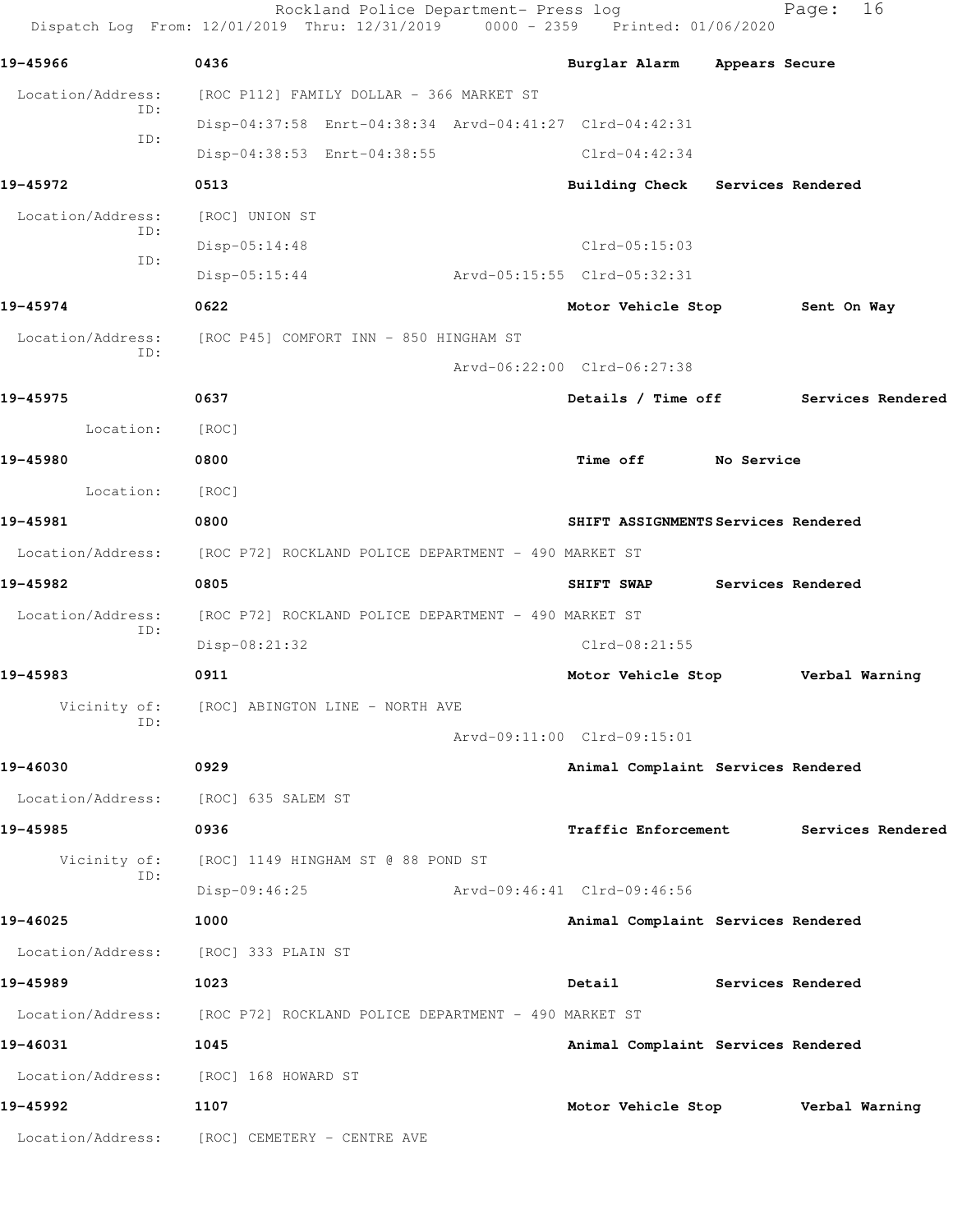|                                     | Rockland Police Department- Press log<br>Dispatch Log From: 12/01/2019 Thru: 12/31/2019 0000 - 2359                                                                                                               | Printed: 01/06/2020          | Page:<br>17                             |
|-------------------------------------|-------------------------------------------------------------------------------------------------------------------------------------------------------------------------------------------------------------------|------------------------------|-----------------------------------------|
| ID:                                 |                                                                                                                                                                                                                   | Arvd-11:07:00 Clrd-11:20:51  |                                         |
| ID:                                 | $Disp-11:12:13$                                                                                                                                                                                                   | Arvd-11:12:18 Clrd-11:20:55  |                                         |
| 19-45997                            | 1133                                                                                                                                                                                                              | 911 Hang Up                  | Services Rendered                       |
| Location/Address:                   | [ROC P81] OCEAN STATE JOB LOT - 360 MARKET ST                                                                                                                                                                     |                              |                                         |
| TD:                                 | Disp-11:35:33 Enrt-11:35:40 Arvd-11:39:03 Clrd-11:39:06                                                                                                                                                           |                              |                                         |
| 19-46004                            | 1231                                                                                                                                                                                                              | Suspicious Activity          | Verbal Warning                          |
| Location/Address:                   | [ROC P97] SOMEPLACE BAR & GRILL - 363 UNION ST                                                                                                                                                                    |                              |                                         |
| ID:                                 | Disp-12:33:03 Enrt-12:34:42 Arvd-12:38:54 Clrd-13:25:48                                                                                                                                                           |                              |                                         |
| ID:                                 | Disp-12:34:31 Enrt-12:34:42 Arvd-12:38:50 Clrd-13:25:52                                                                                                                                                           |                              |                                         |
| 19-46028                            | 1245                                                                                                                                                                                                              |                              | Animal Complaint Services Rendered      |
| Location/Address:                   | [ROC] 295 REED ST                                                                                                                                                                                                 |                              |                                         |
| 19-46029                            | 1345                                                                                                                                                                                                              |                              | Animal Complaint Services Rendered      |
| Location/Address:                   | [ROC] 364 NORTH AVE                                                                                                                                                                                               |                              |                                         |
| 19-46027                            | 1425                                                                                                                                                                                                              | Lost/Found Property          | Gone on arrival                         |
| Vicinity of:                        | [ROC] ON RAMP RTE 3 S - HINGHAM ST                                                                                                                                                                                |                              |                                         |
| ID:                                 | Disp-14:32:53 Enrt-14:33:57                                                                                                                                                                                       | Clrd-14:53:07                |                                         |
| 19-46038                            | 1526                                                                                                                                                                                                              | COMP TIME OFF                | Services Rendered                       |
| Location/Address:                   | [ROC P72] ROCKLAND POLICE DEPARTMENT - 490 MARKET ST                                                                                                                                                              |                              |                                         |
| 19-46039                            | 1527                                                                                                                                                                                                              | 911 Hang Up                  | Could Not Locate                        |
| Location/Address:                   | [ROC P8] THE UPS STORE - 319 CENTRE AVE                                                                                                                                                                           |                              |                                         |
| ID:                                 | Disp-15:30:11 Enrt-15:30:15 Arvd-15:31:49 Clrd-15:39:02                                                                                                                                                           |                              |                                         |
| 19-46043                            | 1604                                                                                                                                                                                                              | General Info                 | Services Rendered                       |
| Location/Address:                   | [ROC P72] ROCKLAND POLICE DEPARTMENT - 490 MARKET ST                                                                                                                                                              |                              |                                         |
| 19-46047                            | 1625                                                                                                                                                                                                              | Motor Vehicle Collision W/PI |                                         |
| Report Follows<br>Location/Address: | [ROC P45] COMFORT INN - 850 HINGHAM ST                                                                                                                                                                            |                              |                                         |
| ID:                                 | Disp-16:26:53 Enrt-16:29:18 Arvd-16:34:53 Clrd-17:38:57                                                                                                                                                           |                              |                                         |
| Fire Unit:                          | ROCKEN1-Pumper-Rockland Engine 1<br>Disp-16:26:54 Enrt-16:29:17 Arvd-16:33:24 Clrd-16:53:26<br>InOrtsUnavl-17:01:05 InSrvce-17:01:06                                                                              |                              |                                         |
| ID:                                 |                                                                                                                                                                                                                   |                              |                                         |
| ID:                                 | Disp-16:26:57 Enrt-16:29:21 Arvd-16:34:56 Clrd-17:39:02                                                                                                                                                           |                              |                                         |
| ID:                                 | Disp-16:30:49 Enrt-16:30:54 Arvd-16:35:00 Clrd-17:39:06                                                                                                                                                           |                              |                                         |
| EMS Unit:                           | Disp-16:31:21 Enrt-16:31:25 Arvd-16:35:02 Clrd-17:39:12<br>ROCKAM2-Rockland A2<br>Disp-16:47:52 Enrt-16:47:55 Arvd-16:48:21 Clrd-16:53:27<br>Hosp-17:00:25 ClrHosp-17:01:27 InQrtsUnavl-17:01:27 InSrvce-17:01:27 |                              |                                         |
| 19-46053                            | 1741                                                                                                                                                                                                              |                              | MVA Property Damage Only Paper Exchange |
| Location/Address:                   | [ROC P63] WALGREENS - 75 MARKET ST                                                                                                                                                                                |                              |                                         |
| ID:                                 | Disp-17:42:33 Enrt-17:43:03 Arvd-17:45:40 Clrd-17:55:43                                                                                                                                                           |                              |                                         |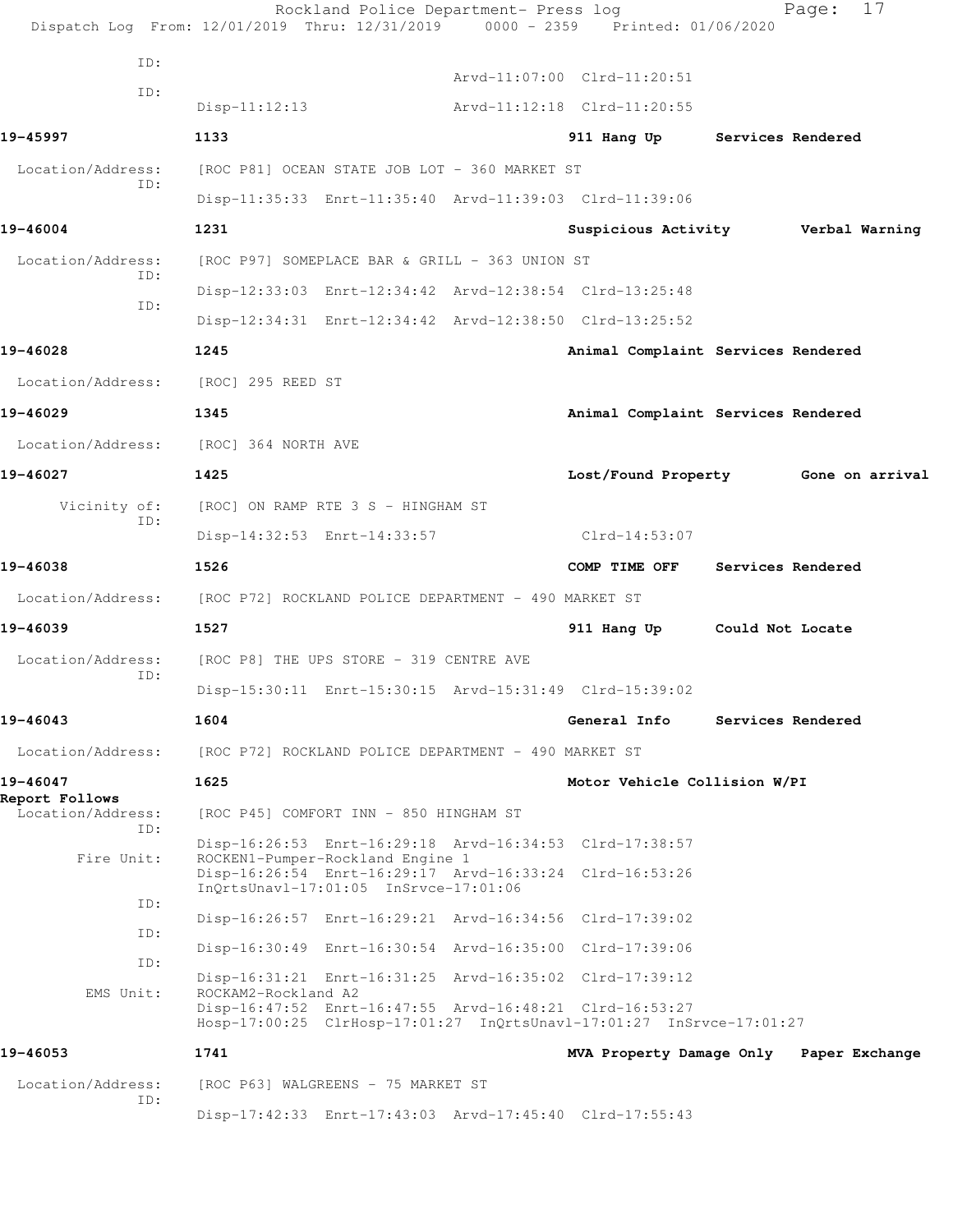Rockland Police Department- Press log Fage: 18 Dispatch Log From: 12/01/2019 Thru: 12/31/2019 0000 - 2359 Printed: 01/06/2020 **19-46055 1807 Warrant Arrest(s) Made** Location/Address: [ROC] 141 MARTHA DR Apt. #D ID: Arvd-18:07:00 Clrd-18:39:55 ID: Disp-18:09:24 Enrt-18:09:28 Arvd-18:09:30 Clrd-18:27:48 ID: Disp-18:09:36 Enrt-18:09:39 Arvd-18:09:41 Clrd-18:27:56 ID: Disp-18:09:55 Enrt-18:09:57 Arvd-18:10:00 Clrd-18:27:39 **19-46058 1914 911 Accidental Services Rendered** Location/Address: [ROC] 4 NORTHFIELD DR ID: Disp-19:15:44 Enrt-19:16:24 Arvd-19:23:28 Clrd-19:24:21 **19-46065 1958 Suspicious Activity Services Rendered** Location/Address: [ROC] 5 UNION ST ID: Disp-20:00:32 Enrt-20:00:55 Arvd-20:01:39 Clrd-20:24:06 ID: Disp-20:00:46 Enrt-20:00:49 Arvd-20:03:40 Clrd-20:15:01 ID: Disp-20:03:12 Arvd-20:03:22 Clrd-20:03:32 **19-46067 2012 Suspicious Activity Services Rendered** Location/Address: [ROC] 342 UNION ST ID: Disp-20:14:24 Enrt-20:14:45 Arvd-20:14:48 Clrd-20:23:25 ID: Disp-20:14:35 Enrt-20:14:40 Arvd-20:14:42 Clrd-20:23:20 ID: Disp-20:15:21 Enrt-20:15:25 Arvd-20:24:00 Clrd-20:28:06 ID: Disp-20:15:42 Enrt-20:15:46 Arvd-20:15:48 Clrd-20:23:33 **19-46070 2049 Motor Vehicle Stop Verbal Warning** Location/Address: [ROC] 64 BEECH ST @ 1 BAY PATH LN ID: Arvd-20:49:00 Clrd-20:51:01 **19-46071 2052 911 Accidental Services Rendered** Location/Address: [ROC] 47 TAUNTON AVE ID: Disp-20:54:00 Enrt-20:54:02 Arvd-20:55:41 Clrd-20:58:11 **19-46073 2100 Prisoner Information Services Rendered** Location/Address: [ROC P72] ROCKLAND POLICE DEPARTMENT - 490 MARKET ST ID: Disp-21:02:39 Clrd-21:17:58 **19-46075 2135 Disturbance Services Rendered** Location/Address: [ROC] 51 HANNAH WAY Apt. #A ID: Disp-21:37:00 Enrt-21:37:12 Arvd-21:40:22 Clrd-21:45:00 **19-46079 2216 Motor Vehicle Stop Verbal Warning** Location/Address: [ROC] 414 BEECH ST @ 1 MILLBROOK DR ID: Arvd-22:16:00 Clrd-22:20:16 **19-46083 2330 Prisioner Transport Taken/Referred to**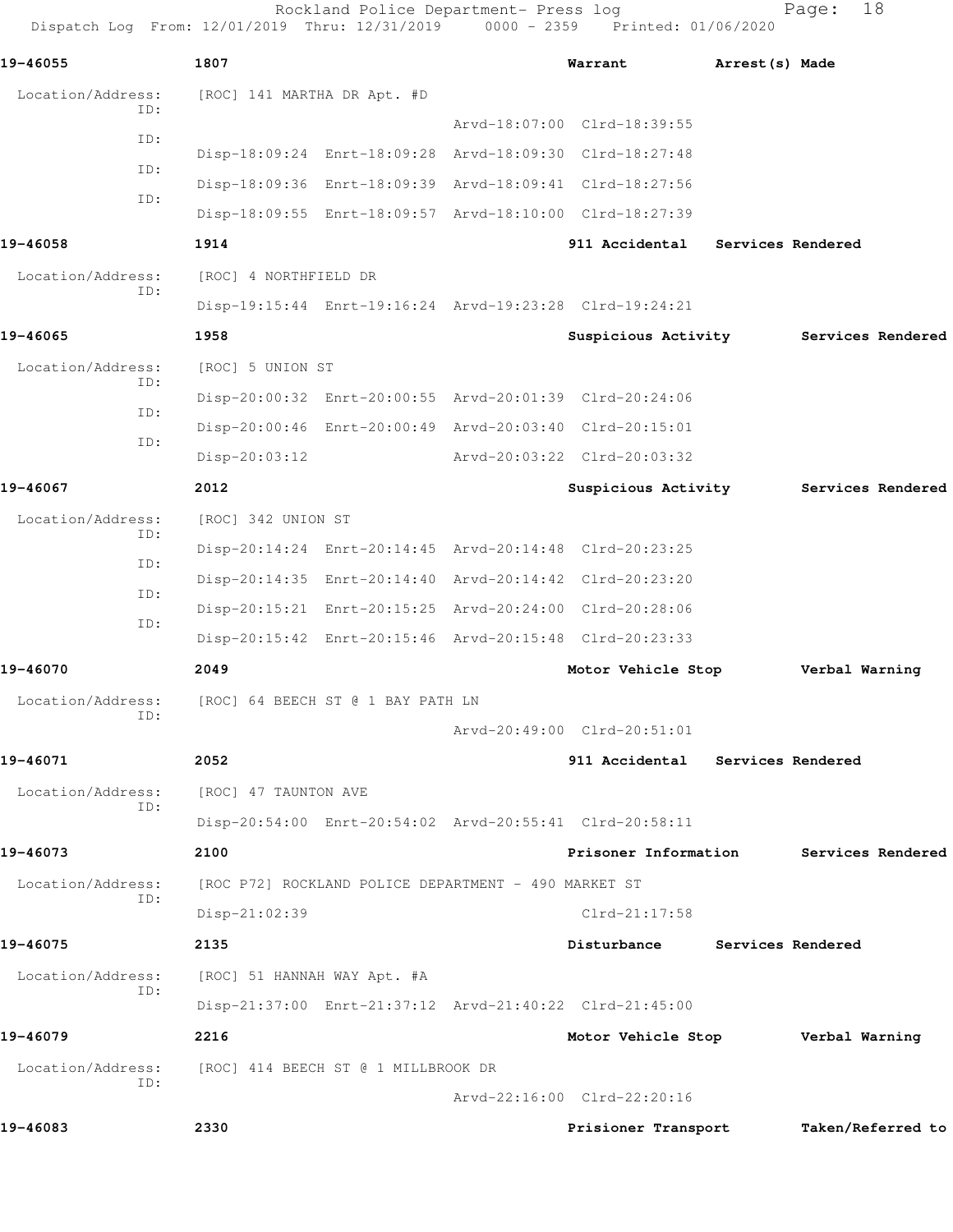Rockland Police Department- Press log Fage: 19 Dispatch Log From: 12/01/2019 Thru: 12/31/2019 0000 - 2359 Printed: 01/06/2020 **Other Agency**  Location/Address: [ROC P72] ROCKLAND POLICE DEPARTMENT - 490 MARKET ST ID: Disp-23:31:35 Enrt-23:36:51 Arvd-23:36:53 Clrd-23:37:01 **For Date: 12/07/2019 - Saturday 19-46087 0001 SHIFT ASSIGNMENTS No Service** Location/Address: [ROC P72] ROCKLAND POLICE DEPARTMENT - 490 MARKET ST **19-46098 0215 Unwanted Party Services Rendered** Location/Address: [ROC] 197 UNION ST Apt. #4 ID: Disp-02:17:15 Enrt-02:17:24 Arvd-02:19:07 Clrd-02:34:40 ID: Disp-02:17:15 Enrt-02:17:24 Arvd-02:19:13 Clrd-02:34:42 **19-46103 0610 Building Check Services Rendered** Location/Address: [ROC] UNION ST ID: Arvd-06:20:47 Clrd-06:30:46 **19-46104 0631 Building Check Services Rendered** Location/Address: [ROC] UNION ST ID: Arvd-06:32:39 Clrd-06:32:48 **19-46106 0722 Motor Vehicle Stop Citation/Warning Issued**  Vicinity of: [ROC] BEECH ST @ SPRING ST ID: Arvd-07:22:00 Clrd-07:28:02 **19-46107 0738 Stolen Motor Vehicle Services Rendered** Location/Address: [ROC] 292 MARKET ST Apt. #49 ID: Disp-07:40:06 Enrt-07:40:09 Arvd-07:44:27 Clrd-07:44:45 **19-46126 0801 SHIFT ASSIGNMENTS Services Rendered** Location/Address: [ROC P72] ROCKLAND POLICE DEPARTMENT - 490 MARKET ST **19-46108 0808 Motor Vehicle Complaint Gone on arrival** Location/Address: [ROC 92] R STEWART ESTEN SCHOOL - 733 SUMMER ST ID: Disp-08:10:46 Enrt-08:10:54 Clrd-08:31:57 **19-46110 0812 Burglar Alarm Services Rendered** Location/Address: [ROC] MEMORIAL PARK SCHOOL - 1 COL BRIAN DUFFY WAY ID: Disp-08:17:44 Enrt-08:17:52 Arvd-08:28:22 Clrd-08:30:27 **19-46125 0938 CRUISER OUT OF TOWN No Service** Location: [ROC] ABINGTON - TEMP DETAIL ID: Arvd-09:38:00 Clrd-09:48:18 **19-46131 1026 MVA Property Damage Only Services Rendered** Location/Address: [ROC] 775 UNION ST @ 8 LIBERTY CT ID: Disp-10:30:17 Clrd-10:30:29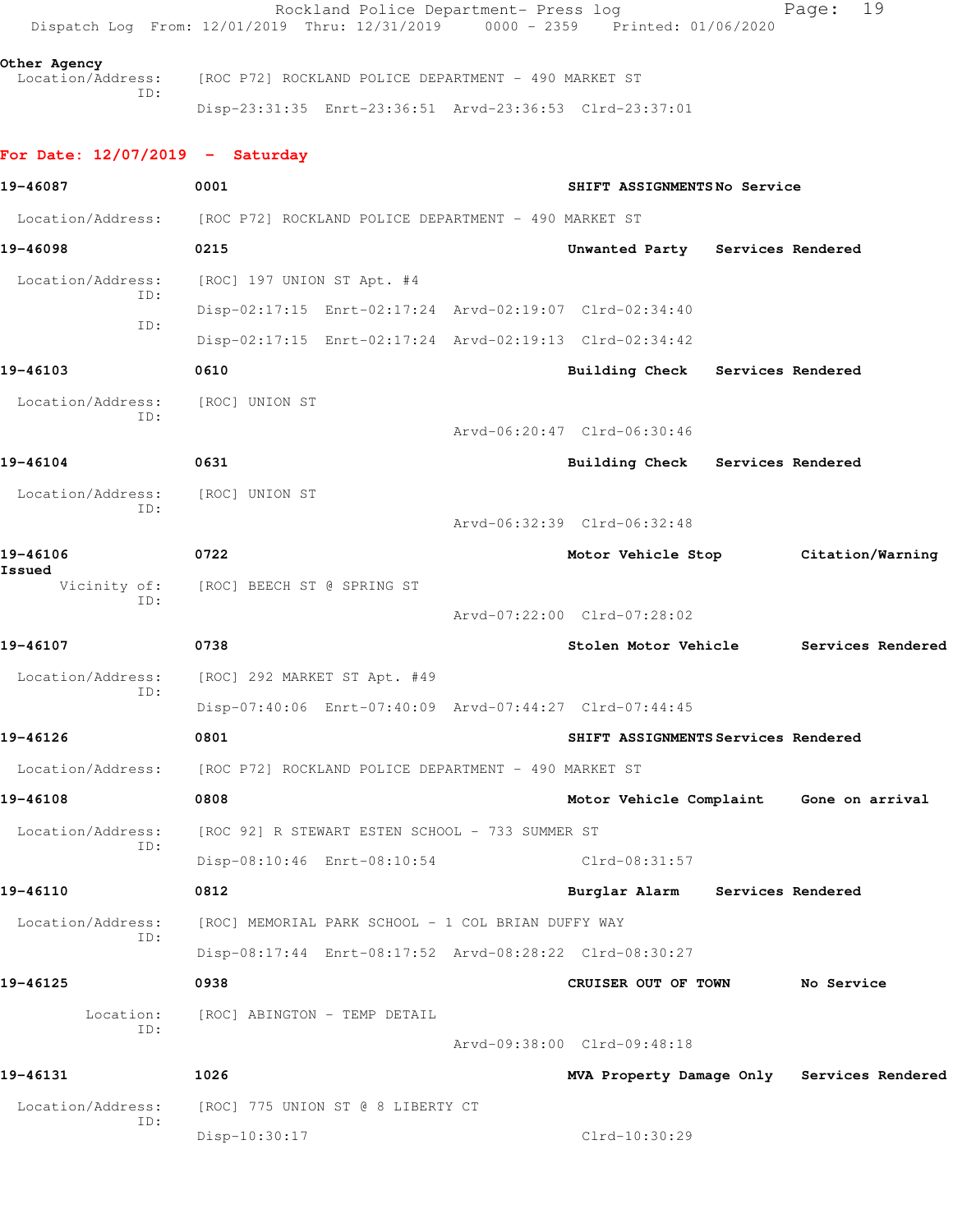Rockland Police Department- Press log Fage: 20 Dispatch Log From: 12/01/2019 Thru: 12/31/2019 0000 - 2359 Printed: 01/06/2020

**19-46132 1039 Shoplifting Report Follows** Location/Address: [ROC P74] CVS PHARMACY - 80 MARKET ST ID: Disp-10:42:32 Arvd-10:43:48 Clrd-10:48:28 ID: Disp-10:42:32 Enrt-10:43:52 Clrd-10:43:56 ID: Disp-10:44:12 Arvd-10:45:37 Clrd-11:42:45 **19-46150 1340 COMP TIME Services Rendered** Location/Address: [ROC P72] ROCKLAND POLICE DEPARTMENT - 490 MARKET ST ID: Disp-13:42:48 Clrd-13:42:58 **19-46158 1441 Motor Vehicle Stop Verbal Warning** Vicinity of: [ROC] EAST WATER ST @ CHRISTOPHER DR ID: Arvd-14:41:00 Clrd-14:43:24 **19-46159 1503 Burglar Alarm Services Rendered** Location/Address: [ROC] 688 UNION ST Apt. #3 ID: Disp-15:05:01 Enrt-15:05:11 Arvd-15:08:56 Clrd-15:11:03 **19-46161 1513 Disabled Motor Vehicle Services Rendered** Location/Address: [ROC] 39 WEBSTER ST ID: Disp-15:14:19 Enrt-15:14:43 Arvd-15:27:52 Clrd-15:43:36 ID: Disp-15:15:09 Enrt-15:15:13 Arvd-15:16:45 Clrd-15:27:56 **19-46165 1550 General Info Services Rendered** Location/Address: [ROC P72] ROCKLAND POLICE DEPARTMENT - 490 MARKET ST ID: Disp-15:51:49 Clrd-15:51:57 **19-46166 1614 General Info No Service** Location/Address: [ROC P72] ROCKLAND POLICE DEPARTMENT - 490 MARKET ST ID: Arvd-16:14:00 Clrd-16:19:55 **19-46183 1815 General Info Appears Secure** Location/Address: [ROC] UNION ST ID: Arvd-18:15:00 Clrd-18:16:15 ID: Disp-18:44:58 Arvd-18:45:07 Clrd-18:45:12 **19-46196 1958 Harassment Peace Restored** Location/Address: [ROC] 110 MARTHA DR Apt. #A ID: Disp-20:00:41 Enrt-20:02:16 Arvd-20:05:25 Clrd-20:29:16 **19-46203 2045 Disturbance Services Rendered** Location/Address: [ROC] 127 CRESCENT ST ID: Disp-20:47:07 Enrt-20:47:09 Arvd-21:08:07 Clrd-21:20:53 ID: Disp-20:47:21 Enrt-20:47:29 Clrd-20:47:35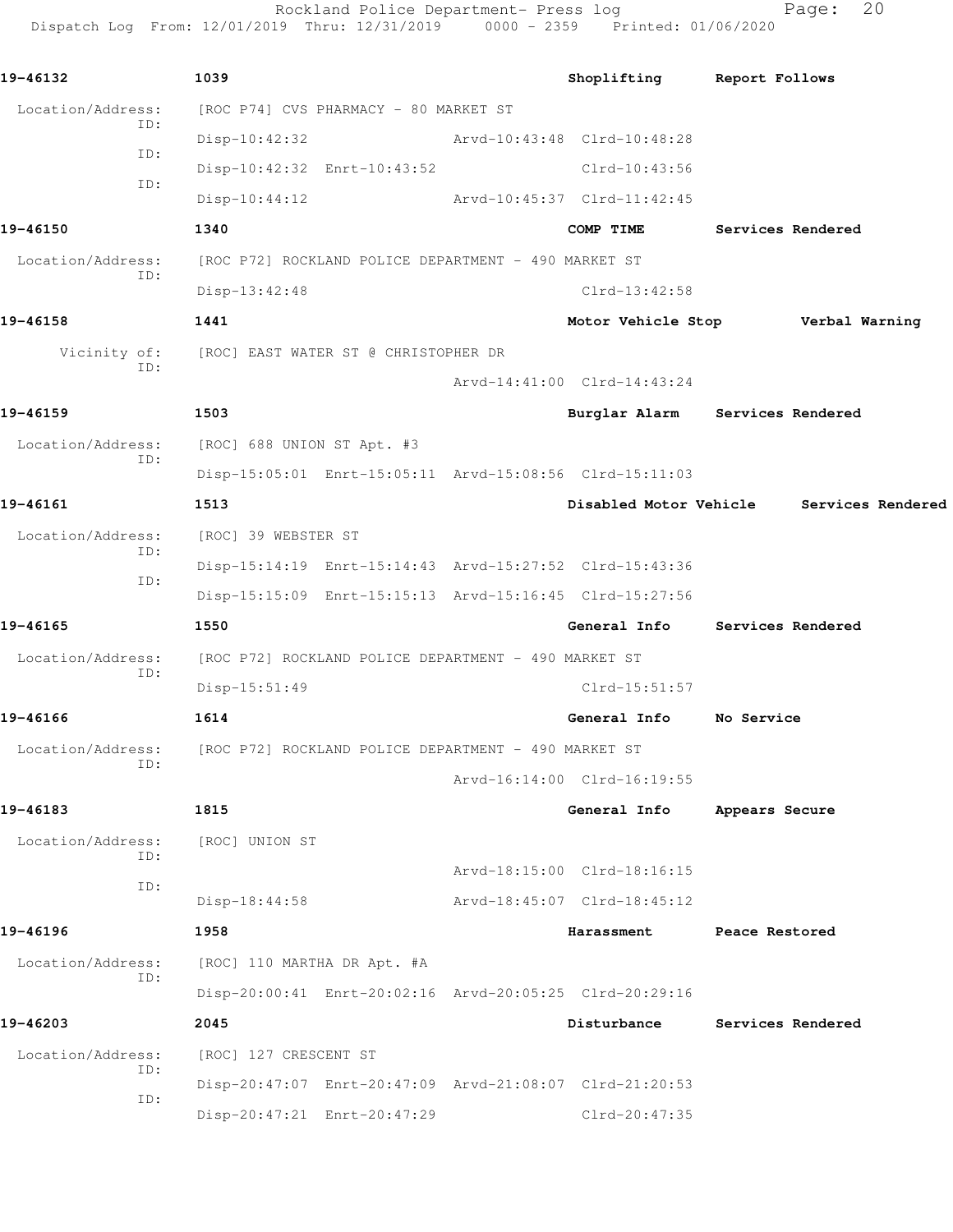Rockland Police Department- Press log entitled Page: 21 Dispatch Log From: 12/01/2019 Thru: 12/31/2019 0000 - 2359 Printed: 01/06/2020

| 19-46205                        | 2110                                                 |                                                  |                                                                                           | 911 Accidental Services Rendered |
|---------------------------------|------------------------------------------------------|--------------------------------------------------|-------------------------------------------------------------------------------------------|----------------------------------|
| Location/Address:               | [ROC P92] BAVIS ICE ARENA - 180 VFW DR               |                                                  |                                                                                           |                                  |
| TD:                             |                                                      |                                                  | Disp-21:13:12 Enrt-21:13:14 Arvd-21:15:26 Clrd-21:18:10                                   |                                  |
| 19-46218                        | 2332                                                 |                                                  |                                                                                           | Motor Vehicle Stop Vehicle Towed |
| Location/Address:               |                                                      | [ROC] 10 HINGHAM ST @ 440 WEBSTER ST             |                                                                                           |                                  |
| ID:                             |                                                      |                                                  | Disp-23:33:13 Enrt-23:33:18 Arvd-23:33:19 Clrd-23:56:05                                   |                                  |
| ID:                             |                                                      |                                                  | Disp-23:33:22 Enrt-23:33:24 Arvd-23:33:25 Clrd-23:54:10                                   |                                  |
| 19-46220                        | 2354                                                 |                                                  | Assault Offenses Peace Restored                                                           |                                  |
| Location/Address:               |                                                      | [ROC P45] COMFORT INN - 850 HINGHAM ST Apt. #324 |                                                                                           |                                  |
| ID:                             |                                                      | Disp-23:55:04 Enrt-23:55:22                      | $Clrd-23:55:43$                                                                           |                                  |
| ID:<br>ID:                      |                                                      |                                                  | Disp-23:55:11 Enrt-23:55:18 Arvd-23:58:22 Clrd-12/08/2019 @ 00:15:50                      |                                  |
| ID:                             |                                                      |                                                  | Disp-23:56:28 Enrt-23:56:31 Arvd-23:58:18 Clrd-12/08/2019 @ 00:15:48                      |                                  |
| ID:                             | $Disp-00:04:00$                                      |                                                  | Arvd-00:04:04 Clrd-12/08/2019 @ 00:15:53                                                  |                                  |
|                                 | $Disp-00:04:13$                                      |                                                  | Arvd-00:04:17 Clrd-12/08/2019 @ 00:15:58                                                  |                                  |
| For Date: $12/08/2019$ - Sunday |                                                      |                                                  |                                                                                           |                                  |
| 19-46223                        | 0024                                                 |                                                  | General Info                                                                              | No Service                       |
| Location/Address:               | [ROC P72] ROCKLAND POLICE DEPARTMENT - 490 MARKET ST |                                                  |                                                                                           |                                  |
| ID:                             | Disp-00:30:30                                        |                                                  | $Clrd-00:30:55$                                                                           |                                  |
| 19-46225                        | 0036                                                 |                                                  | Details / Time off                                                                        | No Service                       |
| Location:                       | [ROC]                                                |                                                  |                                                                                           |                                  |
| 19-46226                        | 0037                                                 |                                                  | Disturbance Peace Restored                                                                |                                  |
| Location/Address:               | [ROC P45] COMFORT INN - 850 HINGHAM ST               |                                                  |                                                                                           |                                  |
| ID:                             |                                                      |                                                  | Disp-00:39:17 Enrt-00:39:22 Arvd-00:42:51 Clrd-00:48:20                                   |                                  |
| ID:                             |                                                      |                                                  |                                                                                           |                                  |
| 19-46232                        | 0146                                                 |                                                  | Disp-00:39:20 Enrt-00:39:23 Arvd-00:42:49 Clrd-00:48:18<br>Noise Complaint Peace Restored |                                  |
| Location/Address:               |                                                      |                                                  |                                                                                           |                                  |
| ID:                             | [ROC] 43 BOXBERRY LN                                 |                                                  | Disp-01:48:38 Enrt-01:48:50 Arvd-01:53:31 Clrd-01:55:05                                   |                                  |
| ID:                             |                                                      |                                                  | Disp-01:48:38 Enrt-01:48:47 Arvd-01:52:52 Clrd-01:55:03                                   |                                  |
| 19-46235                        | 0204                                                 |                                                  |                                                                                           |                                  |
|                                 |                                                      |                                                  | Motor Vehicle Stop                                                                        | Verbal Warning                   |
| Location/Address:<br>ID:        |                                                      | [ROC] 244 PLEASANT ST @ 197 VFW DR               | Arvd-02:04:00 Clrd-02:08:02                                                               |                                  |
|                                 |                                                      |                                                  |                                                                                           |                                  |
| 19-46242                        | 0606                                                 |                                                  | Building Check Appears Secure                                                             |                                  |
| Location/Address:<br>TD:        | [ROC] UNION ST                                       |                                                  |                                                                                           |                                  |
|                                 |                                                      |                                                  | Arvd-06:10:23 Clrd-06:27:59                                                               |                                  |
| 19-46250                        | 0724                                                 |                                                  | Burglar Alarm                                                                             | Building Checked/Secured         |
|                                 |                                                      |                                                  |                                                                                           |                                  |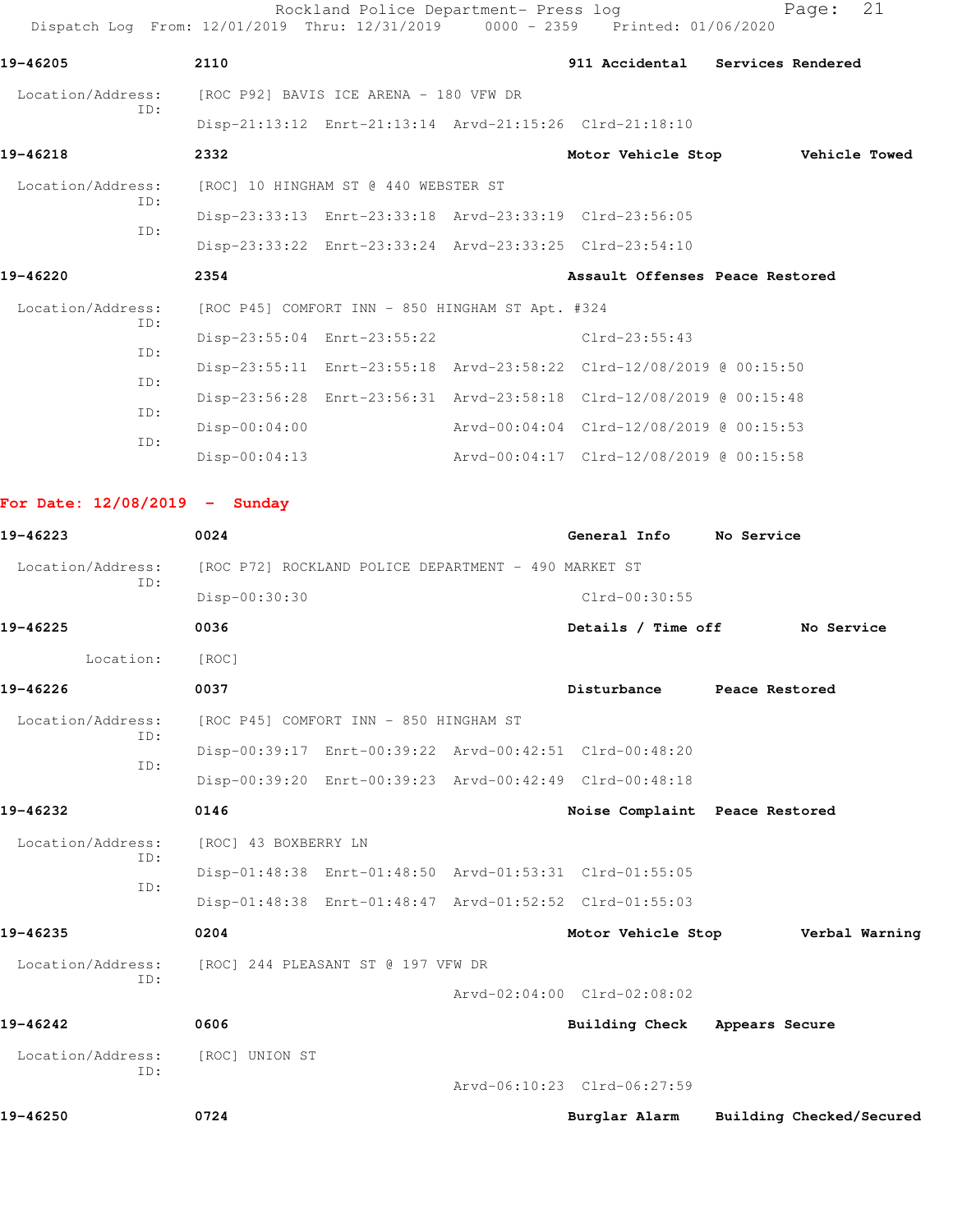|                               | Rockland Police Department- Press log<br>Dispatch Log From: 12/01/2019 Thru: 12/31/2019 0000 - 2359 Printed: 01/06/2020 |                             | 22<br>Page:                             |
|-------------------------------|-------------------------------------------------------------------------------------------------------------------------|-----------------------------|-----------------------------------------|
| Location/Address:             | [ROC] MINEIROS STEAK HOUSE - 371 UNION ST                                                                               |                             |                                         |
| ID:                           | Disp-07:27:38 Enrt-07:27:46 Arvd-07:30:29 Clrd-07:32:01                                                                 |                             |                                         |
| 19-46251                      | 0736                                                                                                                    | Burglar Alarm               | Building Checked/Secured                |
| Location/Address:             | [ROC P36] STEVE'S AUTO - 246 EAST WATER ST                                                                              |                             |                                         |
| ID:                           | Disp-07:36:58 Enrt-07:37:18 Arvd-07:39:03 Clrd-07:42:01                                                                 |                             |                                         |
| 19-46254                      | 0806                                                                                                                    |                             | Information Call No Action Required     |
| Location/Address:             | [ROC P72] ROCKLAND POLICE DEPARTMENT - 490 MARKET ST                                                                    |                             |                                         |
| 19-46262                      | 0918                                                                                                                    |                             | Building Check Building Checked/Secured |
| Location/Address:             | [ROC 73] ROCKLAND TOWN HALL - 242 UNION ST                                                                              |                             |                                         |
| TD:                           |                                                                                                                         | Arvd-09:20:10 Clrd-09:24:02 |                                         |
| 19-46264                      | 1018                                                                                                                    | Building Check              | Building Checked/Secured                |
| Location/Address:             | [ROC] BILL DELAHUNT PKWY                                                                                                |                             |                                         |
| ID:                           |                                                                                                                         | Arvd-10:19:22 Clrd-10:19:40 |                                         |
| 19-46265                      | 1019                                                                                                                    | Building Check              | Building Checked/Secured                |
| Location/Address:             | [ROC] HINGHAM ST                                                                                                        |                             |                                         |
| ID:                           |                                                                                                                         | Arvd-10:21:01 Clrd-10:21:17 |                                         |
| 19-46266                      | 1021                                                                                                                    | Traffic Enforcement         | No Action                               |
| Required<br>Location/Address: | [ROC] FOREST ST                                                                                                         |                             |                                         |
| ID:<br>ID:                    |                                                                                                                         | Arvd-10:22:15 Clrd-10:24:06 |                                         |
|                               | Disp-10:25:50                                                                                                           | Arvd-10:27:51 Clrd-10:50:21 |                                         |
| 19-46267                      | 1022                                                                                                                    | Burglar Alarm               | Cancelled Enroute                       |
| Location/Address:<br>ID:      | [ROC] ADVANCE AUTO CENTER - 409 VFW DR                                                                                  |                             |                                         |
|                               | Disp-10:24:06 Enrt-10:24:23                                                                                             | Clrd-10:25:50               |                                         |
| 19-46269                      | 1058                                                                                                                    |                             | 911 Accidental Could Not Locate         |
| Vicinity of:<br>ID:           | [ROC] BISHOP LN                                                                                                         |                             |                                         |
|                               | Disp-11:02:25 Enrt-11:02:27 Arvd-11:12:56 Clrd-11:12:59                                                                 |                             |                                         |
| 19-46271                      | 1105                                                                                                                    |                             | 911 Accidental Services Rendered        |
| Vicinity of:<br>ID:           | [ROC] 668 SUMMER ST                                                                                                     |                             |                                         |
|                               | Disp-11:07:54 Enrt-11:07:58 Arvd-11:09:27 Clrd-11:11:02                                                                 |                             |                                         |
| 19-46302                      | 1130                                                                                                                    |                             | Information Call No Action Required     |
| Location/Address:             | [ROC P72] ROCKLAND POLICE DEPARTMENT - 490 MARKET ST                                                                    |                             |                                         |
| 19-46277                      | 1238                                                                                                                    |                             | 911 Accidental Services Rendered        |
| Location/Address:<br>ID:      | [ROC] THE CATERED AFFAIR - 70 LEDGEWOOD PL                                                                              |                             |                                         |
|                               | Disp-12:40:09 Enrt-12:40:12 Arvd-12:48:42 Clrd-12:50:16                                                                 |                             |                                         |
| 19-46278                      | 1250                                                                                                                    |                             | Building Check Services Rendered        |
| Location/Address:             | [ROC] HINGHAM ST                                                                                                        |                             |                                         |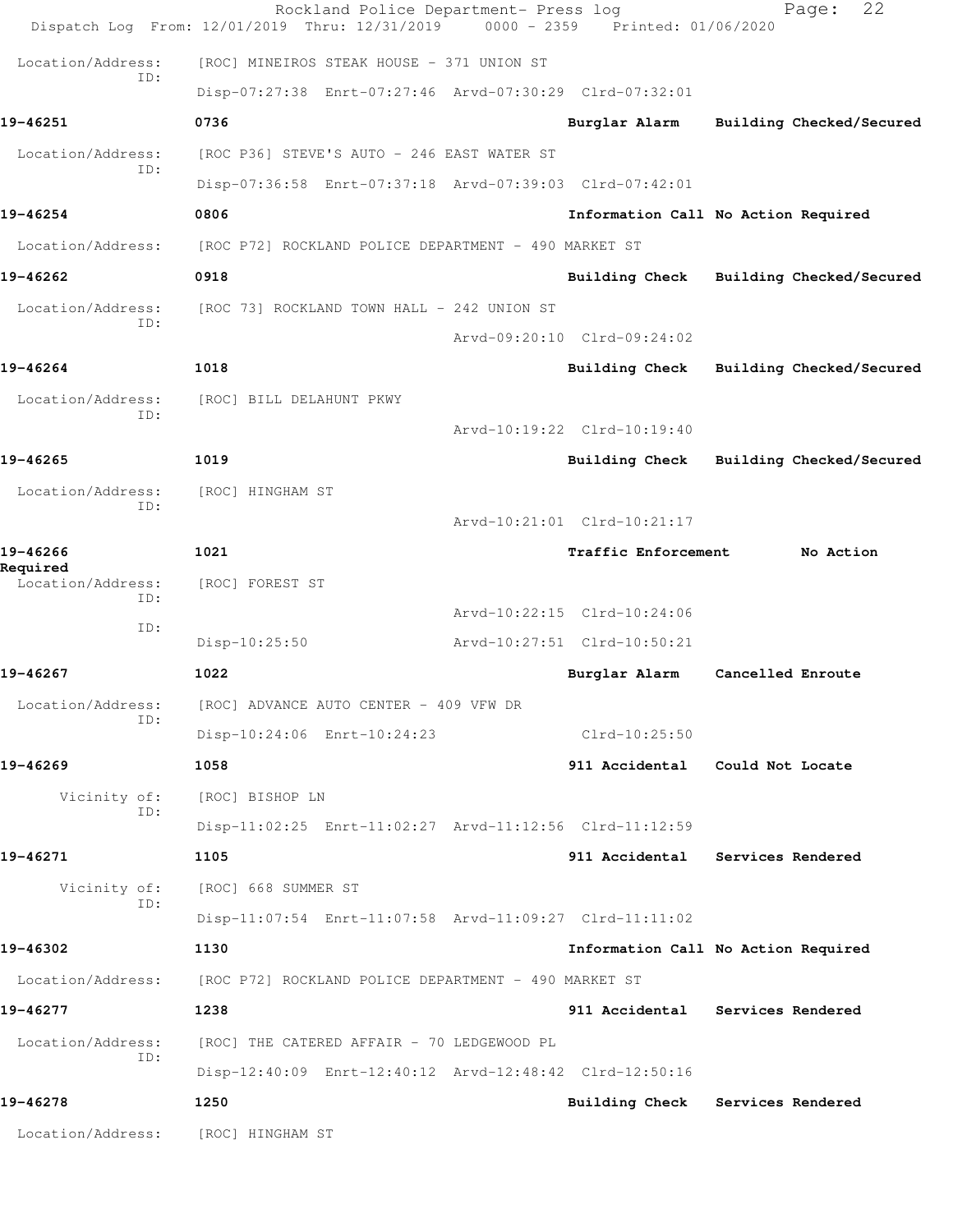|                          | Rockland Police Department- Press log<br>Dispatch Log From: 12/01/2019 Thru: 12/31/2019 0000 - 2359 Printed: 01/06/2020 |                                            |                  | 23<br>Page:       |  |
|--------------------------|-------------------------------------------------------------------------------------------------------------------------|--------------------------------------------|------------------|-------------------|--|
| ID:                      |                                                                                                                         |                                            |                  |                   |  |
|                          |                                                                                                                         | Arvd-12:51:19 Clrd-13:09:49                |                  |                   |  |
| 19-46279                 | 1253                                                                                                                    | Information Call No Action Required        |                  |                   |  |
|                          | Location/Address: [ROC P72] ROCKLAND POLICE DEPARTMENT - 490 MARKET ST                                                  |                                            |                  |                   |  |
| 19-46283                 | 1303                                                                                                                    | Building Check Building Checked/Secured    |                  |                   |  |
| Location/Address:<br>ID: | [ROC 73] ROCKLAND TOWN HALL - 242 UNION ST                                                                              |                                            |                  |                   |  |
|                          |                                                                                                                         | Arvd-13:03:40 Clrd-13:08:47                |                  |                   |  |
| 19-46285                 | 1329                                                                                                                    | Assist Other Agency Services Rendered      |                  |                   |  |
| Location/Address:<br>ID: | [ROC] 101 GREEN ST                                                                                                      |                                            |                  |                   |  |
|                          | Disp-13:31:48 Enrt-13:31:51 Arvd-13:31:56 Clrd-13:42:46                                                                 |                                            |                  |                   |  |
| 19-46295                 | 1448                                                                                                                    | Building Check Building Checked/Secured    |                  |                   |  |
| Location/Address:<br>TD: | [ROC 73] ROCKLAND TOWN HALL – 242 UNION ST                                                                              |                                            |                  |                   |  |
|                          |                                                                                                                         | Arvd-14:49:19 Clrd-14:51:27                |                  |                   |  |
| 19-46298<br>Issued       | 1505                                                                                                                    | Motor Vehicle Stop Citation/Warning        |                  |                   |  |
| Location/Address:        | [ROC] 43 WINTER CIR @ 543 SUMMER ST                                                                                     |                                            |                  |                   |  |
| ID:                      |                                                                                                                         | Arvd-15:05:00 Clrd-15:11:00                |                  |                   |  |
| 19-46300                 | 1521                                                                                                                    | Motor Vehicle Complaint Gone on arrival    |                  |                   |  |
| Location/Address:        | [ROC] 1149 HINGHAM ST                                                                                                   |                                            |                  |                   |  |
| ID:                      | Disp-15:23:20 Enrt-15:23:22 Arvd-15:28:00 Clrd-15:33:00                                                                 |                                            |                  |                   |  |
| 19-46301                 | 1532                                                                                                                    | Building Check Services Rendered           |                  |                   |  |
| Location/Address:        | [ROC] HINGHAM ST                                                                                                        |                                            |                  |                   |  |
| ID:                      |                                                                                                                         | Arvd-15:33:00 Clrd-15:33:15                |                  |                   |  |
| 19-46304                 | 1600                                                                                                                    | General Info                               |                  | Services Rendered |  |
| Location/Address:        | [ROC P72] ROCKLAND POLICE DEPARTMENT - 490 MARKET ST                                                                    |                                            |                  |                   |  |
| 19-46314                 | 1719                                                                                                                    | Building Check Services Rendered           |                  |                   |  |
| Location/Address:        | [ROC 73] ROCKLAND TOWN HALL - 242 UNION ST                                                                              |                                            |                  |                   |  |
| ID:                      | Disp-17:52:48 Enrt-17:52:52 Arvd-17:52:54 Clrd-17:52:56                                                                 |                                            |                  |                   |  |
| 19-46326                 | 1949                                                                                                                    | Larceny / Forgery/ Fraud Services Rendered |                  |                   |  |
| Location/Address:        | [ROC] 83 EAST WATER ST                                                                                                  |                                            |                  |                   |  |
| ID:                      | Disp-20:17:42 Enrt-20:17:47 Arvd-20:17:49 Clrd-20:40:39                                                                 |                                            |                  |                   |  |
| 19-46328                 | 2055                                                                                                                    | Building Check Services Rendered           |                  |                   |  |
| Location/Address:        | [ROC] UNION ST                                                                                                          |                                            |                  |                   |  |
| ID:                      |                                                                                                                         | Arvd-20:56:11 Clrd-21:36:40                |                  |                   |  |
| 19-46335                 | 2228                                                                                                                    | Details / Time off                         |                  | Services Rendered |  |
|                          |                                                                                                                         |                                            |                  |                   |  |
| Location:                | [ROC]                                                                                                                   |                                            |                  |                   |  |
| 19-46337                 | 2255                                                                                                                    | Harassment                                 | Advised to Court |                   |  |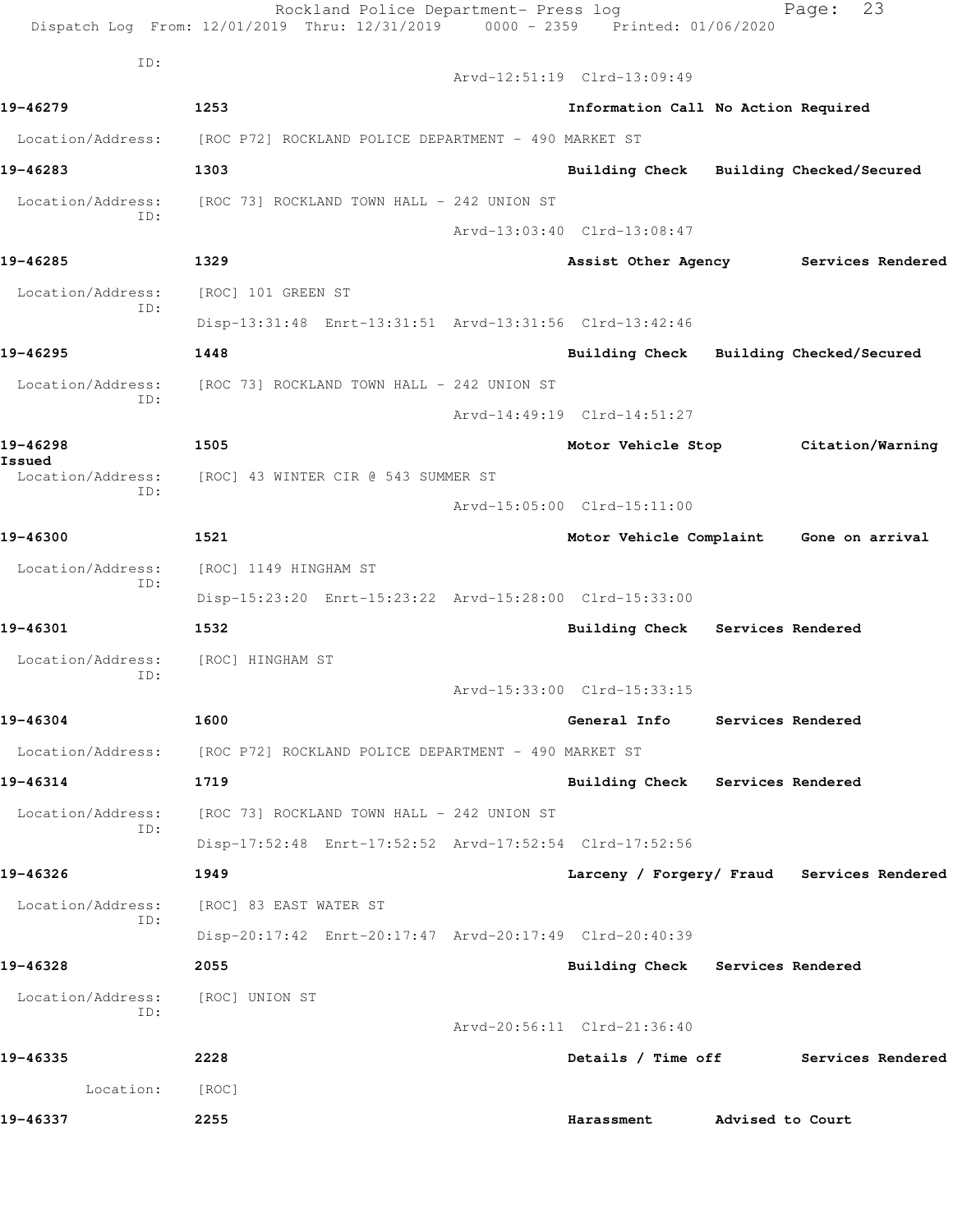|                                         | Rockland Police Department- Press log<br>Dispatch Log From: 12/01/2019 Thru: 12/31/2019 | 0000 - 2359 Printed: 01/06/2020        |              | 24<br>Page:                                |
|-----------------------------------------|-----------------------------------------------------------------------------------------|----------------------------------------|--------------|--------------------------------------------|
| Location/Address:                       | [ROC] 110 MARTHA DR Apt. #A                                                             |                                        |              |                                            |
| TD:                                     | Disp-22:59:41 Enrt-22:59:48 Arvd-22:59:49 Clrd-23:00:50                                 |                                        |              |                                            |
| 19-46338                                | 2309                                                                                    | Building Check Appears Secure          |              |                                            |
| Location/Address: [ROC] UNION ST<br>ID: |                                                                                         | Arvd-23:10:15 Clrd-23:13:18            |              |                                            |
| For Date: $12/09/2019$ - Monday         |                                                                                         |                                        |              |                                            |
| 19-46341                                | 0002                                                                                    | SHIFT ASSIGNMENTSNo Service            |              |                                            |
| ID:                                     | Location/Address: [ROC P72] ROCKLAND POLICE DEPARTMENT - 490 MARKET ST                  |                                        |              |                                            |
|                                         |                                                                                         | Arvd-00:02:00 Clrd-00:03:49            |              |                                            |
| 19-46343                                | 0026                                                                                    |                                        |              | MVA Property Damage Only Services Rendered |
| Location/Address:<br>ID:                | [ROC] 687 BEECH ST                                                                      |                                        |              |                                            |
| ID:                                     |                                                                                         | Arvd-00:26:00 Clrd-00:39:47            |              |                                            |
|                                         | Disp-00:27:57 Enrt-00:27:59 Arvd-00:32:28 Clrd-00:35:29                                 |                                        |              |                                            |
| 19-46344                                | 0029                                                                                    | 911 Hang Up                            | Unfounded    |                                            |
| Vicinity of:<br>ID:                     | [ROC] 42 PLAIN ST                                                                       |                                        |              |                                            |
| ID:                                     | Disp-00:34:34 Enrt-00:34:42 Arvd-00:35:31 Clrd-00:40:22                                 |                                        |              |                                            |
|                                         | Disp-00:35:35 Enrt-00:35:37 Arvd-00:37:48 Clrd-00:40:25                                 |                                        |              |                                            |
| 19-46345                                | 0042                                                                                    | 911 Accidental                         | Investigated |                                            |
| Location/Address:<br>ID:                | [ROC] 42 PLAIN ST                                                                       |                                        |              |                                            |
| ID:                                     | Disp-00:44:04 Enrt-00:44:12                                                             | $Clrd-00:44:44$                        |              |                                            |
| 19-46350                                | Disp-00:44:34 Enrt-00:44:39 Arvd-00:46:26 Clrd-00:46:29<br>0156                         |                                        |              |                                            |
| Location/Address:                       | [ROC P52] BELLA'S RESTAURANT - 933 HINGHAM ST                                           | Suspicious Activity                    |              | Investigated                               |
| ID:                                     |                                                                                         | Arvd-01:56:00 Clrd-02:02:32            |              |                                            |
| ID:                                     | Disp-01:58:19 Enrt-01:58:22                                                             | $Clrd-02:01:00$                        |              |                                            |
| 19-46354                                | 0559                                                                                    | Details / Time off No Service          |              |                                            |
| Location:                               | [ROC]                                                                                   |                                        |              |                                            |
| 19-46356                                | 0603                                                                                    | Building Check Appears Secure          |              |                                            |
| Location/Address:                       | [ROC] 100 UNION ST                                                                      |                                        |              |                                            |
| ID:                                     |                                                                                         | Arvd-06:04:59 Clrd-06:16:55            |              |                                            |
| 19-46359                                | 0628                                                                                    | Details / Time off Mo Service          |              |                                            |
| Location:                               | [ROC]                                                                                   |                                        |              |                                            |
| 19-46369                                | 0745                                                                                    | Burglar Alarm Building Checked/Secured |              |                                            |
| Location/Address:<br>ID:                | [ROC] UBS FINANCIAL SERVICES - 1099 HINGHAM ST                                          |                                        |              |                                            |
|                                         | Disp-07:46:19 Enrt-07:46:23 Arvd-07:50:58 Clrd-07:53:57                                 |                                        |              |                                            |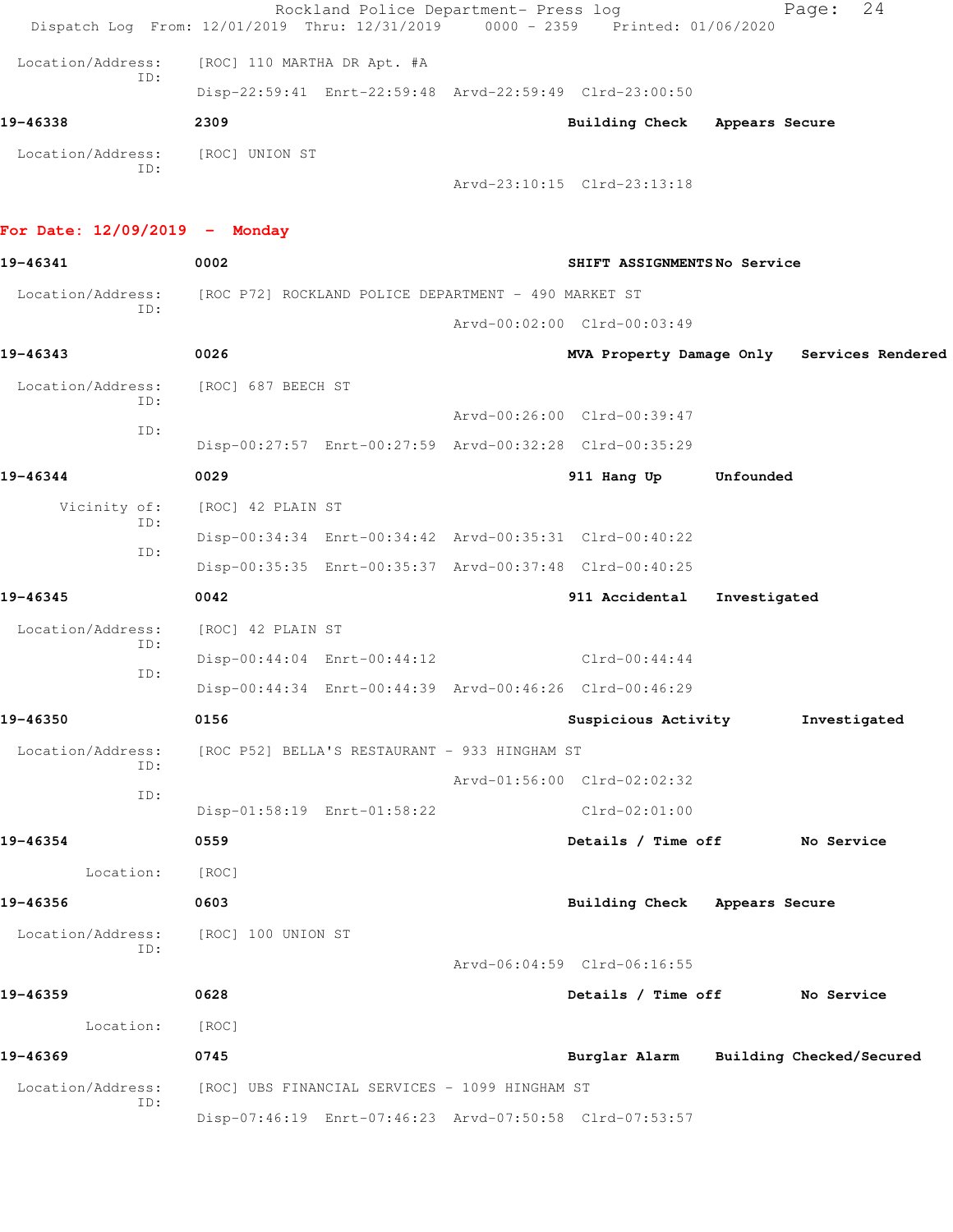Rockland Police Department- Press log Fage: 25 Dispatch Log From: 12/01/2019 Thru: 12/31/2019 0000 - 2359 Printed: 01/06/2020 **19-46371 0757 SHIFT ASSIGNMENTS Services Rendered** Location/Address: [ROC P72] ROCKLAND POLICE DEPARTMENT - 490 MARKET ST ID: Disp-08:00:26 Clrd-08:00:45 **19-46377 0855 Motor Vehicle Stop Citation/Warning Issued**  Location/Address: [ROC] ABINGTON LINE - NORTH AVE ID: Arvd-08:55:00 Clrd-09:00:51 **19-46391 1007 Building Check Building Checked/Secured** Location/Address: [ROC] UNION ST ID: Arvd-10:08:06 Clrd-10:08:17 **19-46393 1014 911 Accidental Investigated** Location/Address: [ROC] BROWN BAG DELI - 125 WEYMOUTH ST ID: Disp-10:16:29 Enrt-10:16:32 Arvd-10:19:48 Clrd-10:25:55 **19-46395 1039 Warrant Services Rendered** Location/Address: [ROC] 688 UNION ST ID: Disp-10:49:42 Enrt-10:49:51 Arvd-10:49:52 Clrd-10:54:41 **19-46397 1044 Larceny / Forgery/ Fraud Services Rendered** Location/Address: [ROC] 978 UNION ST ID: Disp-10:53:37 Clrd-10:54:46 **19-46398 1053 911 Accidental Investigated** Location/Address: [ROC] 655 BEECH ST ID: Disp-10:55:09 Enrt-10:55:13 Arvd-11:00:16 Clrd-11:16:35 ID: Disp-10:59:49 Enrt-10:59:51 Clrd-11:16:32 **19-46400 1110 Sex offender or dissemination Services Rendered**  Location/Address: [ROC P72] ROCKLAND POLICE DEPARTMENT - 490 MARKET ST **19-46407 1227 ASSIST PUBLIC Services Rendered** Location/Address: [ROC] 60 CRESCENT ST ID: Disp-12:32:27 Clrd-12:48:56 **19-46409 1240 Motor Vehicle Stop Citation/Warning Issued**  Location/Address: [ROC] 600 SUMMER ST ID: Arvd-12:40:00 Clrd-12:45:41 **19-46413 1259 METRO CALL OUT Services Rendered** Location/Address: [ROC P72] ROCKLAND POLICE DEPARTMENT - 490 MARKET ST **19-46417 1330 Motor Vehicle Stop Report Follows** Location/Address: [ROC] 433 NORTH AVE @ 635 SALEM ST ID: Arvd-13:30:00 Clrd-14:36:44 ID: Disp-13:33:18 Arvd-13:33:20 Clrd-14:12:46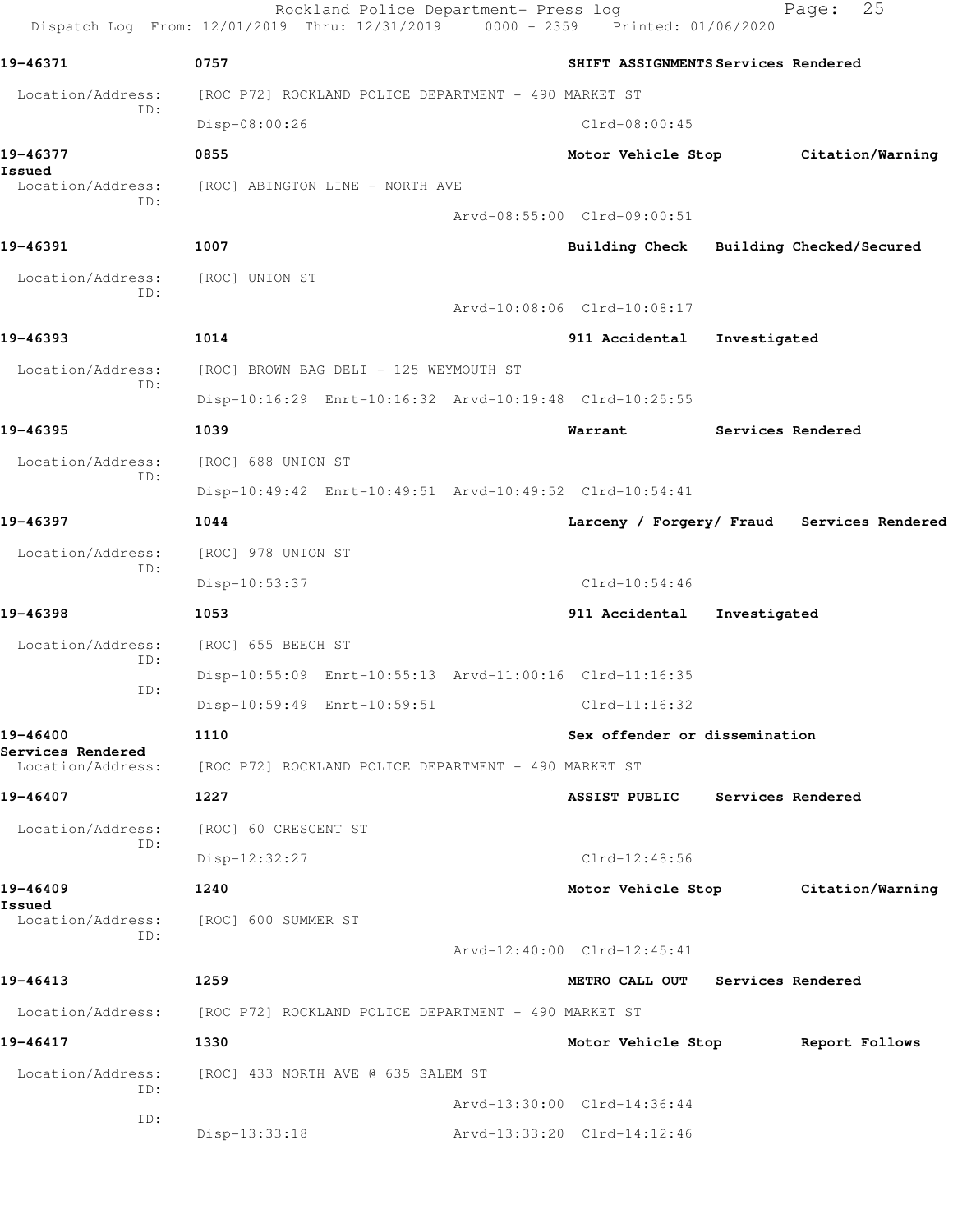| 19-46419                            | 1331                                                                   | <b>Time off</b>              | Services Rendered                         |  |
|-------------------------------------|------------------------------------------------------------------------|------------------------------|-------------------------------------------|--|
| Location:                           | [ROC]                                                                  |                              |                                           |  |
| 19-46420                            | 1339                                                                   |                              | FOOD DROP OFF Services Rendered           |  |
|                                     | Location/Address: [ROC P72] ROCKLAND POLICE DEPARTMENT - 490 MARKET ST |                              |                                           |  |
| 19-46424                            | 1406                                                                   |                              | NEW DETAIL BOOK Services Rendered         |  |
|                                     | Location/Address: [ROC P72] ROCKLAND POLICE DEPARTMENT - 490 MARKET ST |                              |                                           |  |
| 19-46427                            | 1410                                                                   |                              | PRISONER IN THE STATION Services Rendered |  |
| Location/Address:<br>ID:            | [ROC P72] ROCKLAND POLICE DEPARTMENT - 490 MARKET ST                   |                              |                                           |  |
|                                     | $Disp-14:13:02$                                                        | $Clrd-15:47:12$              |                                           |  |
| 19-46432                            | 1432                                                                   |                              | Time off Services Rendered                |  |
| Location:                           | [ROC]                                                                  |                              |                                           |  |
| 19-46434                            | 1435                                                                   | Details                      | Services Rendered                         |  |
| Location: [ROC]                     |                                                                        |                              |                                           |  |
| 19-46439                            | 1520                                                                   | Lockout                      | Services Rendered                         |  |
| Location/Address:<br>ID:            | [ROC] 136 HUGGINS RD                                                   |                              |                                           |  |
| ID:                                 | $Disp-15:23:07$                                                        | Clrd-15:23:48                |                                           |  |
|                                     | Disp-15:24:47 Enrt-15:25:32 Arvd-15:35:01 Clrd-15:39:28                |                              |                                           |  |
| 19-46443                            | 1540                                                                   |                              | 911 Accidental Services Rendered          |  |
| Location/Address:<br>ID:            | [ROC P74] CVS PHARMACY - 80 MARKET ST                                  |                              |                                           |  |
| ID:                                 | $Disp-15:41:25$                                                        | Clrd-15:41:37                |                                           |  |
|                                     | Disp-15:41:34 Enrt-15:41:38 Arvd-15:44:27 Clrd-15:46:44                |                              |                                           |  |
| 19-46447                            | 1601                                                                   |                              | General Incident Services Rendered        |  |
| Location/Address:<br>ID:            | [ROC P72] ROCKLAND POLICE DEPARTMENT - 490 MARKET ST                   |                              |                                           |  |
|                                     | Disp-16:04:07                                                          | $Clrd-16:04:22$              |                                           |  |
| 19-46462                            | 1607                                                                   | Details / Time off           | Services Rendered                         |  |
| Location:                           | [ROC]                                                                  |                              |                                           |  |
| 19-46456                            | 1822                                                                   |                              | Emergency Medical Transported to Hospital |  |
| Location/Address:                   | [ROC] 84 MYRTLE ST                                                     |                              |                                           |  |
| 19-46450                            | 1906                                                                   | Assist Public                | <b>Services Rendered</b>                  |  |
| Location/Address:<br>ID:            | [ROC] 155 UNION ST Apt. #2                                             |                              |                                           |  |
| ID:                                 | Disp-19:07:45 Enrt-19:07:48 Arvd-19:10:37 Clrd-19:26:11                |                              |                                           |  |
|                                     | Disp-19:28:22 Enrt-19:28:27 Arvd-19:28:28 Clrd-19:33:09                |                              |                                           |  |
| 19-46451<br>Transported to Hospital | 1908                                                                   | Motor Vehicle Collision W/PI |                                           |  |
| Location/Address:                   | [ROC P77] BURGER KING - 157 MARKET ST                                  |                              |                                           |  |
| ID:                                 |                                                                        |                              |                                           |  |

Rockland Police Department- Press log Page: 26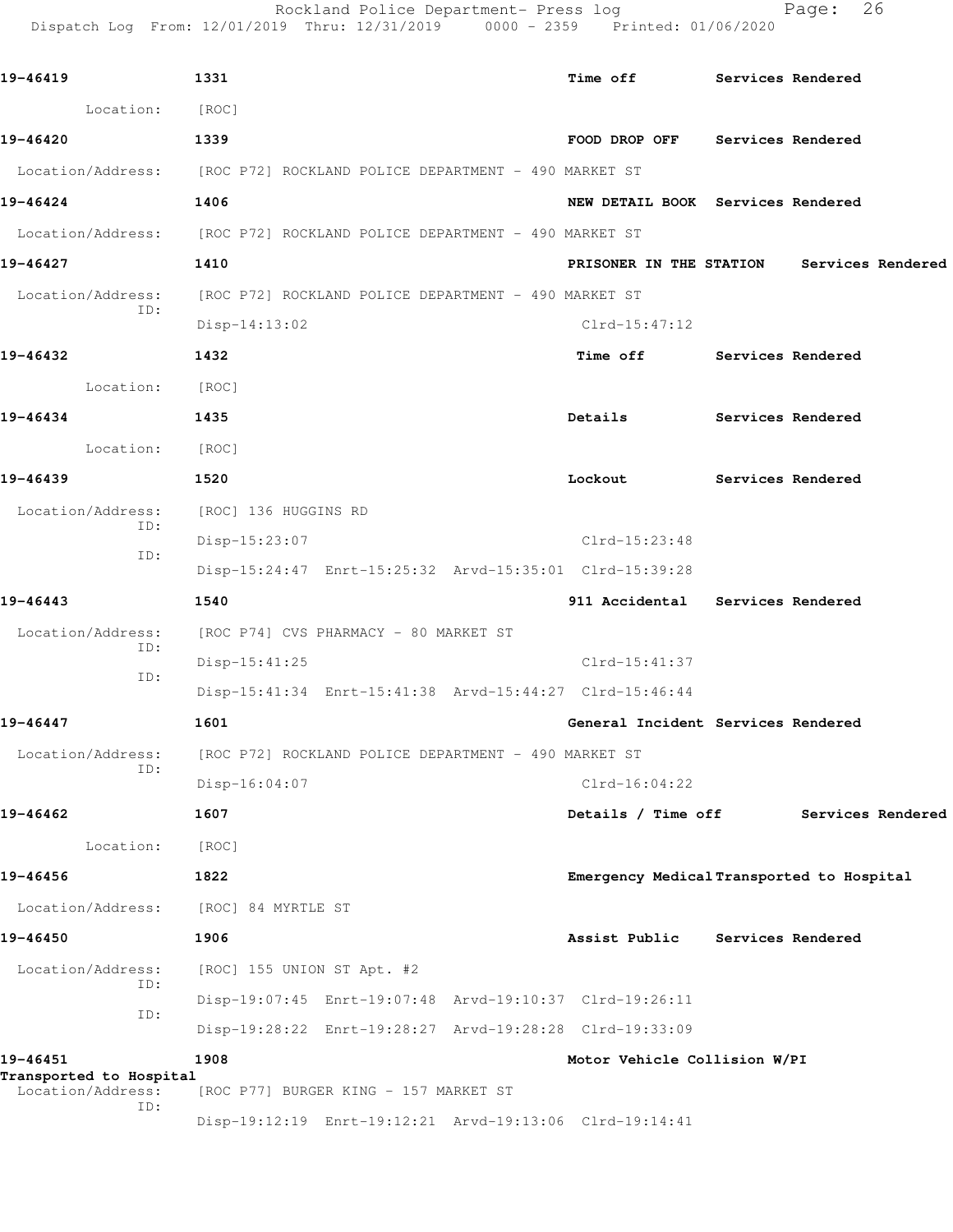|                          | Rockland Police Department- Press log<br>Dispatch Log From: 12/01/2019 Thru: 12/31/2019 0000 - 2359 Printed: 01/06/2020 |                             |                   | 27<br>Page:                             |
|--------------------------|-------------------------------------------------------------------------------------------------------------------------|-----------------------------|-------------------|-----------------------------------------|
| 19-46455                 | 1915                                                                                                                    |                             |                   | MVA Property Damage Only Paper Exchange |
| Location/Address:<br>ID: | [ROC] EAST WATER ST @ LIBERTY ST                                                                                        |                             |                   |                                         |
|                          |                                                                                                                         | Arvd-19:15:00 Clrd-19:19:16 |                   |                                         |
| 19-46459                 | 1919                                                                                                                    |                             |                   | Motor Vehicle Complaint Gone on arrival |
| Location/Address:<br>ID: | [ROC P55] HOME DEPOT - 1149 HINGHAM ST                                                                                  |                             |                   |                                         |
|                          | Disp-19:23:18 Enrt-19:23:20 Arvd-19:23:22 Clrd-19:23:27                                                                 |                             |                   |                                         |
| 19-46464                 | 1925                                                                                                                    | 911 Accidental              | Investigated      |                                         |
| Location/Address:<br>ID: | [ROC P81] EOCEAN STATE JOB LOT - 360 MARKET ST                                                                          |                             |                   |                                         |
|                          | Disp-19:26:19 Enrt-19:26:22 Arvd-19:26:24 Clrd-19:26:28                                                                 |                             |                   |                                         |
| 19-46473                 | 2025                                                                                                                    | 911 Accidental              | Investigated      |                                         |
| Location/Address:<br>ID: | [ROC] 160 SPRING ST                                                                                                     |                             |                   |                                         |
|                          | Disp-20:26:02 Enrt-20:26:04                                                                                             | Clrd-20:33:07               |                   |                                         |
| 19-46475                 | 2051                                                                                                                    |                             |                   | Building Check Building Checked/Secured |
| Location/Address:<br>ID: | [ROC] HINGHAM ST                                                                                                        |                             |                   |                                         |
|                          |                                                                                                                         | Arvd-20:52:19 Clrd-20:52:43 |                   |                                         |
| 19-46476                 | 2052                                                                                                                    |                             |                   | Building Check Building Checked/Secured |
| Location/Address:<br>ID: | [ROC] BILL DELAHUNT PKWY                                                                                                |                             |                   |                                         |
|                          |                                                                                                                         | Arvd-20:54:34 Clrd-20:54:54 |                   |                                         |
| 19-46477                 | 2054                                                                                                                    | <b>Traffic Enforcement</b>  |                   | Services Rendered                       |
| Location/Address:<br>TD: | [ROC] FOREST ST                                                                                                         |                             |                   |                                         |
|                          |                                                                                                                         | Arvd-20:56:07 Clrd-23:10:34 |                   |                                         |
| 19-46482                 | 2309                                                                                                                    | Burglar Alarm               |                   | Building Checked/Secured                |
| Location/Address:<br>ID: | [ROC P112] FAMILY DOLLAR - 366 MARKET ST                                                                                |                             |                   |                                         |
|                          | Disp-23:10:42 Enrt-23:10:45 Arvd-23:13:24 Clrd-23:16:11                                                                 |                             |                   |                                         |
| 19-46483                 | 2316                                                                                                                    | Burglar Alarm               |                   | Building Checked/Secured                |
| Location/Address:<br>ID: | [ROC 84] HARMON GOLF & FITNESS CLUB - 168 CONCORD ST                                                                    |                             |                   |                                         |
| ID:                      | Disp-23:17:20 Enrt-23:17:46 Arvd-23:21:39 Clrd-23:25:22                                                                 |                             |                   |                                         |
|                          | Disp-23:21:09 Enrt-23:21:13 Arvd-23:21:37 Clrd-23:25:08                                                                 |                             |                   |                                         |
| 19-46486                 | 2325                                                                                                                    | Burglar Alarm               | Investigated      |                                         |
| Location/Address:<br>ID: | [ROC] 9 SUNNYBANK AVE                                                                                                   |                             |                   |                                         |
| ID:                      | Disp-23:26:39 Enrt-23:26:41                                                                                             | Clrd-23:30:05               |                   |                                         |
| ID:                      | Disp-23:26:46 Enrt-23:26:50                                                                                             | $Clrd-23:27:16$             |                   |                                         |
|                          | Disp-23:27:09 Enrt-23:27:12                                                                                             | $Clrd-23:30:00$             |                   |                                         |
| 19-46487                 | 2326                                                                                                                    | <b>Building Check</b>       | Services Rendered |                                         |
| Location/Address:<br>ID: | [ROC] HINGHAM ST                                                                                                        |                             |                   |                                         |
|                          |                                                                                                                         | Arvd-23:36:14 Clrd-23:36:37 |                   |                                         |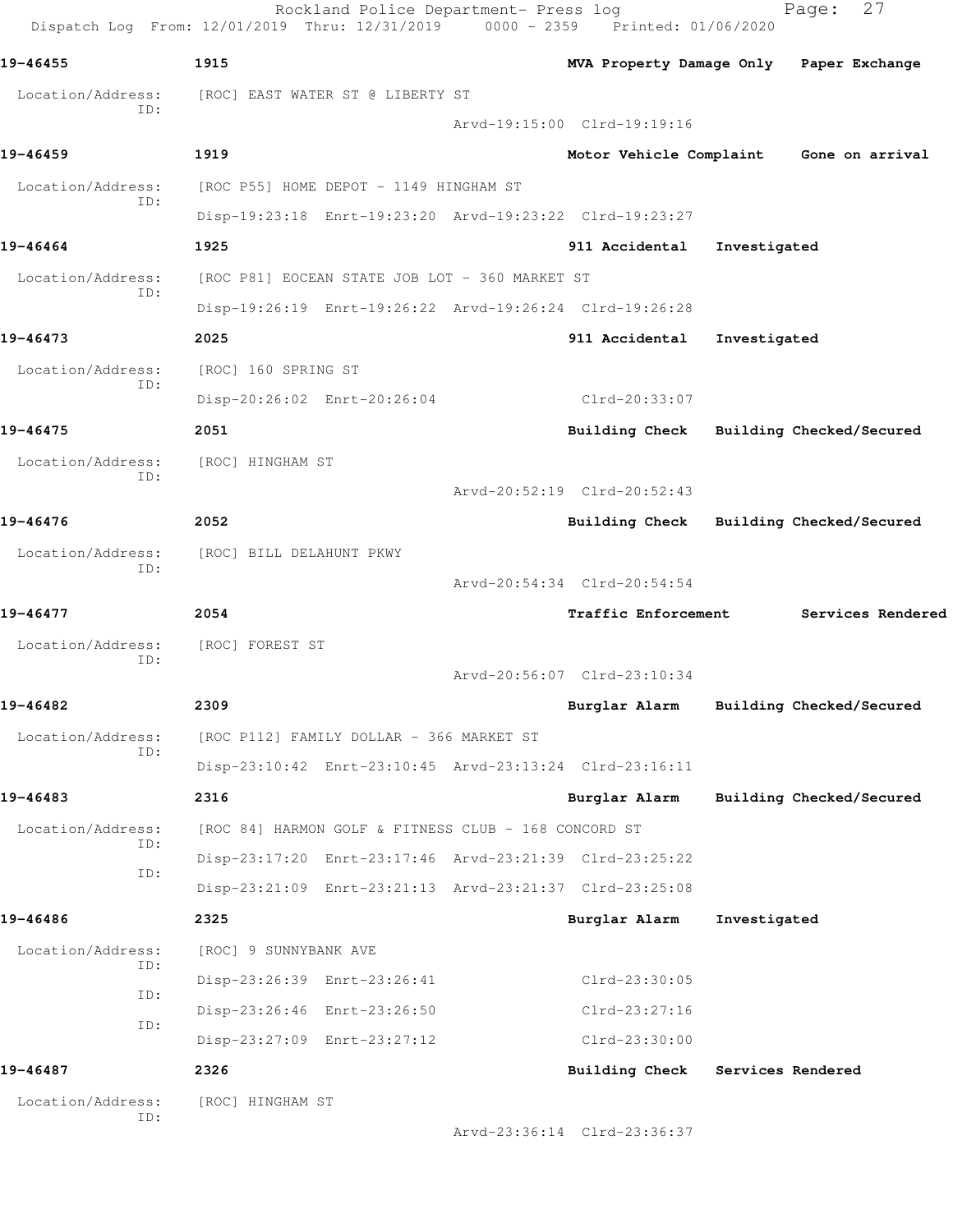```
For Date: 12/10/2019 - Tuesday 
19-46491 0010 SHIFT ASSIGNMENTS No Service
Location/Address: [ROC P72] ROCKLAND POLICE DEPARTMENT - 490 MARKET ST
19-46488 0018 Health & Welfare Check Transported to
Hospital 
  Location/Address: [ROC] 16 JOHN BURKE DR
            ID: 
                                       Arvd-00:18:00 Clrd-00:50:37
            ID: 
                 Disp-00:19:03 Enrt-00:19:06 Arvd-00:22:57 Clrd-00:52:19
            ID: 
                 Disp-00:37:22 Enrt-00:37:25 Arvd-00:37:32 Clrd-00:50:25
19-46493 0112 Suspicious Activity Sent On Way
 Location/Address: [ROC P86] MOBIL GAS STATION - 158 MARKET ST
            ID: 
                                       Arvd-01:12:00 Clrd-01:16:10
            ID: 
                 Disp-01:12:46 Enrt-01:12:48 Arvd-01:12:59 Clrd-01:16:05
            ID: 
                 Disp-01:12:55 Enrt-01:12:57 Arvd-01:13:01 Clrd-01:17:01
19-46495 0209 Building Check Building Checked/Secured
 Location/Address: [ROC 73] ROCKLAND TOWN HALL - 242 UNION ST
            ID: 
                                       Arvd-02:10:55 Clrd-02:11:14
19-46503 0612 Building Check Appears Secure
  Location/Address: [ROC] 100 UNION ST
            ID: 
                                       Arvd-06:12:54 Clrd-06:32:24
19-46504 0634 Building Check Building Checked/Secured
 Location/Address: [ROC 73] ROCKLAND TOWN HALL - 242 UNION ST
            ID: 
                                       Arvd-06:35:37 Clrd-06:36:47
19-46513 0804 Information Call No Action Required
  Location/Address: [ROC P72] ROCKLAND POLICE DEPARTMENT - 490 MARKET ST
19-46520 0856 Assist Public Services Rendered
  Location/Address: [ROC] 40 MANZELLA CT @ 26 DIGRANDE DR
            ID: 
                 Disp-08:57:49 Enrt-08:58:08 Arvd-08:58:13 Clrd-09:05:14
19-46526 0947 Assist Public Services Rendered
 Location/Address: [ROC P72] ROCKLAND POLICE DEPARTMENT - 490 MARKET ST
19-46527 0950 Identity Theft Services Rendered
  Location/Address: [ROC] 119 GROVE ST Apt. #218
            ID: 
                Disp-10:02:54 Clrd-10:04:13
19-46952 1010 Animal Complaint Services Rendered
  Location/Address: [ROC] 116 MYRTLE ST
```
**19-46530 1015 Motor Vehicle Complaint Investigated**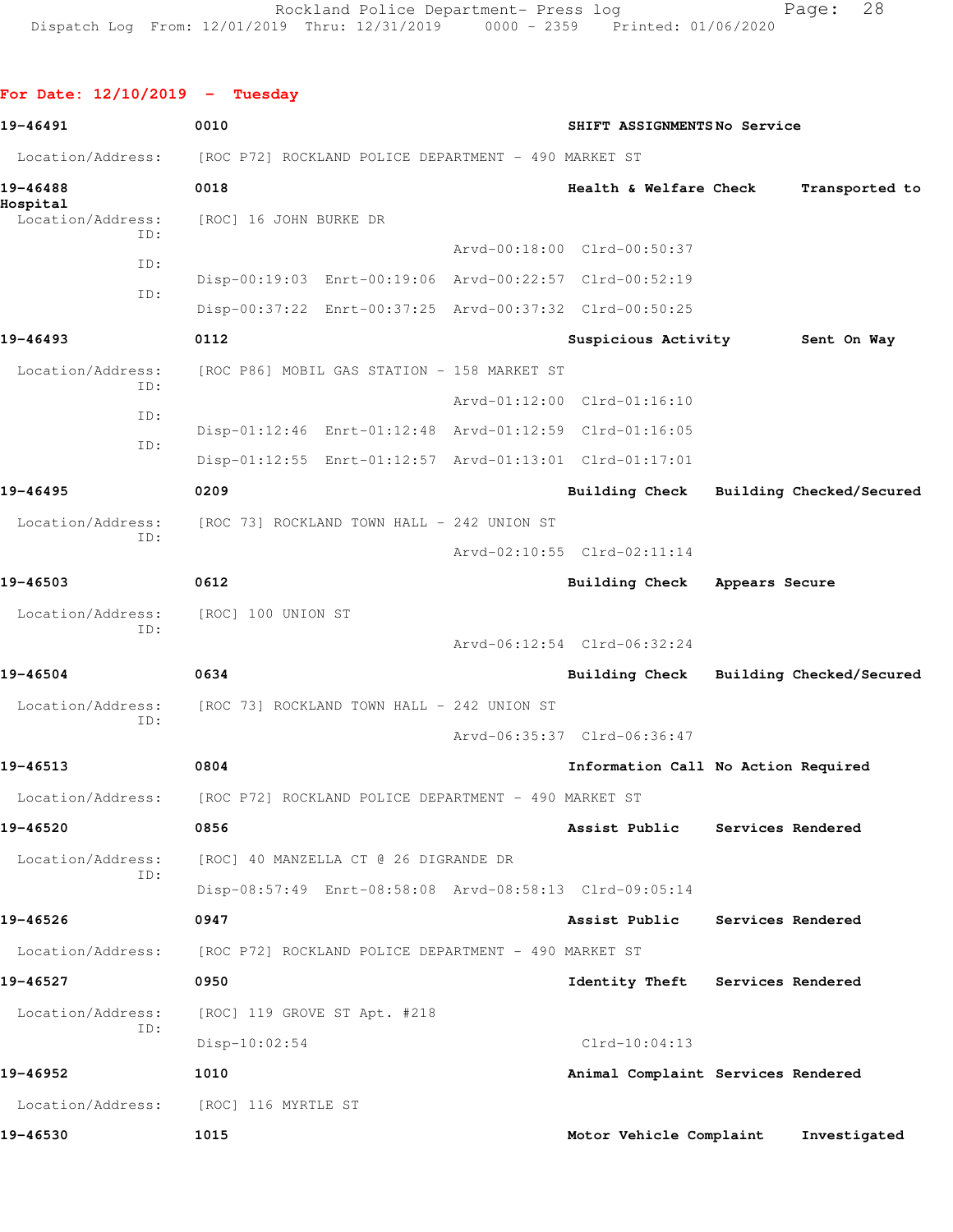|                                | Rockland Police Department- Press log<br>Dispatch Log From: 12/01/2019 Thru: 12/31/2019 0000 - 2359 Printed: 01/06/2020                                                                                           |                                     | 29<br>Page:                               |  |
|--------------------------------|-------------------------------------------------------------------------------------------------------------------------------------------------------------------------------------------------------------------|-------------------------------------|-------------------------------------------|--|
| Location/Address:              | [ROC] 51 MAPLE ST                                                                                                                                                                                                 |                                     |                                           |  |
| ID:                            | $Disp-10:26:09$                                                                                                                                                                                                   | $Clrd-10:42:46$                     |                                           |  |
| 19-46531                       | 1039                                                                                                                                                                                                              | Information Call No Action Required |                                           |  |
| Location/Address:              | [ROC P72] ROCKLAND POLICE DEPARTMENT - 490 MARKET ST                                                                                                                                                              |                                     |                                           |  |
| 19-46533                       | 1055                                                                                                                                                                                                              |                                     | Emergency Medical Transported to Hospital |  |
| Location/Address:<br>EMS Unit: | [ROC 60] SPRING GATE APARTMENTS - 91 HANNAH WAY Apt. #A<br>ROCKAM1-Rockland A1<br>Disp-10:57:33 Enrt-10:58:27 Arvd-11:01:49 Clrd-11:12:10<br>Hosp-11:24:30 ClrHosp-11:54:56 InQrtsUnavl-12:04:55 InSrvce-12:04:55 |                                     |                                           |  |
| Fire Unit:                     | ROCKEN2-Pumper-Rockland Engine 2<br>Disp-10:58:00                                                                                                                                                                 | $Clrd-10:58:51$                     |                                           |  |
| Fire Unit:                     | InQrtsUnavl-10:58:51 InSrvce-10:58:51<br>ROCKEN3-Pumper-Rockland Engine 3<br>Disp-10:58:42 Enrt-10:58:47 Arvd-11:01:46 Clrd-11:12:03<br>InOrtsUnavl-11:16:46 InSrvce-11:16:46                                     |                                     |                                           |  |
| ID:                            | Disp-10:58:45 Enrt-10:58:54 Arvd-11:00:54 Clrd-11:02:42                                                                                                                                                           |                                     |                                           |  |
| 19-46536                       | 1106                                                                                                                                                                                                              | Vehicle Maintenance                 | No Action                                 |  |
| Required<br>Location/Address:  | [ROC P72] ROCKLAND POLICE DEPARTMENT - 490 MARKET ST                                                                                                                                                              |                                     |                                           |  |
| TD:                            | $Disp-11:08:35$                                                                                                                                                                                                   | $Clrd-11:08:54$                     |                                           |  |
| 19-46953                       | 1155                                                                                                                                                                                                              | Animal Complaint Services Rendered  |                                           |  |
| Location/Address:              | [ROC] 120 MARTHA DR                                                                                                                                                                                               |                                     |                                           |  |
| 19-46542<br>Required           | 1159                                                                                                                                                                                                              | Details / Time off                  | No Action                                 |  |
| Location:                      | [ROC]                                                                                                                                                                                                             |                                     |                                           |  |
| 19-46543<br>Required           | 1201                                                                                                                                                                                                              | Details / Time off                  | No Action                                 |  |
| Location:                      | [ROC]                                                                                                                                                                                                             |                                     |                                           |  |
| 19-46544                       | 1219                                                                                                                                                                                                              | Disturbance                         | Services Rendered                         |  |
| Location/Address:<br>ID:       | [ROC 58] NORTH RIVER COLLABORATIVE SCHOOL - 525 BEECH ST                                                                                                                                                          |                                     |                                           |  |
| ID:                            |                                                                                                                                                                                                                   | Arvd-12:19:00 Clrd-13:18:16         |                                           |  |
| ID:                            | Disp-12:23:00 Enrt-12:24:01 Arvd-12:24:04 Clrd-13:18:21                                                                                                                                                           |                                     |                                           |  |
|                                | Disp-12:58:54 Enrt-12:58:55 Arvd-12:59:01 Clrd-13:14:07                                                                                                                                                           |                                     |                                           |  |
| 19-46954                       | 1345                                                                                                                                                                                                              | Animal Complaint Services Rendered  |                                           |  |
| Location/Address:              | [ROC] 65 HOWARD ST                                                                                                                                                                                                |                                     |                                           |  |
| 19-46553                       | 1357                                                                                                                                                                                                              | Health & Welfare Check              | Services Rendered                         |  |
| Location/Address:<br>ID:       | [ROC] 67 J A DUNN MEM DR Apt. #33                                                                                                                                                                                 |                                     |                                           |  |
|                                |                                                                                                                                                                                                                   | Arvd-13:57:00 Clrd-14:23:18         |                                           |  |
| 19-46955                       | 1415                                                                                                                                                                                                              | Animal Complaint Services Rendered  |                                           |  |
| Location/Address:              | [ROC P72] ROCKLAND POLICE DEPARTMENT - 490 MARKET ST                                                                                                                                                              |                                     |                                           |  |
| 19-46558                       | 1504                                                                                                                                                                                                              | Lockout                             | Services Rendered                         |  |
| Location/Address:<br>ID:       | [ROC] 18 NORTH AVE                                                                                                                                                                                                |                                     |                                           |  |
|                                | Disp-15:06:27 Enrt-15:07:14 Arvd-15:17:16 Clrd-15:19:41                                                                                                                                                           |                                     |                                           |  |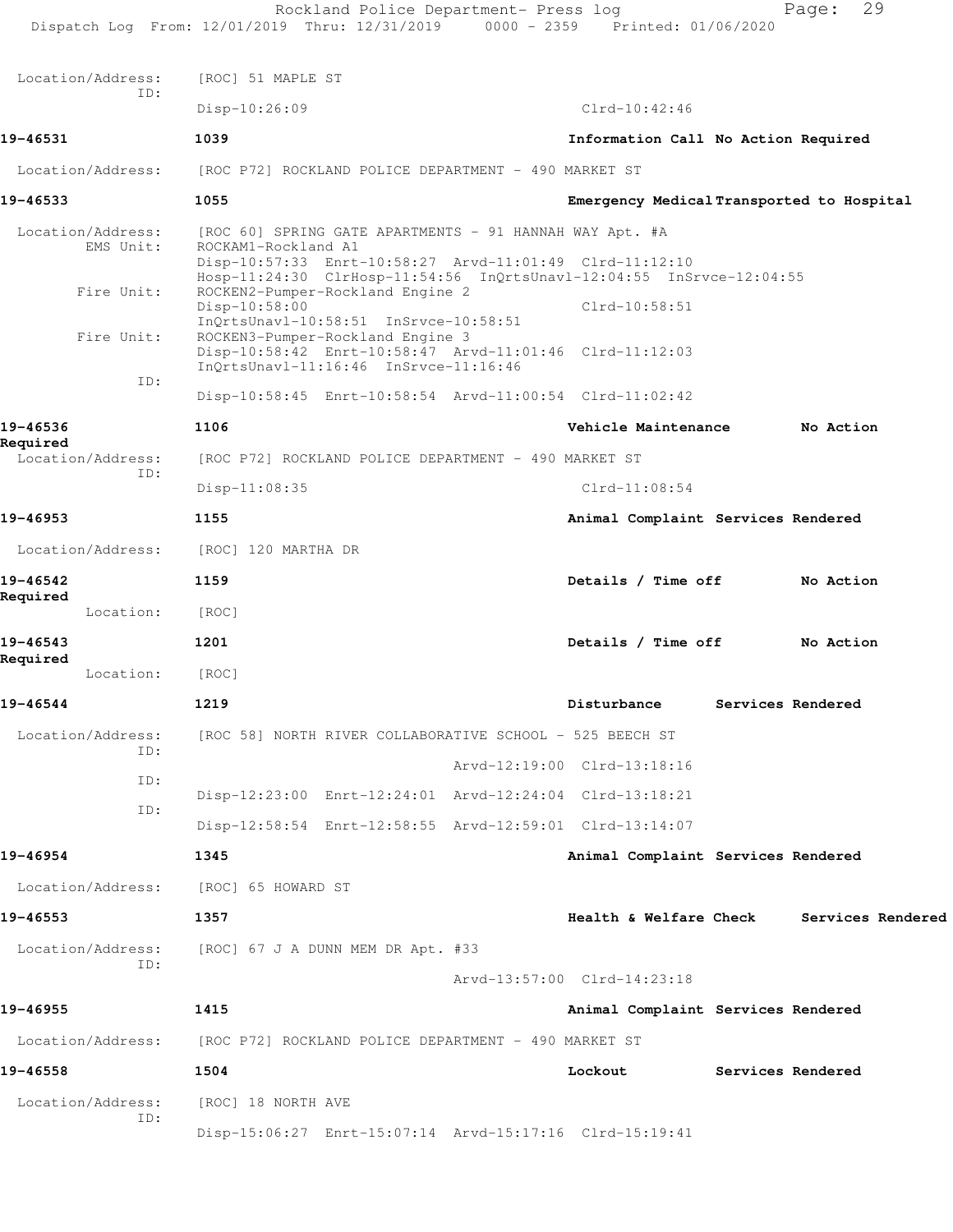Rockland Police Department- Press log Fage: 30 Dispatch Log From: 12/01/2019 Thru: 12/31/2019 0000 - 2359 Printed: 01/06/2020

**19-46559 1509 Suspicious Activity Gone on arrival** Location/Address: [ROC P100] LUKE'S LIQUORS - 167 MARKET ST ID: Disp-15:10:16 Enrt-15:10:20 Arvd-15:11:14 Clrd-15:26:40 **19-46959 1545 Animal Complaint Services Rendered** Location/Address: [ROC] 11 WARD AVE **19-46563 1600 General Incident Services Rendered** Location/Address: [ROC P72] ROCKLAND POLICE DEPARTMENT - 490 MARKET ST ID: Disp-16:02:41 Clrd-16:02:48 **19-46574 1750 Details / Time off Services Rendered** Location: [ROC] **19-46575 1757 Burglar Alarm Cancelled Enroute** Location/Address: [ROC] 24 GARDNER ST ID: Disp-18:00:27 Enrt-18:00:46 Clrd-18:01:48 **19-46579 1840 911 Hang Up Services Rendered** Location/Address: [ROC] 190 SUMMER ST ID: Disp-18:42:24 Enrt-18:42:33 Arvd-18:49:03 Clrd-18:53:27 ID: Disp-18:51:28 Arvd-18:51:33 Clrd-18:53:32 **19-46587 1946 Building Check Building Checked/Secured** Location/Address: [ROC] HINGHAM ST ID: Arvd-19:46:50 Clrd-19:47:14 **19-46588 1947 Building Check Services Rendered** Location/Address: [ROC] BILL DELAHUNT PKWY ID: Arvd-19:48:02 Clrd-19:48:18 **19-46590 1949 Traffic Enforcement Services Rendered** Location/Address: [ROC] FOREST ST ID: Arvd-19:51:23 Clrd-20:08:08 **19-46592 1954 Building Check Services Rendered** Location/Address: [ROC 73] ROCKLAND TOWN HALL - 242 UNION ST ID: Arvd-19:55:16 Clrd-19:55:40 **19-46596 2037 Assist Public Services Rendered** Location/Address: [ROC] 18 PACIFIC ST ID: Disp-20:47:04 Clrd-20:47:13 **19-46604 2238 Suspicious Activity Services Rendered** Location/Address: [ROC] 150 CONCORD ST ID: Disp-22:40:34 Arvd-22:40:43 Clrd-22:46:34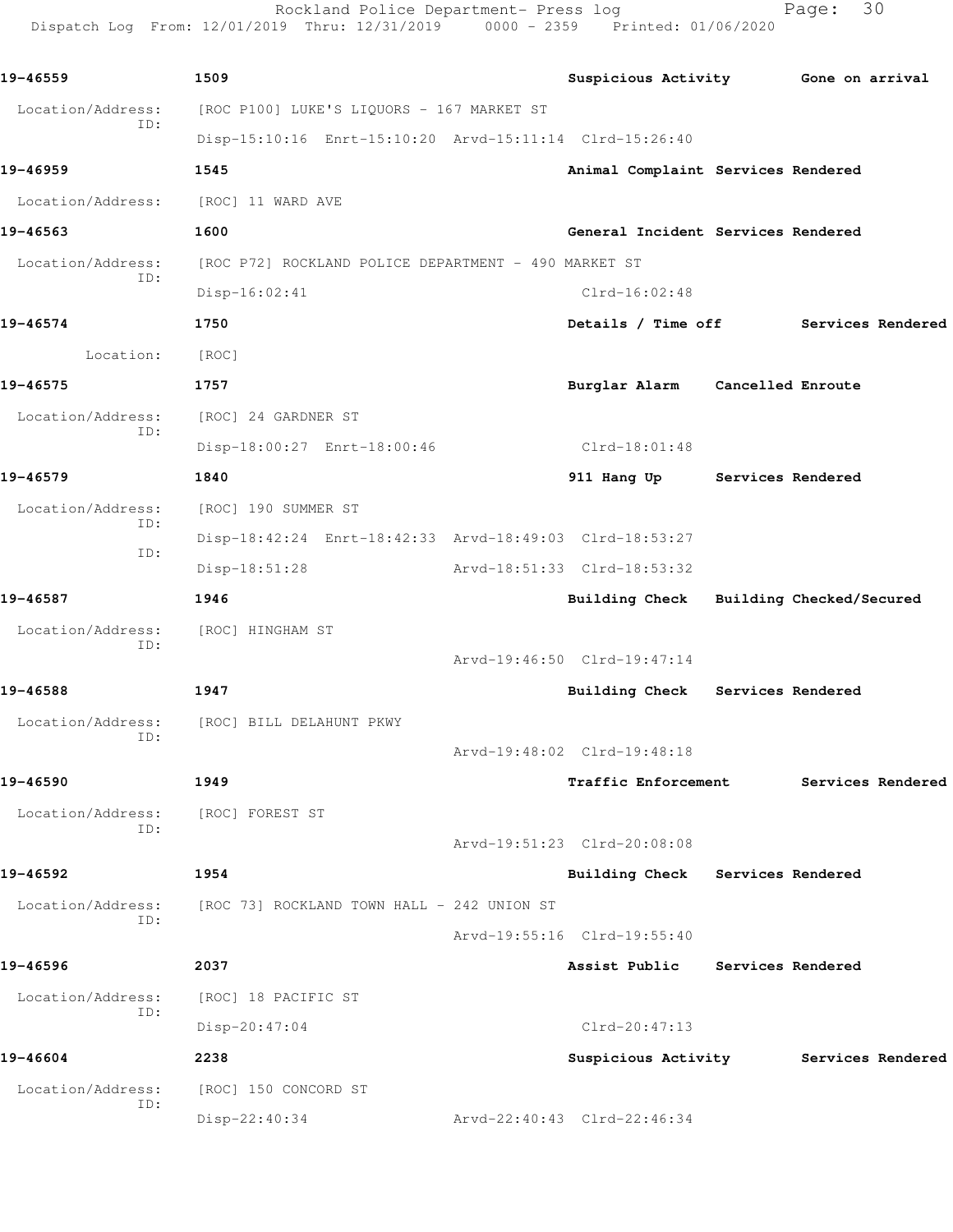```
For Date: 12/11/2019 - Wednesday 
19-46611 0002 SHIFT ASSIGNMENTS No Service
Location/Address: [ROC P72] ROCKLAND POLICE DEPARTMENT - 490 MARKET ST
           ID: 
                                    Arvd-00:02:00 Clrd-00:04:26
19-46625 0459 Building Check Appears Secure
 Location/Address: [ROC] UNION ST
           ID: 
                                    Arvd-04:59:00 Clrd-05:19:08
19-46634 0804 Disabled Motor Vehicle Services Rendered
  Location/Address: [ROC] 288 UNION ST @ 3 TAUNTON AVE
           ID: 
                Disp-08:05:58 Enrt-08:06:07 Arvd-08:07:41 Clrd-08:19:00
19-46635 0810 General Info Services Rendered
 Location/Address: [ROC P72] ROCKLAND POLICE DEPARTMENT - 490 MARKET ST
19-46636 0829 Details / Time off Services Rendered
      Location: [ROC] 
19-46637 0833 Assist Public Services Rendered
  Location/Address: [ROC P72] ROCKLAND POLICE DEPARTMENT - 490 MARKET ST
           ID: 
               Disp-08:37:05 Arvd-08:37:15 Clrd-08:40:12
19-46962 1015 Animal Complaint Services Rendered
  Location/Address: [ROC] 20 STANLEY AVE
19-46651 1125 Motor Vehicle Stop Arrest(s) Made
 Location/Address: [ROC] 135 FOREST ST @ 350 PLEASANT ST
19-46655 1205 911 Accidental Services Rendered
  Location/Address: [ROC] 3RD FL - 1 TECHNOLOGY PL
           ID: 
                Disp-12:06:52 Enrt-12:07:12 Arvd-12:10:13 Clrd-12:24:28
19-46646 1220 911 Accidental Investigated
  Location/Address: [ROC] 1 TECHNOLOGY PL
           ID: 
                                    Arvd-12:20:00 Clrd-12:21:34
19-46666 1421 Details / Time off Services Rendered
       Location: [ROC] 
19-46957 1515 Animal Complaint Services Rendered
 Location/Address: [ROC] 120 MARTHA DR Apt. #A
19-46670 1518 911 Accidental Services Rendered
 Location/Address: [ROC P45] COMFORT INN - 850 HINGHAM ST
           ID: 
               Disp-15:19:27 Enrt-15:19:38 Arvd-15:21:05 Clrd-15:24:25
19-46672 1537 MVA Property Damage Only Vehicle Towed
```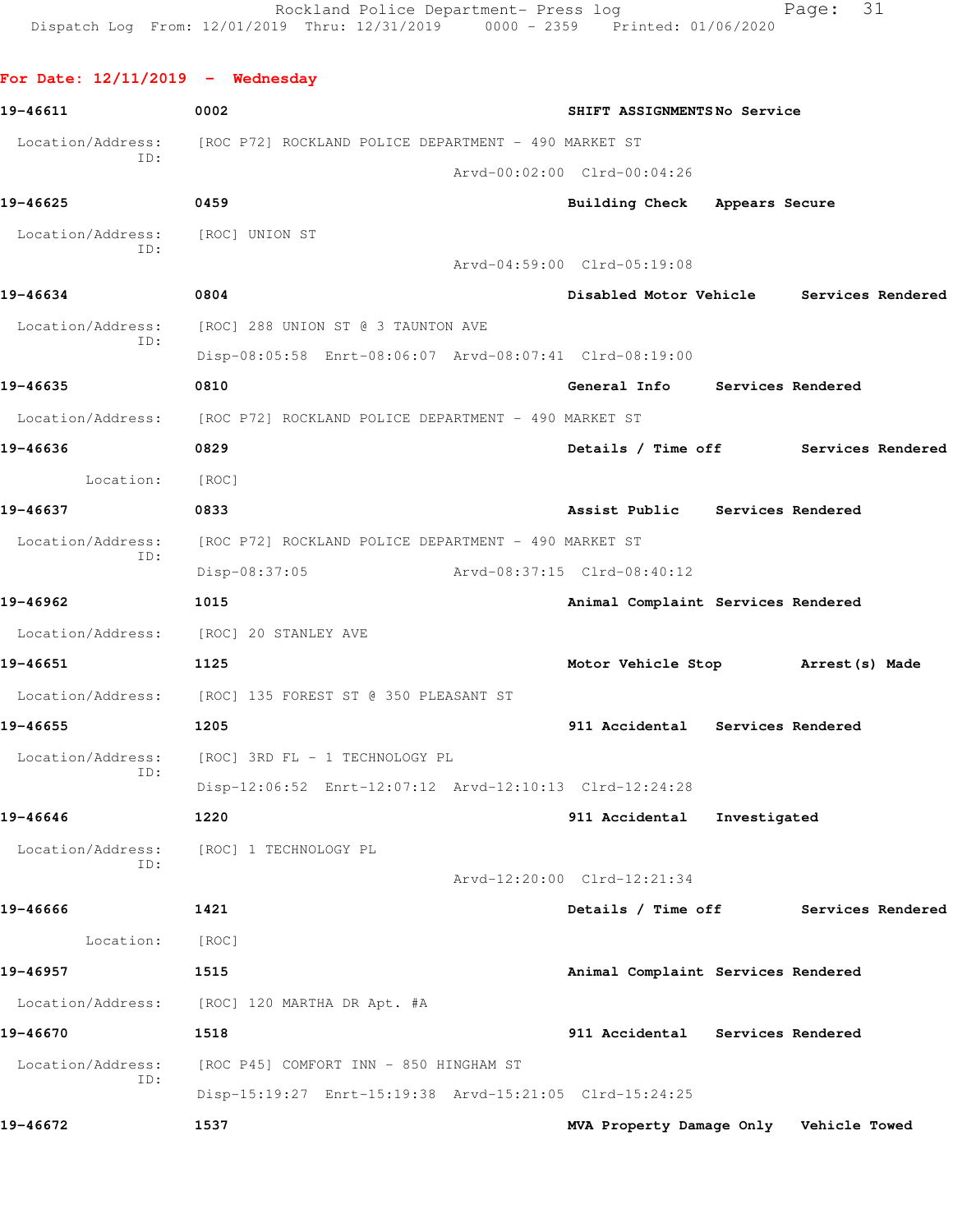|                                    |                                                                        | Rockland Police Department- Press log                                  |  | Dispatch Log From: 12/01/2019 Thru: 12/31/2019 0000 - 2359 Printed: 01/06/2020 |                 | 32<br>Page: |  |  |  |
|------------------------------------|------------------------------------------------------------------------|------------------------------------------------------------------------|--|--------------------------------------------------------------------------------|-----------------|-------------|--|--|--|
| Location/Address:                  | [ROC] 138 VERNON ST @ 120 HOWARD ST                                    |                                                                        |  |                                                                                |                 |             |  |  |  |
| ID:<br>ID:                         |                                                                        | Disp-15:39:14 Enrt-15:39:32 Arvd-15:41:04 Clrd-16:14:11                |  |                                                                                |                 |             |  |  |  |
|                                    |                                                                        |                                                                        |  | Disp-15:41:22 Enrt-15:41:27 Arvd-15:41:31 Clrd-16:14:08                        |                 |             |  |  |  |
| 19-46677                           | 1617                                                                   |                                                                        |  | SHIFT ASSIGNMENTSNo Service                                                    |                 |             |  |  |  |
|                                    | Location/Address: [ROC P72] ROCKLAND POLICE DEPARTMENT - 490 MARKET ST |                                                                        |  |                                                                                |                 |             |  |  |  |
| 19-46679                           | 1629<br>General Info No Service                                        |                                                                        |  |                                                                                |                 |             |  |  |  |
|                                    | Location/Address: [ROC P72] ROCKLAND POLICE DEPARTMENT - 490 MARKET ST |                                                                        |  |                                                                                |                 |             |  |  |  |
| 19-46681                           | 1636                                                                   | Details / Time off No Service                                          |  |                                                                                |                 |             |  |  |  |
| Location:                          | [ROC]                                                                  |                                                                        |  |                                                                                |                 |             |  |  |  |
| 19-46707                           | 1958                                                                   |                                                                        |  | Disturbance Services Rendered                                                  |                 |             |  |  |  |
| Location/Address:<br>ID:           | [ROC 60] SPRING GATE APARTMENTS - 52 HANNAH WAY Apt. #51 B             |                                                                        |  |                                                                                |                 |             |  |  |  |
|                                    |                                                                        |                                                                        |  | Disp-20:01:32 Enrt-20:02:10 Arvd-20:05:52 Clrd-20:18:16                        |                 |             |  |  |  |
| 19-46708                           | 2014                                                                   |                                                                        |  | Motor Vehicle Complaint Could Not Locate                                       |                 |             |  |  |  |
| Location/Address:<br>ID:           |                                                                        | [ROC] 244 PLEASANT ST @ 197 VFW DR                                     |  |                                                                                |                 |             |  |  |  |
|                                    |                                                                        |                                                                        |  | Disp-20:15:06 Enrt-20:15:43 Arvd-20:18:23 Clrd-20:20:16                        |                 |             |  |  |  |
| 19-46710                           | 2115                                                                   |                                                                        |  | Details / Time off                                                             |                 | No Service  |  |  |  |
| Location:                          | [ROC]                                                                  |                                                                        |  |                                                                                |                 |             |  |  |  |
| 19-46713                           | 2141                                                                   |                                                                        |  | Suspicious Activity<br>Investigated                                            |                 |             |  |  |  |
| Location/Address:<br>ID:           | [ROC] 191 CENTRAL ST                                                   |                                                                        |  |                                                                                |                 |             |  |  |  |
|                                    |                                                                        |                                                                        |  | Disp-21:42:43 Enrt-21:42:48 Arvd-21:42:50 Clrd-21:46:14                        |                 |             |  |  |  |
| 19-46724                           | 2351                                                                   |                                                                        |  | Noise Complaint Peace Restored                                                 |                 |             |  |  |  |
| Location/Address:<br>ID:           |                                                                        | [ROC] 115 MARKET ST Apt. #24                                           |  |                                                                                |                 |             |  |  |  |
| ID:                                | Disp-23:52:29                                                          |                                                                        |  |                                                                                | $Clrd-23:54:05$ |             |  |  |  |
| ID:                                |                                                                        |                                                                        |  | Disp-23:58:05 Enrt-23:58:20 Arvd-23:58:35 Clrd-12/12/2019 @ 00:03:09           |                 |             |  |  |  |
|                                    |                                                                        |                                                                        |  | Disp-23:58:15 Enrt-23:58:20 Arvd-23:58:32 Clrd-12/12/2019 @ 00:03:13           |                 |             |  |  |  |
| For Date: $12/12/2019$ - Thursday  |                                                                        |                                                                        |  |                                                                                |                 |             |  |  |  |
| 19-46726                           | 0007<br>SHIFT ASSIGNMENTS Services Rendered                            |                                                                        |  |                                                                                |                 |             |  |  |  |
|                                    |                                                                        | Location/Address: [ROC P72] ROCKLAND POLICE DEPARTMENT - 490 MARKET ST |  |                                                                                |                 |             |  |  |  |
| 19-46728                           | 0009                                                                   |                                                                        |  | Building Check Services Rendered                                               |                 |             |  |  |  |
| Location/Address:                  | [ROC] HINGHAM ST                                                       |                                                                        |  |                                                                                |                 |             |  |  |  |
| ID:                                |                                                                        |                                                                        |  | Arvd-00:10:26 Clrd-00:10:41                                                    |                 |             |  |  |  |
| 19-46729                           | 0010                                                                   |                                                                        |  | Building Check Services Rendered                                               |                 |             |  |  |  |
| Location/Address: [ROC] HINGHAM ST |                                                                        |                                                                        |  |                                                                                |                 |             |  |  |  |
| ID:                                |                                                                        |                                                                        |  | Arvd-00:11:54 Clrd-00:12:03                                                    |                 |             |  |  |  |
| 19-46730                           | 0022                                                                   |                                                                        |  | <b>Building Check</b>                                                          | Investigated    |             |  |  |  |
|                                    |                                                                        |                                                                        |  |                                                                                |                 |             |  |  |  |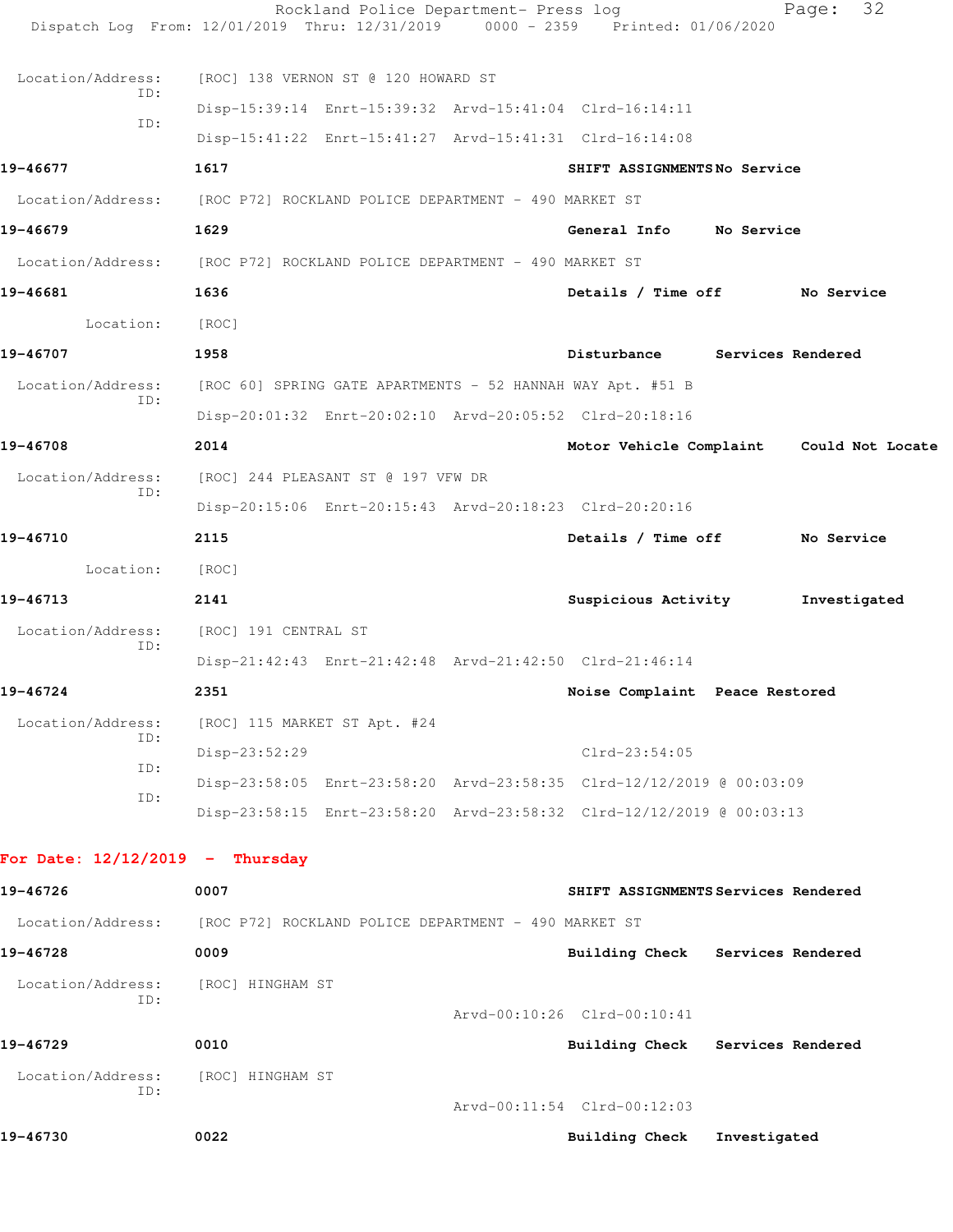Rockland Police Department- Press log Fage: 33 Dispatch Log From: 12/01/2019 Thru: 12/31/2019 0000 - 2359 Printed: 01/06/2020 Location/Address: [ROC] WEYMOUTH ST ID: Arvd-00:23:52 Clrd-00:24:05 **19-46734 0218 Building Check Investigated** Location/Address: [ROC] HINGHAM ST ID: Arvd-02:19:11 Clrd-02:19:21 **19-46737 0425 Animal Complaint Services Rendered** Location/Address: [ROC] TOP OF HILL FLASHING LIGHTS - BEECH ST ID: Disp-04:28:39 Enrt-04:28:45 Arvd-04:32:35 Clrd-05:07:42 **19-46742 0601 Building Check Building Checked/Secured** Location/Address: [ROC] UNION ST ID: Arvd-06:02:09 Clrd-06:16:49 **19-46743 0617 Burglar Alarm Appears Secure** Location/Address: [ROC 58] NORTH RIVER COLLABORATIVE SCHOOL - 525 BEECH ST ID: Disp-06:18:06 Enrt-06:18:15 Arvd-06:21:43 Clrd-06:28:09 ID: Disp-06:18:06 Enrt-06:18:18 Arvd-06:22:59 Clrd-06:28:04 **19-46746 0634 Abandoned MV Investigated** Location/Address: [ROC P55] HOME DEPOT - 1149 HINGHAM ST ID: Disp-06:35:12 Enrt-06:35:16 Arvd-06:38:56 Clrd-06:52:49 **19-46747 0641 Detail No Service** Location/Address: [ROC] LIBERTY ST **19-46748 0652 Detail No Service** Location/Address: [ROC] 1030 HINGHAM ST **19-46749 0653 Building Check Building Checked/Secured** Location/Address: [ROC] HINGHAM ST ID: Arvd-06:53:26 Clrd-06:53:37 **19-46750 0657 Traffic Enforcement Services Rendered** Location/Address: [ROC] 200 FOREST ST ID: Disp-06:57:42 Arvd-06:57:48 Clrd-07:20:47 **19-46752 0720 Health & Welfare Check Investigated** Location/Address: [ROC] 286 MONCRIEF RD ID: Arvd-07:20:00 Clrd-07:28:28 ID: Disp-07:21:36 Enrt-07:21:38 Clrd-07:22:32 ID: Disp-07:22:27 Enrt-07:22:29 Arvd-07:22:37 Clrd-07:28:30 **19-46757 0800 SHIFT ASSIGNMENTS Services Rendered** Location/Address: [ROC P72] ROCKLAND POLICE DEPARTMENT - 490 MARKET ST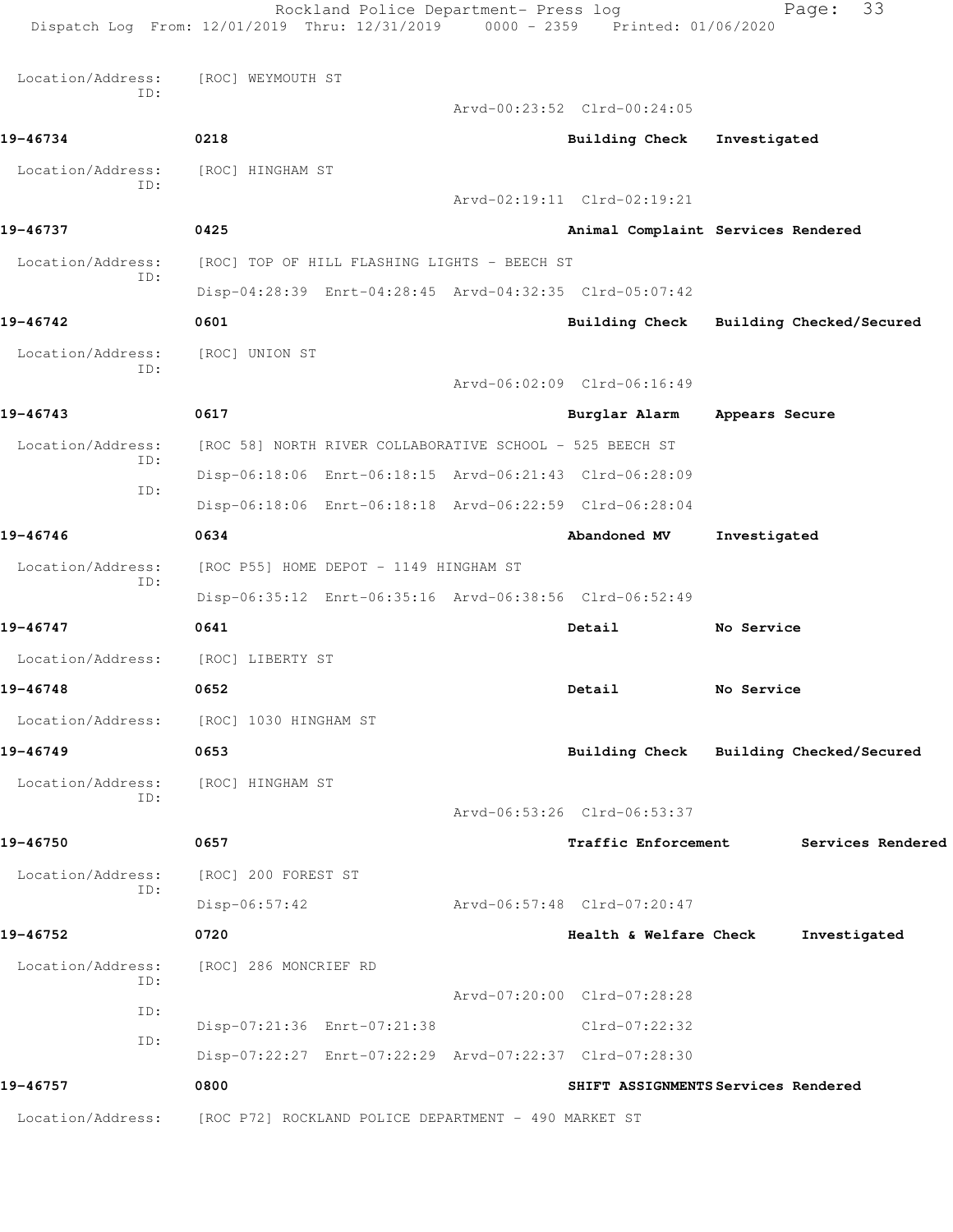|                                    | Rockland Police Department- Press log<br>Dispatch Log From: 12/01/2019 Thru: 12/31/2019 0000 - 2359 Printed: 01/06/2020 |                                     |                                         |                | 34<br>Page:                         |  |  |  |
|------------------------------------|-------------------------------------------------------------------------------------------------------------------------|-------------------------------------|-----------------------------------------|----------------|-------------------------------------|--|--|--|
| 19-46761                           | 0841                                                                                                                    |                                     | General Info Services Rendered          |                |                                     |  |  |  |
|                                    | Location/Address: [ROC P72] ROCKLAND POLICE DEPARTMENT - 490 MARKET ST                                                  |                                     |                                         |                |                                     |  |  |  |
| 19-46762                           | 0844                                                                                                                    | PERSONAL Time off Services Rendered |                                         |                |                                     |  |  |  |
| Location:                          | [ROC]                                                                                                                   |                                     |                                         |                |                                     |  |  |  |
| 19-46763                           | 0848                                                                                                                    |                                     | Building Check Building Checked/Secured |                |                                     |  |  |  |
| Location/Address:<br>ID:           | [ROC P45] COMFORT INN - 850 HINGHAM ST                                                                                  |                                     |                                         |                |                                     |  |  |  |
|                                    |                                                                                                                         |                                     | Arvd-08:49:19 Clrd-08:52:29             |                |                                     |  |  |  |
| 19-46765                           | 0902                                                                                                                    |                                     | Motor Vehicle Stop Verbal Warning       |                |                                     |  |  |  |
| Location/Address:<br>ID:           | [ROC] 1 MILLENNIUM WAY @ 0 HINGHAM ST                                                                                   |                                     |                                         |                |                                     |  |  |  |
|                                    | Disp-09:03:07 Enrt-09:03:47 Arvd-09:03:49 Clrd-09:06:34                                                                 |                                     |                                         |                |                                     |  |  |  |
| 19-46766                           | 0905                                                                                                                    |                                     | 911 Accidental Services Rendered        |                |                                     |  |  |  |
| Location/Address:<br>ID:           | [ROC] 1 TECHNOLOGY PL                                                                                                   |                                     |                                         |                |                                     |  |  |  |
|                                    | Disp-09:07:08 Enrt-09:07:38 Arvd-09:12:18 Clrd-09:17:43                                                                 |                                     |                                         |                |                                     |  |  |  |
| 19-46767                           | 0925                                                                                                                    |                                     |                                         |                | Motor Vehicle Stop Citation/Warning |  |  |  |
| Issued<br>Location/Address:<br>ID: | [ROC] 333 SALEM ST @ 11 SPRUCE ST                                                                                       |                                     |                                         |                |                                     |  |  |  |
|                                    | Disp-09:26:20 Enrt-09:26:22 Arvd-09:26:24 Clrd-09:36:18                                                                 |                                     |                                         |                |                                     |  |  |  |
| 19-46769                           | 0933                                                                                                                    |                                     | Building Check Building Checked/Secured |                |                                     |  |  |  |
| Location/Address:<br>ID:           | [ROC P75] UNION POINT - BILL DELAHUNT PKWY                                                                              |                                     |                                         |                |                                     |  |  |  |
|                                    |                                                                                                                         |                                     | Arvd-09:34:25 Clrd-09:40:00             |                |                                     |  |  |  |
| 19-46770                           | 0936                                                                                                                    |                                     | Harassment                              | Report Follows |                                     |  |  |  |
| Location/Address:<br>ID:           | [ROC P72] ROCKLAND POLICE DEPARTMENT - 490 MARKET ST                                                                    |                                     |                                         |                |                                     |  |  |  |
|                                    | Disp-09:39:58                                                                                                           |                                     | Arvd-09:57:02 Clrd-10:00:45             |                |                                     |  |  |  |
| 19-46771                           | 0942                                                                                                                    |                                     | Motor Vehicle Stop                      |                | Citation/Warning                    |  |  |  |
| Issued<br>Location/Address:<br>ID: | [ROC] BILL DELAHUNT PKWY                                                                                                |                                     |                                         |                |                                     |  |  |  |
|                                    | Disp-09:42:56 Enrt-09:44:29 Arvd-09:44:31 Clrd-09:51:41                                                                 |                                     |                                         |                |                                     |  |  |  |
| 19-46775<br>Assistance             | 0959                                                                                                                    | Assist Fire Department              |                                         | Provided       |                                     |  |  |  |
| Location/Address:<br>ID:           | [ROC] 43 PLAIN ST                                                                                                       |                                     |                                         |                |                                     |  |  |  |
|                                    | Disp-10:00:45 Enrt-10:00:48 Arvd-10:02:55 Clrd-10:11:19                                                                 |                                     |                                         |                |                                     |  |  |  |
| 19-46782                           | 1040                                                                                                                    |                                     | Traffic Enforcement                     |                | Services Rendered                   |  |  |  |
| Location/Address:<br>ID:           | [ROC] 20 RESERVOIR PARK DR @ 800 HINGHAM ST                                                                             |                                     |                                         |                |                                     |  |  |  |
|                                    | Disp-10:41:10 Enrt-10:41:21 Arvd-10:48:42 Clrd-10:55:55                                                                 |                                     |                                         |                |                                     |  |  |  |
| 19-46785                           | 1049                                                                                                                    |                                     | OFFICER SAFETY                          |                | Services Rendered                   |  |  |  |
| Location/Address:                  | [ROC P72] ROCKLAND POLICE DEPARTMENT - 490 MARKET ST                                                                    |                                     |                                         |                |                                     |  |  |  |
| 19-46786                           | 1054                                                                                                                    |                                     | Building Check Building Checked/Secured |                |                                     |  |  |  |
| Location/Address:<br>ID:           | [ROC P47] BEST WESTERN - 909 HINGHAM ST                                                                                 |                                     |                                         |                |                                     |  |  |  |
|                                    |                                                                                                                         |                                     | Arvd-10:55:55 Clrd-10:58:38             |                |                                     |  |  |  |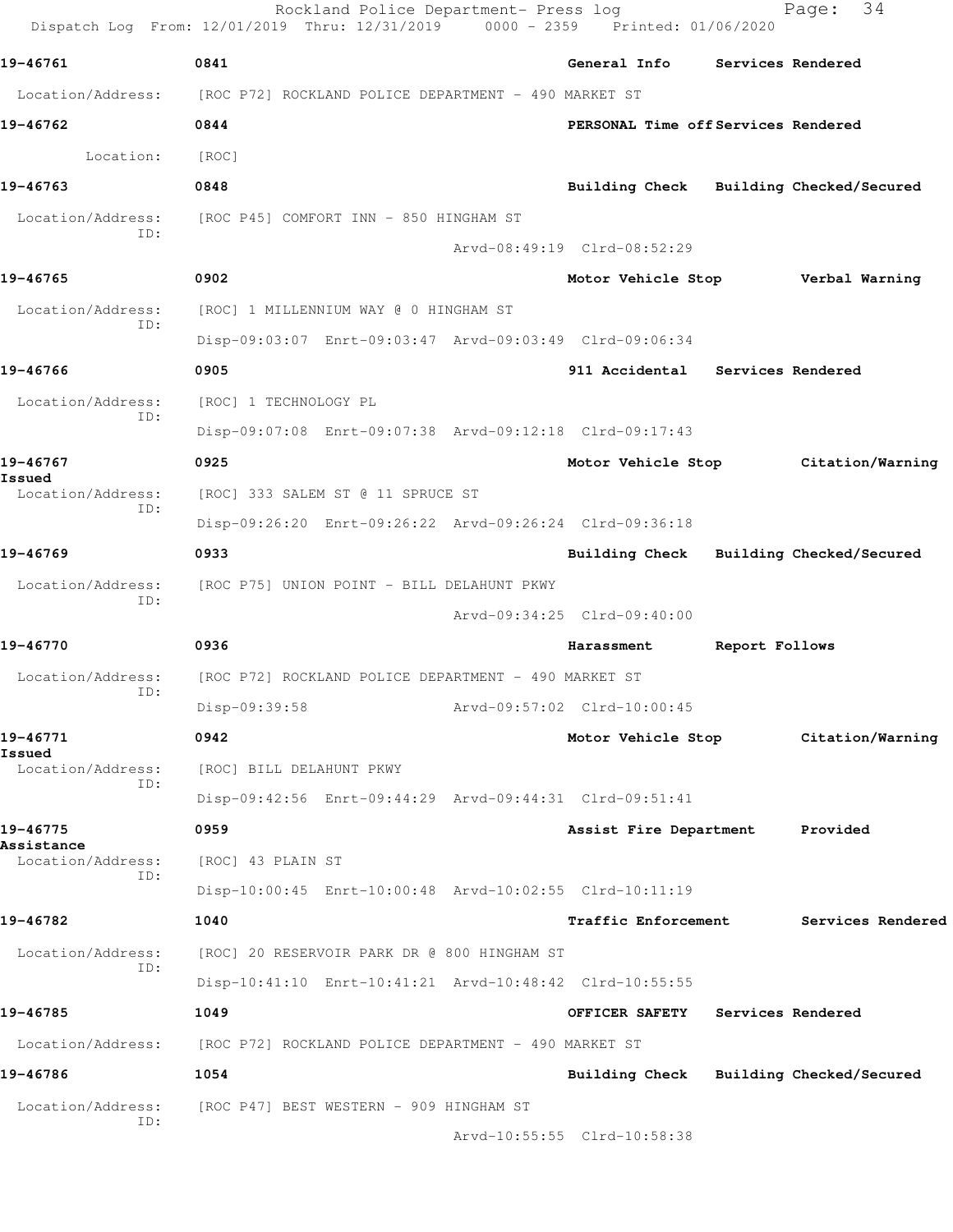Rockland Police Department- Press log Fage: 35 Dispatch Log From: 12/01/2019 Thru: 12/31/2019 0000 - 2359 Printed: 01/06/2020

**19-46787 1104 Disabled Motor Vehicle Services Rendered** Location/Address: [ROC] 73 RESERVOIR PARK DR @ 141 WEYMOUTH ST ID: Disp-11:05:27 Enrt-11:05:34 Arvd-11:05:37 Clrd-11:14:05 **19-46801 1155 SUSPICIOUS ACTIVITY Services Rendered** Location/Address: [ROC P72] ROCKLAND POLICE DEPARTMENT - 490 MARKET ST ID: Disp-12:03:17 Arvd-12:03:29 Clrd-12:08:14 ID: Disp-12:03:17 Arvd-12:03:32 Clrd-12:08:18 **19-46802 1210 PRPERTY FOUND Services Rendered** Location/Address: [ROC P72] ROCKLAND POLICE DEPARTMENT - 490 MARKET ST **19-46812 1300 PERSONAL Time off Services Rendered** Location: [ROC] **19-46813 1300 Traffic Enforcement Services Rendered** Location/Address: [ROC] FOREST ST ID: Arvd-13:02:07 Clrd-13:27:24 **19-46814 1327 Burglar Alarm Building Checked/Secured** Location/Address: [ROC] 297 CONCORD ST ID: Disp-13:29:52 Enrt-13:29:57 Arvd-13:30:54 Clrd-13:37:37 **19-46816 1341 Identity Theft Services Rendered** Location/Address: [ROC] 273 POND ST ID: Disp-13:49:42 Clrd-13:50:05 **19-46817 1356 Building Check Building Checked/Secured** Location/Address: [ROC P51] DOUBLE TREE - 929 HINGHAM ST ID: Arvd-13:57:20 Clrd-13:59:47 **19-46820 1409 Motor Vehicle Stop Verbal Warning** Location/Address: [ROC] BILL DELAHUNT PKWY ID: Disp-14:09:34 Enrt-14:10:11 Arvd-14:10:14 Clrd-14:11:50 **19-46825 1433 Details / Time off Services Rendered** Location: [ROC] **19-46828 1450 Lost/Found Property Provided Assistance**  Location/Address: [ROC 69] SOUTH SHORE REHAB & NURSING WEST WING - 115 NORTH AVE ID: Disp-14:51:05 Enrt-14:51:56 Arvd-14:54:41 Clrd-15:07:57 **19-46831 1530 Details / Time off Services Rendered** Location: [ROC] **19-46835 1605 General Info Services Rendered** Location/Address: [ROC P72] ROCKLAND POLICE DEPARTMENT - 490 MARKET ST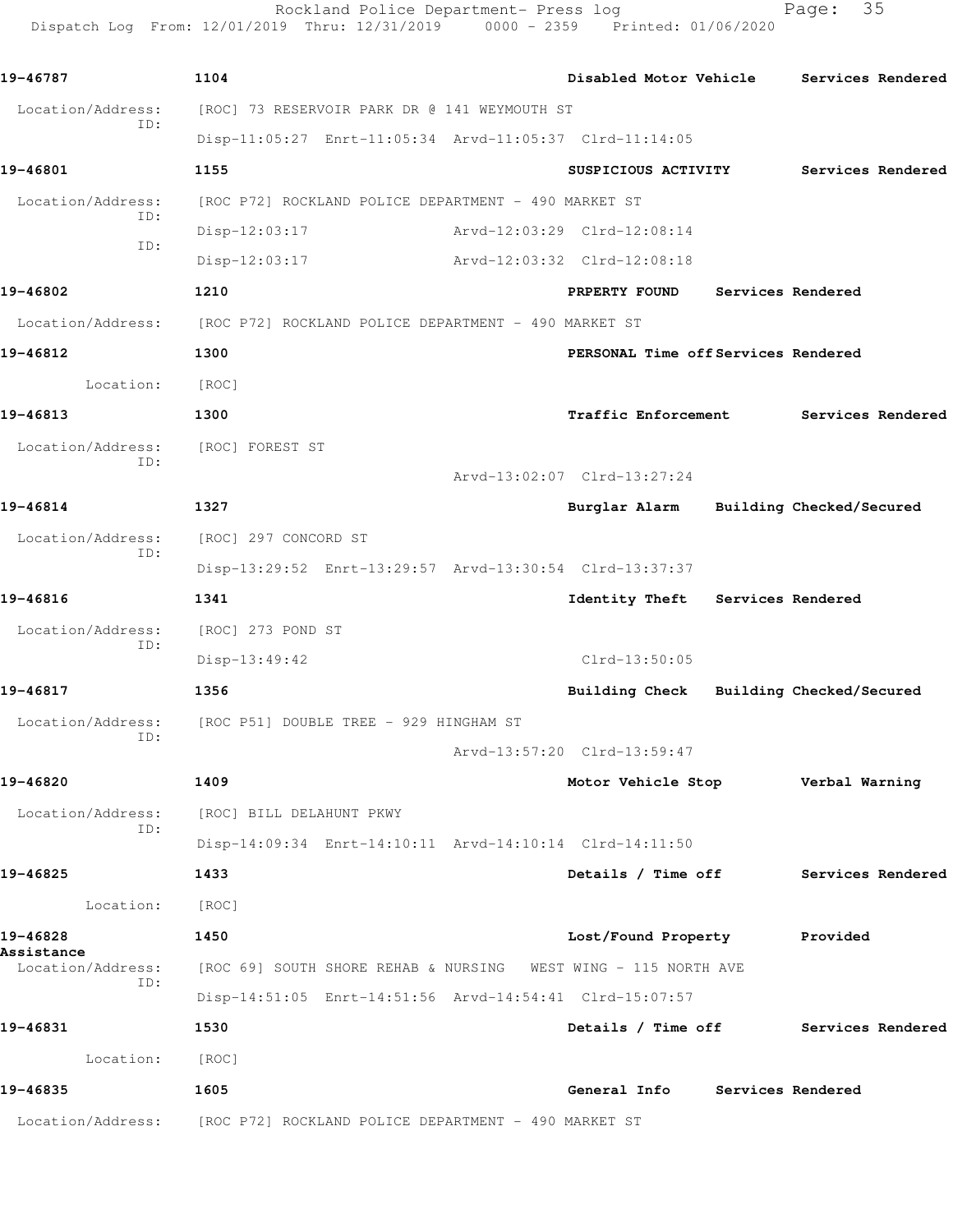Rockland Police Department- Press log Fage: 36 Dispatch Log From: 12/01/2019 Thru: 12/31/2019 0000 - 2359 Printed: 01/06/2020 **19-46851 1835 TIME OFF No Service** Location: [ROC] 490 MARKET ST ID: Arvd-18:35:04 Clrd-18:36:37 **19-46853 1916 Emergency Medical Transported to Hospital** Location/Address: [ROC] 85 EXCHANGE ST ID: Disp-19:17:15 Enrt-19:17:17 Arvd-19:19:55 Clrd-19:28:56<br>EMS Unit: ROCKAM1-Rockland A1 ROCKAM1-Rockland A1 Disp-19:18:50 Enrt-19:19:13 Arvd-19:20:12 Clrd-19:33:58 Hosp-19:42:38 ClrHosp-20:23:18 InQrtsUnavl-20:38:53 InSrvce-20:38:53 Fire Unit: ROCKEN1-Pumper-Rockland Engine 1 Disp-19:19:09 Enrt-19:19:15 Arvd-19:20:08 Clrd-19:33:55 InQrtsUnavl-19:35:09 InSrvce-19:35:09 **19-46855 1947 Building Check Services Rendered** Location/Address: [ROC] TOWN HALL - UNION ST ID: Arvd-19:48:28 Clrd-19:49:27 **19-46857 1952 Building Check Services Rendered** Location/Address: [ROC] HOTEL AREA - HINGHAM ST ID: Arvd-19:54:21 Clrd-20:01:27 **19-46858 2002 Building Check Services Rendered** Location/Address: [ROC P75] UNION POINT - BILL DELAHUNT PKWY ID: Arvd-20:03:11 Clrd-20:35:02 **19-46859 2003 Details / Time off No Service** Location: [ROC] **19-46863 2043 Building Check Services Rendered** Location/Address: [ROC] FOREST ST ID: Arvd-20:50:29 Clrd-21:13:19 **19-46864 2056 Details / Time off Services Rendered** Location: [ROC] **19-46873 2137 MVA Property Damage Only Report Follows** Vicinity of: [ROC] 37 LEVIN RD ID: Arvd-21:38:20 Clrd-22:27:16 ID: Arvd-21:38:28 Clrd-22:36:15 ID: Arvd-21:38:32 Clrd-22:30:22 Fire Unit: ROCKC2-Staff-Rockland Fire Deputy Disp-21:39:52 Enrt-21:39:57 Arvd-21:49:57 Clrd-22:15:33 InQrtsUnavl-22:15:39 InSrvce-22:15:39 ID: Arvd-21:47:21 Clrd-22:29:32 Fire Unit: ROCKEN1-Pumper-Rockland Engine 1 Disp-21:54:54 Enrt-21:54:57 Arvd-21:58:22 Clrd-22:05:28 InQrtsUnavl-22:09:52 InSrvce-22:09:52 **19-46877 2231 Disturbance Services Rendered** Location/Address: [ROC] 246 SALEM ST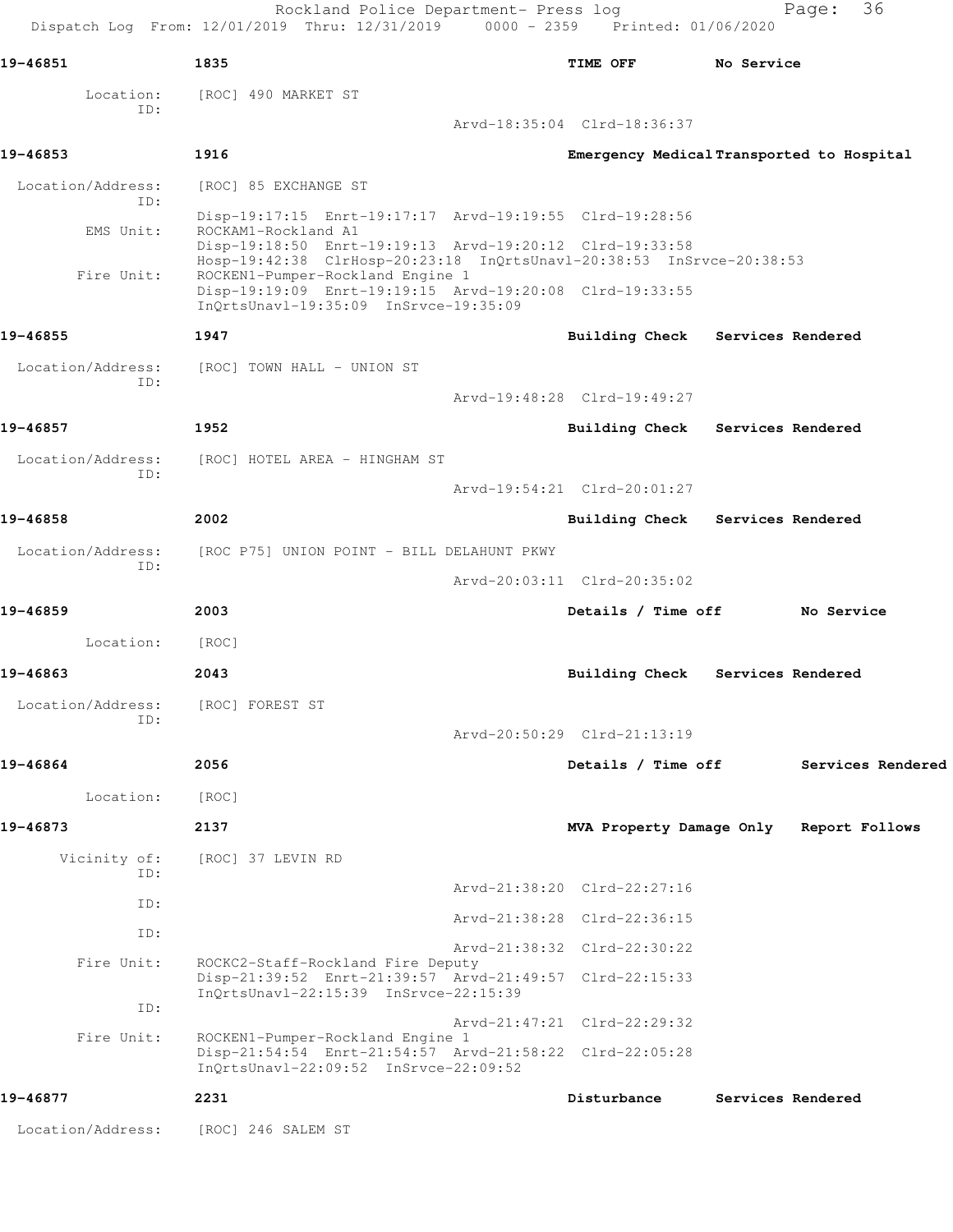Rockland Police Department- Press log Fage: 37 Dispatch Log From: 12/01/2019 Thru: 12/31/2019 0000 - 2359 Printed: 01/06/2020 ID: Disp-22:32:09 Enrt-22:32:19 Arvd-22:33:34 Clrd-22:46:14 ID: Disp-22:32:09 Enrt-22:32:20 Arvd-22:33:09 Clrd-22:46:11 ID: Arvd-22:36:37 Clrd-22:46:09 **For Date: 12/13/2019 - Friday 19-46879 0002 SHIFT ASSIGNMENTS Services Rendered** Location/Address: [ROC P72] ROCKLAND POLICE DEPARTMENT - 490 MARKET ST **19-46881 0048 COMP TIME Services Rendered** Location: [ROC] **19-46886 0206 Burglar Alarm Appears Secure** Location/Address: [ROC 58] NORTH RIVER COLLABORATIVE SCHOOL - 525 BEECH ST ID: Disp-02:08:01 Enrt-02:11:24 Arvd-02:11:27 Clrd-02:15:55 **19-46889 0224 Motor Vehicle Complaint Investigated** Location/Address: [ROC] HINGHAM ST ID: Disp-02:25:14 Enrt-02:25:17 Arvd-02:28:01 Clrd-02:30:16 **19-46891 0405 Burglar Alarm Investigated** Location/Address: [ROC P83] ROCKLAND GOLF COURSE - 276 PLAIN ST ID: Disp-04:07:34 Enrt-04:08:23 Arvd-04:09:28 Clrd-04:13:46 **19-46894 0444 Burglar Alarm Building Checked/Secured** Location/Address: [ROC P112] FAMILY DOLLAR - 366 MARKET ST ID: Disp-04:45:59 Enrt-04:46:03 Arvd-04:48:26 Clrd-04:51:30 **19-46895 0530 Building Check Building Checked/Secured** Location/Address: [ROC] UNION ST ID: Disp-05:31:19 Enrt-05:31:28 Arvd-05:31:34 Clrd-05:59:57 **19-46896 0600 Suspicious Activity Building Checked/Secured**  Location/Address: [ROC] 89 REED ST ID: Disp-06:00:41 Enrt-06:00:51 Arvd-06:04:09 Clrd-06:08:57 ID: Disp-06:00:46 Enrt-06:00:51 Arvd-06:04:09 Clrd-06:08:57 ID: Disp-06:00:49 Enrt-06:00:51 Arvd-06:04:09 Clrd-06:08:57 **19-46900 0646 Detail Services Rendered** Location: [ROC] **19-46908 0804 Information Call No Action Required** Location/Address: [ROC P72] ROCKLAND POLICE DEPARTMENT - 490 MARKET ST **19-46910 0847 Building Check Appears Secure** Location/Address: [ROC 73] ROCKLAND TOWN HALL - 242 UNION ST ID:

Arvd-08:48:15 Clrd-08:57:21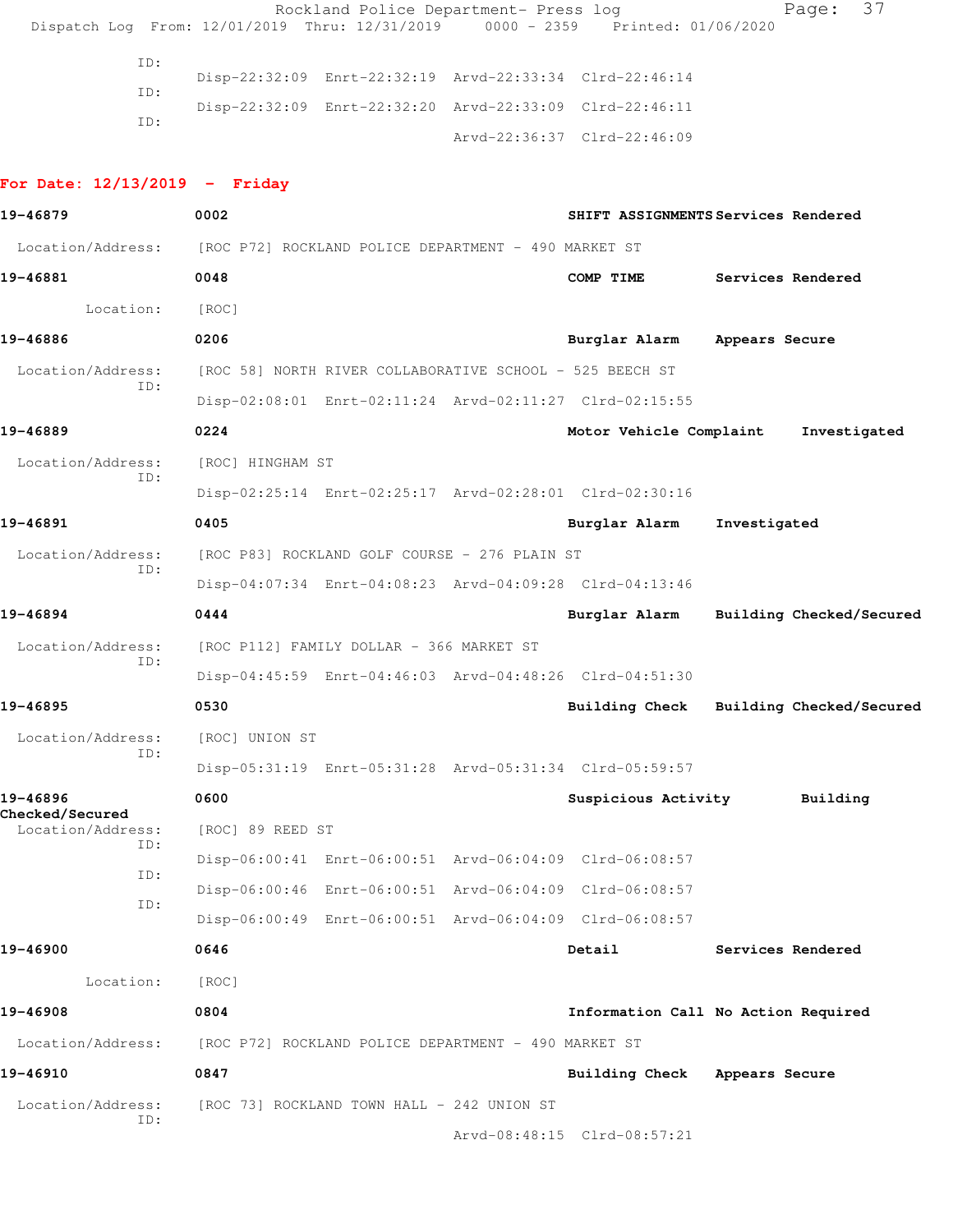Rockland Police Department- Press log Fage: 38 Dispatch Log From: 12/01/2019 Thru: 12/31/2019 0000 - 2359 Printed: 01/06/2020

**19-46911 0856 Assist Public Services Rendered** Location/Address: [ROC] 216 CENTRAL ST ID: Disp-08:57:33 Enrt-08:57:37 Arvd-09:03:28 Clrd-09:04:03 **19-46913 0909 Building Check Appears Secure** Location/Address: [ROC] HINGHAM ST ID: Arvd-09:10:27 Clrd-09:12:13 **19-46915 0912 Building Check Building Checked/Secured** Location/Address: [ROC] BILL DELAHUNT PKWY ID: Arvd-09:12:54 Clrd-09:13:32 **19-46923 0941 Information Call No Action Required** Location/Address: [ROC P72] ROCKLAND POLICE DEPARTMENT - 490 MARKET ST **19-46926 0951 Motor Vehicle Stop Verbal Warning** Location/Address: [ROC] BASEBALL FIELDS - SPRING ST ID: Arvd-09:51:00 Clrd-09:54:32 **19-46930 1005 Motor Vehicle Stop Citation/Warning Issued**  Location/Address: [ROC] 416 SUMMER ST @ 67 CONDON CIR ID: Arvd-10:05:00 Clrd-10:12:18 **19-46958 1015 Animal Complaint Services Rendered** Location/Address: [ROC] 523 MARKET ST **19-46934 1042 Building Check Building Checked/Secured** Location/Address: [ROC 73] ROCKLAND TOWN HALL - 242 UNION ST ID: Arvd-10:43:44 Clrd-10:49:34 **19-46964 1055 Animal Complaint Services Rendered** Location/Address: [ROC] 28 ELEANOR LN **19-46960 1115 Animal Complaint Services Rendered** Location/Address: [ROC P72] ROCKLAND POLICE DEPARTMENT - 490 MARKET ST **19-46937 1117 Animal Complaint Services Rendered** Location/Address: [ROC] 668 SUMMER ST **19-46938 1119 Disabled Motor Vehicle Provided Assistance**  Location/Address: [ROC] 329 SUMMER ST @ 40 BEECH ST ID: Arvd-11:19:00 Clrd-11:23:42 **19-46939 1119 TIME OFF No Service** Location/Address: [ROC] MARKET ST ID: Arvd-11:19:04 Clrd-11:20:52 **19-46940 1126 MVA Property Damage Only Report Follows**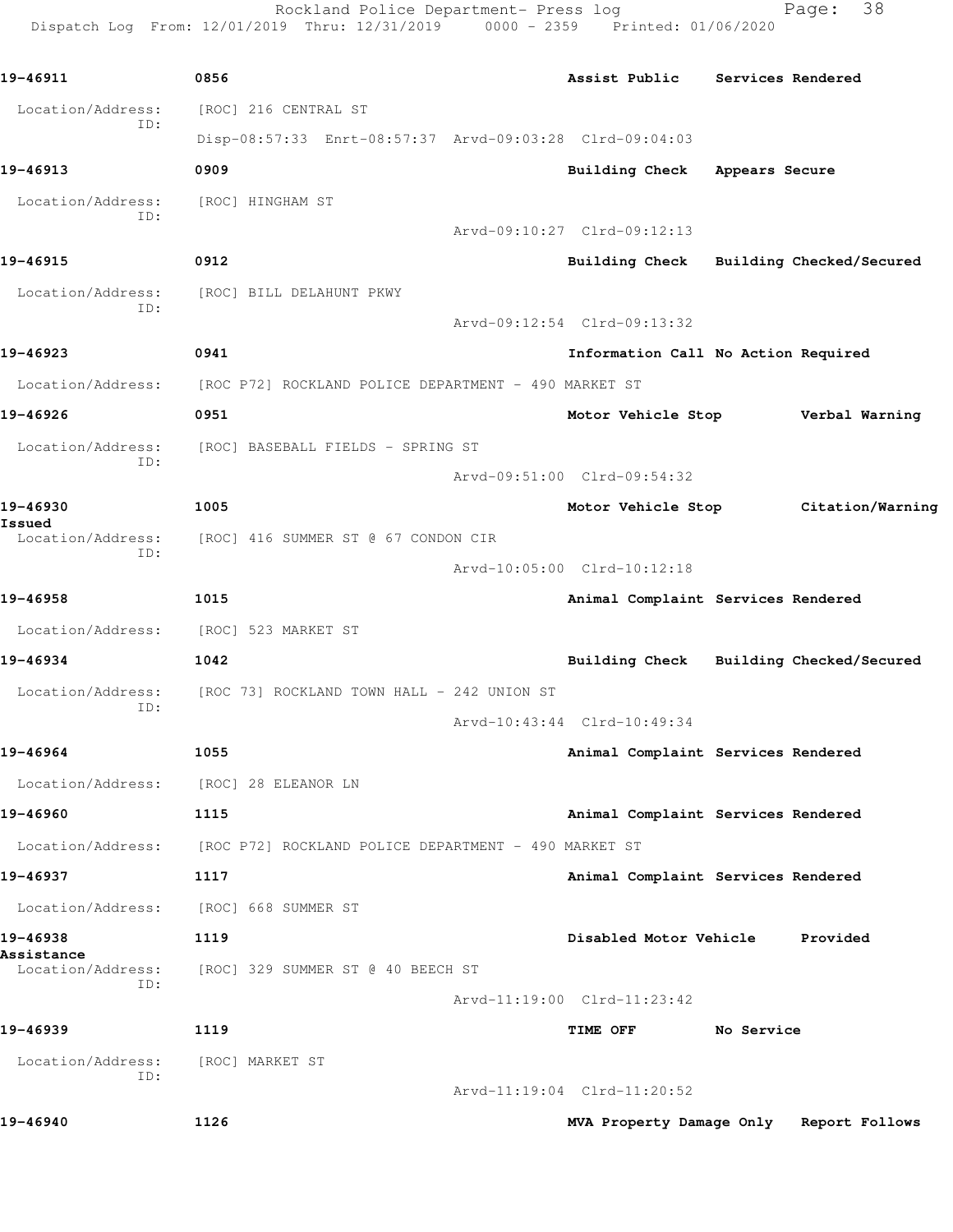|                          | Dispatch Log From: 12/01/2019 Thru: 12/31/2019          | Rockland Police Department- Press log | 0000 - 2359 Printed: 01/06/2020         | 39<br>Page:              |  |
|--------------------------|---------------------------------------------------------|---------------------------------------|-----------------------------------------|--------------------------|--|
| Location/Address:        | [ROC] 136 PLAIN ST @ 152 W WATER ST                     |                                       |                                         |                          |  |
| ID:                      | Disp-11:28:26 Enrt-11:29:03 Arvd-11:29:21 Clrd-11:55:23 |                                       |                                         |                          |  |
| ID:                      | Disp-11:28:34 Enrt-11:29:03 Arvd-11:29:21 Clrd-11:46:23 |                                       |                                         |                          |  |
| ID:                      | Disp-11:28:53 Enrt-11:28:59 Arvd-11:29:21 Clrd-11:55:28 |                                       |                                         |                          |  |
| 19-46944                 | 1143                                                    |                                       | MVA Property Damage Only Paper Exchange |                          |  |
| Location/Address:        | [ROC P81] OCEAN STATE JOB LOT - 360 MARKET ST           |                                       |                                         |                          |  |
| TD:                      | Disp-11:46:30 Enrt-11:46:34 Arvd-11:49:57 Clrd-12:07:03 |                                       |                                         |                          |  |
| 19-46949                 | 1203                                                    |                                       | Larceny / Forgery/ Fraud Report Follows |                          |  |
| Location/Address:        | $[ROC]$ 410 - VFW DR                                    |                                       |                                         |                          |  |
| ID:<br>ID:               | Disp-12:05:20 Enrt-12:05:32 Arvd-12:09:24 Clrd-12:57:56 |                                       |                                         |                          |  |
|                          | Disp-12:05:20 Enrt-12:05:29 Arvd-12:09:17 Clrd-12:57:49 |                                       |                                         |                          |  |
| 19-46967                 | 1340                                                    |                                       | Details / Time off                      | No Action                |  |
| Required<br>Location:    | [ROC]                                                   |                                       |                                         |                          |  |
| 19-46968                 | 1346                                                    |                                       | Police Information                      | Services Rendered        |  |
| Location/Address:        | [ROC] J A DUNN MEM DR                                   |                                       |                                         |                          |  |
| 19-46970                 | 1348                                                    |                                       | Animal Complaint Services Rendered      |                          |  |
| Location/Address:<br>ID: | [ROC P57] ATLANTIC PETROLEUM - 50 J A DUNN MEM DR       |                                       |                                         |                          |  |
|                          |                                                         |                                       | Arvd-13:48:00 Clrd-13:49:33             |                          |  |
| 19-46971                 | 1353                                                    |                                       | Building Check                          | Building Checked/Secured |  |
| Location/Address:<br>TD: | [ROC] HINGHAM ST                                        |                                       |                                         |                          |  |
|                          |                                                         |                                       | Arvd-13:53:33 Clrd-14:09:34             |                          |  |
| 19-46974                 | 1403                                                    |                                       | Building Check Building Checked/Secured |                          |  |
| Location/Address:<br>ID: | [ROC 73] ROCKLAND TOWN HALL - 242 UNION ST              |                                       |                                         |                          |  |
|                          |                                                         |                                       | Arvd-14:04:15 Clrd-14:06:07             |                          |  |
| 19-46976                 | 1409                                                    |                                       | <b>Traffic Enforcement</b>              | Services Rendered        |  |
| Location/Address:<br>ID: | [ROC] FOREST ST                                         |                                       |                                         |                          |  |
|                          |                                                         |                                       | Arvd-14:11:20 Clrd-14:24:43             |                          |  |
| 19-46978                 | 1410                                                    |                                       | Soliciting Services Rendered            |                          |  |
| Location/Address:<br>ID: | [ROC P72] ROCKLAND POLICE DEPARTMENT - 490 MARKET ST    |                                       |                                         |                          |  |
|                          | $Disp-14:15:08$                                         |                                       | $Clrd-14:29:38$                         |                          |  |
| 19-46979                 | 1422                                                    |                                       | 911 Hang Up Gone on arrival             |                          |  |
| Location/Address:<br>ID: | [ROC] 71 VERNON ST                                      |                                       |                                         |                          |  |
|                          | Disp-14:24:56 Enrt-14:25:00 Arvd-14:32:11 Clrd-14:33:53 |                                       |                                         |                          |  |
| 19-46980                 | 1423                                                    |                                       | <b>FOUND PROPERTY</b>                   | <b>Services Rendered</b> |  |
| Location/Address:<br>ID: | [ROC P72] ROCKLAND POLICE DEPARTMENT - 490 MARKET ST    |                                       |                                         |                          |  |
|                          | Disp-14:29:38                                           |                                       | Clrd-14:29:48                           |                          |  |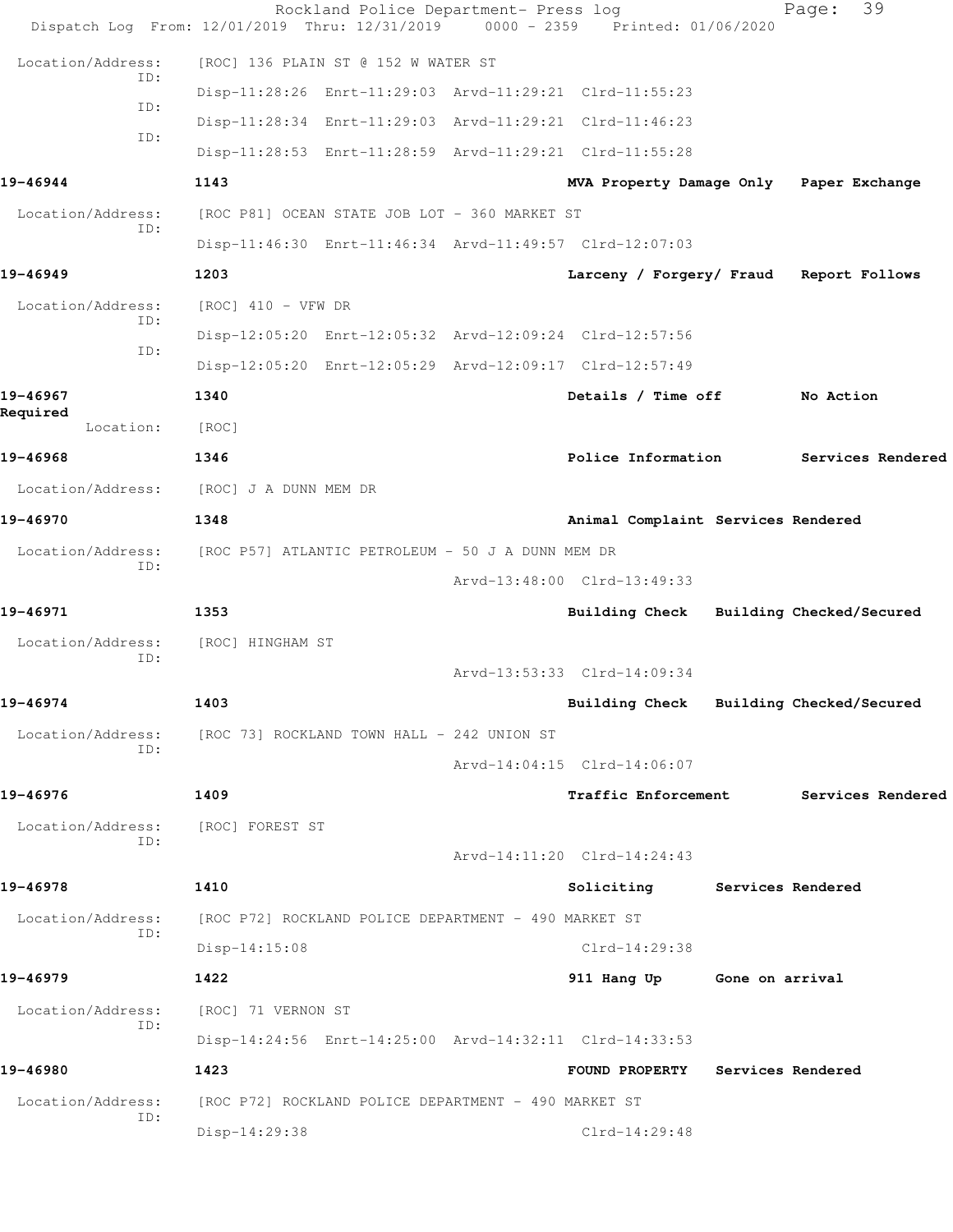Rockland Police Department- Press log Fage: 40 Dispatch Log From: 12/01/2019 Thru: 12/31/2019 0000 - 2359 Printed: 01/06/2020

```
19-46982 1459 Road Obstruction Services Rendered
  Location/Address: [ROC] 377 NORTH AVE
           ID: 
                                     Arvd-14:59:00 Clrd-15:13:34
19-46983 1510 911 Hang Up Appears Secure
 Location/Address: [ROC 94] 23 NORTH AVE Apt. #1
           ID: 
                Disp-15:13:56 Enrt-15:16:14 Arvd-15:19:34 Clrd-15:19:37
19-47318 1520 Animal Complaint Services Rendered
 Location/Address: [ROC] 15 JOSH GRAY RD
19-46987 1544 Information Call No Action Required
 Location/Address: [ROC P72] ROCKLAND POLICE DEPARTMENT - 490 MARKET ST
19-46993 1626 Motor Vehicle Collision W/PI
Report Follows 
  Location/Address: [ROC] 10 EVERETT ST @ 154 EAST WATER ST
           ID: 
                Disp-16:32:31 Arvd-16:32:37 Clrd-16:41:12
           ID: 
                Disp-16:40:05 Arvd-16:40:08 Clrd-16:41:10
19-46999 1704 Disabled Motor Vehicle Services Rendered
  Location/Address: [ROC 22] ATRIUM APARTMENTS - 250 VFW DR
           ID: 
                                     Arvd-17:04:00 Clrd-18:08:10
19-47004 1711 Suspicious Activity Investigated
Location/Address: [ROC 22] ATRIUM APARTMENTS - 250 VFW DR
           ID: 
                                     Arvd-17:11:00 Clrd-18:12:32
           ID: 
                Disp-18:10:01 Arvd-18:10:05 Clrd-18:15:17
19-47001 1720 General Info No Action Required
 Location/Address: [ROC P72] ROCKLAND POLICE DEPARTMENT - 490 MARKET ST
           ID: 
                                     Arvd-17:20:00 Clrd-17:11:00
19-47002 1723 Motor Vehicle Collision W/PI
Services Rendered 
    Vicinity of: [ROC P68] AL PRIME - 104 MARKET ST
           ID: 
                Disp-17:26:32 Arvd-17:26:35 Clrd-17:42:37
19-47011 1740 Motor Vehicle Stop Report Follows
 Location/Address: [ROC] BEECH ST
           ID: 
                Disp-17:40:59 Arvd-17:41:05 Clrd-17:50:02
19-47015 1810 Animal Complaint Investigated
 Location/Address: [ROC P62] CHINA PLAZA - 35 MARKET ST
           ID: 
                Disp-18:13:15 Arvd-18:13:17 Clrd-18:22:25
19-47022 1940 Assist Public Services Rendered
 Location/Address: [ROC] 199 HOWARD ST
```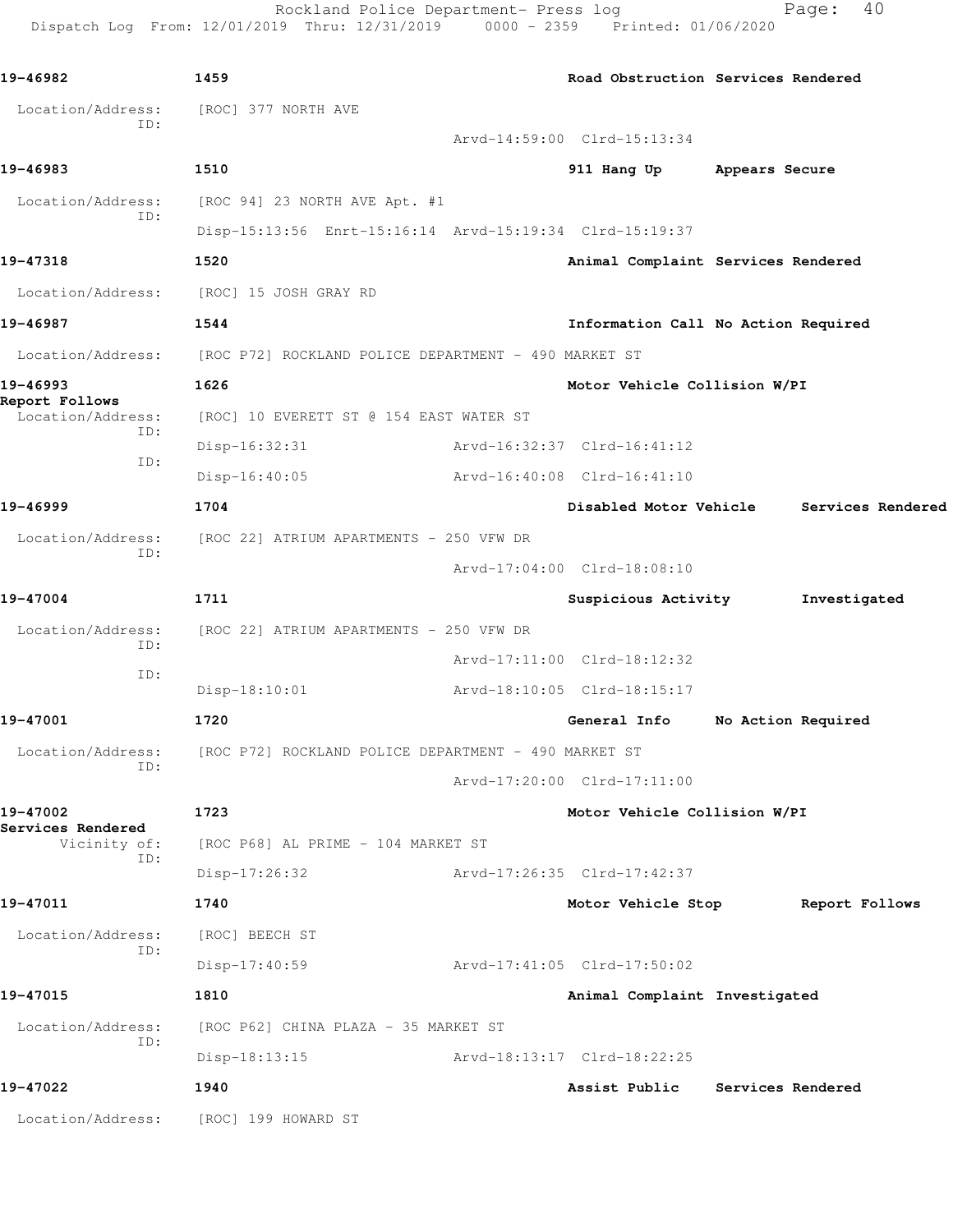| Dispatch Log From: 12/01/2019 Thru: 12/31/2019 0000 - 2359 Printed: 01/06/2020 |                             | Rockland Police Department- Press log                |                                                         | 41<br>Page:                             |
|--------------------------------------------------------------------------------|-----------------------------|------------------------------------------------------|---------------------------------------------------------|-----------------------------------------|
| 19-47028                                                                       | 2043                        |                                                      |                                                         | Noise Complaint Services Rendered       |
| Vicinity of:                                                                   | [ROC] 321 UNION ST          |                                                      |                                                         |                                         |
| ID:                                                                            |                             |                                                      | Disp-20:45:03 Enrt-20:45:20 Arvd-20:45:28 Clrd-20:51:07 |                                         |
| ID:                                                                            | $Disp-20:47:39$             |                                                      | Arvd-20:47:42 Clrd-20:51:09                             |                                         |
| 19-47032                                                                       | 2107                        |                                                      |                                                         | MVA Property Damage Only Report Follows |
| Location/Address:<br>ID:                                                       |                             | [ROC] 10 EVERETT ST @ 154 EAST WATER ST              |                                                         |                                         |
|                                                                                |                             |                                                      | Disp-21:10:29 Enrt-21:21:16 Arvd-21:21:24 Clrd-21:22:50 |                                         |
| For Date: $12/14/2019$ - Saturday                                              |                             |                                                      |                                                         |                                         |
| 19-47038                                                                       | 0001                        |                                                      | General Info                                            | No Service                              |
| Location/Address:<br>ID:                                                       |                             | [ROC P72] ROCKLAND POLICE DEPARTMENT - 490 MARKET ST |                                                         |                                         |
|                                                                                |                             |                                                      | Arvd-00:01:00 Clrd-00:04:36                             |                                         |
| 19-47039                                                                       | 0029                        |                                                      |                                                         | Suspicious Activity Peace Restored      |
| Location/Address:<br>ID:                                                       |                             | [ROC] 20 EAST WATER ST Apt. #5                       |                                                         |                                         |
| ID:                                                                            |                             |                                                      | Disp-00:32:44 Enrt-00:32:46 Arvd-00:36:34 Clrd-00:44:46 |                                         |
|                                                                                |                             |                                                      | Disp-00:32:47 Enrt-00:33:03 Arvd-00:34:30 Clrd-00:47:17 |                                         |
| 19-47040                                                                       | 0031                        |                                                      |                                                         | Suspicious Activity Peace Restored      |
| Location/Address:<br>ID:                                                       | [ROC] 51 MAPLE ST Apt. #133 |                                                      |                                                         |                                         |
| ID:                                                                            |                             |                                                      | Disp-00:32:29 Enrt-00:32:35 Arvd-00:34:19 Clrd-00:44:59 |                                         |
|                                                                                |                             |                                                      | Disp-00:32:50 Enrt-00:32:53 Arvd-00:34:16 Clrd-00:44:49 |                                         |
| 19-47041                                                                       | 0048                        |                                                      | Suspicious Activity                                     | Peace Restored                          |
| Location/Address:<br>ID:                                                       | [ROC] 51 MAPLE ST           |                                                      |                                                         |                                         |
| ID:                                                                            | Disp-00:49:24               |                                                      | Arvd-00:49:38 Clrd-00:59:19                             |                                         |
| ID:                                                                            | Disp-00:49:28               |                                                      | Arvd-00:49:40 Clrd-00:59:15                             |                                         |
|                                                                                | $Disp-00:49:33$             |                                                      | Arvd-00:49:43 Clrd-00:59:11                             |                                         |
| 19-47047                                                                       | 0125                        |                                                      | Burglar Alarm                                           | Investigated                            |
| Location/Address:<br>ID:                                                       | [ROC] 330 FOREST ST         |                                                      |                                                         |                                         |
| ID:                                                                            |                             |                                                      | Disp-01:27:29 Enrt-01:27:37 Arvd-01:30:44 Clrd-01:38:21 |                                         |
| ID:                                                                            |                             |                                                      | Disp-01:27:29 Enrt-01:27:37 Arvd-01:30:44 Clrd-01:38:21 |                                         |
|                                                                                |                             |                                                      | Disp-01:27:29 Enrt-01:27:37 Arvd-01:30:44 Clrd-01:38:21 |                                         |
| 19-47050                                                                       | 0213                        |                                                      | Suspicious Activity                                     | Investigated                            |
| Location/Address:<br>ID:                                                       | [ROC] 43 BIGELOW AVE        |                                                      |                                                         |                                         |
| ID:                                                                            |                             |                                                      | Disp-02:14:39 Enrt-02:15:05 Arvd-02:16:23 Clrd-02:22:32 |                                         |
| ID:                                                                            |                             |                                                      | Disp-02:14:44 Enrt-02:15:07 Arvd-02:16:26 Clrd-02:22:32 |                                         |
|                                                                                |                             |                                                      | Disp-02:14:48 Enrt-02:15:10 Arvd-02:16:29 Clrd-02:22:32 |                                         |
| 19-47054                                                                       | 0315                        |                                                      | Burglar Alarm                                           | Building Checked/Secured                |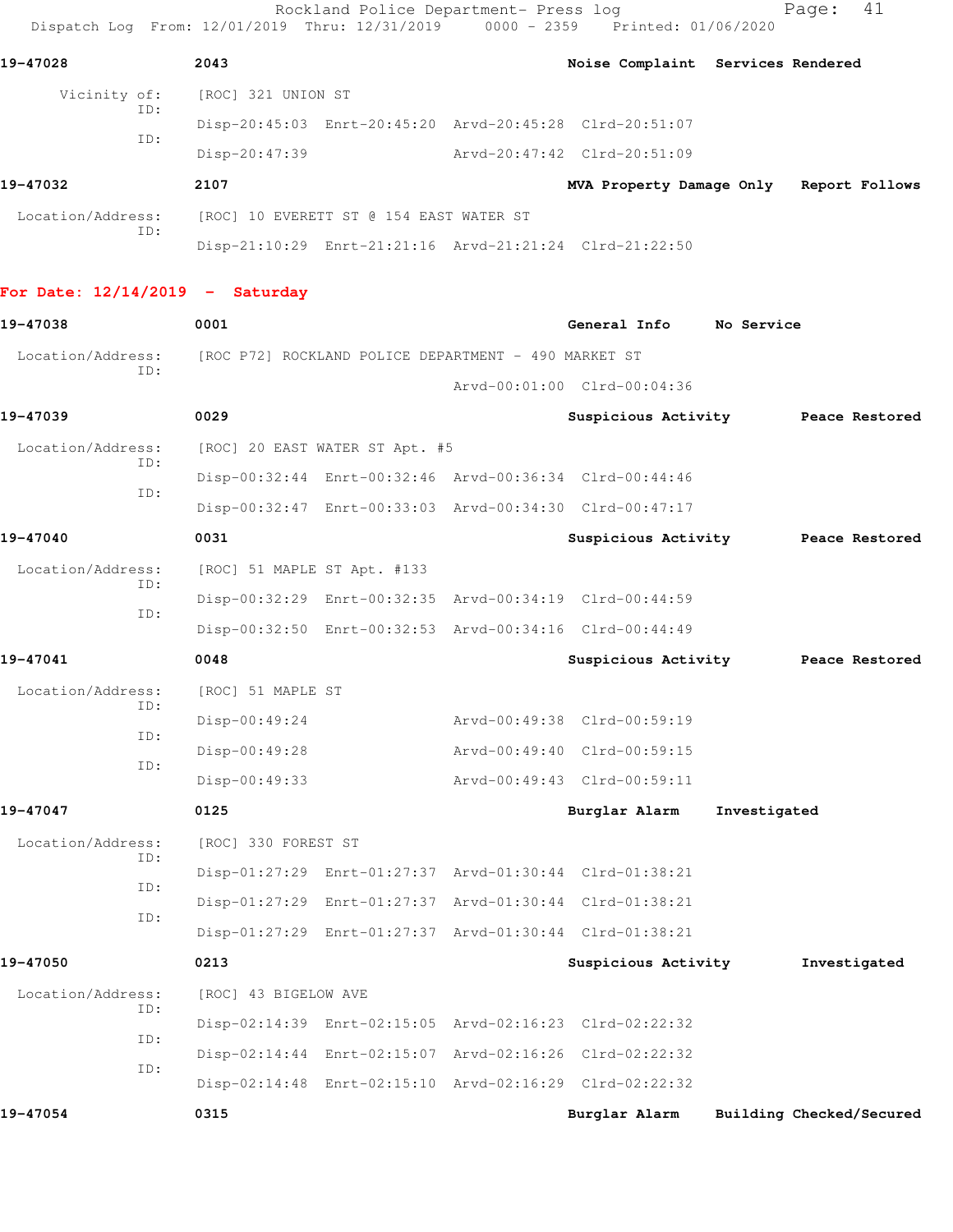|                          | Dispatch Log From: 12/01/2019 Thru: 12/31/2019 0000 - 2359 Printed: 01/06/2020 | Rockland Police Department- Press log                   |                             | 42<br>Page:                             |
|--------------------------|--------------------------------------------------------------------------------|---------------------------------------------------------|-----------------------------|-----------------------------------------|
| Location/Address:        |                                                                                | [ROC 84] HARMON GOLF & FITNESS CLUB - 168 CONCORD ST    |                             |                                         |
| ID:                      |                                                                                | Disp-03:17:11 Enrt-03:17:25 Arvd-03:18:53 Clrd-03:24:20 |                             |                                         |
| ID:                      |                                                                                | Disp-03:17:11 Enrt-03:17:25 Arvd-03:19:38 Clrd-03:24:20 |                             |                                         |
| ID:                      | $Disp-03:24:05$                                                                |                                                         | Arvd-03:24:09 Clrd-03:24:20 |                                         |
| 19-47057                 | 0501                                                                           |                                                         | Burglar Alarm               | Investigated                            |
| Location/Address:        | [ROC] 260 REED ST                                                              |                                                         |                             |                                         |
| TD:                      |                                                                                | Disp-05:02:45 Enrt-05:02:52 Arvd-05:04:39 Clrd-05:19:41 |                             |                                         |
| 19-47058                 | 0605                                                                           |                                                         |                             | Building Check Appears Secure           |
| Location/Address:        | [ROC] UNION ST                                                                 |                                                         |                             |                                         |
| TD:                      |                                                                                |                                                         | Arvd-06:09:50 Clrd-06:15:09 |                                         |
| 19-47066                 | 0829                                                                           |                                                         | Assist Public               | No Service                              |
|                          | Location/Address: [ROC P72] ROCKLAND POLICE DEPARTMENT - 490 MARKET ST         |                                                         |                             |                                         |
| 19-47067                 | 0848                                                                           |                                                         |                             | Building Check Building Checked/Secured |
| Location/Address:        | [ROC P47] BEST WESTERN - 909 HINGHAM ST                                        |                                                         |                             |                                         |
| TD:                      |                                                                                |                                                         | Arvd-08:49:59 Clrd-08:53:50 |                                         |
| 19-47068                 | 0852                                                                           |                                                         | 911 Accidental              | Investigated                            |
| Location/Address:        | [ROC] 101 PROSPECT ST                                                          |                                                         |                             |                                         |
| ID:                      |                                                                                | Disp-08:52:54 Enrt-08:52:57 Arvd-09:02:02 Clrd-09:02:05 |                             |                                         |
| 19-47070                 | 0902                                                                           |                                                         | Motor Vehicle Stop          | Verbal Warning                          |
| Location/Address:        | [ROC] 17 NORTH AVE                                                             |                                                         |                             |                                         |
| ID:                      |                                                                                | Disp-09:02:50 Enrt-09:03:32 Arvd-09:06:12 Clrd-09:08:42 |                             |                                         |
| 19-47071                 | 0903                                                                           |                                                         | Motor Vehicle Stop          | Citation/Warning                        |
| Issued<br>Vicinity of:   | [ROC] BILL DELAHUNT PKWY @ WEYMOUTH ST                                         |                                                         |                             |                                         |
| ID:                      |                                                                                |                                                         | Arvd-09:03:00 Clrd-09:11:36 |                                         |
| 19-47072                 | 0910                                                                           |                                                         | Disturbance                 | Investigated                            |
| Location/Address:        | [ROC] 51 MAPLE ST                                                              |                                                         |                             |                                         |
| ID:<br>ID:               |                                                                                | Disp-09:11:17 Enrt-09:11:21 Arvd-09:12:24 Clrd-09:15:29 |                             |                                         |
|                          |                                                                                | Disp-09:11:17 Enrt-09:11:20 Arvd-09:11:29 Clrd-09:15:38 |                             |                                         |
| 19-47074                 | 0916                                                                           |                                                         | Assist Public               | Investigated                            |
| Location/Address:<br>ID: | [ROC] 17 NORTH AVE                                                             |                                                         |                             |                                         |
|                          |                                                                                | Disp-09:16:50 Enrt-09:16:54 Arvd-09:18:16 Clrd-09:24:55 |                             |                                         |
| 19-47075                 | 0918                                                                           |                                                         | Building Check              | Building Checked/Secured                |
| Location/Address:<br>ID: |                                                                                | [ROC P75] UNION POINT - BILL DELAHUNT PKWY              |                             |                                         |
|                          |                                                                                |                                                         | Arvd-09:19:06 Clrd-09:29:53 |                                         |
| 19-47077                 | 0928                                                                           |                                                         | Building Check              | Building Checked/Secured                |
| Location/Address:        | [ROC] UNION ST                                                                 |                                                         |                             |                                         |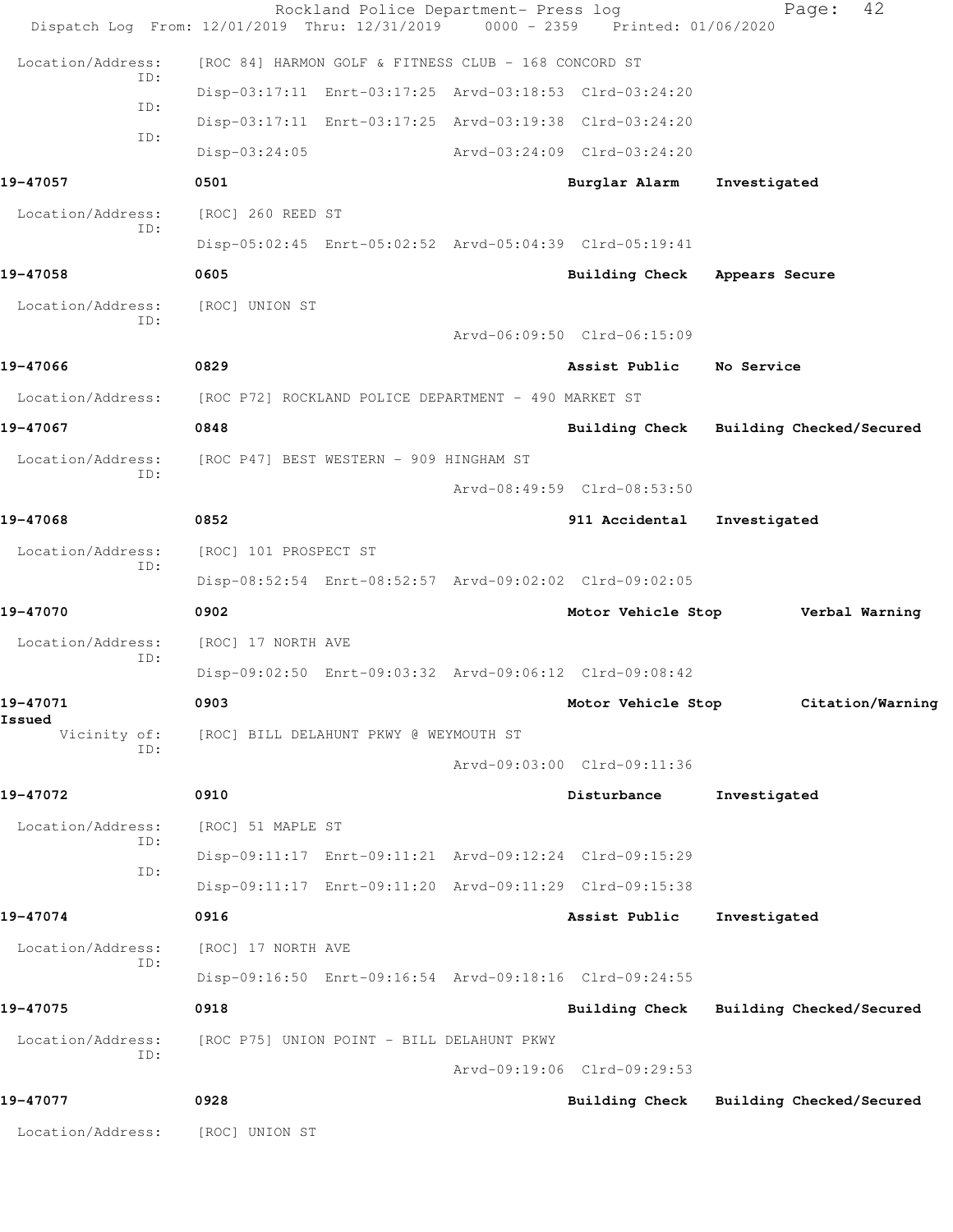|                          | Rockland Police Department- Press log<br>Dispatch Log From: 12/01/2019 Thru: 12/31/2019 | 0000 - 2359 Printed: 01/06/2020 | 43<br>Page:                             |
|--------------------------|-----------------------------------------------------------------------------------------|---------------------------------|-----------------------------------------|
| ID:                      |                                                                                         | Arvd-09:30:32 Clrd-09:30:47     |                                         |
| 19-47078                 | 0947                                                                                    | Burglar Alarm                   | Cancelled Enroute                       |
| Location/Address:        | [ROC P17] THE RUG MERCHANT - 11 COMMERCE RD Apt. #B                                     |                                 |                                         |
| ID:                      | Disp-09:47:48 Enrt-09:47:54                                                             | Clrd-09:49:34                   |                                         |
| 19-47083                 | 1031                                                                                    | Burglar Alarm                   | Investigated                            |
| Location/Address:        | [ROC P85] ROCKLAND FEDERAL CREDIT UNION - 241 UNION ST                                  |                                 |                                         |
| ID:                      | Disp-10:33:32 Enrt-10:33:37 Arvd-10:35:34 Clrd-10:36:27                                 |                                 |                                         |
| TD:                      | Disp-10:33:32 Enrt-10:33:38                                                             | Clrd-10:36:26                   |                                         |
| 19-47084                 | 1040                                                                                    | <b>Traffic Enforcement</b>      | Services Rendered                       |
| Location/Address:        | [ROC] FOREST ST                                                                         |                                 |                                         |
| ID:                      |                                                                                         | Arvd-10:42:24 Clrd-11:04:17     |                                         |
| 19-47086                 | 1108                                                                                    |                                 | Building Check Building Checked/Secured |
| Location/Address:        | [ROC P45] COMFORT INN - 850 HINGHAM ST                                                  |                                 |                                         |
| ID:                      |                                                                                         | Arvd-11:09:26 Clrd-11:13:33     |                                         |
| 19-47088                 | 1140                                                                                    |                                 | Road Obstruction Provided Assistance    |
| Location/Address:        | [ROC P46] DUNKIN DONUTS - 851 HINGHAM ST                                                |                                 |                                         |
| ID:                      | Disp-11:42:27 Enrt-11:42:35 Arvd-11:43:06 Clrd-12:02:44                                 |                                 |                                         |
| ID:                      | $Disp-12:02:51$                                                                         | Arvd-12:02:57 Clrd-13:35:44     |                                         |
| 19-47090                 | 1201                                                                                    | Assist Public Gone on arrival   |                                         |
| Location/Address:        | [ROC] UNDER THE OVERPASS BY HOME DEPOT. - HINGHAM ST                                    |                                 |                                         |
| ID:                      | $Disp-12:02:44$                                                                         | $Clrd-12:02:51$                 |                                         |
| ID:<br>ID:               | Disp-12:03:02 Enrt-12:03:04                                                             | $Clrd-12:08:01$                 |                                         |
|                          | Disp-12:08:18 Enrt-12:08:23 Arvd-12:09:49 Clrd-12:14:30                                 |                                 |                                         |
| 19-47092                 | 1225                                                                                    |                                 | Larceny / Forgery/ Fraud Report Follows |
| Location/Address:<br>ID: | [ROC P18] DANDEL CONSTRUCTION - 365 CONCORD ST Apt. #BLD R                              |                                 |                                         |
|                          | Disp-12:28:45 Enrt-12:28:55 Arvd-12:28:57 Clrd-12:31:28                                 |                                 |                                         |
| 19-47094                 | 1230                                                                                    |                                 | MVA Property Damage Only Report Follows |
| Vicinity of:             | [ROC] 50 WEBSTER ST                                                                     |                                 |                                         |
| ID:<br>ID:               | Disp-12:31:37 Enrt-12:31:42 Arvd-12:37:45 Clrd-12:58:19                                 |                                 |                                         |
|                          | Disp-12:34:44 Enrt-12:34:49 Arvd-12:34:52 Clrd-12:59:13                                 |                                 |                                         |
| 19-47097                 | 1327                                                                                    | Assist Public                   | Services Rendered                       |
| Location/Address:        | [ROC] 300 UNION ST                                                                      |                                 |                                         |
| ID:                      | Disp-13:35:52 Enrt-13:35:56                                                             | Clrd-13:36:48                   |                                         |
| 19-47098                 | 1334                                                                                    | Assist Public                   | Services Rendered                       |
| Location/Address:        | [ROC P72] ROCKLAND POLICE DEPARTMENT - 490 MARKET ST                                    |                                 |                                         |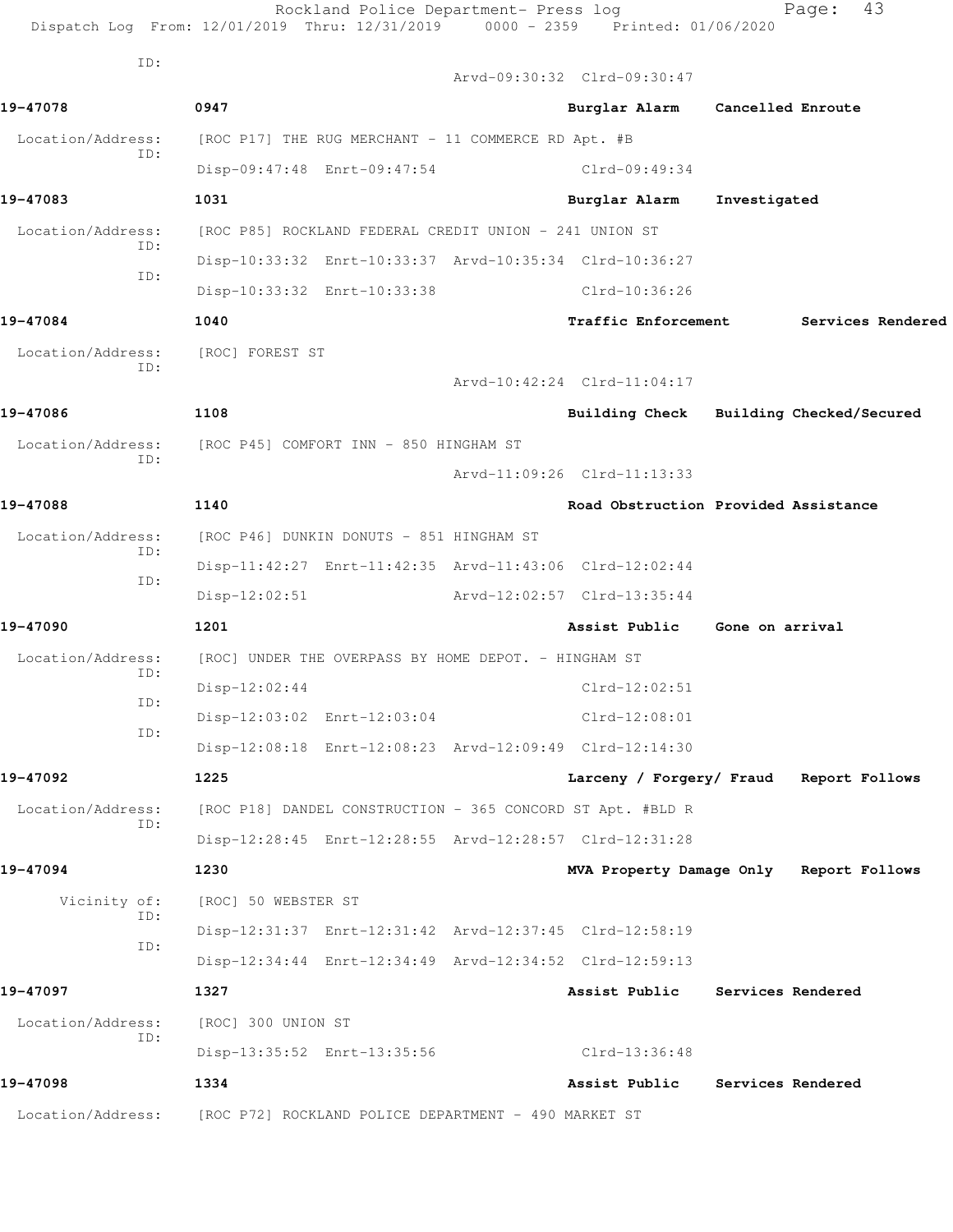|                          | Rockland Police Department- Press log<br>Dispatch Log From: 12/01/2019 Thru: 12/31/2019 0000 - 2359 Printed: 01/06/2020 |                                         |                | 44<br>Page:       |
|--------------------------|-------------------------------------------------------------------------------------------------------------------------|-----------------------------------------|----------------|-------------------|
| 19-47099                 | 1337                                                                                                                    | Animal Complaint Services Rendered      |                |                   |
| Vicinity of:             | [ROC] 280 HINGHAM ST                                                                                                    |                                         |                |                   |
| ID:                      | Disp-13:40:27 Enrt-13:40:32 Arvd-13:40:35 Clrd-13:40:38                                                                 |                                         |                |                   |
| 19-47102                 | 1413                                                                                                                    | 911 Hang Up Services Rendered           |                |                   |
| Location/Address:        | [ROC P47] BEST WESTERN - 909 HINGHAM ST                                                                                 |                                         |                |                   |
| ID:                      | Disp-14:14:50 Enrt-14:14:53 Arvd-14:14:56 Clrd-14:14:59                                                                 |                                         |                |                   |
| 19-47103                 | 1418                                                                                                                    | Building Check Building Checked/Secured |                |                   |
| Location/Address:        | [ROC] 850 HINGHAM ST                                                                                                    |                                         |                |                   |
| ID:                      |                                                                                                                         | Arvd-14:18:43 Clrd-14:19:48             |                |                   |
| 19-47109                 | 1508                                                                                                                    | <b>Traffic Enforcement</b>              |                | Services Rendered |
| Location/Address:        | [ROC] 632 BEECH ST                                                                                                      |                                         |                |                   |
| ID:                      | Disp-15:10:55 Enrt-15:10:59 Arvd-15:11:02 Clrd-15:12:08                                                                 |                                         |                |                   |
| 19-47114                 | 1602                                                                                                                    | SHIFT ASSIGNMENTS Services Rendered     |                |                   |
| Location/Address:        | [ROC P72] ROCKLAND POLICE DEPARTMENT - 490 MARKET ST                                                                    |                                         |                |                   |
| 19-47121                 | 1710                                                                                                                    | Building Check Building Checked/Secured |                |                   |
| Location/Address:        | [ROC P51] DOUBLE TREE - 929 HINGHAM ST                                                                                  |                                         |                |                   |
| ID:                      |                                                                                                                         | Arvd-17:11:19 Clrd-17:15:16             |                |                   |
| 19-47125                 | 1743                                                                                                                    | <b>VACATION NIGHT</b>                   |                | Services Rendered |
| Location:                | [ROC]                                                                                                                   |                                         |                |                   |
| 19-47128                 | 1842                                                                                                                    | Missing Person                          | Report Follows |                   |
| Location/Address:<br>ID: | [ROC P72] ROCKLAND POLICE DEPARTMENT - 490 MARKET ST                                                                    |                                         |                |                   |
|                          | Disp-18:43:07                                                                                                           | Arvd-18:43:13 Clrd-20:25:03             |                |                   |
| 19-47147                 | 2146                                                                                                                    | Suspicious Activity                     |                | Investigated      |
| Location/Address:<br>ID: | [ROC] HINGHAM ST                                                                                                        |                                         |                |                   |
| ID:                      | Disp-21:47:57 Enrt-21:47:59 Arvd-21:48:24 Clrd-21:53:35                                                                 |                                         |                |                   |
|                          | Disp-21:48:20 Enrt-21:48:22                                                                                             | $Clrd-21:53:34$                         |                |                   |
| 19-47151                 | 2200                                                                                                                    | Animal Complaint Services Rendered      |                |                   |
| Location/Address:<br>ID: | [ROC] 177 NORTH AVE                                                                                                     |                                         |                |                   |
| ID:                      | Disp-22:01:48                                                                                                           | $Clrd-22:02:05$                         |                |                   |
|                          | Disp-22:09:13 Enrt-22:09:15 Arvd-22:16:39 Clrd-22:20:40                                                                 |                                         |                |                   |
| 19-47152                 | 2202                                                                                                                    | Emergency Medical Services Rendered     |                |                   |
| Location/Address:<br>ID: | [ROC 68] 204 MONCRIEF RD                                                                                                |                                         |                |                   |
| ID:                      | Disp-22:03:43 Enrt-22:03:55 Arvd-22:04:13 Clrd-22:09:07                                                                 |                                         |                |                   |
| ID:                      | Disp-22:03:52 Enrt-22:03:57 Arvd-22:05:40 Clrd-22:09:29                                                                 |                                         |                |                   |
|                          | Disp-22:04:28 Enrt-22:04:29 Arvd-22:04:30 Clrd-22:09:30                                                                 |                                         |                |                   |
| 19-47162                 | 2319                                                                                                                    | Vandalism                               |                | Services Rendered |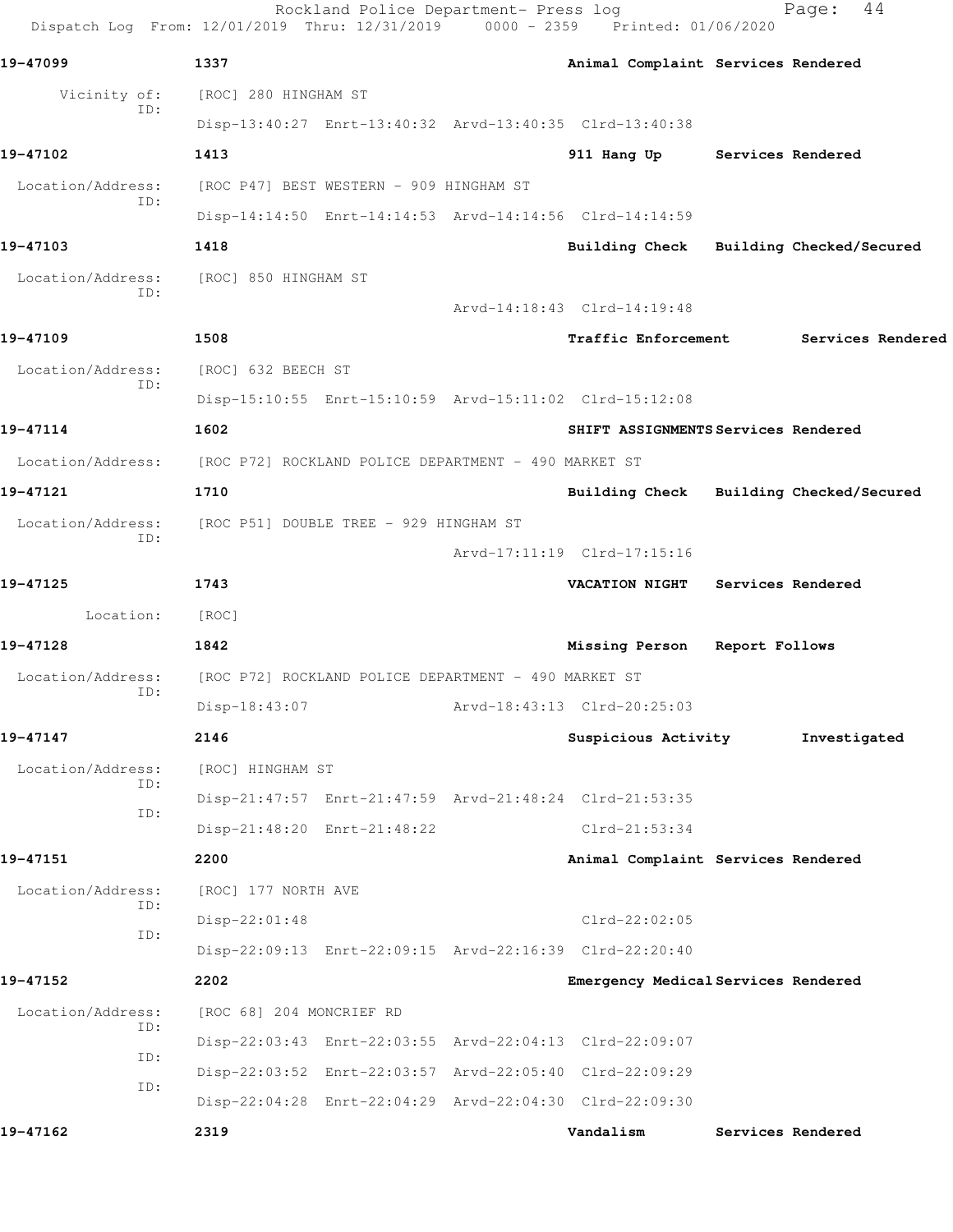Rockland Police Department- Press log Fage: 45 Dispatch Log From: 12/01/2019 Thru: 12/31/2019 0000 - 2359 Printed: 01/06/2020 Location/Address: [ROC] 51 MAPLE ST Apt. #25 ID: Disp-23:20:02 Enrt-23:20:14 Arvd-23:25:17 Clrd-23:36:20 **For Date: 12/15/2019 - Sunday 19-47165 0000 General Info No Service** Location/Address: [ROC P72] ROCKLAND POLICE DEPARTMENT - 490 MARKET ST ID: Arvd-00:00:00 Clrd-00:03:45 **19-47172 0123 Burglar Alarm Building Checked/Secured** Location/Address: [ROC P55] HOME DEPOT - 1149 HINGHAM ST ID: Disp-01:25:31 Enrt-01:25:36 Arvd-01:31:50 Clrd-01:35:03 ID: Disp-01:25:31 Enrt-01:25:37 Arvd-01:31:45 Clrd-01:35:02 **19-47176 0358 Health & Welfare Check Services Rendered** Location/Address: [ROC] VFW DR ID: Arvd-03:58:00 Clrd-04:18:50 ID: Disp-04:01:08 Arvd-04:01:12 Clrd-04:18:52 **19-47180 0544 Burglar Alarm Appears Secure** Location/Address: [ROC P106] ROCKLAND HIGH SCHOOL - 52 MACKINLAY WAY ID: Disp-05:46:57 Enrt-05:47:30 Arvd-05:47:32 Clrd-05:51:49 ID: Disp-05:46:57 Enrt-05:47:29 Arvd-05:47:33 Clrd-05:51:50 ID: Disp-05:48:48 Arvd-05:48:56 Clrd-05:51:51 **19-47181 0552 Building Check Appears Secure** Location/Address: [ROC] 100 UNION ST ID: Disp-05:53:52 Arvd-05:54:01 Clrd-06:09:31 **19-47182 0609 Building Check Building Checked/Secured** Location/Address: [ROC 73] ROCKLAND TOWN HALL - 242 UNION ST ID: Disp-06:10:22 Arvd-06:10:42 Clrd-06:10:47 **19-47192 0818 Assist Public No Service** Location/Address: [ROC P72] ROCKLAND POLICE DEPARTMENT - 490 MARKET ST ID: Disp-08:22:10 Clrd-08:22:55 ID: Disp-10:36:10 Enrt-10:36:18 Arvd-10:36:22 Clrd-10:36:28 **19-47203 1030 Assist Public No Action Required** Location/Address: [ROC] 305 SUMMER ST ID: Disp-10:33:53 Enrt-10:34:58 Arvd-10:35:04 Clrd-10:35:10 **19-47210 1129 Motor Vehicle Stop Verbal Warning** Vicinity of: [ROC] 55 LORETTA AVE @ 31 WARREN AVE ID: Arvd-11:29:00 Clrd-11:33:45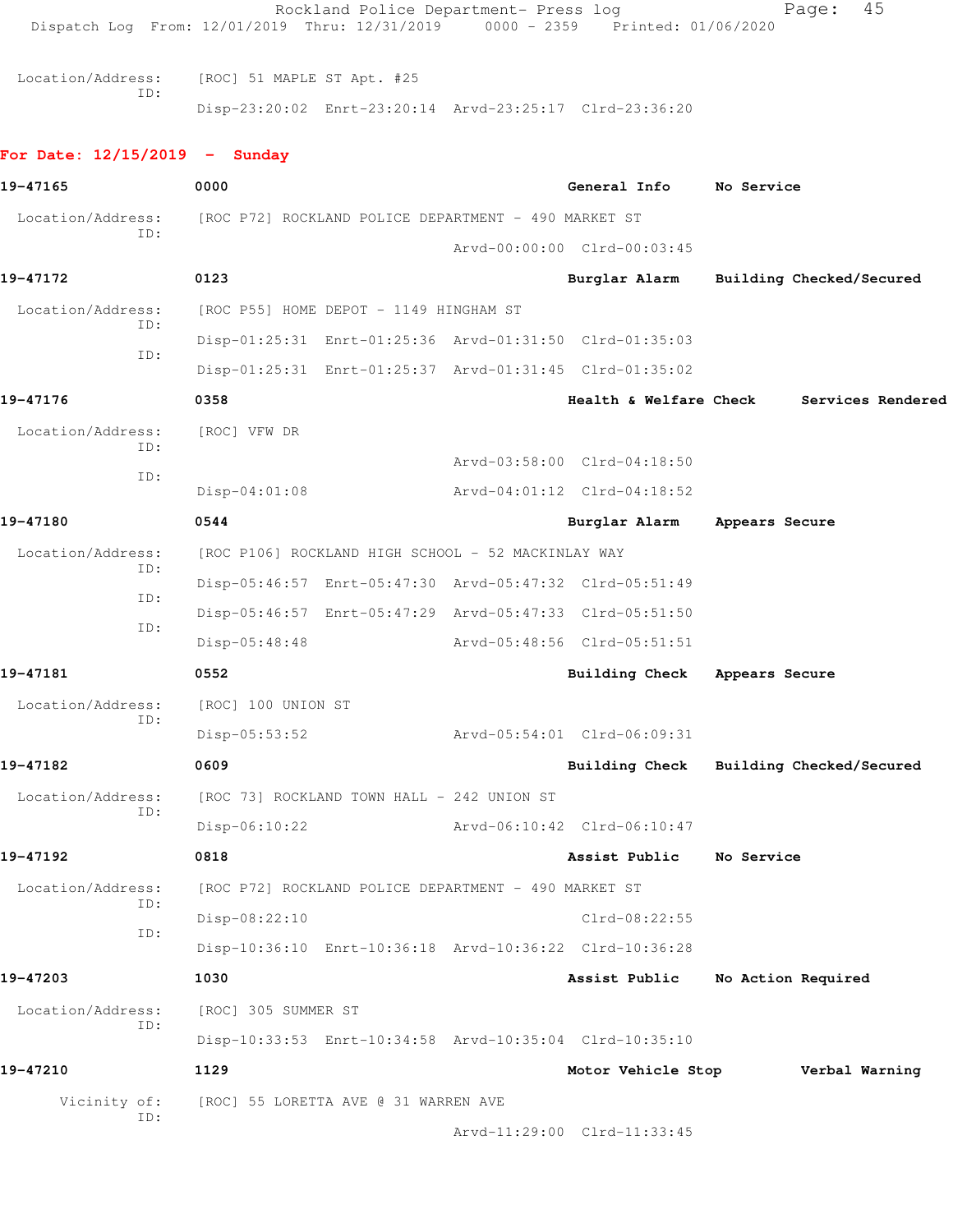Rockland Police Department- Press log entitled and Page: 46 Dispatch Log From: 12/01/2019 Thru: 12/31/2019 0000 - 2359 Printed: 01/06/2020

| 19-47218                    |            | 1255                              |                                         | Assist Public                                           | No Action Required |                                       |
|-----------------------------|------------|-----------------------------------|-----------------------------------------|---------------------------------------------------------|--------------------|---------------------------------------|
| Location/Address:           | ID:        | [ROC] 201 DURBECK RD              |                                         |                                                         |                    |                                       |
|                             | ID:        |                                   |                                         | Disp-13:00:29 Enrt-13:01:05 Arvd-13:01:10 Clrd-13:01:13 |                    |                                       |
|                             |            |                                   |                                         | Disp-13:01:59 Enrt-13:02:11 Arvd-13:02:14 Clrd-13:03:16 |                    |                                       |
| 19-47223                    |            | 1328                              |                                         |                                                         |                    | Suspicious Activity Services Rendered |
| Location/Address:           |            | [ROC] 278 REED ST                 |                                         |                                                         |                    |                                       |
|                             | ID:<br>ID: |                                   |                                         | Disp-13:30:37 Enrt-13:30:54 Arvd-13:33:20 Clrd-13:41:33 |                    |                                       |
|                             |            |                                   |                                         | Disp-13:30:46 Enrt-13:30:50 Arvd-13:33:23 Clrd-13:40:29 |                    |                                       |
| 19-47224                    |            | 1338                              |                                         | Disturbance                                             | Services Rendered  |                                       |
| Location/Address:           |            | [ROC] 384 UNION ST                |                                         |                                                         |                    |                                       |
|                             | ID:        |                                   |                                         | Disp-13:40:19 Enrt-13:41:23 Arvd-13:41:30 Clrd-13:50:25 |                    |                                       |
|                             | ID:        |                                   |                                         | Disp-13:40:34 Enrt-13:41:26 Arvd-13:41:54 Clrd-13:50:29 |                    |                                       |
|                             | ID:        |                                   |                                         | Disp-13:42:00 Enrt-13:42:24 Arvd-13:42:30 Clrd-13:50:34 |                    |                                       |
| 19-47226                    |            | 1341                              |                                         | Details / Time off No Service                           |                    |                                       |
| Location:                   |            | [ROC]                             |                                         |                                                         |                    |                                       |
| 19-47233                    |            | 1422                              |                                         | Assist Fire Department                                  |                    | No EMS                                |
| Location/Address:           |            | [ROC] 16 GRASSWOOD CIR            |                                         |                                                         |                    |                                       |
|                             | ID:        |                                   |                                         | Disp-14:23:31 Enrt-14:23:35 Clrd-14:24:34               |                    |                                       |
|                             | ID:        |                                   |                                         | Disp-14:23:53 Enrt-14:23:58 Arvd-14:25:37 Clrd-14:25:42 |                    |                                       |
|                             | ID:        | Disp-14:24:26                     |                                         | Arvd-14:24:30 Clrd-14:32:05                             |                    |                                       |
| 19-47234                    |            | 1431                              |                                         |                                                         |                    | Motor Vehicle Stop Citation/Warning   |
| Issued<br>Vicinity of:      |            | [ROC] WEST WATER ST @ PROSPECT ST |                                         |                                                         |                    |                                       |
|                             | ID:        |                                   |                                         | Arvd-14:31:00 Clrd-14:41:48                             |                    |                                       |
| 19-47236                    |            | 1501                              |                                         | Assist Public                                           | Investigated       |                                       |
| Location/Address:           |            |                                   | [ROC] 214 HOWARD ST @ 111 E WATER ST    |                                                         |                    |                                       |
|                             | ID:        | $Disp-15:05:15$                   |                                         | Arvd-15:08:51 Clrd-15:08:56                             |                    |                                       |
| 19-47237                    |            | 1508                              |                                         | Motor Vehicle Stop                                      |                    | Citation/Warning                      |
| Issued<br>Location/Address: |            |                                   | [ROC P47] BEST WESTERN - 909 HINGHAM ST |                                                         |                    |                                       |
|                             | ID:        | $Disp-15:09:08$                   |                                         | Arvd-15:09:13 Clrd-15:11:16                             |                    |                                       |
| 19-47239                    |            | 1514                              |                                         |                                                         |                    | Suspicious Activity Services Rendered |
| Location/Address:           |            | [ROC] REED ST                     |                                         |                                                         |                    |                                       |
|                             | ID:        |                                   |                                         | Disp-15:15:40 Enrt-15:16:03 Arvd-15:19:19 Clrd-15:25:59 |                    |                                       |
|                             | ID:        |                                   |                                         | Disp-15:15:50 Enrt-15:16:00 Arvd-15:19:14 Clrd-15:32:50 |                    |                                       |
|                             | ID:        |                                   |                                         | Disp-15:15:54 Enrt-15:15:57 Arvd-15:19:11 Clrd-15:34:38 |                    |                                       |
| 19-47240                    |            | 1516                              |                                         | Suspicious Activity Gone on arrival                     |                    |                                       |
|                             |            |                                   |                                         |                                                         |                    |                                       |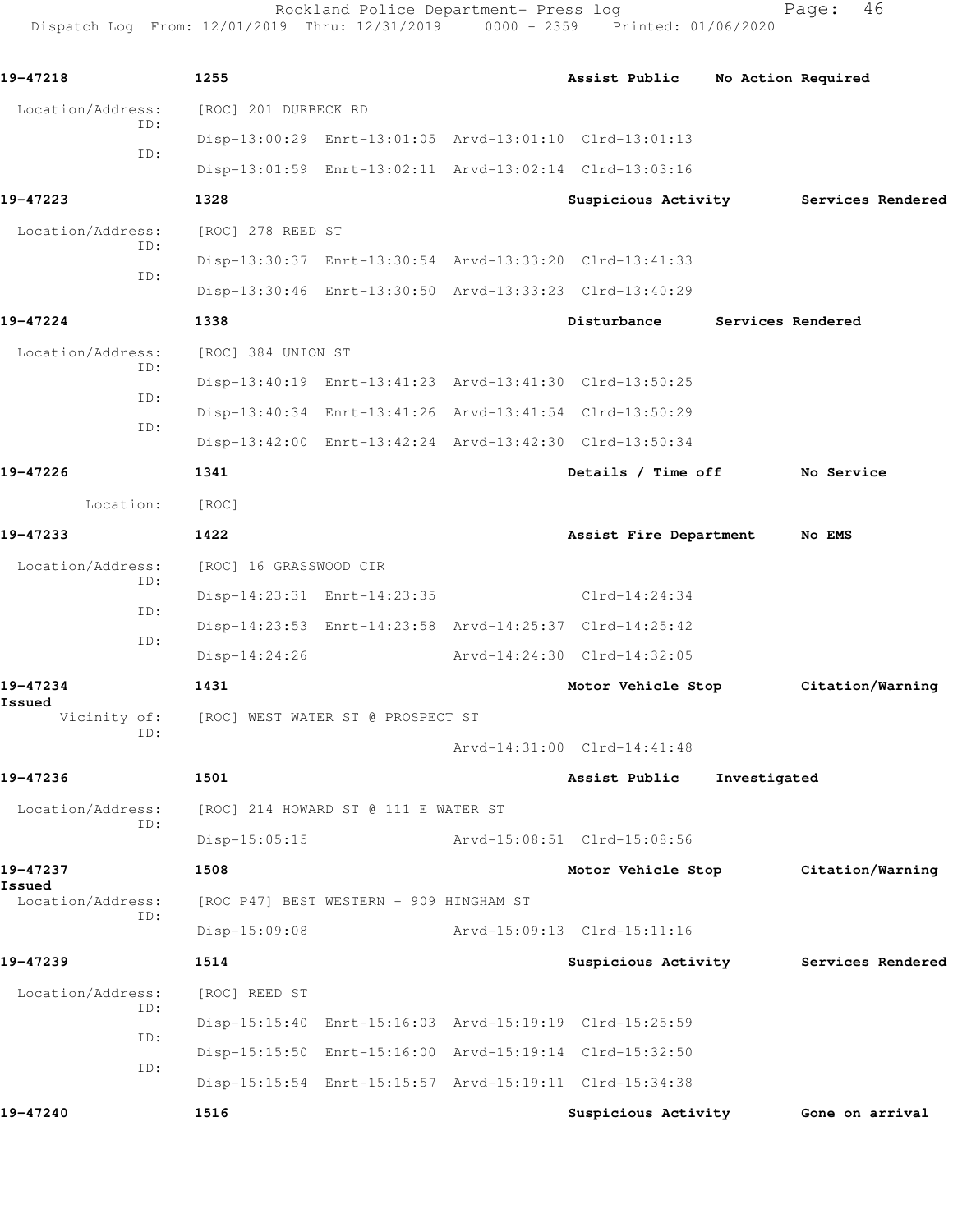|                          | Rockland Police Department- Press log<br>Dispatch Log From: 12/01/2019 Thru: 12/31/2019 0000 - 2359 Printed: 01/06/2020 |                                            |                | 47<br>Page:              |  |
|--------------------------|-------------------------------------------------------------------------------------------------------------------------|--------------------------------------------|----------------|--------------------------|--|
| Location/Address:        | [ROC] PIERCE RD                                                                                                         |                                            |                |                          |  |
| ID:                      | Disp-15:26:03 Enrt-15:26:07 Arvd-15:31:07 Clrd-15:40:28                                                                 |                                            |                |                          |  |
| ID:                      | Disp-15:34:49 Enrt-15:35:05 Arvd-15:36:39 Clrd-15:40:24                                                                 |                                            |                |                          |  |
| 19-47242                 | 1534                                                                                                                    | 911 Hang Up                                | Appears Secure |                          |  |
| Vicinity of:             | [ROC] BISHOP LN                                                                                                         |                                            |                |                          |  |
| ID:                      | Disp-15:34:33 Enrt-15:35:09 Arvd-15:35:23 Clrd-15:36:42                                                                 |                                            |                |                          |  |
| 19-47245                 | 1604                                                                                                                    | General Incident Services Rendered         |                |                          |  |
| Location/Address:        | [ROC P72] ROCKLAND POLICE DEPARTMENT - 490 MARKET ST                                                                    |                                            |                |                          |  |
| ID:                      | Disp-16:06:14                                                                                                           | $Clrd-16:06:25$                            |                |                          |  |
| 19-47246                 | 1611                                                                                                                    | Disturbance                                | Report Follows |                          |  |
| Location/Address:        | [ROC P72] ROCKLAND POLICE DEPARTMENT - 490 MARKET ST                                                                    |                                            |                |                          |  |
| ID:                      | $Disp-16:17:25$                                                                                                         | Arvd-16:31:25 Clrd-16:37:15                |                |                          |  |
| ID:                      | $Disp-16:17:25$                                                                                                         | Arvd-16:31:29 Clrd-16:37:15                |                |                          |  |
| 19-47250                 | 1632                                                                                                                    | Suspicious Activity                        |                | Services Rendered        |  |
| Location/Address:        | [ROC P72] ROCKLAND POLICE DEPARTMENT - 490 MARKET ST                                                                    |                                            |                |                          |  |
| ID:                      | Disp-16:43:00                                                                                                           | $Clrd-16:43:16$                            |                |                          |  |
| 19-47254                 | 1743                                                                                                                    | Building Check Building Checked/Secured    |                |                          |  |
| Location/Address:<br>ID: | [ROC] HINGHAM ST                                                                                                        |                                            |                |                          |  |
|                          |                                                                                                                         | Arvd-17:43:45 Clrd-17:44:16                |                |                          |  |
| 19-47255                 | 1744                                                                                                                    | <b>Building Check</b>                      |                | Building Checked/Secured |  |
| Location/Address:<br>ID: | [ROC] BILL DELAHUNT PKWY                                                                                                |                                            |                |                          |  |
|                          |                                                                                                                         | Arvd-17:45:19 Clrd-17:45:43                |                |                          |  |
| 19-47257                 | 1803                                                                                                                    | Disturbance                                | Peace Restored |                          |  |
| Location/Address:<br>ID: | [ROC] 92 CHURCH ST Apt. #7                                                                                              |                                            |                |                          |  |
| ID:                      | Disp-18:05:59                                                                                                           | Arvd-18:06:32 Clrd-18:13:02                |                |                          |  |
| ID:                      | Disp-18:05:59                                                                                                           | Arvd-18:06:36 Clrd-18:13:04                |                |                          |  |
|                          | $Disp-18:05:59$                                                                                                         | Arvd-18:06:19 Clrd-18:13:00                |                |                          |  |
| 19-47261                 | 1830                                                                                                                    | MVA Property Damage Only Services Rendered |                |                          |  |
| Location/Address:<br>ID: | [ROC] 470 WEST WATER ST                                                                                                 |                                            |                |                          |  |
|                          | Disp-18:35:49                                                                                                           | $Clrd-18:36:04$                            |                |                          |  |
| 19-47264                 | 1906                                                                                                                    | Wire down (Police)                         |                | Services Rendered        |  |
| Location/Address:<br>ID: | [ROC] 135 J A DUNN MEM DR                                                                                               |                                            |                |                          |  |
|                          | Disp-19:07:48 Enrt-19:08:10 Arvd-19:08:15 Clrd-19:26:56                                                                 |                                            |                |                          |  |
| 19-47268                 | 1924                                                                                                                    | Burglar Alarm                              |                | Services Rendered        |  |
| Location/Address:<br>ID: | [ROC P45] COMFORT INN - 850 HINGHAM ST                                                                                  |                                            |                |                          |  |
|                          | Disp-19:26:46 Enrt-19:26:52 Arvd-19:31:39 Clrd-19:34:10                                                                 |                                            |                |                          |  |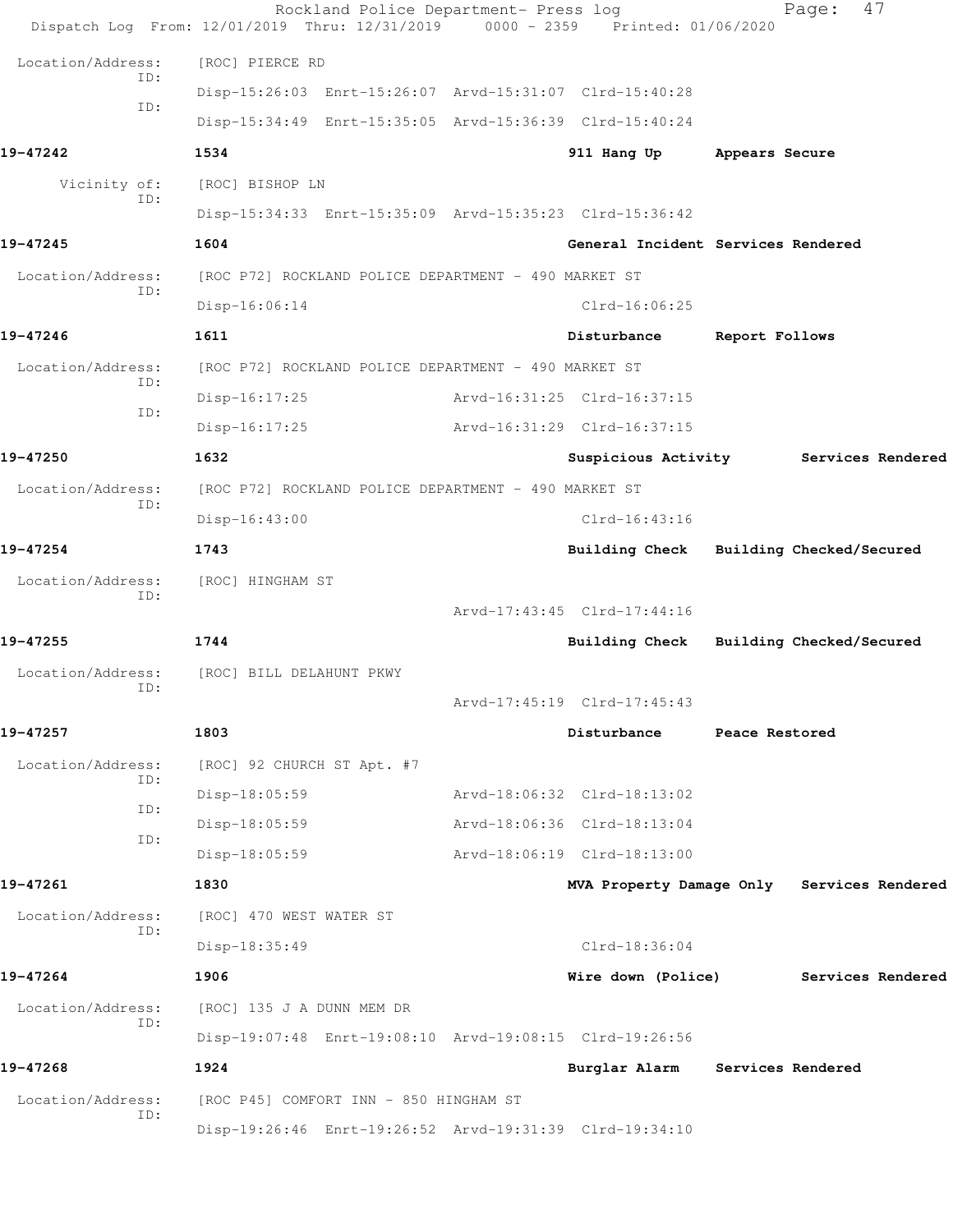Rockland Police Department- Press log entitled and Page: 48 Dispatch Log From: 12/01/2019 Thru: 12/31/2019 0000 - 2359 Printed: 01/06/2020

| 19-47267          |     | 1925                 |                                                   | Burglar Alarm                                           | Services Rendered |
|-------------------|-----|----------------------|---------------------------------------------------|---------------------------------------------------------|-------------------|
| Location/Address: |     | [ROC] 4 MIDFIELD DR  |                                                   |                                                         |                   |
|                   | ID: |                      | Disp-19:25:56 Enrt-19:26:00                       | $Clrd-19:26:13$                                         |                   |
|                   | TD: |                      |                                                   | Disp-19:27:02 Enrt-19:27:04 Arvd-19:33:37 Clrd-19:35:14 |                   |
| 19-47269          |     | 1927                 |                                                   | Burglar Alarm Services Rendered                         |                   |
| Location/Address: |     |                      | [ROC 51] GEORGE T. WILKINSON, INC - 405 VFW DR    |                                                         |                   |
|                   | ID: |                      |                                                   | Disp-19:28:25 Enrt-19:28:43 Arvd-19:35:02 Clrd-19:35:50 |                   |
| 19-47270          |     | 1935                 |                                                   | 911 Accidental                                          | Services Rendered |
| Location/Address: |     | [ROC] 25 BIGELOW AVE |                                                   |                                                         |                   |
| TD:               | TD: |                      | Disp-19:36:48 Enrt-19:36:55                       | Clrd-19:38:01                                           |                   |
|                   |     |                      |                                                   | Disp-19:37:47 Enrt-19:37:54 Arvd-19:38:32 Clrd-19:41:48 |                   |
| 19-47271          |     | 1943                 |                                                   | <b>Traffic Enforcement</b>                              | No Service        |
| Location/Address: |     | [ROC] FOREST ST      |                                                   |                                                         |                   |
|                   | TD: |                      |                                                   | Arvd-19:45:59 Clrd-19:51:36                             |                   |
| 19-47275          |     | 2055                 |                                                   | Burglar Alarm Services Rendered                         |                   |
| Location/Address: |     |                      | [ROC] PRIOR SCIENTIFIC INC - 80 RESERVOIR PARK DR |                                                         |                   |
|                   | TD: |                      |                                                   | Disp-20:56:44 Enrt-20:57:00 Arvd-21:04:52 Clrd-21:09:17 |                   |
| 19-47278          |     | 2120                 |                                                   | Building Check Building Checked/Secured                 |                   |
| Location/Address: |     | [ROC] HINGHAM ST     |                                                   |                                                         |                   |
|                   | TD: |                      |                                                   | Arvd-21:22:24 Clrd-21:22:54                             |                   |

## **For Date: 12/16/2019 - Monday**

| 19-47285                 | 0005                                                 |                                     | SHIFT ASSIGNMENTSNo Service                             |                |                |
|--------------------------|------------------------------------------------------|-------------------------------------|---------------------------------------------------------|----------------|----------------|
| Location/Address:        | [ROC P72] ROCKLAND POLICE DEPARTMENT - 490 MARKET ST |                                     |                                                         |                |                |
| 19-47290<br>Hospital     | 0330                                                 |                                     | Health & Welfare Check                                  |                | Transported to |
| Location/Address:<br>ID: | [ROC] 520 MARKET ST                                  |                                     |                                                         |                |                |
|                          |                                                      |                                     | Disp-03:32:58 Enrt-03:33:10 Arvd-03:36:00 Clrd-04:40:08 |                |                |
| ID:                      |                                                      |                                     | Disp-03:33:03 Enrt-03:33:10 Arvd-03:35:57 Clrd-04:22:23 |                |                |
| TD:                      |                                                      |                                     | Disp-03:33:08 Enrt-03:33:10 Arvd-03:35:59 Clrd-04:22:25 |                |                |
| 19-47293                 | 0558                                                 |                                     | Building Check                                          | Appears Secure |                |
| Location/Address:        | [ROC] 100 UNION ST                                   |                                     |                                                         |                |                |
| ID:                      |                                                      |                                     | Arvd-05:59:41 Clrd-06:14:52                             |                |                |
| 19-47295                 | 0614                                                 |                                     | Motor Vehicle Stop                                      |                | Verbal Warning |
| Location/Address:        |                                                      | [ROC] 543 SUMMER ST @ 43 WINTER CIR |                                                         |                |                |
| ID:                      |                                                      |                                     | Disp-06:15:29 Enrt-06:15:32 Arvd-06:15:50 Clrd-06:16:39 |                |                |
| 19-47297                 | 0624                                                 |                                     | Time off                                                | No Service     |                |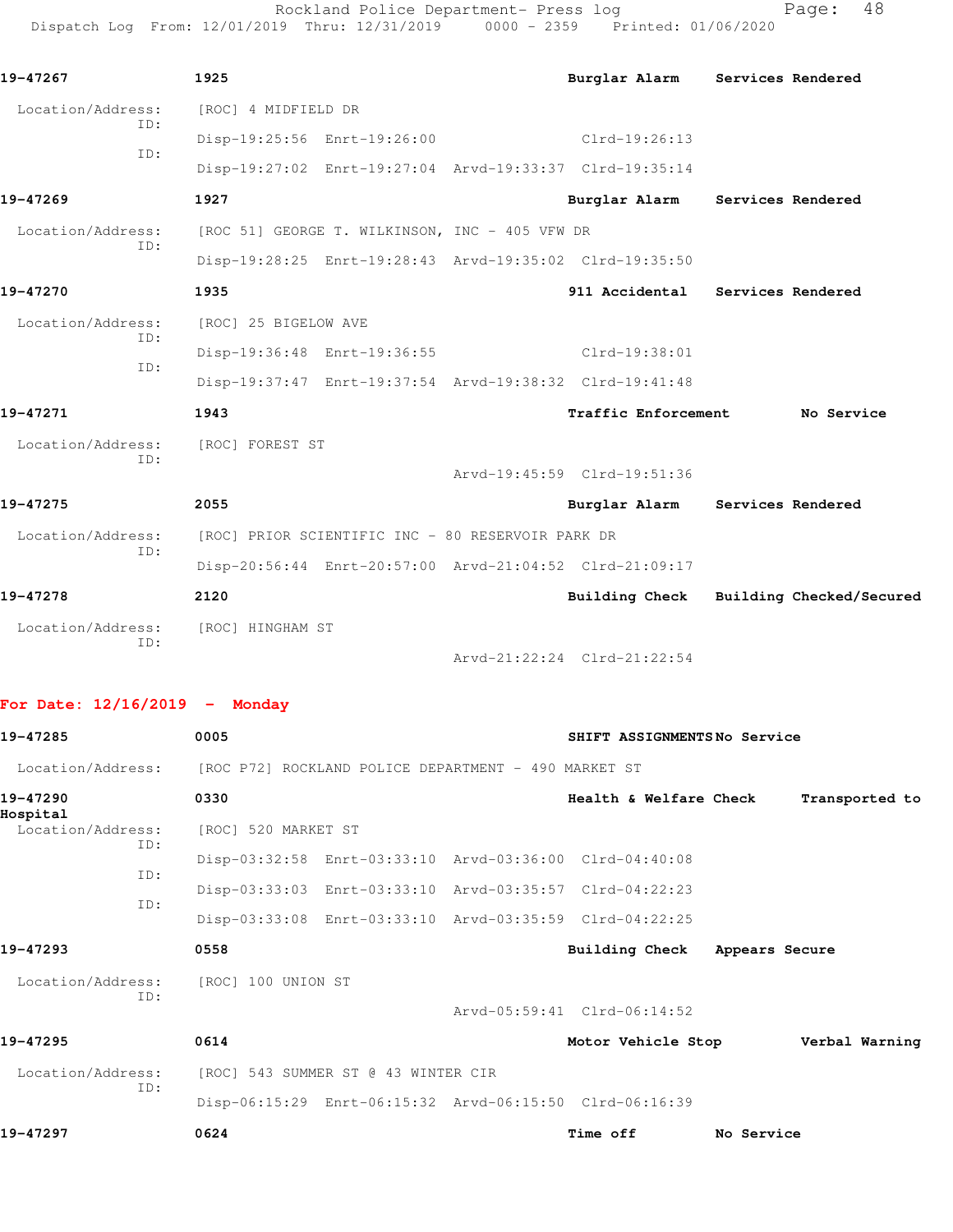| Location:                | [ROC]                                                   |                                         |              |                   |
|--------------------------|---------------------------------------------------------|-----------------------------------------|--------------|-------------------|
| 19-47298<br>Issued       | 0634                                                    | Motor Vehicle Stop                      |              | Citation/Warning  |
| Location/Address:<br>ID: | [ROC] 500 SUMMER ST                                     |                                         |              |                   |
|                          |                                                         | Arvd-06:34:00 Clrd-06:39:33             |              |                   |
| 19-47307                 | 0716                                                    | Details / Time off                      |              | No Service        |
| Location:                | [ROC]                                                   |                                         |              |                   |
| 19-47310                 | 0732                                                    | Larceny / Forgery/ Fraud Report Follows |              |                   |
| Vicinity of:             | [ROC] MASS LANDSCAPPING - 409 VFW DR                    |                                         |              |                   |
| ID:                      | Disp-07:33:56 Enrt-07:35:41 Arvd-07:41:46 Clrd-07:49:48 |                                         |              |                   |
| 19-47311                 | 0740                                                    | Details / Time off No Service           |              |                   |
| Location:                | [ROC]                                                   |                                         |              |                   |
| 19-47313                 | 0805                                                    | Information Call No Action Required     |              |                   |
| Location/Address:        | [ROC P72] ROCKLAND POLICE DEPARTMENT - 490 MARKET ST    |                                         |              |                   |
| 19-47315                 | 0817                                                    | Unwanted Party Report Follows           |              |                   |
| Location/Address:        | [ROC 99] 305 NORTH AVE Apt. #APT 2                      |                                         |              |                   |
| ID:                      | Disp-08:18:15 Enrt-08:18:24 Arvd-08:21:40 Clrd-12:03:57 |                                         |              |                   |
| ID:                      | Disp-08:18:20 Enrt-08:18:22 Arvd-08:21:39 Clrd-08:46:11 |                                         |              |                   |
| ID:                      | Disp-08:28:43 Enrt-08:28:50 Arvd-08:29:57 Clrd-08:46:02 |                                         |              |                   |
| 19-47319                 | 0837                                                    | 911 Accidental Appears Secure           |              |                   |
| Location/Address:        | [ROC] 234 NORTH AVE                                     |                                         |              |                   |
| ID:                      | Disp-08:40:33 Enrt-08:40:48 Arvd-08:43:44 Clrd-08:45:20 |                                         |              |                   |
| 19-47468                 | 0945                                                    | Animal Complaint Services Rendered      |              |                   |
| Location/Address:        | [ROC] 177 NORTH AVE                                     |                                         |              |                   |
| 19-47334                 | 1050                                                    | Emergency Medical Services Rendered     |              |                   |
| Location/Address:        | [ROC] MEMORIAL PARK - 1 COL BRIAN DUFFY WAY             |                                         |              |                   |
| ID:                      | $Disp-10:52:00$                                         | Arvd-10:52:07 Clrd-10:58:20             |              |                   |
| 19-47337                 | 1100                                                    | Burglar Alarm                           | Investigated |                   |
| Location/Address:        | [ROC] 22 CAREY ST                                       |                                         |              |                   |
| ID:                      | $Disp-11:01:15$                                         | Arvd-11:01:20 Clrd-11:11:53             |              |                   |
| 19-47343                 | 1135                                                    | Information Call No Action Required     |              |                   |
| Location/Address:        | [ROC P72] ROCKLAND POLICE DEPARTMENT - 490 MARKET ST    |                                         |              |                   |
| 19-47344                 | 1143                                                    | Assist Other Agency                     |              | Services Rendered |
| Location/Address:        | [ROC] ROCKLAND HOUSE OF PIZZA - 197 UNION ST            |                                         |              |                   |
| ID:                      | $Disp-11:44:43$                                         | Arvd-11:44:51 Clrd-11:49:25             |              |                   |
| 19-47349<br>Required     | 1157                                                    | Details / Time off                      |              | No Action         |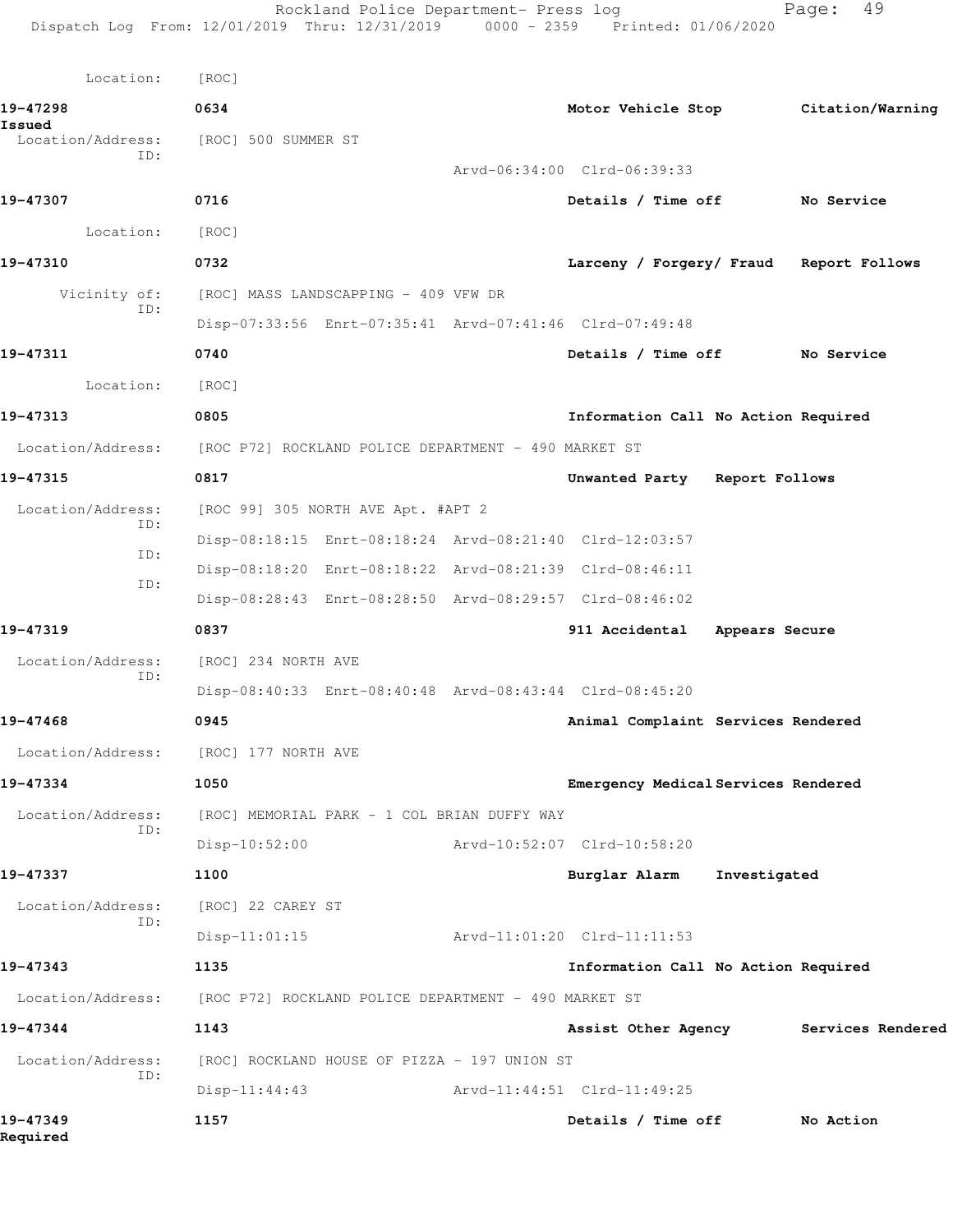|                          | Rockland Police Department- Press log<br>Dispatch Log From: 12/01/2019 Thru: 12/31/2019 0000 - 2359 Printed: 01/06/2020 |                                       | 50<br>Page:        |
|--------------------------|-------------------------------------------------------------------------------------------------------------------------|---------------------------------------|--------------------|
| Location:                | [ROC]                                                                                                                   |                                       |                    |
| 19-47348                 | 1204                                                                                                                    | Prisioner Transport Services Rendered |                    |
| Location/Address:<br>ID: | [HIN 1] HINGHAM COURT - 28 GEORGE WASHINGTON BLVD                                                                       |                                       |                    |
|                          | Disp-12:05:48 Enrt-12:05:54 Arvd-12:52:55 Clrd-12:52:58                                                                 |                                       |                    |
| 19-47357                 | 1302                                                                                                                    | Suspicious Activity Medised to Court  |                    |
| Location/Address:<br>ID: | [ROC P72] ROCKLAND POLICE DEPARTMENT - 490 MARKET ST                                                                    |                                       |                    |
|                          | $Disp-13:14:11$                                                                                                         | $Clrd-13:14:23$                       |                    |
| 19-47358<br>Required     | 1341                                                                                                                    | Details / Time off                    | No Action          |
| Location:                | [ROC]                                                                                                                   |                                       |                    |
| 19-47470                 | 1345                                                                                                                    | Animal Complaint Services Rendered    |                    |
| Location/Address:        | [ROC] 51 MAPLE ST                                                                                                       |                                       |                    |
| 19-47361                 | 1353                                                                                                                    | Detail                                | No Action Required |
|                          | Location/Address: [ROC P72] ROCKLAND POLICE DEPARTMENT - 490 MARKET ST                                                  |                                       |                    |
| 19-47362                 | 1403                                                                                                                    | Details / Time off                    | No Action          |
| Required<br>Location:    | [ROC]                                                                                                                   |                                       |                    |
| 19-47364                 | 1413                                                                                                                    | General Incident No Action Required   |                    |
| Location/Address:        | [ROC P72] ROCKLAND POLICE DEPARTMENT - 490 MARKET ST                                                                    |                                       |                    |
| ID:                      | $Disp-14:19:41$                                                                                                         | $Clrd-14:20:06$                       |                    |
| 19-47375                 | 1519                                                                                                                    | Details / Time off                    | No Action          |
| Required<br>Location:    | [ROC]                                                                                                                   |                                       |                    |
| 19-47471                 | 1520                                                                                                                    | Animal Complaint Services Rendered    |                    |
|                          | Location/Address: [ROC] 11 ALPINE ST                                                                                    |                                       |                    |
| 19-47379                 | 1558                                                                                                                    | Police Information                    | Services Rendered  |
| Location/Address:        | [ROC P72] ROCKLAND POLICE DEPARTMENT - 490 MARKET ST                                                                    |                                       |                    |
| ID:                      | $Disp-16:01:13$                                                                                                         | $Clrd-16:01:24$                       |                    |
| 19-47380                 | 1628                                                                                                                    | Details / Time off                    | Services Rendered  |
| Location:                | [ROC]                                                                                                                   |                                       |                    |
| 19-47382                 | 1642                                                                                                                    | 911 Accidental                        | Investigated       |
| Location/Address:        | [ROC P47] BEST WESTERN - 909 HINGHAM ST                                                                                 |                                       |                    |
| ID:                      | Disp-16:43:17 Enrt-16:43:25 Arvd-16:50:42 Clrd-16:53:36                                                                 |                                       |                    |
| 19-47389                 | 1730                                                                                                                    | Motor Vehicle Stop Verbal Warning     |                    |
| Location/Address:        | [ROC] WEST WATER ST                                                                                                     |                                       |                    |
| ID:                      |                                                                                                                         | Arvd-17:30:00 Clrd-17:33:50           |                    |
| 19-47392                 | 1736                                                                                                                    | 911 Accidental Services Rendered      |                    |
|                          |                                                                                                                         |                                       |                    |
| Location/Address:<br>ID: | [ROC] 184 BEAL ST EXT                                                                                                   |                                       |                    |
|                          | Disp-17:37:06 Enrt-17:37:11                                                                                             | Clrd-17:38:44                         |                    |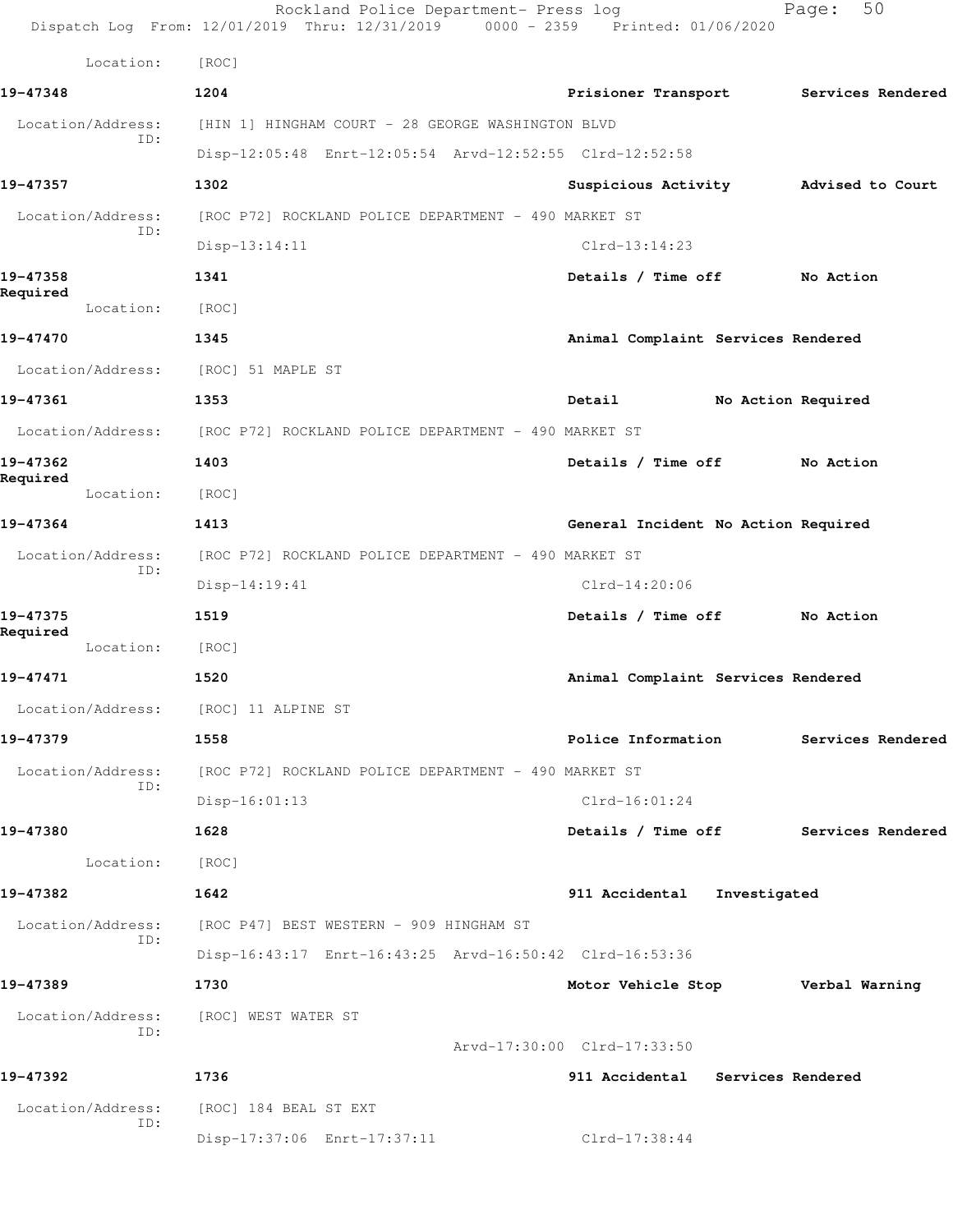| ID:                                       | Disp-17:38:41 Enrt-17:38:46 Arvd-17:41:57 Clrd-17:43:51 |                                         |                          |
|-------------------------------------------|---------------------------------------------------------|-----------------------------------------|--------------------------|
| 19-47394                                  | 1745                                                    | Disabled Motor Vehicle                  | Services Rendered        |
| Location/Address:<br>ID:                  | [ROC] 112 EAST WATER ST                                 |                                         |                          |
|                                           |                                                         | Arvd-17:45:00 Clrd-18:03:00             |                          |
| 19-47397                                  | 1803                                                    | Escort/Transport Services Rendered      |                          |
| Location/Address:<br>ID:                  | [ROC] 340 CENTRE AVE Apt. #21                           |                                         |                          |
|                                           | Disp-18:04:23 Enrt-18:04:29 Arvd-18:13:01 Clrd-18:33:48 |                                         |                          |
| 19-47399                                  | 1804                                                    | Building Check Building Checked/Secured |                          |
| Location/Address:<br>TD:                  | [ROC] HINGHAM ST                                        |                                         |                          |
|                                           |                                                         | Arvd-18:05:30 Clrd-18:06:07             |                          |
| 19-47400                                  | 1806                                                    | Building Check                          | Building Checked/Secured |
| Location/Address:<br>ID:                  | [ROC] BILL DELAHUNT PKWY                                |                                         |                          |
|                                           |                                                         | Arvd-18:06:58 Clrd-18:07:25             |                          |
| 19-47404                                  | 1848                                                    | 911 Accidental Services Rendered        |                          |
| Location/Address:<br>ID:                  | [ROC] 119 GROVE ST                                      |                                         |                          |
|                                           | Disp-18:51:36 Enrt-18:51:47 Arvd-18:54:54 Clrd-18:57:07 |                                         |                          |
| 19-47406                                  | 1942                                                    | Building Check                          | No Action Required       |
| Location/Address:<br>ID:                  | [ROC] FOREST ST                                         |                                         |                          |
|                                           |                                                         | Arvd-19:43:26 Clrd-19:43:49             |                          |
| 19-47409                                  | 1953                                                    | Building Check                          | Building Checked/Secured |
| ID:                                       | Location/Address: [ROC] HINGHAM ST Apt. #HOTEL          |                                         |                          |
|                                           |                                                         | Arvd-19:53:46 Clrd-19:54:06             |                          |
| 19-47412<br>Issued                        | 2024                                                    | Motor Vehicle Stop                      | Citation/Warning         |
| Vicinity of:<br>ID:                       | [ROC] 100 BEECH ST                                      |                                         |                          |
|                                           |                                                         | Arvd-20:24:00 Clrd-20:30:08             |                          |
| 19-47413<br>Issued                        | 2036                                                    | Motor Vehicle Stop                      | Citation/Warning         |
| Vicinity of:<br>ID:                       | [ROC] 100 BEECH ST                                      |                                         |                          |
|                                           |                                                         | Arvd-20:36:00 Clrd-20:37:34             |                          |
| 19-47421                                  | 2328                                                    | Building Check                          | Building Checked/Secured |
| Location/Address: [ROC] HINGHAM ST<br>ID: |                                                         |                                         |                          |
|                                           |                                                         | Arvd-23:28:49 Clrd-23:29:09             |                          |

**19-47423 0002 SHIFT ASSIGNMENTS No Service** Location/Address: [ROC P72] ROCKLAND POLICE DEPARTMENT - 490 MARKET ST ID:

Arvd-00:02:00 Clrd-00:06:52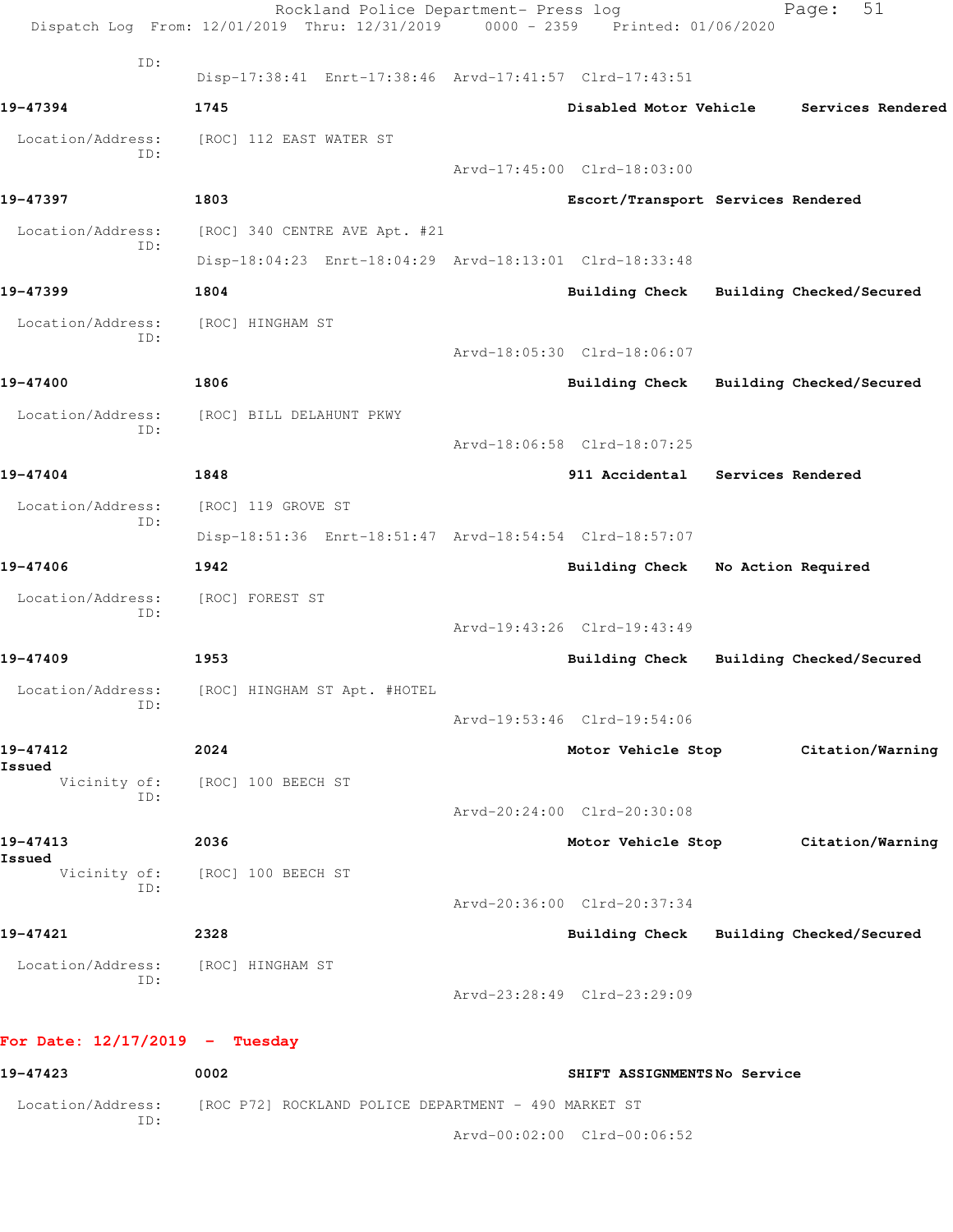Rockland Police Department- Press log Fage: 52 Dispatch Log From: 12/01/2019 Thru: 12/31/2019 0000 - 2359 Printed: 01/06/2020

**19-47428 0136 Assist Other Agency No Service** Location/Address: [ROC] 199 HOWARD ST ID: Arvd-01:36:00 Clrd-01:45:41 ID: Disp-01:37:30 Arvd-01:37:55 Clrd-01:45:41 ID: Disp-01:38:58 Arvd-01:39:03 Clrd-01:45:41 **19-47432 0205 Emergency Medical Taken to Family/Guardian/Other**  Location/Address: [ROC P93] THE BANNER - 167 UNION ST ID: Arvd-02:05:00 Clrd-02:21:31 ID: Disp-02:07:12 Arvd-02:08:06 Clrd-02:26:16 **19-47435 0231 Burglar Alarm Building Checked/Secured** Location/Address: [ROC P81] OCEAN STATE JOB LOT - 360 MARKET ST ID: Disp-02:32:55 Arvd-02:33:01 Clrd-02:35:56 **19-47437 0234 Burglar Alarm Building Checked/Secured** Location/Address: [ROC] BENDEN GEAR - 100 WEYMOUTH ST ID: Disp-02:38:47 Enrt-02:38:53 Clrd-02:44:29 ID: Disp-02:44:36 Arvd-02:45:04 Clrd-02:49:08 **19-47440 0238 Burglar Alarm Building Checked/Secured** Location/Address: [ROC P93] BANK OF AMERICA - MARKET ST ID: Disp-02:44:29 Clrd-02:44:36 **19-47445 0324 Assist Public Services Rendered** Location/Address: [ROC 81] 22 LEISUREWOOD DR - 22 LEISUREWOODS DR ID: Disp-03:25:26 Enrt-03:25:31 Arvd-03:30:22 Clrd-03:34:49 **19-47448 0355 Burglar Alarm Services Rendered** Location/Address: [ROC P45] COMFORT INN - 850 HINGHAM ST ID: Disp-03:56:16 Enrt-03:56:38 Arvd-04:01:15 Clrd-04:03:59 **19-47451 0504 Building Check Appears Secure** Location/Address: [ROC] UNION ST ID: Arvd-05:04:00 Clrd-05:23:07 **19-47453 0550 Motor Vehicle Stop Verbal Warning** Vicinity of: [ROC] 500 SUMMER ST ID: Arvd-05:50:00 Clrd-05:57:33 **19-47462 0656 Details / Time off No Service** Location: [ROC] **19-47465 0711 911 Hang Up Investigated** Location/Address: [ROC] 4 MAPLE ST ID: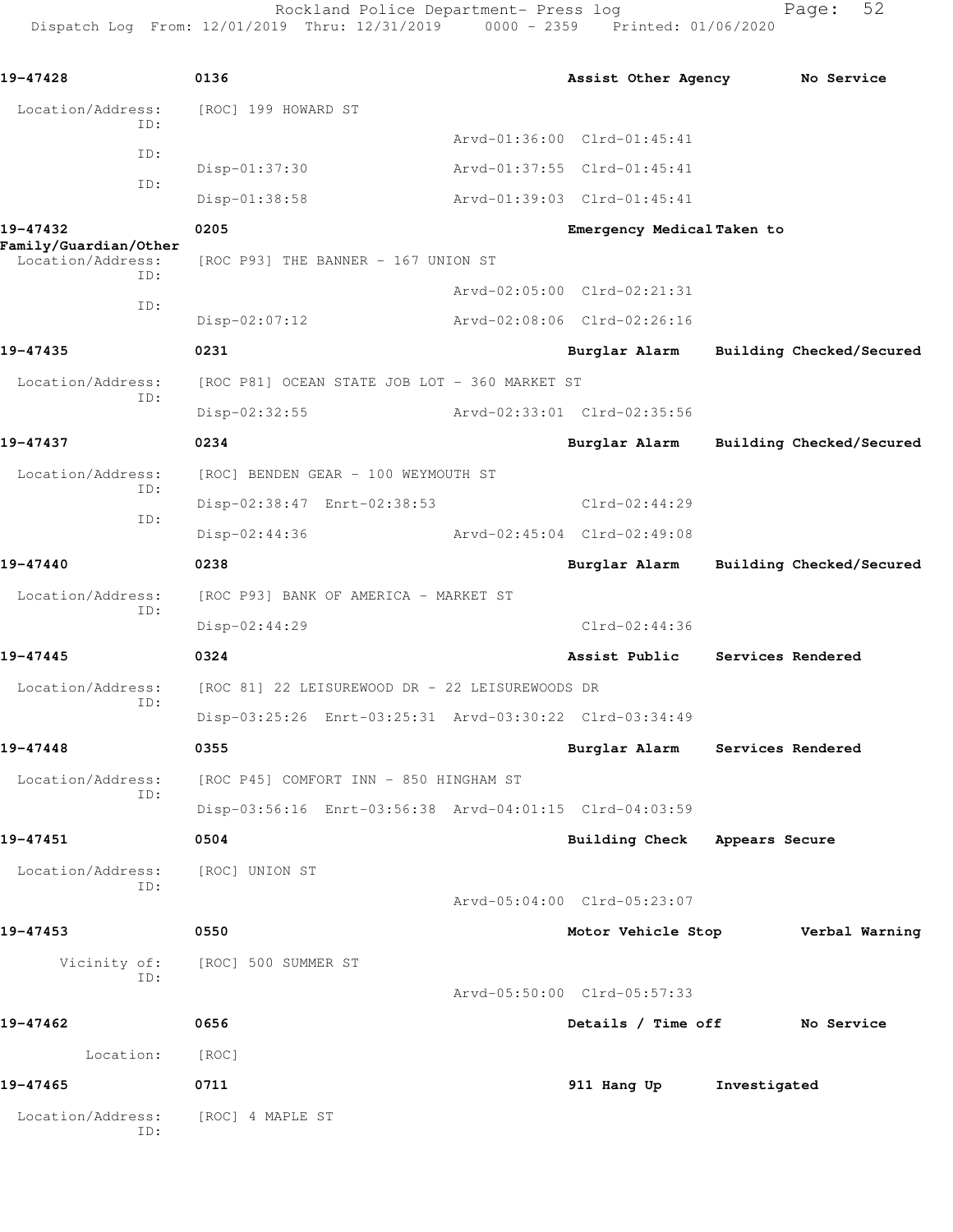|                             | Rockland Police Department- Press log<br>Dispatch Log From: 12/01/2019 Thru: 12/31/2019 0000 - 2359 Printed: 01/06/2020 |                                         |                   | 53<br>Page:       |  |
|-----------------------------|-------------------------------------------------------------------------------------------------------------------------|-----------------------------------------|-------------------|-------------------|--|
|                             | Disp-07:12:50 Enrt-07:12:53 Arvd-07:15:53 Clrd-07:18:57                                                                 |                                         |                   |                   |  |
| 19-47466                    | 0733                                                                                                                    | Motor Vehicle Stop Citation/Warning     |                   |                   |  |
| Issued<br>Location/Address: | [ROC] 577 MARKET ST @ 29 OLD MARKET ST                                                                                  |                                         |                   |                   |  |
| ID:                         |                                                                                                                         | Arvd-07:33:00 Clrd-07:40:25             |                   |                   |  |
| 19-47473                    | 0826                                                                                                                    | General Info Services Rendered          |                   |                   |  |
| Location/Address:           | [ROC P72] ROCKLAND POLICE DEPARTMENT - 490 MARKET ST                                                                    |                                         |                   |                   |  |
| 19-47475                    | 0834                                                                                                                    | Details / Time off Services Rendered    |                   |                   |  |
| Location:                   | [ROC]                                                                                                                   |                                         |                   |                   |  |
| 19-47480                    | 0856                                                                                                                    | Details / Time off Services Rendered    |                   |                   |  |
| Location:                   | [ROC]                                                                                                                   |                                         |                   |                   |  |
| 19-47501                    | 0913                                                                                                                    | Animal Complaint Services Rendered      |                   |                   |  |
| Location/Address:           | [ROC] 120 MARTHA DR                                                                                                     |                                         |                   |                   |  |
| 19-47483                    | 0918                                                                                                                    | 911 Accidental Services Rendered        |                   |                   |  |
| Location/Address:<br>ID:    | [ROC] 1 TECHNOLOGY PL                                                                                                   |                                         |                   |                   |  |
|                             | Disp-09:20:09 Enrt-09:20:12 Arvd-09:28:28 Clrd-09:34:42                                                                 |                                         |                   |                   |  |
| 19-47488                    | 1003                                                                                                                    | Motor Vehicle Stop Verbal Warning       |                   |                   |  |
| Location/Address:<br>ID:    | [ROC] EAST WATER ST @ EVERETT ST                                                                                        |                                         |                   |                   |  |
|                             |                                                                                                                         | Arvd-10:03:00 Clrd-10:06:35             |                   |                   |  |
| 19-47489                    | 1013                                                                                                                    | Details / Time off Services Rendered    |                   |                   |  |
| Location:                   | [ROC]                                                                                                                   |                                         |                   |                   |  |
| 19-47886                    | 1015                                                                                                                    | Animal Complaint Services Rendered      |                   |                   |  |
| Location/Address:           | [ROC] 11 WARD AVE                                                                                                       |                                         |                   |                   |  |
| 19-47496                    | 1058                                                                                                                    | 911 Hang Up                             |                   | Services Rendered |  |
| Location/Address:<br>ID:    | [ROC P55] HOME DEPOT - 1149 HINGHAM ST                                                                                  |                                         |                   |                   |  |
|                             | Disp-11:01:00 Enrt-11:01:25 Arvd-11:09:10 Clrd-11:11:28                                                                 |                                         |                   |                   |  |
| 19-47503                    | 1110                                                                                                                    | Animal Complaint Services Rendered      |                   |                   |  |
| Location/Address:           | [ROC] 58 LEWIS PARK                                                                                                     |                                         |                   |                   |  |
| 19-47506                    | 1142                                                                                                                    | Assist Public                           | Advised to Court  |                   |  |
| Location/Address:<br>ID:    | [ROC P72] ROCKLAND POLICE DEPARTMENT - 490 MARKET ST                                                                    |                                         |                   |                   |  |
|                             | $Disp-11:52:41$                                                                                                         | Arvd-11:52:50 Clrd-11:58:26             |                   |                   |  |
| 19-47504                    | 1147                                                                                                                    | Burglar Alarm                           | Cancelled Enroute |                   |  |
| Location/Address:           | [ROC] 27 ROBIN LN                                                                                                       |                                         |                   |                   |  |
| 19-47507                    | 1152                                                                                                                    | MVA Property Damage Only Paper Exchange |                   |                   |  |
| Location/Address:<br>ID:    | [ROC] 30 COMMERCE RD                                                                                                    |                                         |                   |                   |  |
|                             | $Disp-11:55:04$                                                                                                         | Arvd-12:04:42 Clrd-12:32:00             |                   |                   |  |
| 19-47514                    | 1244                                                                                                                    | Time off                                | No Service        |                   |  |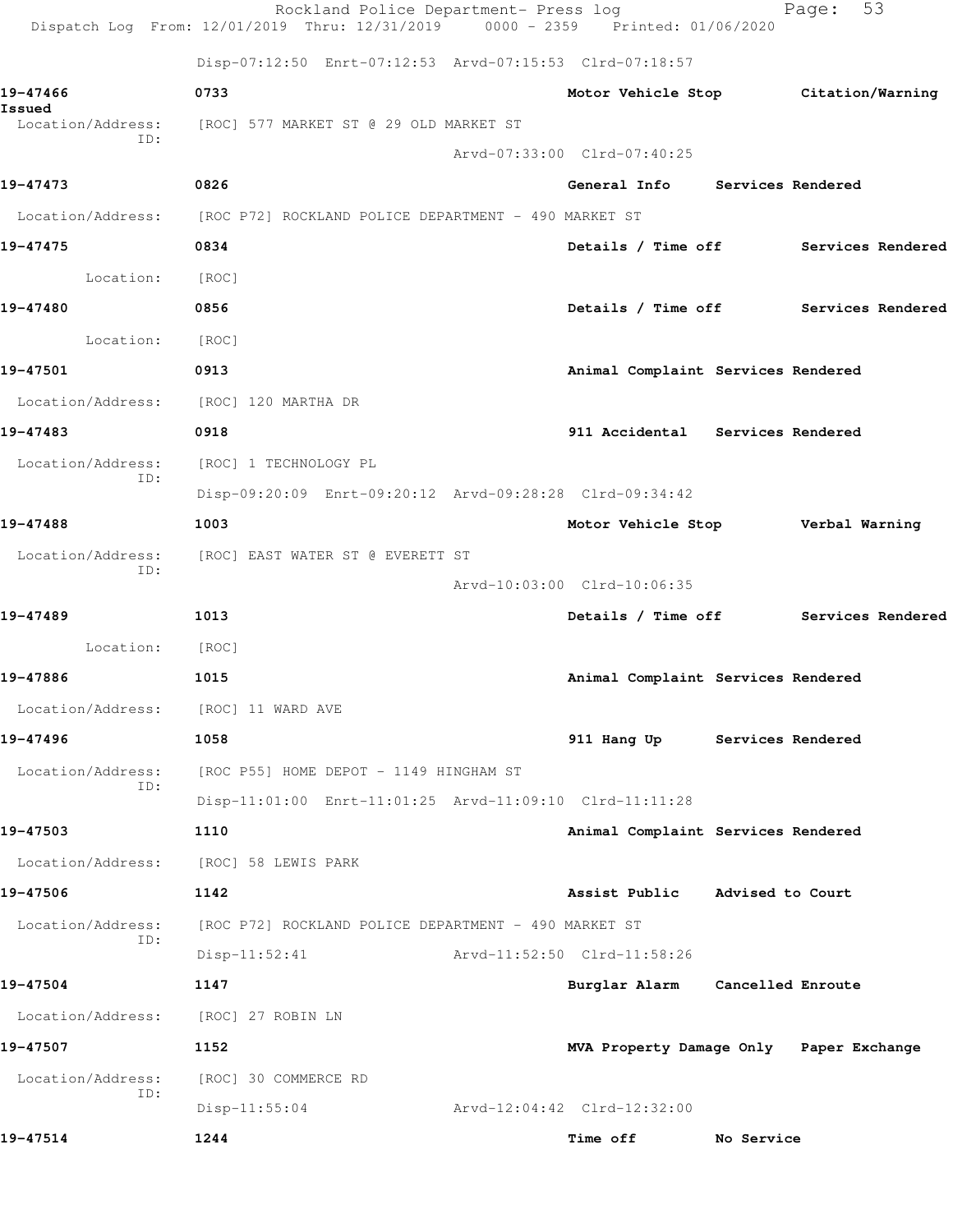|                          | Rockland Police Department- Press log<br>Dispatch Log From: 12/01/2019 Thru: 12/31/2019 0000 - 2359 Printed: 01/06/2020 |                                    |                | 54<br>Page:                                |
|--------------------------|-------------------------------------------------------------------------------------------------------------------------|------------------------------------|----------------|--------------------------------------------|
| Location:                | [ROC]                                                                                                                   |                                    |                |                                            |
| 19-47887                 | 1320                                                                                                                    | Animal Complaint Services Rendered |                |                                            |
|                          | Location/Address: [ROC] 120 MARTHA DR                                                                                   |                                    |                |                                            |
| 19-47522                 | 1334                                                                                                                    | Assist Public Services Rendered    |                |                                            |
| Location/Address:<br>ID: | [ROC P72] ROCKLAND POLICE DEPARTMENT - 490 MARKET ST                                                                    |                                    |                |                                            |
|                          | Disp-13:46:26 Enrt-13:47:20 Arvd-13:50:08 Clrd-13:53:46                                                                 |                                    |                |                                            |
| 19-47525                 | 1354                                                                                                                    |                                    |                | Suspicious Activity Services Rendered      |
| Location/Address:<br>ID: | [ROC] 451 HINGHAM ST Apt. #ST                                                                                           |                                    |                |                                            |
| ID:                      | Disp-14:00:53 Enrt-14:01:39 Arvd-14:06:40 Clrd-14:23:21                                                                 |                                    |                |                                            |
|                          | $Disp-14:08:13$                                                                                                         | Arvd-14:08:19 Clrd-14:23:35        |                |                                            |
| 19-47534                 | 1508                                                                                                                    |                                    |                | Details / Time off Services Rendered       |
| Location:                | [ROC]                                                                                                                   |                                    |                |                                            |
| 19-47538                 | 1603                                                                                                                    | SHIFT ASSIGNMENTSNo Service        |                |                                            |
|                          | Location/Address: [ROC P72] ROCKLAND POLICE DEPARTMENT - 490 MARKET ST                                                  |                                    |                |                                            |
| 19-47539                 | 1607                                                                                                                    | General Info No Service            |                |                                            |
|                          | Location/Address: [ROC P72] ROCKLAND POLICE DEPARTMENT - 490 MARKET ST                                                  |                                    |                |                                            |
| 19-47547                 | 1652                                                                                                                    | Burglar Alarm Appears Secure       |                |                                            |
| Location/Address:        | [ROC 12] GIOSIO BUILDING - 50 PLEASANT PARK RD                                                                          |                                    |                |                                            |
| ID:                      | Disp-16:55:13 Enrt-16:55:18 Arvd-17:02:11 Clrd-17:06:14                                                                 |                                    |                |                                            |
| 19-47555                 | 1755                                                                                                                    |                                    |                | Motor Vehicle Stop Citation/Warning        |
| Issued<br>Vicinity of:   | [ROC] WEBSTER ST                                                                                                        |                                    |                |                                            |
| ID:                      |                                                                                                                         | Arvd-17:55:00 Clrd-17:58:15        |                |                                            |
| 19-47560                 | 1919                                                                                                                    | 911 Accidental                     |                | Services Rendered                          |
| Location/Address:        | [ROC P51] DOUBLE TREE - 929 HINGHAM ST Apt. #237                                                                        |                                    |                |                                            |
| ID:                      | Disp-19:21:31 Enrt-19:21:37 Arvd-19:27:44 Clrd-19:35:55                                                                 |                                    |                |                                            |
| 19-47565                 | 2013                                                                                                                    | Motor Vehicle Stop                 |                | Citation/Warning                           |
| Issued<br>Vicinity of:   | [ROC] 938 HINGHAM ST @ 11 COMMERCE RD                                                                                   |                                    |                |                                            |
| ID:                      |                                                                                                                         | Arvd-20:13:00 Clrd-20:15:30        |                |                                            |
| 19-47569                 | 2049                                                                                                                    |                                    |                | MVA Property Damage Only Services Rendered |
| Location/Address:        | [ROC] POND ST                                                                                                           |                                    |                |                                            |
| ID:                      | Disp-20:51:56                                                                                                           | $Clrd-20:52:22$                    |                |                                            |
| 19-47570                 | 2057                                                                                                                    | 911 Accidental Services Rendered   |                |                                            |
| Location/Address:        | [ROC] 84 HARTSUFF ST                                                                                                    |                                    |                |                                            |
| ID:                      | Disp-20:59:11 Enrt-20:59:29 Arvd-21:02:18 Clrd-21:05:33                                                                 |                                    |                |                                            |
| 19-47571                 | 2118                                                                                                                    | Burglar Alarm                      | Appears Secure |                                            |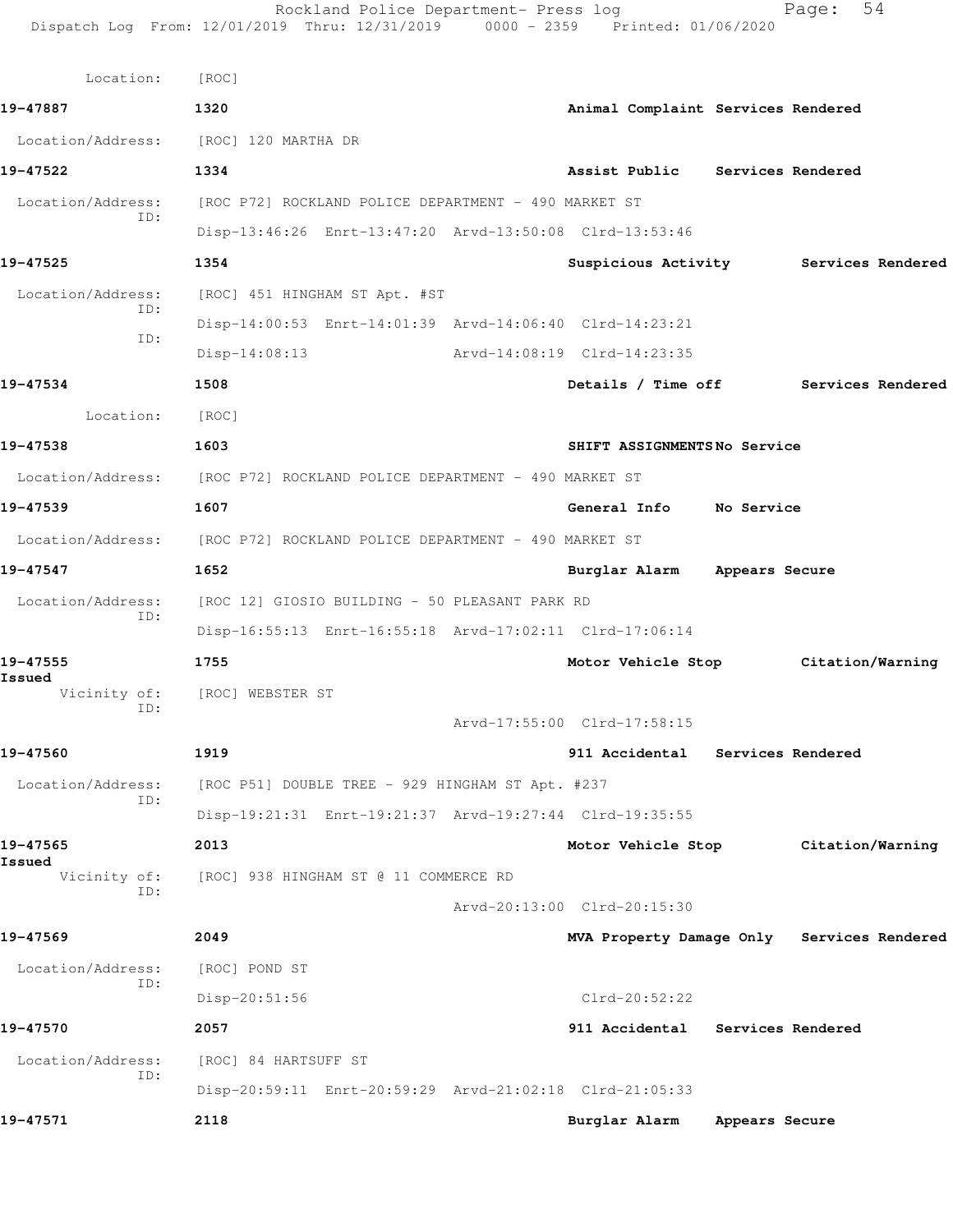|                                    | Rockland Police Department- Press log<br>Dispatch Log From: 12/01/2019 Thru: 12/31/2019 0000 - 2359 Printed: 01/06/2020 |                                      | Page:                    | 55 |
|------------------------------------|-------------------------------------------------------------------------------------------------------------------------|--------------------------------------|--------------------------|----|
| Location/Address:                  | [ROC] 449 SALEM ST                                                                                                      |                                      |                          |    |
| ID:                                | Disp-21:19:48 Enrt-21:20:02 Arvd-21:25:14 Clrd-21:27:56                                                                 |                                      |                          |    |
| 19-47574                           | 2159                                                                                                                    | 911 Accidental Services Rendered     |                          |    |
|                                    | Location/Address: [ROC P51] DOUBLE TREE - 929 HINGHAM ST Apt. #426                                                      |                                      |                          |    |
| ID:                                | Disp-22:00:27 Enrt-22:00:31 Arvd-22:07:17 Clrd-22:13:01                                                                 |                                      |                          |    |
| 19-47575                           | 2213                                                                                                                    | Details / Time off Services Rendered |                          |    |
| Location: [ROC]                    |                                                                                                                         |                                      |                          |    |
| 19-47576                           | 2216                                                                                                                    | Details / Time off Services Rendered |                          |    |
| Location:                          | [ROC]                                                                                                                   |                                      |                          |    |
| 19-47578                           | 2245                                                                                                                    | Suspicious Activity 6one on arrival  |                          |    |
| Vicinity of:                       | [ROC] 521 SUMMER ST                                                                                                     |                                      |                          |    |
| ID:                                | Disp-22:47:00                                                                                                           | $Clrd-22:47:15$                      |                          |    |
| ID:                                | Disp-22:47:00 Enrt-22:47:40                                                                                             | $Clrd-22:50:24$                      |                          |    |
| ID:                                | Disp-22:47:24 Enrt-22:47:43 Arvd-22:50:13 Clrd-22:54:49                                                                 |                                      |                          |    |
| 19-47585                           | 2321                                                                                                                    | Burglar Alarm Appears Secure         |                          |    |
|                                    | Location/Address: [ROC 12] GIOSIO BUILDING - 50 PLEASANT PARK RD                                                        |                                      |                          |    |
| ID:                                | Disp-23:24:06 Enrt-23:24:10 Arvd-23:29:45 Clrd-23:34:55                                                                 |                                      |                          |    |
| For Date: $12/18/2019$ - Wednesday |                                                                                                                         |                                      |                          |    |
| 19-47587                           | 0004                                                                                                                    | SHIFT ASSIGNMENTSNo Service          |                          |    |
|                                    | Location/Address: [ROC P72] ROCKLAND POLICE DEPARTMENT - 490 MARKET ST                                                  |                                      |                          |    |
| 19-47589                           | 0048                                                                                                                    | Burglar Alarm                        | Building Checked/Secured |    |
| Location/Address:                  | [ROC 12] GIOSIO BUILDING - 50 PLEASANT PARK RD                                                                          |                                      |                          |    |
| ID:                                | Disp-00:49:37 Enrt-00:49:40                                                                                             | Clrd-00:50:13                        |                          |    |
| ID:                                | $Disp-00:50:03$                                                                                                         | Arvd-00:50:09 Clrd-00:50:16          |                          |    |
| Original Call #:                   | 19-47585                                                                                                                |                                      |                          |    |
| 19-47600                           | 0458                                                                                                                    | Motor Vehicle Stop Verbal Warning    |                          |    |
| Vicinity of:<br>ID:                | [ROC] JEFF CARPETS - WEBSTER ST                                                                                         |                                      |                          |    |
|                                    |                                                                                                                         | Arvd-04:58:00 Clrd-05:02:02          |                          |    |
| 19-47604                           | 0518                                                                                                                    | Motor Vehicle Stop Verbal Warning    |                          |    |
| Vicinity of:<br>ID:                | [ROC] 137 WEBSTER ST @ 106 EVERETT ST                                                                                   |                                      |                          |    |
|                                    |                                                                                                                         | Arvd-05:18:00 Clrd-05:20:56          |                          |    |
| 19-47608                           | 0609                                                                                                                    | Building Check Appears Secure        |                          |    |
| Location/Address:<br>ID:           | [ROC] 300 UNION ST                                                                                                      |                                      |                          |    |
|                                    | $Disp-06:10:02$                                                                                                         | Arvd-06:10:07 Clrd-06:24:35          |                          |    |
| 19-47658                           | 0800                                                                                                                    | SHIFT ASSIGNMENTS Services Rendered  |                          |    |
|                                    | Location/Address: [ROC P72] ROCKLAND POLICE DEPARTMENT - 490 MARKET ST                                                  |                                      |                          |    |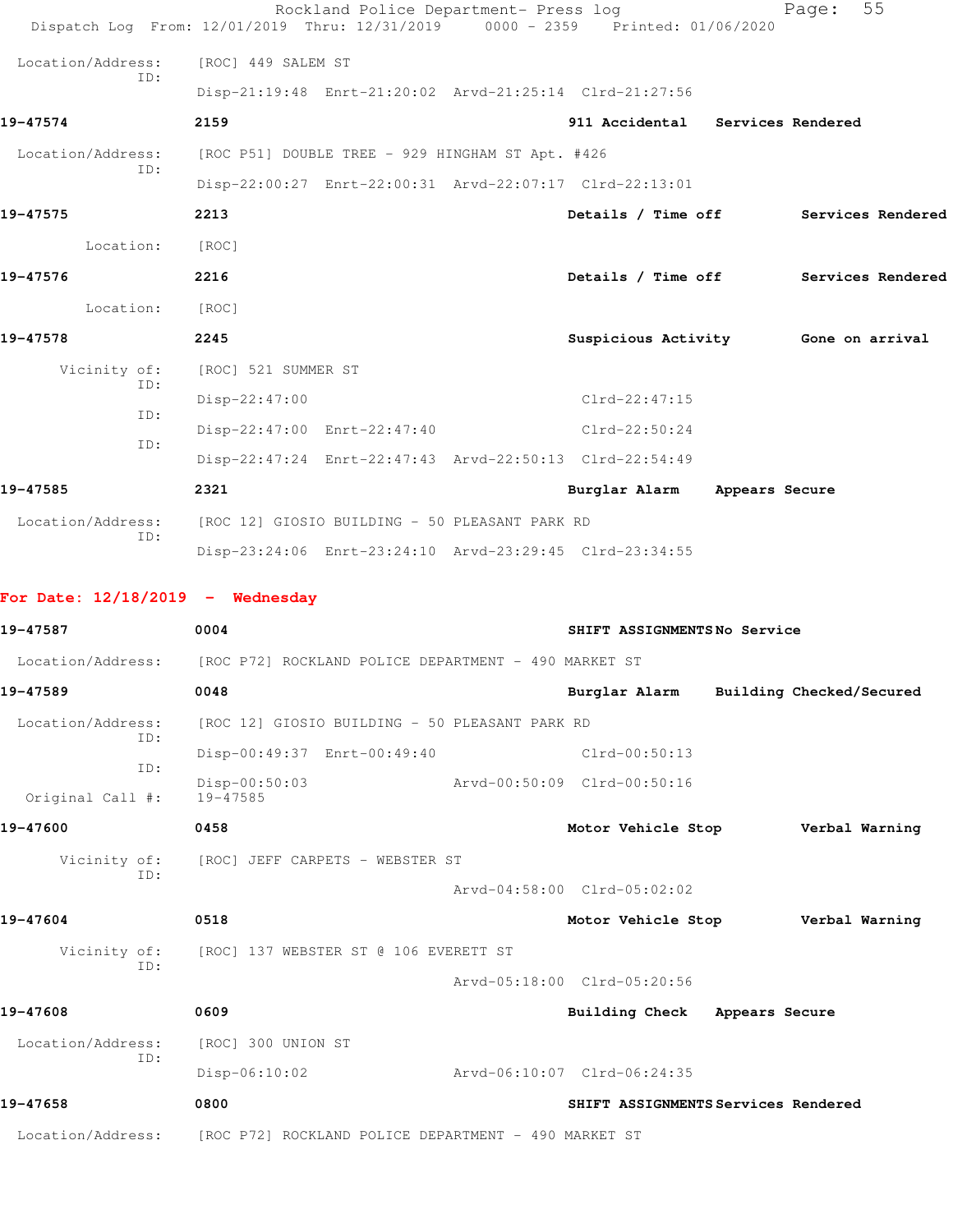Rockland Police Department- Press log Fage: 56 Dispatch Log From: 12/01/2019 Thru: 12/31/2019 0000 - 2359 Printed: 01/06/2020

**19-47621 0848 Building Check Building Checked/Secured** Location/Address: [ROC 73] ROCKLAND TOWN HALL - 242 UNION ST ID: Arvd-08:49:46 Clrd-09:00:02 **19-47625 0931 Motor Vehicle Stop Verbal Warning** Location/Address: [ROC 93] 163 SALEM ST ID: Arvd-09:31:00 Clrd-09:34:42 **19-47631 1018 Missing / Stolen Plate Report Follows** Location/Address: [ROC P17] THE RUG MERCHANT - 11 COMMERCE RD ID: Disp-10:20:01 Enrt-10:20:08 Arvd-10:27:46 Clrd-10:53:15 **19-47655 1045 TOPPS No Service** Location/Address: [ROC P72] ROCKLAND POLICE DEPARTMENT - 490 MARKET ST **19-47634 1053 Building Check Building Checked/Secured** Location/Address: [ROC] HINGHAM ST ID: Arvd-10:54:12 Clrd-10:54:39 **19-47635 1055 Building Check Building Checked/Secured** Location/Address: [ROC 73] ROCKLAND TOWN HALL - 242 UNION ST ID: Arvd-10:56:09 Clrd-11:03:59 **19-47639 1135 Burglar Alarm Services Rendered** Location/Address: [ROC] 235 SALEM ST ID: Disp-11:36:28 Enrt-11:36:31 Arvd-11:42:54 Clrd-11:45:09 **19-47642 1205 Follow-Up Investigation Services Rendered** Location/Address: [ROC P17] THE RUG MERCHANT - 11 COMMERCE RD ID: Arvd-12:05:00 Clrd-13:23:35 ID: Disp-12:07:17 Enrt-12:07:20 Arvd-12:07:24 Clrd-13:23:35 **19-47646 1325 Building Check Building Checked/Secured** Location/Address: [ROC] BILL DELAHUNT PKWY ID: Arvd-13:26:16 Clrd-13:26:33 **19-47647 1328 Building Check Building Checked/Secured** Location/Address: [ROC] FOREST ST ID: Arvd-13:29:27 Clrd-13:29:50 **19-47649 1331 General Info Services Rendered** Location/Address: [ROC P72] ROCKLAND POLICE DEPARTMENT - 490 MARKET ST **19-47648 1334 911 Hang Up Services Rendered** Location/Address: [ROC] 1 TECHNOLOGY PL ID: Disp-13:35:58 Enrt-13:36:03 Arvd-13:55:31 Clrd-14:34:34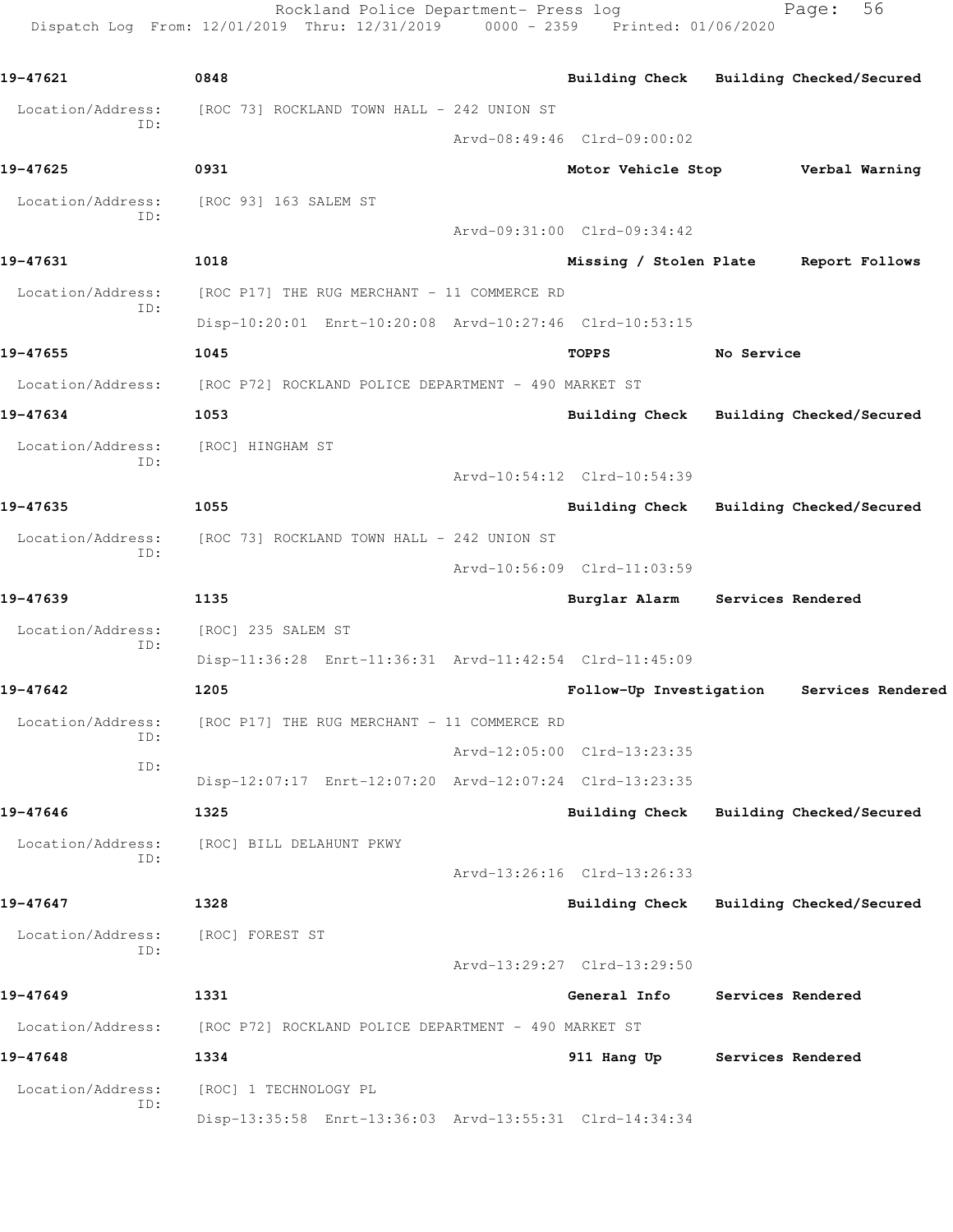|                          | Rockland Police Department- Press log<br>Dispatch Log From: 12/01/2019 Thru: 12/31/2019 0000 - 2359 Printed: 01/06/2020 |                                         |            | 57<br>Page:                             |
|--------------------------|-------------------------------------------------------------------------------------------------------------------------|-----------------------------------------|------------|-----------------------------------------|
| 19-47653                 | 1409                                                                                                                    | Building Check Building Checked/Secured |            |                                         |
| Location/Address:        | [ROC 73] ROCKLAND TOWN HALL – 242 UNION ST                                                                              |                                         |            |                                         |
| ID:                      |                                                                                                                         | Arvd-14:10:29 Clrd-14:11:40             |            |                                         |
| 19-47656                 | 1421                                                                                                                    | Motor Vehicle Stop Verbal Warning       |            |                                         |
| Location/Address:        | [ROC] TRUST COMPANY - UNION ST                                                                                          |                                         |            |                                         |
| ID:                      |                                                                                                                         | Arvd-14:21:00 Clrd-14:32:26             |            |                                         |
| 19-48285                 | 1500                                                                                                                    | Animal Complaint Services Rendered      |            |                                         |
| Location/Address:        | [ROC] 19 STANTON ST                                                                                                     |                                         |            |                                         |
| 19-47660                 | 1503                                                                                                                    | MVA Property Damage Only Paper Exchange |            |                                         |
| Location/Address:        | [ROC] 273 CENTRE AVE                                                                                                    |                                         |            |                                         |
| ID:                      | Disp-15:04:48 Enrt-15:05:45 Arvd-15:08:41 Clrd-15:18:00                                                                 |                                         |            |                                         |
| ID:                      | Disp-15:05:39 Enrt-15:05:43 Arvd-15:11:13 Clrd-15:18:03                                                                 |                                         |            |                                         |
| 19-47667                 | 1613                                                                                                                    | General Info                            |            | Services Rendered                       |
| Location/Address:<br>ID: | [ROC P72] ROCKLAND POLICE DEPARTMENT - 490 MARKET ST                                                                    |                                         |            |                                         |
|                          |                                                                                                                         | Arvd-16:13:00 Clrd-16:16:26             |            |                                         |
| 19-47672                 | 1646                                                                                                                    | Harassment                              |            | Services Rendered                       |
| Location/Address:<br>ID: | [ROC P72] ROCKLAND POLICE DEPARTMENT - 490 MARKET ST                                                                    |                                         |            |                                         |
| ID:                      | Disp-16:49:47 Enrt-16:56:33 Arvd-16:56:35 Clrd-17:03:26                                                                 |                                         |            |                                         |
|                          | Disp-17:03:42 Enrt-17:03:44 Arvd-17:03:46 Clrd-17:08:56                                                                 |                                         |            |                                         |
| 19-47673                 | 1651                                                                                                                    | Lockout                                 | No Service |                                         |
| Location/Address:<br>ID: | [ROC P55] HOME DEPOT - 1149 HINGHAM ST                                                                                  |                                         |            |                                         |
| ID:                      | Disp-17:00:32 Enrt-17:00:35                                                                                             | $Clrd-17:03:51$                         |            |                                         |
|                          | Disp-17:03:09 Enrt-17:03:12 Arvd-17:03:13 Clrd-17:04:05                                                                 |                                         |            |                                         |
| 19-47682                 | 1809                                                                                                                    |                                         |            | Health & Welfare Check Could Not Locate |
| Location/Address:<br>ID: | [ROC P56] BURGER KING - 1333 HINGHAM ST                                                                                 |                                         |            |                                         |
|                          | Disp-18:09:52 Enrt-18:09:57 Arvd-18:20:33 Clrd-18:21:00                                                                 |                                         |            |                                         |
| 19-47688                 | 1900                                                                                                                    | Recovered Stolen MV                     |            | Services Rendered                       |
| Location/Address:<br>ID: | [ROC] 39 PACIFIC ST                                                                                                     |                                         |            |                                         |
|                          | Disp-19:02:10 Enrt-19:02:27 Arvd-19:02:29 Clrd-19:09:55                                                                 |                                         |            |                                         |
| 19-47695<br>Issued       | 2014                                                                                                                    | Motor Vehicle Stop                      |            | Citation/Warning                        |
| Location/Address:<br>ID: | [ROC] 471 WEBSTER ST @ 7 MARKS ST                                                                                       |                                         |            |                                         |
|                          |                                                                                                                         | Arvd-20:14:00 Clrd-20:31:52             |            |                                         |
| 19-47703                 | 2052                                                                                                                    | MVA Property Damage Only Paper Exchange |            |                                         |
| Location/Address:<br>ID: | [ROC P107] 165 MARKET ST Apt. #B                                                                                        |                                         |            |                                         |
|                          |                                                                                                                         | Arvd-20:52:00 Clrd-21:11:00             |            |                                         |
| 19-47705                 | 2142                                                                                                                    | Details / Time off                      |            | No Service                              |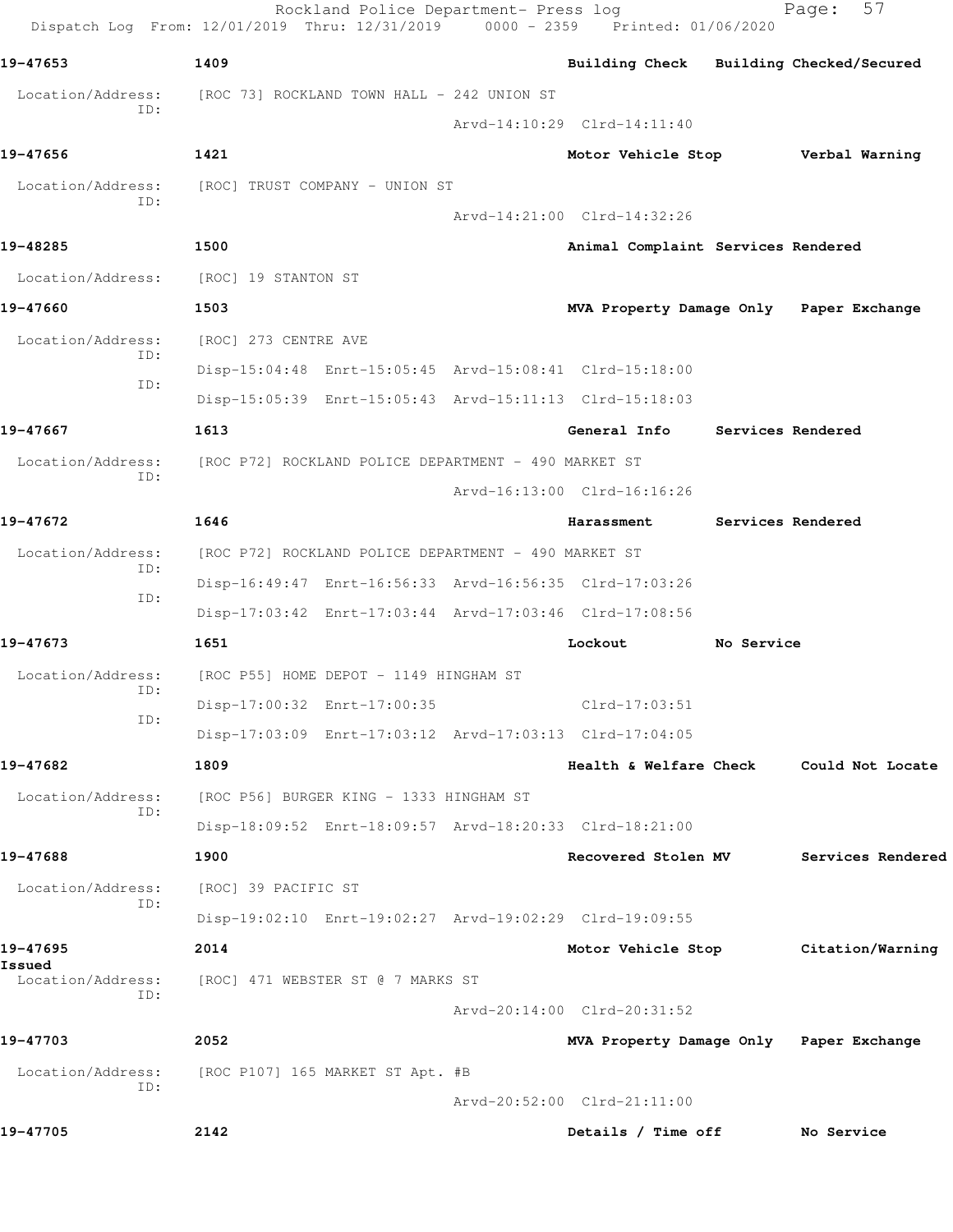Rockland Police Department- Press log Page: 58 Dispatch Log From: 12/01/2019 Thru: 12/31/2019 0000 - 2359 Printed: 01/06/2020

Location: [ROC]

**For Date: 12/19/2019 - Thursday 19-47711 0000 SHIFT ASSIGNMENTS Services Rendered** Location/Address: [ROC P72] ROCKLAND POLICE DEPARTMENT - 490 MARKET ST **19-47722 0454 Motor Vehicle Stop Citation/Warning Issued**  Vicinity of: [ROC] 33 LIBERTY ST ID: Arvd-04:54:00 Clrd-05:04:14 ID: Disp-04:55:23 Arvd-04:55:29 Clrd-05:00:21 **19-47723 0505 Motor Vehicle Stop Verbal Warning** Location/Address: [ROC] BY THE POND - 458 MARKET ST @ 31 LIBERTY ST ID: Arvd-05:05:00 Clrd-05:09:27 ID: Disp-05:07:02 Arvd-05:07:07 Clrd-05:09:32 **19-47729 0611 Motor Vehicle Stop Citation/Warning Issued**  Location/Address: [ROC 54] HINGHAM ST ID: Arvd-06:11:00 Clrd-06:26:27 **19-47732 0644 COMP TIME Services Rendered** Location: [ROC] **19-47734 0652 DetailL Services Rendered** Location: [ROC] **19-47738 0738 Health & Welfare Check Services Rendered** Location/Address: [ROC] 12 STUDLEY CT ID: Disp-07:39:57 Enrt-07:40:05 Arvd-07:42:33 Clrd-07:43:56 **19-47740 0748 Details No Service** Location: [ROC] **19-47741 0759 MVA Property Damage Only Paper Exchange** Location/Address: [ROC] BROWN BAG DELI - 125 WEYMOUTH ST ID: Disp-08:03:18 Enrt-08:03:20 Arvd-08:07:44 Clrd-08:17:12 ID: Disp-08:08:22 Enrt-08:08:34 Arvd-08:08:36 Clrd-08:22:03 **19-47742 0804 Information Call No Action Required** Location/Address: [ROC P72] ROCKLAND POLICE DEPARTMENT - 490 MARKET ST **19-47743 0811 Assist Public Services Rendered** Location/Address: [ROC] 86 CHURCH ST ID: Disp-08:17:33 Enrt-08:17:45 Arvd-08:21:40 Clrd-08:27:47 **19-47745 0824 Building Check Building Checked/Secured** Location/Address: [ROC] BILL DELAHUNT PKWY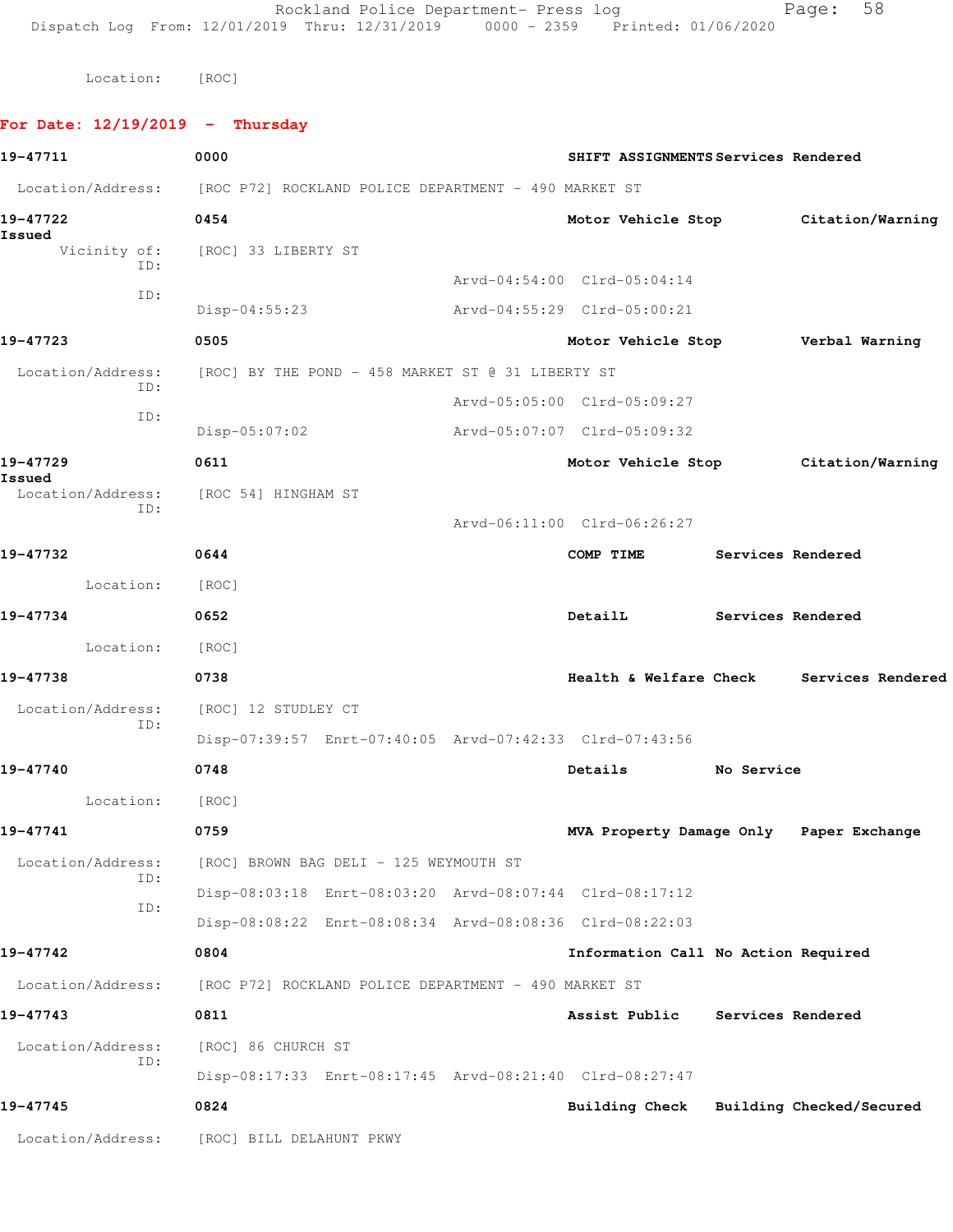|                             | Rockland Police Department- Press log<br>Dispatch Log From: 12/01/2019 Thru: 12/31/2019 0000 - 2359 Printed: 01/06/2020 |                                         |                   | 59<br>Page:              |
|-----------------------------|-------------------------------------------------------------------------------------------------------------------------|-----------------------------------------|-------------------|--------------------------|
| ID:                         |                                                                                                                         | Arvd-08:24:40 Clrd-08:25:01             |                   |                          |
| 19-47747                    | 0859                                                                                                                    | Building Check Building Checked/Secured |                   |                          |
| Location/Address:           | [ROC 73] ROCKLAND TOWN HALL – 242 UNION ST                                                                              |                                         |                   |                          |
| TD:                         |                                                                                                                         | Arvd-09:00:45 Clrd-09:11:30             |                   |                          |
| 19-47749                    | 0906                                                                                                                    | Assist Public                           | Services Rendered |                          |
| Location/Address:           | [ROC 73] ROCKLAND TOWN HALL – 242 UNION ST                                                                              |                                         |                   |                          |
| ID:                         |                                                                                                                         | Arvd-09:11:30 Clrd-09:28:26             |                   |                          |
| 19-47748                    | 0907                                                                                                                    | Health & Welfare Check                  |                   | Appears Secure           |
| Location/Address:           | [ROC] VFW DR                                                                                                            |                                         |                   |                          |
| ID:                         | Disp-09:08:58 Enrt-09:09:03 Arvd-09:13:36 Clrd-09:21:07                                                                 |                                         |                   |                          |
| 19-47752                    | 0921                                                                                                                    | Building Check Building Checked/Secured |                   |                          |
| Location/Address:           | [ROC] FOREST ST                                                                                                         |                                         |                   |                          |
| ID:                         |                                                                                                                         | Arvd-09:22:14 Clrd-09:34:23             |                   |                          |
| 19-47770                    | 1119                                                                                                                    | Burglar Alarm                           | Appears Secure    |                          |
| Location/Address:           | [ROC] ZONE TWO, THE REAR DOOR. - 13 SMITH RD                                                                            |                                         |                   |                          |
| ID:                         | Disp-11:21:41 Enrt-11:21:48 Arvd-11:26:43 Clrd-11:38:30                                                                 |                                         |                   |                          |
| ID:                         | Disp-11:27:16 Enrt-11:29:34 Arvd-11:29:35 Clrd-11:29:57                                                                 |                                         |                   |                          |
| 19-47769                    | 1120                                                                                                                    | Building Check Building Checked/Secured |                   |                          |
| Location/Address:           | [ROC 73] ROCKLAND TOWN HALL - 242 UNION ST                                                                              |                                         |                   |                          |
| ID:                         |                                                                                                                         | Arvd-11:20:51 Clrd-11:21:55             |                   |                          |
| 19-47773                    | 1149                                                                                                                    | Building Check                          |                   | Building Checked/Secured |
| Location/Address:           | [ROC] HINGHAM ST                                                                                                        |                                         |                   |                          |
| ID:                         |                                                                                                                         | Arvd-11:50:33 Clrd-11:51:04             |                   |                          |
| 19-47779                    | 1248                                                                                                                    | Suspicious Activity                     |                   | Appears Secure           |
| Location/Address:           | [ROC] 161 MARKET ST                                                                                                     |                                         |                   |                          |
| ID:                         | Disp-12:50:17 Enrt-12:50:22 Arvd-12:50:24 Clrd-13:03:11                                                                 |                                         |                   |                          |
| 19-47883                    | 1310                                                                                                                    | Animal Complaint Services Rendered      |                   |                          |
| Location/Address:           | [ROC] 507 SUMMER ST                                                                                                     |                                         |                   |                          |
| 19-47780                    | 1323                                                                                                                    | Motor Vehicle Stop                      |                   | Citation/Warning         |
| Issued<br>Location/Address: | [ROC] 381 PLAIN ST                                                                                                      |                                         |                   |                          |
| ID:                         | Disp-13:23:49 Enrt-13:25:11 Arvd-13:25:17 Clrd-13:29:38                                                                 |                                         |                   |                          |
| 19-47782                    | 1327                                                                                                                    | Information Call No Action Required     |                   |                          |
| Location/Address:           | [ROC P72] ROCKLAND POLICE DEPARTMENT - 490 MARKET ST                                                                    |                                         |                   |                          |
| 19-47783                    | 1337                                                                                                                    | Details / Time off                      |                   | No Action                |
| Required<br>Location:       | [ROC]                                                                                                                   |                                         |                   |                          |
|                             |                                                                                                                         |                                         |                   |                          |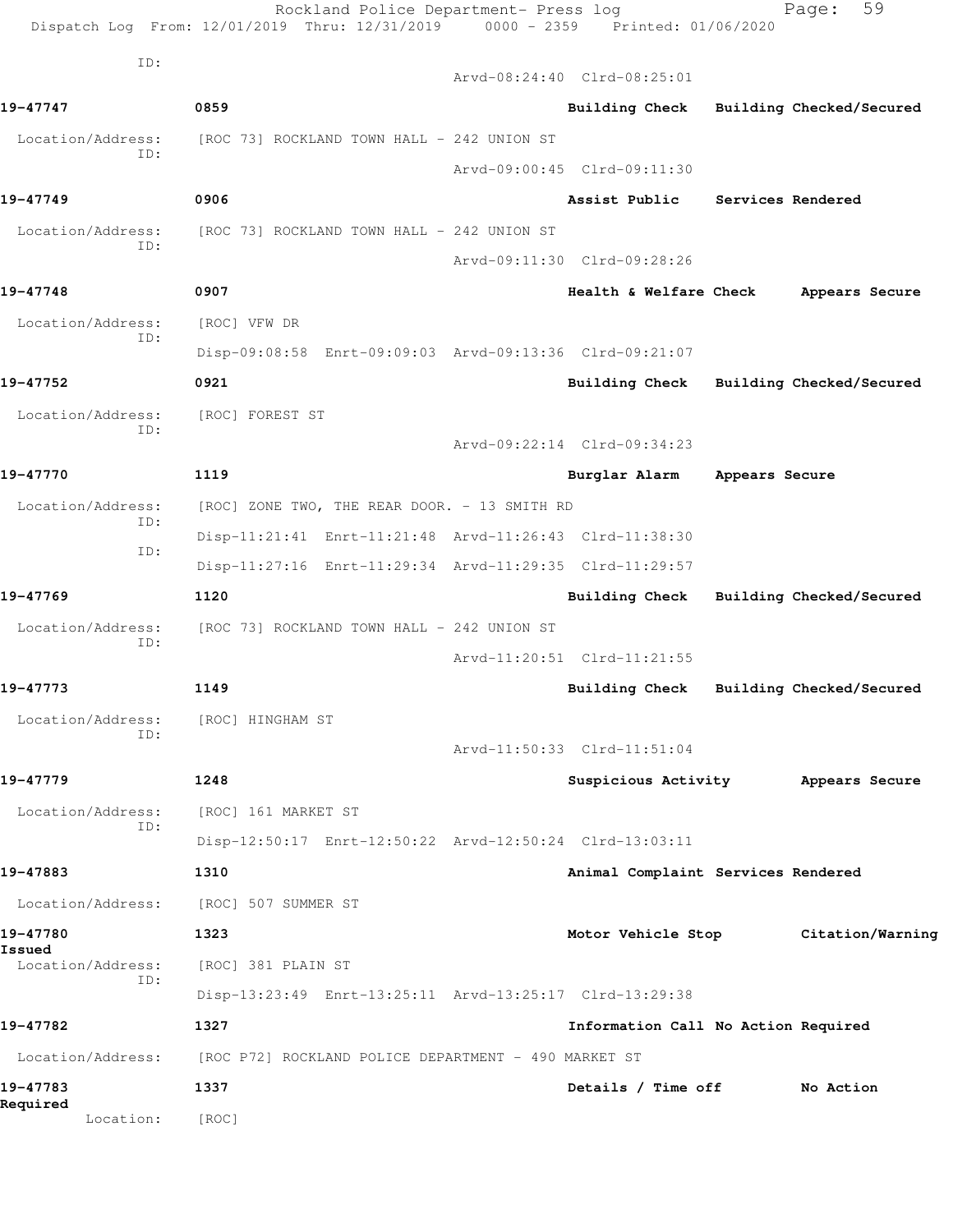Rockland Police Department- Press log Fage: 60 Dispatch Log From: 12/01/2019 Thru: 12/31/2019 0000 - 2359 Printed: 01/06/2020 **19-47786 1344 Motor Vehicle Stop Citation/Warning Issued**  [ROC] WEST WATER ST @ PLAIN ST ID: Disp-13:45:06 Enrt-13:45:11 Arvd-13:46:08 Clrd-13:52:04 **19-47787 1354 Information Call No Action Required** Location/Address: [ROC P72] ROCKLAND POLICE DEPARTMENT - 490 MARKET ST **19-47790 1428 Disturbance No Action Required** Location/Address: [ROC P55] HOME DEPOT - 1149 HINGHAM ST ID: Disp-14:35:31 Clrd-14:37:39 **19-47791 1443 PROPERTY RETURNED Services Rendered** Location/Address: [ROC P72] ROCKLAND POLICE DEPARTMENT - 490 MARKET ST ID: Disp-14:46:45 Clrd-14:46:58 **19-47792 1446 Information Call No Action Required** Location/Address: [ROC P72] ROCKLAND POLICE DEPARTMENT - 490 MARKET ST **19-47794 1459 Building Check Building Checked/Secured** Location/Address: [ROC 73] ROCKLAND TOWN HALL - 242 UNION ST ID: Arvd-14:59:27 Clrd-15:05:12 **19-47795 1504 Details / Time off No Action Required**  Location: [ROC] **19-47799 1527 Harassment Services Rendered** Location/Address: [ROC P72] ROCKLAND POLICE DEPARTMENT - 490 MARKET ST ID: Disp-15:30:59 Clrd-15:56:47 **19-47805 1620 Unwanted Party Services Rendered** Location/Address: [ROC P62] CHINA PLAZA - 35 MARKET ST ID: Disp-16:21:39 Enrt-16:21:45 Arvd-16:21:47 Clrd-16:32:17 ID: Disp-16:23:35 Enrt-16:23:38 Arvd-16:23:41 Clrd-16:31:48 **19-47806 1630 General Info Services Rendered** Location/Address: [ROC P72] ROCKLAND POLICE DEPARTMENT - 490 MARKET ST **19-47807 1631 Larceny / Forgery/ Fraud Services Rendered** Location/Address: [ROC P72] ROCKLAND POLICE DEPARTMENT - 490 MARKET ST ID: Arvd-16:31:00 Clrd-16:46:42 ID: Disp-16:49:10 Clrd-16:49:24 **19-47809 1655 Details / Time off COMP NIGHT Services Rendered**  Location: [ROC] **19-47812 1717 Road Obstruction Services Rendered** Location/Address: [ROC] 10 HINGHAM ST @ 440 WEBSTER ST ID: Disp-17:17:37 Enrt-17:17:45 Arvd-17:20:05 Clrd-17:24:27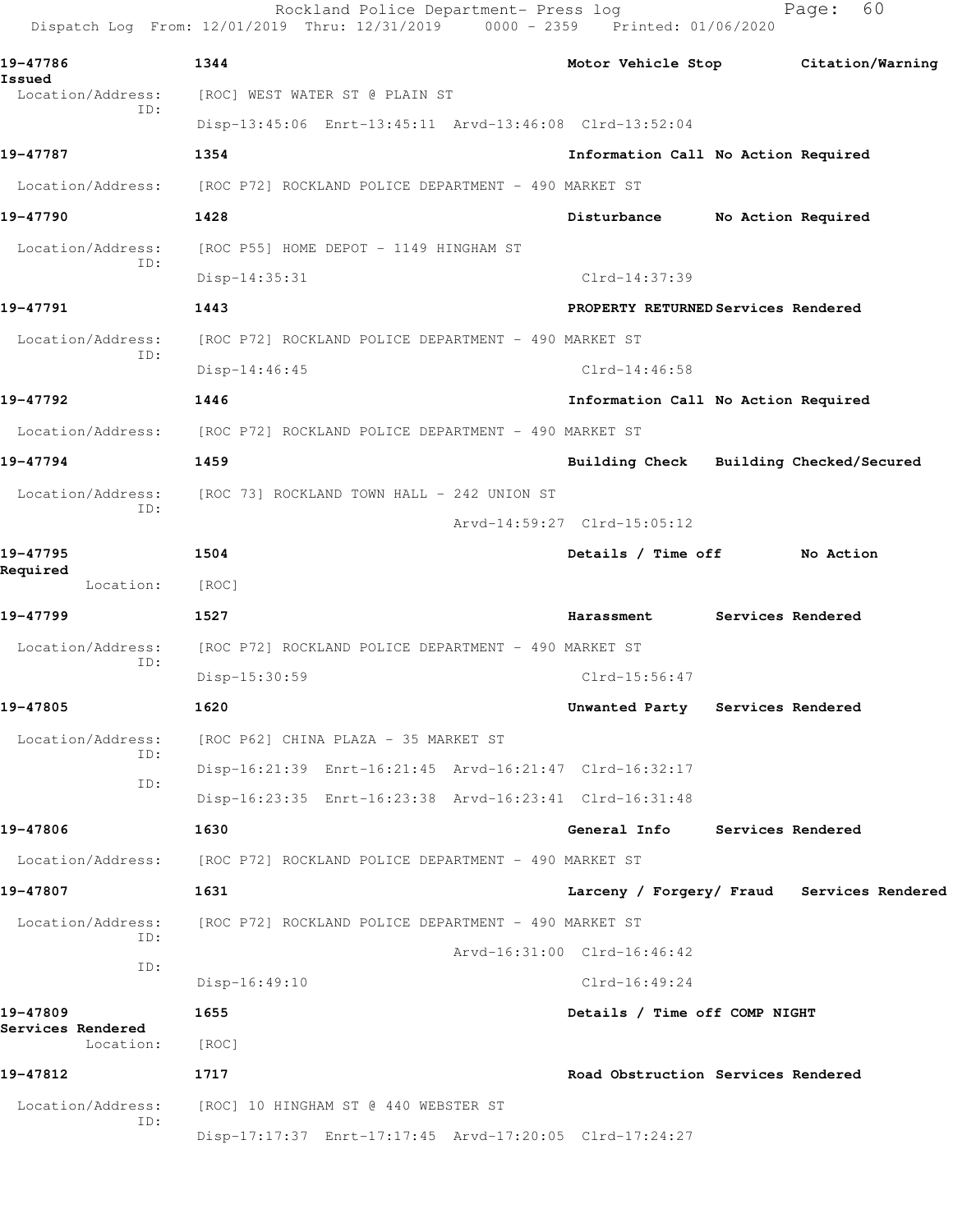|                          |                                                                                                                                                                                                      | 61<br>Page:                                                                                                                                                                                                                                                                                                                                                                                                                                                                                                                                                                                                                                                                                                                                                                                               |
|--------------------------|------------------------------------------------------------------------------------------------------------------------------------------------------------------------------------------------------|-----------------------------------------------------------------------------------------------------------------------------------------------------------------------------------------------------------------------------------------------------------------------------------------------------------------------------------------------------------------------------------------------------------------------------------------------------------------------------------------------------------------------------------------------------------------------------------------------------------------------------------------------------------------------------------------------------------------------------------------------------------------------------------------------------------|
|                          |                                                                                                                                                                                                      |                                                                                                                                                                                                                                                                                                                                                                                                                                                                                                                                                                                                                                                                                                                                                                                                           |
| 1846                     | 911 Hang Up                                                                                                                                                                                          | Investigated                                                                                                                                                                                                                                                                                                                                                                                                                                                                                                                                                                                                                                                                                                                                                                                              |
|                          |                                                                                                                                                                                                      |                                                                                                                                                                                                                                                                                                                                                                                                                                                                                                                                                                                                                                                                                                                                                                                                           |
|                          |                                                                                                                                                                                                      |                                                                                                                                                                                                                                                                                                                                                                                                                                                                                                                                                                                                                                                                                                                                                                                                           |
| 1852                     | Suspicious Activity                                                                                                                                                                                  | Gone on arrival                                                                                                                                                                                                                                                                                                                                                                                                                                                                                                                                                                                                                                                                                                                                                                                           |
| [ROC] SUMMER ST          |                                                                                                                                                                                                      |                                                                                                                                                                                                                                                                                                                                                                                                                                                                                                                                                                                                                                                                                                                                                                                                           |
|                          |                                                                                                                                                                                                      |                                                                                                                                                                                                                                                                                                                                                                                                                                                                                                                                                                                                                                                                                                                                                                                                           |
| Disp-18:59:53            | $Clrd-19:00:02$                                                                                                                                                                                      |                                                                                                                                                                                                                                                                                                                                                                                                                                                                                                                                                                                                                                                                                                                                                                                                           |
|                          |                                                                                                                                                                                                      |                                                                                                                                                                                                                                                                                                                                                                                                                                                                                                                                                                                                                                                                                                                                                                                                           |
| 1853                     | Suspicious Activity                                                                                                                                                                                  | Gone on arrival                                                                                                                                                                                                                                                                                                                                                                                                                                                                                                                                                                                                                                                                                                                                                                                           |
|                          |                                                                                                                                                                                                      |                                                                                                                                                                                                                                                                                                                                                                                                                                                                                                                                                                                                                                                                                                                                                                                                           |
|                          |                                                                                                                                                                                                      |                                                                                                                                                                                                                                                                                                                                                                                                                                                                                                                                                                                                                                                                                                                                                                                                           |
| 1914                     | General Info                                                                                                                                                                                         | Services Rendered                                                                                                                                                                                                                                                                                                                                                                                                                                                                                                                                                                                                                                                                                                                                                                                         |
|                          |                                                                                                                                                                                                      |                                                                                                                                                                                                                                                                                                                                                                                                                                                                                                                                                                                                                                                                                                                                                                                                           |
|                          |                                                                                                                                                                                                      |                                                                                                                                                                                                                                                                                                                                                                                                                                                                                                                                                                                                                                                                                                                                                                                                           |
| 1937                     | MVA Property Damage Only                                                                                                                                                                             | Report Follows                                                                                                                                                                                                                                                                                                                                                                                                                                                                                                                                                                                                                                                                                                                                                                                            |
|                          |                                                                                                                                                                                                      |                                                                                                                                                                                                                                                                                                                                                                                                                                                                                                                                                                                                                                                                                                                                                                                                           |
|                          |                                                                                                                                                                                                      |                                                                                                                                                                                                                                                                                                                                                                                                                                                                                                                                                                                                                                                                                                                                                                                                           |
|                          |                                                                                                                                                                                                      |                                                                                                                                                                                                                                                                                                                                                                                                                                                                                                                                                                                                                                                                                                                                                                                                           |
|                          |                                                                                                                                                                                                      |                                                                                                                                                                                                                                                                                                                                                                                                                                                                                                                                                                                                                                                                                                                                                                                                           |
| 1939                     | <b>Building Check</b>                                                                                                                                                                                | Services Not Required                                                                                                                                                                                                                                                                                                                                                                                                                                                                                                                                                                                                                                                                                                                                                                                     |
| [ROC] BILL DELAHUNT PKWY |                                                                                                                                                                                                      |                                                                                                                                                                                                                                                                                                                                                                                                                                                                                                                                                                                                                                                                                                                                                                                                           |
|                          |                                                                                                                                                                                                      |                                                                                                                                                                                                                                                                                                                                                                                                                                                                                                                                                                                                                                                                                                                                                                                                           |
| 1950                     |                                                                                                                                                                                                      | Building Check Services Not Required                                                                                                                                                                                                                                                                                                                                                                                                                                                                                                                                                                                                                                                                                                                                                                      |
| [ROC] BILL DELAHUNT PKWY |                                                                                                                                                                                                      |                                                                                                                                                                                                                                                                                                                                                                                                                                                                                                                                                                                                                                                                                                                                                                                                           |
|                          |                                                                                                                                                                                                      |                                                                                                                                                                                                                                                                                                                                                                                                                                                                                                                                                                                                                                                                                                                                                                                                           |
| 1957                     | Motor Vehicle Stop                                                                                                                                                                                   | Citation/Warning                                                                                                                                                                                                                                                                                                                                                                                                                                                                                                                                                                                                                                                                                                                                                                                          |
|                          |                                                                                                                                                                                                      |                                                                                                                                                                                                                                                                                                                                                                                                                                                                                                                                                                                                                                                                                                                                                                                                           |
|                          |                                                                                                                                                                                                      |                                                                                                                                                                                                                                                                                                                                                                                                                                                                                                                                                                                                                                                                                                                                                                                                           |
| 2007                     | 911 Hang Up                                                                                                                                                                                          | Investigated                                                                                                                                                                                                                                                                                                                                                                                                                                                                                                                                                                                                                                                                                                                                                                                              |
| [ROC] 92 VERNON ST       |                                                                                                                                                                                                      |                                                                                                                                                                                                                                                                                                                                                                                                                                                                                                                                                                                                                                                                                                                                                                                                           |
|                          |                                                                                                                                                                                                      |                                                                                                                                                                                                                                                                                                                                                                                                                                                                                                                                                                                                                                                                                                                                                                                                           |
| 2007                     |                                                                                                                                                                                                      | Building Check Services Not Required                                                                                                                                                                                                                                                                                                                                                                                                                                                                                                                                                                                                                                                                                                                                                                      |
|                          |                                                                                                                                                                                                      |                                                                                                                                                                                                                                                                                                                                                                                                                                                                                                                                                                                                                                                                                                                                                                                                           |
|                          |                                                                                                                                                                                                      |                                                                                                                                                                                                                                                                                                                                                                                                                                                                                                                                                                                                                                                                                                                                                                                                           |
|                          | [ROC] DRIVEWAY - 731 UNION ST<br>[ROC] 590 SUMMER ST @ 469 CONCORD ST<br>[ROC] 458 MARKET ST @ 31 LIBERTY ST<br>[ROC] 430 LIBERTY ST @ 161 EXCHANGE ST<br>[ROC 73] ROCKLAND TOWN HALL - 242 UNION ST | Rockland Police Department- Press log<br>Dispatch Log From: 12/01/2019 Thru: 12/31/2019 0000 - 2359 Printed: 01/06/2020<br>Disp-17:17:37 Enrt-17:17:47 Arvd-17:20:00 Clrd-17:24:30<br>Disp-18:49:09 Enrt-18:49:13 Arvd-18:53:22 Clrd-19:01:13<br>Arvd-18:52:00 Clrd-18:58:11<br>Disp-19:00:33 Enrt-19:00:53 Arvd-19:00:59 Clrd-19:01:04<br>Arvd-18:53:00 Clrd-18:52:00<br>[ROC P72] ROCKLAND POLICE DEPARTMENT - 490 MARKET ST<br>Arvd-19:14:00 Clrd-19:17:08<br>Arvd-19:37:00 Clrd-19:46:08<br>Disp-19:39:22 Enrt-19:39:30 Arvd-19:41:28 Clrd-19:46:00<br>Disp-19:39:27 Enrt-19:39:32 Arvd-19:41:30 Clrd-19:46:02<br>Arvd-19:42:16 Clrd-19:45:59<br>Arvd-19:51:41 Clrd-19:52:19<br>Arvd-19:57:00 Clrd-20:03:50<br>Disp-20:09:40 Enrt-20:09:44 Arvd-20:15:43 Clrd-20:17:12<br>Arvd-20:10:15 Clrd-20:17:50 |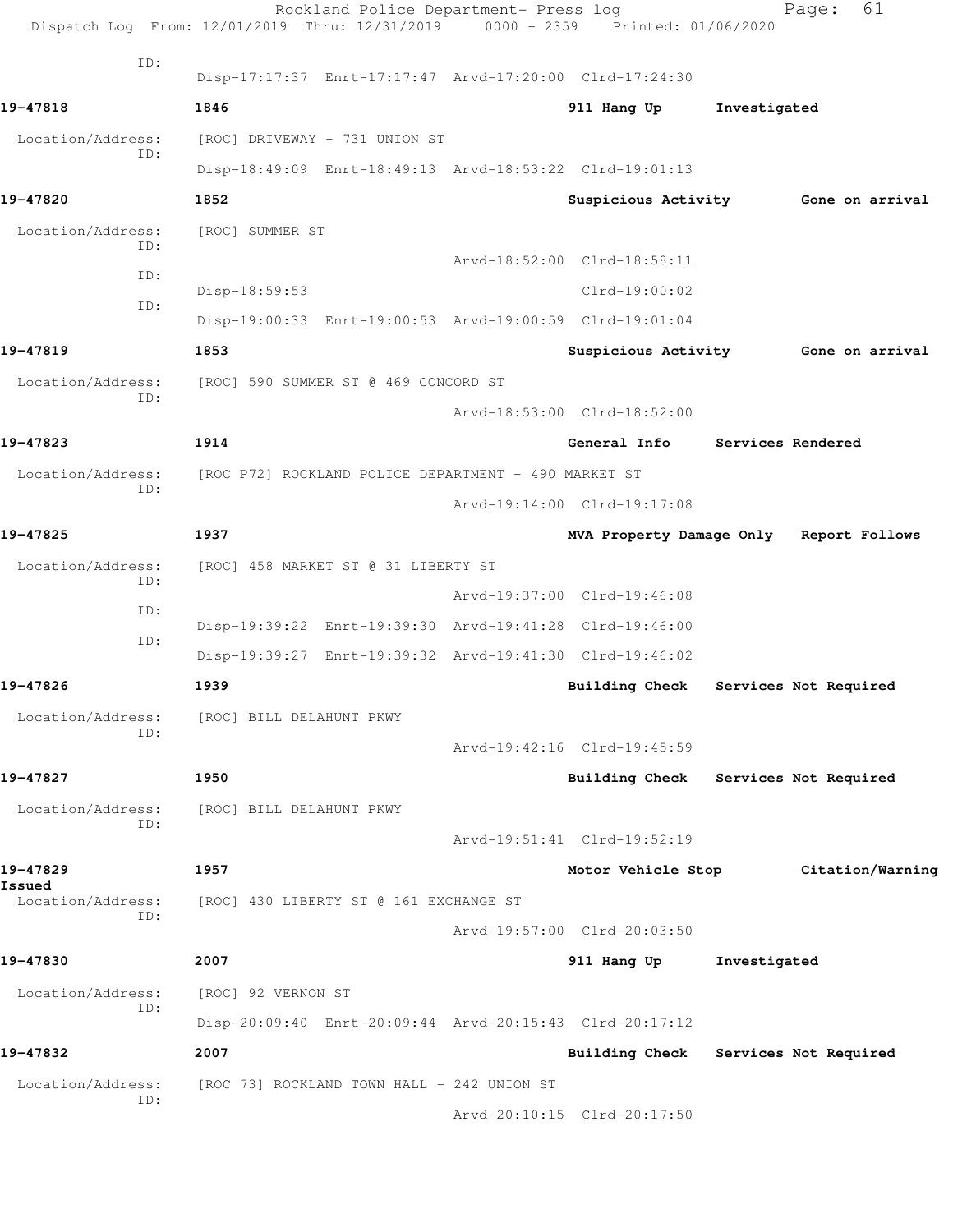|                                 | Rockland Police Department- Press log<br>Dispatch Log From: 12/01/2019 Thru: 12/31/2019 0000 - 2359 Printed: 01/06/2020 |                                      |            | 62<br>Page:       |  |
|---------------------------------|-------------------------------------------------------------------------------------------------------------------------|--------------------------------------|------------|-------------------|--|
| 19-47831<br>Issued              | 2008                                                                                                                    | Motor Vehicle Stop                   |            | Citation/Warning  |  |
| Location/Address:<br>ID:        | [ROC] BALL PARK - SPRING ST                                                                                             |                                      |            |                   |  |
| 19-47834                        | 2033                                                                                                                    | Arvd-20:08:00 Clrd-20:14:31          |            |                   |  |
|                                 |                                                                                                                         | Building Check Services Not Required |            |                   |  |
| Location/Address:<br>TD:        | [ROC P47] BEST WESTERN - 909 HINGHAM ST                                                                                 |                                      |            |                   |  |
|                                 |                                                                                                                         | Arvd-20:34:55 Clrd-20:39:23          |            |                   |  |
| 19-47837                        | 2053                                                                                                                    | Assist Public                        |            | Services Rendered |  |
| Location/Address:               | [ROC] 57 EXCHANGE ST                                                                                                    |                                      |            |                   |  |
| TD:                             | Disp-20:56:55                                                                                                           | $Clrd-21:21:17$                      |            |                   |  |
| 19-47836                        | 2054                                                                                                                    | Building Check Services Not Required |            |                   |  |
| Location/Address:               | [ROC] FOREST ST                                                                                                         |                                      |            |                   |  |
| TD:                             |                                                                                                                         | Arvd-20:55:03 Clrd-21:01:29          |            |                   |  |
| 19-47842                        | 2151                                                                                                                    | Vehicle Maintenance                  |            | No Service        |  |
| Location/Address:               | [ROC P72] ROCKLAND POLICE DEPARTMENT - 490 MARKET ST                                                                    |                                      |            |                   |  |
| TD:                             | Disp-21:55:34                                                                                                           | Clrd-21:56:37                        |            |                   |  |
| For Date: $12/20/2019$ - Friday |                                                                                                                         |                                      |            |                   |  |
| 19-47850                        | 0010                                                                                                                    | General Info                         | No Service |                   |  |
| Location/Address:               | [ROC P72] ROCKLAND POLICE DEPARTMENT - 490 MARKET ST                                                                    |                                      |            |                   |  |
| ID:                             | Disp-00:13:13                                                                                                           | $Clrd-00:13:27$                      |            |                   |  |
| 19-47851                        | 0019                                                                                                                    | Details / Time off                   |            | No Service        |  |
| Location:                       | [ROC]                                                                                                                   |                                      |            |                   |  |

**19-47856 0248 Traffic Enforcement Citation/Warning Issued**  Location/Address: [HOL] 562 S FRANKLIN ST ID:

 Disp-02:55:20 Enrt-02:55:30 Arvd-02:55:34 Clrd-02:55:41 **19-47861 0557 Building Check Appears Secure**

Arvd-06:00:57 Clrd-06:11:49

Location/Address: [ROC] UNION ST

ID:

**19-47866 0646 Detail No Service** Location/Address: [ROC P72] ROCKLAND POLICE DEPARTMENT - 490 MARKET ST ID: Disp-06:48:38 Clrd-06:48:54

**19-47871 0804 SHIFT ASSIGNMENTS No Service** Location/Address: [ROC P72] ROCKLAND POLICE DEPARTMENT - 490 MARKET ST **19-47876 0834 Motor Vehicle LOCK OUT Services Rendered** Location/Address: [ROC 70] WEBSTER PARK NURSING AND REHAB - 56 WEBSTER ST ID:

Disp-08:36:59 Arvd-08:37:05 Clrd-08:42:11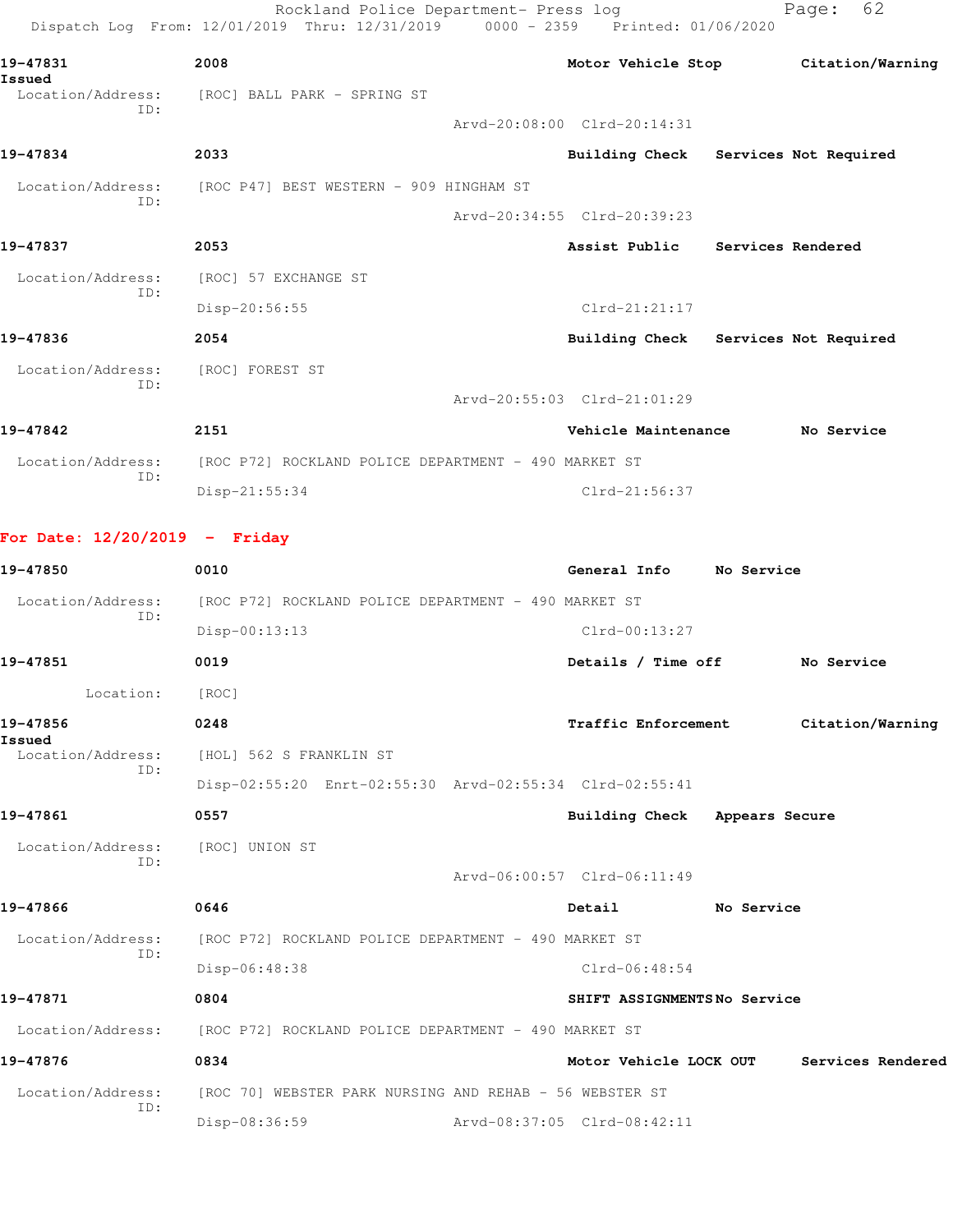| 0841<br>19-47878<br>Issued<br>[ROC P81] OCEAN STATE JOB LOT - 360 MARKET ST<br>Vicinity of:<br>ID:<br>Arvd-08:41:00 Clrd-08:46:40<br>0841<br>[ROC P45] COMFORT INN - 850 HINGHAM ST<br>Location/Address:<br>ID:<br>Arvd-08:44:30 Clrd-08:47:21<br>0901<br>Location/Address:<br>[ROC P75] UNION POINT - BILL DELAHUNT PKWY<br>ID:<br>Arvd-09:02:33 Clrd-09:05:11<br>0901<br>Vicinity of:<br>[ROC] 9 SALEM ST @ 754 UNION ST<br>ID:<br>Arvd-09:01:00 Clrd-09:24:55<br>1010<br>Lost/Found Property<br>Location/Address:<br>[ROC] 22 HOWLAND WAY<br>ID: | Motor Vehicle Stop Citation/Warning     |
|-----------------------------------------------------------------------------------------------------------------------------------------------------------------------------------------------------------------------------------------------------------------------------------------------------------------------------------------------------------------------------------------------------------------------------------------------------------------------------------------------------------------------------------------------------|-----------------------------------------|
|                                                                                                                                                                                                                                                                                                                                                                                                                                                                                                                                                     |                                         |
| 19-47879<br>19-47881<br>19-47882<br>Issued<br>19-47891                                                                                                                                                                                                                                                                                                                                                                                                                                                                                              |                                         |
|                                                                                                                                                                                                                                                                                                                                                                                                                                                                                                                                                     |                                         |
|                                                                                                                                                                                                                                                                                                                                                                                                                                                                                                                                                     | Building Check Building Checked/Secured |
|                                                                                                                                                                                                                                                                                                                                                                                                                                                                                                                                                     |                                         |
|                                                                                                                                                                                                                                                                                                                                                                                                                                                                                                                                                     |                                         |
|                                                                                                                                                                                                                                                                                                                                                                                                                                                                                                                                                     | Building Check Building Checked/Secured |
|                                                                                                                                                                                                                                                                                                                                                                                                                                                                                                                                                     |                                         |
|                                                                                                                                                                                                                                                                                                                                                                                                                                                                                                                                                     |                                         |
|                                                                                                                                                                                                                                                                                                                                                                                                                                                                                                                                                     | Motor Vehicle Stop Citation/Warning     |
|                                                                                                                                                                                                                                                                                                                                                                                                                                                                                                                                                     |                                         |
|                                                                                                                                                                                                                                                                                                                                                                                                                                                                                                                                                     |                                         |
|                                                                                                                                                                                                                                                                                                                                                                                                                                                                                                                                                     | Services Rendered                       |
|                                                                                                                                                                                                                                                                                                                                                                                                                                                                                                                                                     |                                         |
| $Clrd-10:14:26$<br>$Disp-10:14:16$                                                                                                                                                                                                                                                                                                                                                                                                                                                                                                                  |                                         |
| 19-47893<br>1014<br><b>Traffic Enforcement</b>                                                                                                                                                                                                                                                                                                                                                                                                                                                                                                      | Services Rendered                       |
| Location/Address:<br>[ROC] FOREST ST<br>ID:                                                                                                                                                                                                                                                                                                                                                                                                                                                                                                         |                                         |
| Arvd-10:15:50 Clrd-10:50:08                                                                                                                                                                                                                                                                                                                                                                                                                                                                                                                         |                                         |
| 1014<br>19-47894<br>General Info                                                                                                                                                                                                                                                                                                                                                                                                                                                                                                                    | No Service                              |
| Location/Address:<br>[ROC P72] ROCKLAND POLICE DEPARTMENT - 490 MARKET ST                                                                                                                                                                                                                                                                                                                                                                                                                                                                           |                                         |
| 19-47931<br>1015<br>Animal Complaint Services Rendered                                                                                                                                                                                                                                                                                                                                                                                                                                                                                              |                                         |
| Location/Address:<br>[ROC] 58 MARTHA DR                                                                                                                                                                                                                                                                                                                                                                                                                                                                                                             |                                         |
| 19-47898<br>1057<br>Details / Time off                                                                                                                                                                                                                                                                                                                                                                                                                                                                                                              | No Service                              |
| Location:<br>[ROC]                                                                                                                                                                                                                                                                                                                                                                                                                                                                                                                                  |                                         |
| 19-47897<br>1100<br>Motor Vehicle Stop<br>Issued                                                                                                                                                                                                                                                                                                                                                                                                                                                                                                    | Citation/Warning                        |
| Location/Address:<br>[ROC] BILL DELAHUNT PKWY<br>ID:                                                                                                                                                                                                                                                                                                                                                                                                                                                                                                |                                         |
| Arvd-11:00:00 Clrd-11:13:00                                                                                                                                                                                                                                                                                                                                                                                                                                                                                                                         |                                         |
| 19-47901<br>1108<br>Suspicious Activity                                                                                                                                                                                                                                                                                                                                                                                                                                                                                                             | Investigated                            |
| Location/Address:<br>[ROC P89] CALVARY CHAPEL - 175 MARKET ST<br>ID:                                                                                                                                                                                                                                                                                                                                                                                                                                                                                |                                         |
| Disp-11:09:51 Enrt-11:09:54 Arvd-11:12:56 Clrd-11:15:45                                                                                                                                                                                                                                                                                                                                                                                                                                                                                             |                                         |
| 19-47904<br>1114                                                                                                                                                                                                                                                                                                                                                                                                                                                                                                                                    | Building Check Building Checked/Secured |
| [ROC P47] BEST WESTERN - 909 HINGHAM ST<br>Location/Address:<br>ID:                                                                                                                                                                                                                                                                                                                                                                                                                                                                                 |                                         |
| Arvd-11:15:45 Clrd-11:17:08                                                                                                                                                                                                                                                                                                                                                                                                                                                                                                                         |                                         |
| 19-47927<br>1353<br>911 Accidental                                                                                                                                                                                                                                                                                                                                                                                                                                                                                                                  | Investigated                            |
| Location/Address:<br>[ROC] 399 MARKET ST<br>ID:                                                                                                                                                                                                                                                                                                                                                                                                                                                                                                     |                                         |
| Disp-13:54:26 Enrt-13:54:54<br>Clrd-13:58:02                                                                                                                                                                                                                                                                                                                                                                                                                                                                                                        |                                         |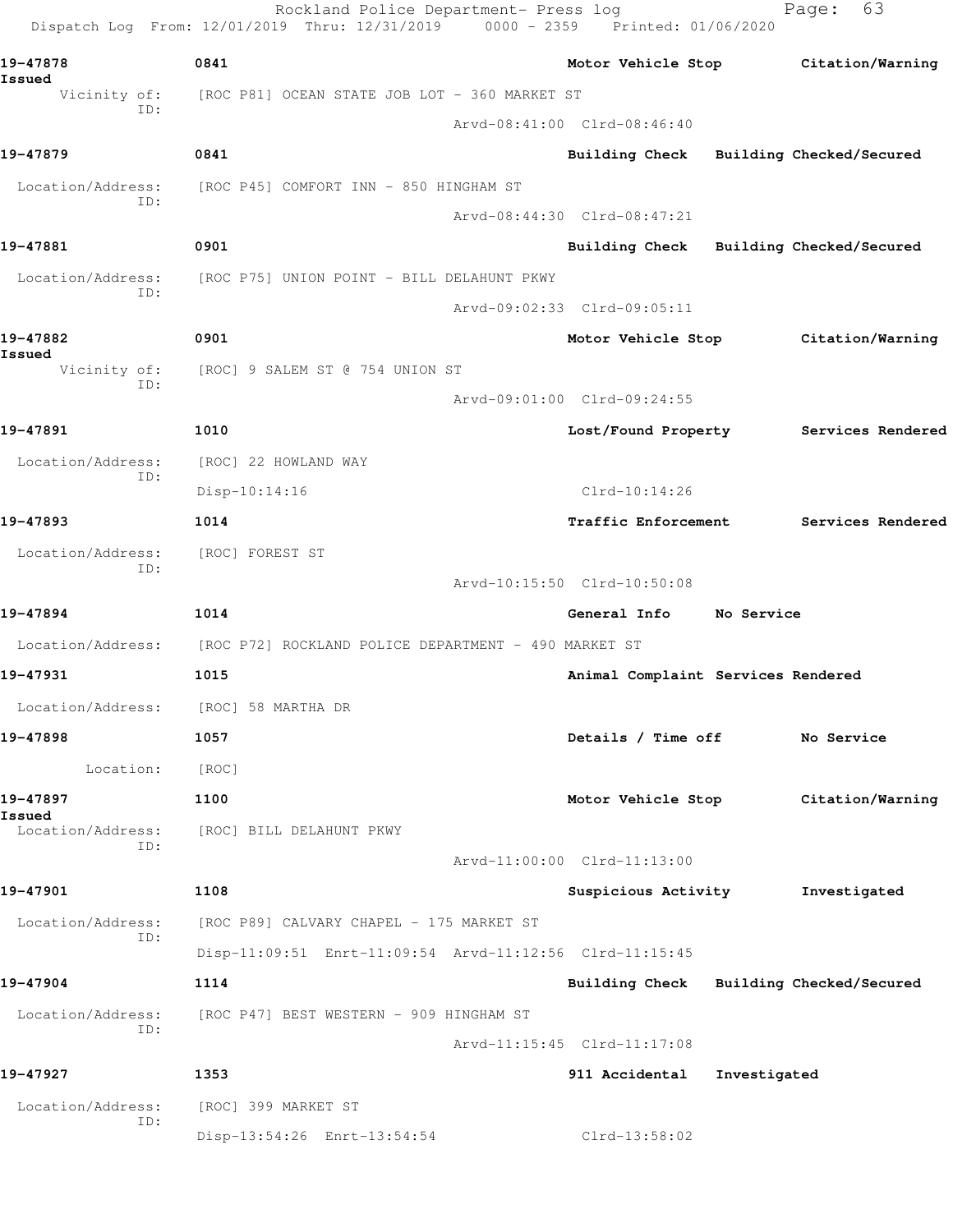|                                        | Rockland Police Department- Press log<br>Dispatch Log From: 12/01/2019 Thru: 12/31/2019 0000 - 2359 Printed: 01/06/2020 |                                 |              | 64<br>Page:                               |
|----------------------------------------|-------------------------------------------------------------------------------------------------------------------------|---------------------------------|--------------|-------------------------------------------|
| ID:                                    | Disp-13:54:51 Enrt-13:54:53 Arvd-13:56:42 Clrd-13:58:04                                                                 |                                 |              |                                           |
| 19-47928                               | 1353                                                                                                                    | Details / Time off No Service   |              |                                           |
| Location:                              | [ROC]                                                                                                                   |                                 |              |                                           |
| 19-47929                               | 1359                                                                                                                    | Burglar Alarm                   | Investigated |                                           |
| Location/Address:                      | [ROC 53] MINIATURE GROUP - 400 HINGHAM ST                                                                               |                                 |              |                                           |
| ID:                                    | Disp-14:00:12 Enrt-14:00:19 Arvd-14:00:26 Clrd-14:13:00                                                                 |                                 |              |                                           |
| ID:                                    | Disp-14:00:17 Enrt-14:00:20 Arvd-14:03:24 Clrd-14:12:59                                                                 |                                 |              |                                           |
| 19-47936                               | 1440                                                                                                                    | Assist Public Services Rendered |              |                                           |
| Location/Address:                      | [ROC] ESTON SCHOOL - 833 SUMMER ST                                                                                      |                                 |              |                                           |
| ID:                                    |                                                                                                                         | Arvd-14:40:00 Clrd-14:54:58     |              |                                           |
| ID:                                    | $Disp-14:54:45$                                                                                                         | Arvd-14:54:53 Clrd-14:54:55     |              |                                           |
| 19-47938                               | 1454                                                                                                                    | 911 Accidental                  | Investigated |                                           |
| Location/Address:                      | [ROC] 1 TECHNOLOGY PL                                                                                                   |                                 |              |                                           |
| ID:                                    | Disp-14:55:10 Enrt-14:55:37 Arvd-15:02:01 Clrd-15:04:24                                                                 |                                 |              |                                           |
| 19-47940                               | 1456                                                                                                                    | Suspicious Activity             |              | Investigated                              |
| Location/Address:                      | [ROC 64] ROCKLAND SANITARY LANDFILL - 1000 BEECH ST                                                                     |                                 |              |                                           |
| ID:                                    |                                                                                                                         | Arvd-14:56:00 Clrd-15:11:45     |              |                                           |
| 19-47941                               | 1504                                                                                                                    |                                 |              | Building Check Building Checked/Secured   |
| Location/Address:                      | [ROC P51] DOUBLE TREE - 929 HINGHAM ST                                                                                  |                                 |              |                                           |
| ID:                                    |                                                                                                                         | Arvd-15:06:11 Clrd-15:07:00     |              |                                           |
| 19-47946                               | 1519                                                                                                                    | Motor Vehicle Stop              |              | Citation/Warning                          |
| Issued<br>Location/Address:            | [ROC] 545 BEECH ST @ 101 STANDPIPE DR                                                                                   |                                 |              |                                           |
| ID:                                    |                                                                                                                         | Arvd-15:19:00 Clrd-15:23:44     |              |                                           |
| 19-47947                               | 1534                                                                                                                    |                                 |              | Motor Vehicle Complaint Services Rendered |
| Location/Address:                      | [ROC P98] DOLLAR TREE - 201 MARKET ST                                                                                   |                                 |              |                                           |
| ID:                                    | $Disp-15:35:05$                                                                                                         | Arvd-15:35:11 Clrd-15:43:54     |              |                                           |
| 19-47950                               | 1608                                                                                                                    | General Incident/SHIFT ASSIGN   |              |                                           |
| <b>No Service</b><br>Location/Address: | [ROC P72] ROCKLAND POLICE DEPARTMENT - 490 MARKET ST                                                                    |                                 |              |                                           |
| ID:                                    |                                                                                                                         | Arvd-16:08:00 Clrd-16:12:32     |              |                                           |
| 19-47951                               | 1613                                                                                                                    | Disabled Motor Vehicle          |              | Services Rendered                         |
| Location/Address:                      | [ROC] 938 HINGHAM ST @ 11 COMMERCE RD                                                                                   |                                 |              |                                           |
| ID:                                    | Disp-16:14:04 Enrt-16:14:46 Arvd-16:17:50 Clrd-16:42:20                                                                 |                                 |              |                                           |
| 19-47954                               | 1652                                                                                                                    | Motor Vehicle Stop              |              | No Service                                |
| Location/Address:                      | [ROC] EAST WATER ST                                                                                                     |                                 |              |                                           |
| ID:                                    |                                                                                                                         | Arvd-16:52:00 Clrd-17:04:55     |              |                                           |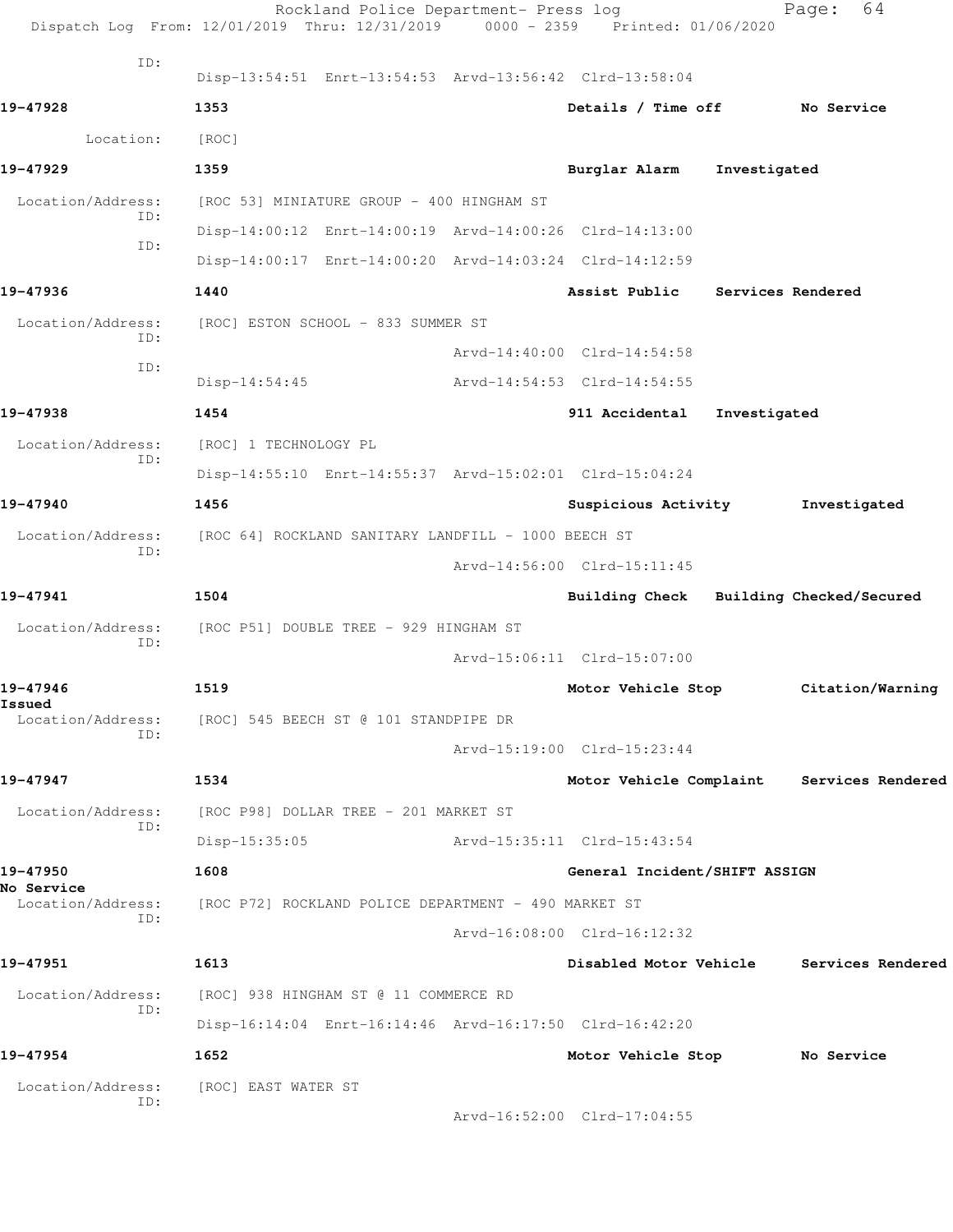Rockland Police Department- Press log entitled and Page: 65

Dispatch Log From: 12/01/2019 Thru: 12/31/2019 0000 - 2359 Printed: 01/06/2020

| 19-47966<br>1739<br>Assist Public/CITIZEN<br>Location/Address:<br>[HAN] 31 JACKSON RD<br>ID:<br>Arvd-17:39:00 Clrd-17:59:49<br>19-47968<br>1807<br>Details / Time off/PERSONAL DA<br>Services Rendered<br>Location:<br>[ROC]<br>19-47970<br>1818<br>Details / Time off COMP Services Rendered<br>Location:<br>[ROC]<br>19-47974<br>1903<br>Details / Time off- COMP Services Not<br>Required<br>Location:<br>[ROC]<br>19-47977<br>1932<br>Motor Vehicle Stop Verbal Warning<br>Vicinity of:<br>[ROC] WEST WATER ST @ PLAIN ST<br>ID:<br>Arvd-19:32:00 Clrd-19:39:40<br>19-47979<br>1934<br>General Info Services Rendered<br>Location/Address:<br>[ROC P72] ROCKLAND POLICE DEPARTMENT - 490 MARKET ST<br>ID:<br>Arvd-19:34:00 Clrd-19:47:59<br>19-47980<br>1938<br>Suspicious Activity Marrest (s) Made<br>Location/Address:<br>[ROC P53] TK O'SHEA'S - 934 HINGHAM ST Apt. #M<br>ID:<br>Disp-19:39:48 Enrt-19:39:50 Arvd-19:43:33 Clrd-20:12:52<br>ID:<br>Disp-19:43:39 Enrt-19:43:42 Arvd-19:43:44 Clrd-19:56:25<br>ID:<br>Arvd-19:48:17 Clrd-20:05:58<br>$Disp-19:48:15$<br>19-47986<br>1953<br><b>Traffic Enforcement</b><br>Location/Address:<br>[ROC P72] ROCKLAND POLICE DEPARTMENT - 490 MARKET ST<br>ID:<br>Arvd-19:53:00 Clrd-20:32:17<br>ID:<br>Arvd-20:32:51 Clrd-20:33:19<br>Disp-20:32:48<br>19-47990<br>2025<br>911 Hang Up<br>No Service<br>Location/Address:<br>[ROC 95] ROCKLAND TRUST - 288 UNION ST<br>ID:<br>Disp-20:27:33 Enrt-20:28:15 Arvd-20:28:47 Clrd-20:31:50<br>19-47991<br>2037<br><b>Traffic Enforcement</b><br>Location/Address:<br>[ROC P72] ROCKLAND POLICE DEPARTMENT - 490 MARKET ST<br>ID:<br>Disp-20:38:01<br>Arvd-20:38:14 Clrd-22:06:21<br>Original Call #:<br>19-47986<br>19-47995<br>2103<br>Motor Vehicle Stop<br>Location/Address:<br>[ROC 66] REEDS POND PARK - 80 MARKET ST<br>ID:<br>Arvd-21:03:00 Clrd-21:12:04<br>ID:<br>$Disp-21:05:12$<br>Arvd-21:05:14 Clrd-21:12:02<br>19-47996<br>2117<br>Motor Vehicle Stop |  |  |                   |
|---------------------------------------------------------------------------------------------------------------------------------------------------------------------------------------------------------------------------------------------------------------------------------------------------------------------------------------------------------------------------------------------------------------------------------------------------------------------------------------------------------------------------------------------------------------------------------------------------------------------------------------------------------------------------------------------------------------------------------------------------------------------------------------------------------------------------------------------------------------------------------------------------------------------------------------------------------------------------------------------------------------------------------------------------------------------------------------------------------------------------------------------------------------------------------------------------------------------------------------------------------------------------------------------------------------------------------------------------------------------------------------------------------------------------------------------------------------------------------------------------------------------------------------------------------------------------------------------------------------------------------------------------------------------------------------------------------------------------------------------------------------------------------------------------------------------------------------------------------------------------------------------------------------------------------------------------------------------|--|--|-------------------|
|                                                                                                                                                                                                                                                                                                                                                                                                                                                                                                                                                                                                                                                                                                                                                                                                                                                                                                                                                                                                                                                                                                                                                                                                                                                                                                                                                                                                                                                                                                                                                                                                                                                                                                                                                                                                                                                                                                                                                                     |  |  | Services Rendered |
|                                                                                                                                                                                                                                                                                                                                                                                                                                                                                                                                                                                                                                                                                                                                                                                                                                                                                                                                                                                                                                                                                                                                                                                                                                                                                                                                                                                                                                                                                                                                                                                                                                                                                                                                                                                                                                                                                                                                                                     |  |  |                   |
|                                                                                                                                                                                                                                                                                                                                                                                                                                                                                                                                                                                                                                                                                                                                                                                                                                                                                                                                                                                                                                                                                                                                                                                                                                                                                                                                                                                                                                                                                                                                                                                                                                                                                                                                                                                                                                                                                                                                                                     |  |  |                   |
|                                                                                                                                                                                                                                                                                                                                                                                                                                                                                                                                                                                                                                                                                                                                                                                                                                                                                                                                                                                                                                                                                                                                                                                                                                                                                                                                                                                                                                                                                                                                                                                                                                                                                                                                                                                                                                                                                                                                                                     |  |  |                   |
|                                                                                                                                                                                                                                                                                                                                                                                                                                                                                                                                                                                                                                                                                                                                                                                                                                                                                                                                                                                                                                                                                                                                                                                                                                                                                                                                                                                                                                                                                                                                                                                                                                                                                                                                                                                                                                                                                                                                                                     |  |  |                   |
|                                                                                                                                                                                                                                                                                                                                                                                                                                                                                                                                                                                                                                                                                                                                                                                                                                                                                                                                                                                                                                                                                                                                                                                                                                                                                                                                                                                                                                                                                                                                                                                                                                                                                                                                                                                                                                                                                                                                                                     |  |  |                   |
|                                                                                                                                                                                                                                                                                                                                                                                                                                                                                                                                                                                                                                                                                                                                                                                                                                                                                                                                                                                                                                                                                                                                                                                                                                                                                                                                                                                                                                                                                                                                                                                                                                                                                                                                                                                                                                                                                                                                                                     |  |  |                   |
|                                                                                                                                                                                                                                                                                                                                                                                                                                                                                                                                                                                                                                                                                                                                                                                                                                                                                                                                                                                                                                                                                                                                                                                                                                                                                                                                                                                                                                                                                                                                                                                                                                                                                                                                                                                                                                                                                                                                                                     |  |  |                   |
|                                                                                                                                                                                                                                                                                                                                                                                                                                                                                                                                                                                                                                                                                                                                                                                                                                                                                                                                                                                                                                                                                                                                                                                                                                                                                                                                                                                                                                                                                                                                                                                                                                                                                                                                                                                                                                                                                                                                                                     |  |  |                   |
|                                                                                                                                                                                                                                                                                                                                                                                                                                                                                                                                                                                                                                                                                                                                                                                                                                                                                                                                                                                                                                                                                                                                                                                                                                                                                                                                                                                                                                                                                                                                                                                                                                                                                                                                                                                                                                                                                                                                                                     |  |  |                   |
|                                                                                                                                                                                                                                                                                                                                                                                                                                                                                                                                                                                                                                                                                                                                                                                                                                                                                                                                                                                                                                                                                                                                                                                                                                                                                                                                                                                                                                                                                                                                                                                                                                                                                                                                                                                                                                                                                                                                                                     |  |  |                   |
|                                                                                                                                                                                                                                                                                                                                                                                                                                                                                                                                                                                                                                                                                                                                                                                                                                                                                                                                                                                                                                                                                                                                                                                                                                                                                                                                                                                                                                                                                                                                                                                                                                                                                                                                                                                                                                                                                                                                                                     |  |  |                   |
|                                                                                                                                                                                                                                                                                                                                                                                                                                                                                                                                                                                                                                                                                                                                                                                                                                                                                                                                                                                                                                                                                                                                                                                                                                                                                                                                                                                                                                                                                                                                                                                                                                                                                                                                                                                                                                                                                                                                                                     |  |  |                   |
|                                                                                                                                                                                                                                                                                                                                                                                                                                                                                                                                                                                                                                                                                                                                                                                                                                                                                                                                                                                                                                                                                                                                                                                                                                                                                                                                                                                                                                                                                                                                                                                                                                                                                                                                                                                                                                                                                                                                                                     |  |  |                   |
|                                                                                                                                                                                                                                                                                                                                                                                                                                                                                                                                                                                                                                                                                                                                                                                                                                                                                                                                                                                                                                                                                                                                                                                                                                                                                                                                                                                                                                                                                                                                                                                                                                                                                                                                                                                                                                                                                                                                                                     |  |  |                   |
|                                                                                                                                                                                                                                                                                                                                                                                                                                                                                                                                                                                                                                                                                                                                                                                                                                                                                                                                                                                                                                                                                                                                                                                                                                                                                                                                                                                                                                                                                                                                                                                                                                                                                                                                                                                                                                                                                                                                                                     |  |  |                   |
|                                                                                                                                                                                                                                                                                                                                                                                                                                                                                                                                                                                                                                                                                                                                                                                                                                                                                                                                                                                                                                                                                                                                                                                                                                                                                                                                                                                                                                                                                                                                                                                                                                                                                                                                                                                                                                                                                                                                                                     |  |  |                   |
|                                                                                                                                                                                                                                                                                                                                                                                                                                                                                                                                                                                                                                                                                                                                                                                                                                                                                                                                                                                                                                                                                                                                                                                                                                                                                                                                                                                                                                                                                                                                                                                                                                                                                                                                                                                                                                                                                                                                                                     |  |  |                   |
|                                                                                                                                                                                                                                                                                                                                                                                                                                                                                                                                                                                                                                                                                                                                                                                                                                                                                                                                                                                                                                                                                                                                                                                                                                                                                                                                                                                                                                                                                                                                                                                                                                                                                                                                                                                                                                                                                                                                                                     |  |  |                   |
|                                                                                                                                                                                                                                                                                                                                                                                                                                                                                                                                                                                                                                                                                                                                                                                                                                                                                                                                                                                                                                                                                                                                                                                                                                                                                                                                                                                                                                                                                                                                                                                                                                                                                                                                                                                                                                                                                                                                                                     |  |  |                   |
|                                                                                                                                                                                                                                                                                                                                                                                                                                                                                                                                                                                                                                                                                                                                                                                                                                                                                                                                                                                                                                                                                                                                                                                                                                                                                                                                                                                                                                                                                                                                                                                                                                                                                                                                                                                                                                                                                                                                                                     |  |  | Appears Secure    |
|                                                                                                                                                                                                                                                                                                                                                                                                                                                                                                                                                                                                                                                                                                                                                                                                                                                                                                                                                                                                                                                                                                                                                                                                                                                                                                                                                                                                                                                                                                                                                                                                                                                                                                                                                                                                                                                                                                                                                                     |  |  |                   |
|                                                                                                                                                                                                                                                                                                                                                                                                                                                                                                                                                                                                                                                                                                                                                                                                                                                                                                                                                                                                                                                                                                                                                                                                                                                                                                                                                                                                                                                                                                                                                                                                                                                                                                                                                                                                                                                                                                                                                                     |  |  |                   |
|                                                                                                                                                                                                                                                                                                                                                                                                                                                                                                                                                                                                                                                                                                                                                                                                                                                                                                                                                                                                                                                                                                                                                                                                                                                                                                                                                                                                                                                                                                                                                                                                                                                                                                                                                                                                                                                                                                                                                                     |  |  |                   |
|                                                                                                                                                                                                                                                                                                                                                                                                                                                                                                                                                                                                                                                                                                                                                                                                                                                                                                                                                                                                                                                                                                                                                                                                                                                                                                                                                                                                                                                                                                                                                                                                                                                                                                                                                                                                                                                                                                                                                                     |  |  |                   |
|                                                                                                                                                                                                                                                                                                                                                                                                                                                                                                                                                                                                                                                                                                                                                                                                                                                                                                                                                                                                                                                                                                                                                                                                                                                                                                                                                                                                                                                                                                                                                                                                                                                                                                                                                                                                                                                                                                                                                                     |  |  |                   |
|                                                                                                                                                                                                                                                                                                                                                                                                                                                                                                                                                                                                                                                                                                                                                                                                                                                                                                                                                                                                                                                                                                                                                                                                                                                                                                                                                                                                                                                                                                                                                                                                                                                                                                                                                                                                                                                                                                                                                                     |  |  |                   |
|                                                                                                                                                                                                                                                                                                                                                                                                                                                                                                                                                                                                                                                                                                                                                                                                                                                                                                                                                                                                                                                                                                                                                                                                                                                                                                                                                                                                                                                                                                                                                                                                                                                                                                                                                                                                                                                                                                                                                                     |  |  | Verbal Warning    |
|                                                                                                                                                                                                                                                                                                                                                                                                                                                                                                                                                                                                                                                                                                                                                                                                                                                                                                                                                                                                                                                                                                                                                                                                                                                                                                                                                                                                                                                                                                                                                                                                                                                                                                                                                                                                                                                                                                                                                                     |  |  |                   |
|                                                                                                                                                                                                                                                                                                                                                                                                                                                                                                                                                                                                                                                                                                                                                                                                                                                                                                                                                                                                                                                                                                                                                                                                                                                                                                                                                                                                                                                                                                                                                                                                                                                                                                                                                                                                                                                                                                                                                                     |  |  |                   |
|                                                                                                                                                                                                                                                                                                                                                                                                                                                                                                                                                                                                                                                                                                                                                                                                                                                                                                                                                                                                                                                                                                                                                                                                                                                                                                                                                                                                                                                                                                                                                                                                                                                                                                                                                                                                                                                                                                                                                                     |  |  | Sent On Way       |
|                                                                                                                                                                                                                                                                                                                                                                                                                                                                                                                                                                                                                                                                                                                                                                                                                                                                                                                                                                                                                                                                                                                                                                                                                                                                                                                                                                                                                                                                                                                                                                                                                                                                                                                                                                                                                                                                                                                                                                     |  |  |                   |
|                                                                                                                                                                                                                                                                                                                                                                                                                                                                                                                                                                                                                                                                                                                                                                                                                                                                                                                                                                                                                                                                                                                                                                                                                                                                                                                                                                                                                                                                                                                                                                                                                                                                                                                                                                                                                                                                                                                                                                     |  |  |                   |
|                                                                                                                                                                                                                                                                                                                                                                                                                                                                                                                                                                                                                                                                                                                                                                                                                                                                                                                                                                                                                                                                                                                                                                                                                                                                                                                                                                                                                                                                                                                                                                                                                                                                                                                                                                                                                                                                                                                                                                     |  |  |                   |
|                                                                                                                                                                                                                                                                                                                                                                                                                                                                                                                                                                                                                                                                                                                                                                                                                                                                                                                                                                                                                                                                                                                                                                                                                                                                                                                                                                                                                                                                                                                                                                                                                                                                                                                                                                                                                                                                                                                                                                     |  |  | Verbal Warning    |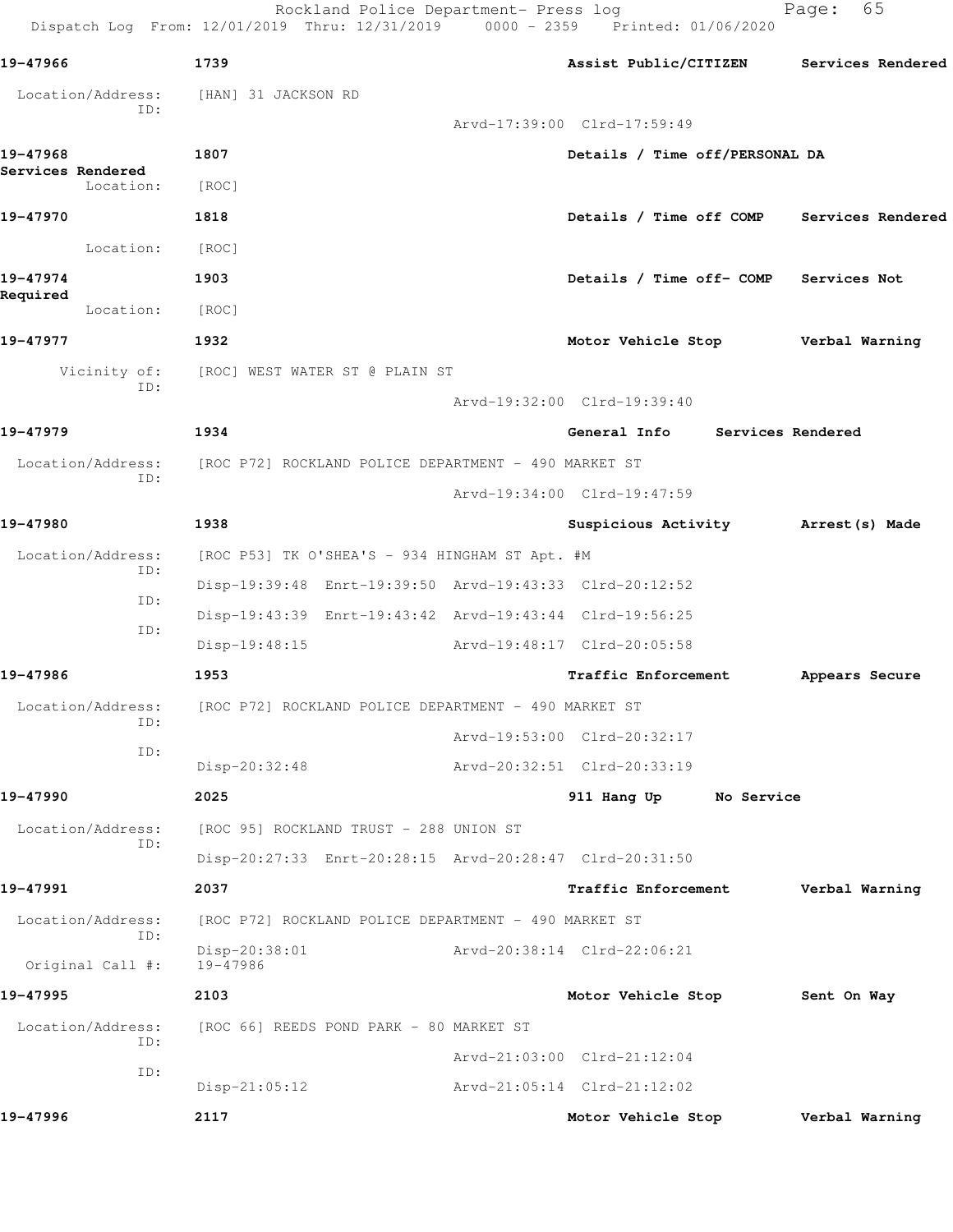|                                   | Dispatch Log From: 12/01/2019 Thru: 12/31/2019 0000 - 2359 Printed: 01/06/2020 | Rockland Police Department- Press log |                                        |                | 66<br>Page:              |  |
|-----------------------------------|--------------------------------------------------------------------------------|---------------------------------------|----------------------------------------|----------------|--------------------------|--|
| Vicinity of:                      | [ROC] EAST WATER ST @ FRANKLIN AVE                                             |                                       |                                        |                |                          |  |
| ID:                               |                                                                                |                                       | Arvd-21:17:00 Clrd-21:25:30            |                |                          |  |
| 19-48005                          | 2215                                                                           |                                       | <b>Traffic Enforcement</b>             |                | Services Rendered        |  |
| Location/Address:                 | [ROC P72] ROCKLAND POLICE DEPARTMENT - 490 MARKET ST                           |                                       |                                        |                |                          |  |
| TD:<br>Original Call #:           | Disp-22:16:09 Enrt-22:16:12 Arvd-22:16:15 Clrd-23:57:38<br>19-47991            |                                       |                                        |                |                          |  |
| For Date: $12/21/2019$ - Saturday |                                                                                |                                       |                                        |                |                          |  |
| 19-48018                          | 0000                                                                           |                                       | SHIFT ASSIGNMENTSNo Service            |                |                          |  |
| Location/Address:                 | [ROC P72] ROCKLAND POLICE DEPARTMENT - 490 MARKET ST                           |                                       |                                        |                |                          |  |
| ID:                               |                                                                                |                                       | Arvd-00:00:00 Clrd-01:05:21            |                |                          |  |
| 19-48016                          | 0027                                                                           |                                       | Building Check Services Rendered       |                |                          |  |
| Location/Address:                 | [ROC] HOTELS – HINGHAM ST                                                      |                                       |                                        |                |                          |  |
| ID:                               |                                                                                |                                       | Arvd-00:29:42 Clrd-00:33:11            |                |                          |  |
| 19-48020                          | 0114                                                                           |                                       | Suspicious Activity Cancelled Enroute  |                |                          |  |
| Location/Address:<br>ID:          | [ROC] 118 TURNER RD                                                            |                                       |                                        |                |                          |  |
| ID:                               | Disp-01:15:43 Enrt-01:17:16 Arvd-01:17:21 Clrd-01:17:54                        |                                       |                                        |                |                          |  |
|                                   | Disp-01:17:37 Enrt-01:17:42 Arvd-01:17:44 Clrd-01:17:47                        |                                       |                                        |                |                          |  |
| 19-48021                          | 0119                                                                           |                                       | Prisioner Transport                    |                | Services Rendered        |  |
| Location/Address:<br>ID:          | [WEY 1] SOUTH SHORE HOSPITAL - 55 FOGG RD                                      |                                       |                                        |                |                          |  |
| ID:                               | $Disp-01:20:29$                                                                |                                       | Arvd-01:20:35 Clrd-03:39:57            |                |                          |  |
|                                   | Disp-03:09:50 Enrt-03:09:57 Arvd-04:08:18 Clrd-04:35:59                        |                                       |                                        |                |                          |  |
| 19-48023                          | 0131                                                                           |                                       | Burglar Alarm Building Checked/Secured |                |                          |  |
| Location/Address:<br>ID:          | [ROC P46] DUNKIN DONUTS - 851 HINGHAM ST                                       |                                       |                                        |                |                          |  |
|                                   | Disp-01:32:05 Enrt-01:32:07 Arvd-01:32:09 Clrd-01:35:20                        |                                       |                                        |                |                          |  |
| 19-48024                          | 0136                                                                           |                                       | Burglar Alarm                          |                | Building Checked/Secured |  |
| Location/Address:<br>ID:          | [ROC P112] FAMILY DOLLAR - 366 MARKET ST                                       |                                       |                                        |                |                          |  |
| ID:                               | Disp-01:37:03 Enrt-01:37:14                                                    |                                       | $Clrd-01:40:15$                        |                |                          |  |
|                                   | Disp-01:39:34 Enrt-01:39:36 Arvd-01:39:38 Clrd-01:40:06                        |                                       |                                        |                |                          |  |
| 19-48031                          | 0603                                                                           |                                       | Building Check                         | Appears Secure |                          |  |
| Location/Address:<br>ID:          | [ROC] UNION ST                                                                 |                                       |                                        |                |                          |  |
|                                   |                                                                                |                                       | Arvd-06:03:00 Clrd-06:19:01            |                |                          |  |
| 19-48037                          | 0725                                                                           |                                       | Disabled Motor Vehicle                 |                | Services Rendered        |  |
| Location/Address:<br>ID:          | [ROC] TOWN LINE - HINGHAM ST                                                   |                                       |                                        |                |                          |  |
|                                   | Disp-07:26:03 Enrt-07:26:05 Arvd-07:26:48 Clrd-07:40:43                        |                                       |                                        |                |                          |  |
| 19-48040                          | 0808                                                                           |                                       | SHIFT ASSIGNMENTS Services Rendered    |                |                          |  |
| Location/Address:                 | [ROC P72] ROCKLAND POLICE DEPARTMENT - 490 MARKET ST                           |                                       |                                        |                |                          |  |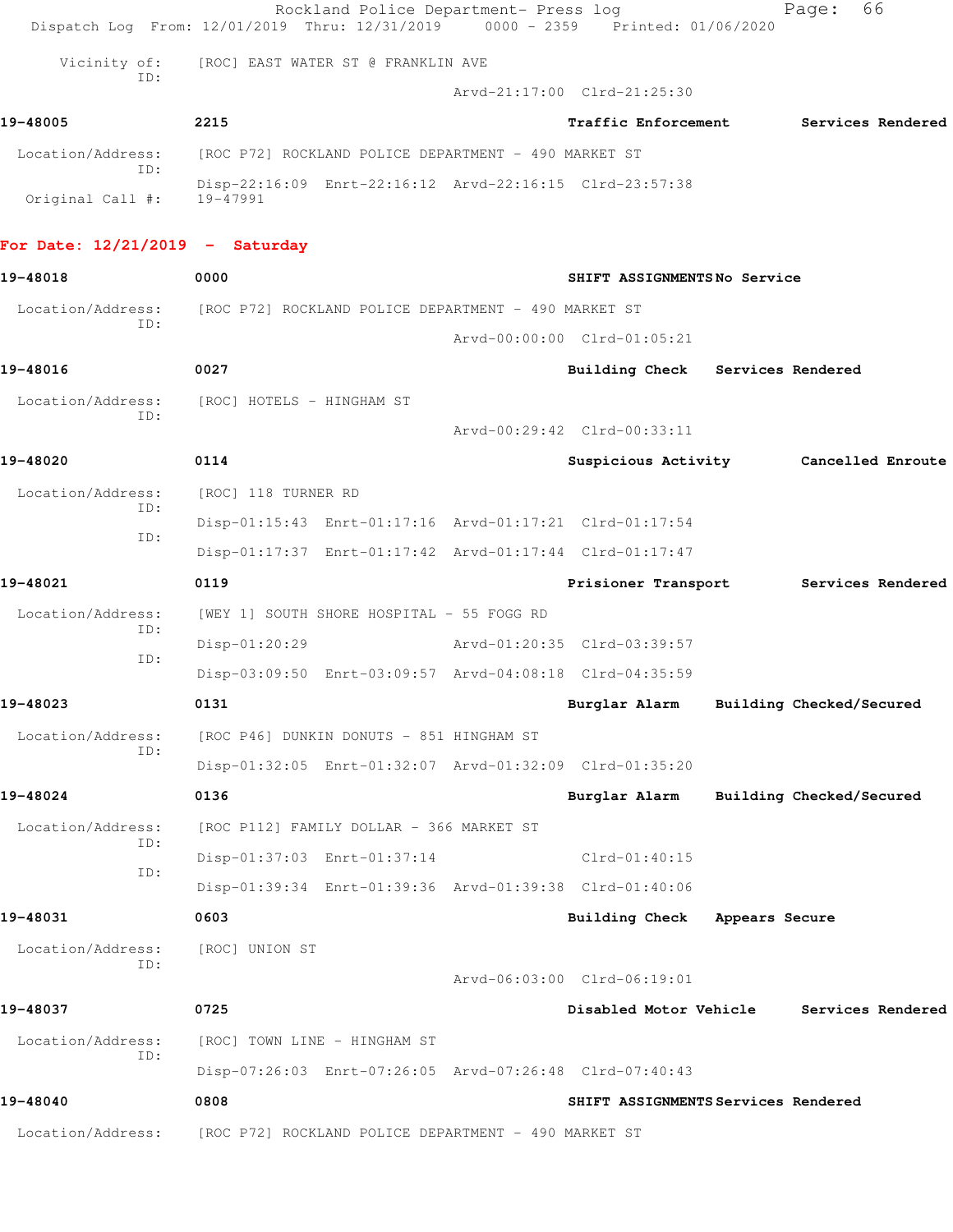|                     | Rockland Police Department- Press log<br>Dispatch Log From: 12/01/2019 Thru: 12/31/2019 0000 - 2359 Printed: 01/06/2020 |                                         |              | 67<br>Page:              |
|---------------------|-------------------------------------------------------------------------------------------------------------------------|-----------------------------------------|--------------|--------------------------|
| ID:                 | Disp-08:12:16                                                                                                           | $Clrd-08:12:54$                         |              |                          |
| 19-48042            | 0842                                                                                                                    | Burglar Alarm                           |              | Building Checked/Secured |
| Location/Address:   | [ROC] UBS FINANCIAL SERVICES - 1099 HINGHAM ST                                                                          |                                         |              |                          |
| ID:                 | Disp-08:48:09 Enrt-08:48:18 Arvd-08:55:14 Clrd-08:59:54                                                                 |                                         |              |                          |
| 19-48041            | 0843                                                                                                                    | Burglar Alarm Cancelled Enroute         |              |                          |
| Location/Address:   | [ROC] SSGA - 22 RESERVOIR PARK DR                                                                                       |                                         |              |                          |
| ID:                 | Disp-08:44:35 Enrt-08:44:40                                                                                             | Clrd-08:47:48                           |              |                          |
| 19-48043            | 0847                                                                                                                    | Prisioner Transport                     |              | Services Rendered        |
| Location/Address:   | [ROC P72] ROCKLAND POLICE DEPARTMENT - 490 MARKET ST                                                                    |                                         |              |                          |
| ID:                 | Disp-08:48:50                                                                                                           | Arvd-08:49:01 Clrd-08:52:23             |              |                          |
| ID:                 | Disp-08:52:30 Enrt-08:52:37                                                                                             | $Clrd-10:01:00$                         |              |                          |
| 19-48046            | 0900                                                                                                                    | Building Check Building Checked/Secured |              |                          |
| Location/Address:   | [ROC] HINGHAM ST                                                                                                        |                                         |              |                          |
| ID:                 |                                                                                                                         | Arvd-09:01:00 Clrd-09:01:14             |              |                          |
| 19-48047            | 0901                                                                                                                    | Building Check Services Rendered        |              |                          |
| Location/Address:   | [ROC] BILL DELAHUNT PKWY                                                                                                |                                         |              |                          |
| ID:                 |                                                                                                                         | Arvd-09:01:58 Clrd-09:02:13             |              |                          |
| 19-48055            | 1143                                                                                                                    | Lockout                                 |              | Services Rendered        |
| Location/Address:   | [ROC] 1095 UNION ST                                                                                                     |                                         |              |                          |
| ID:                 | Disp-11:45:15 Enrt-11:45:22 Arvd-11:47:34 Clrd-11:54:06                                                                 |                                         |              |                          |
| 19-48056            | 1144                                                                                                                    | 911 Accidental Services Rendered        |              |                          |
| Location/Address:   | [ROC] 107 MARKS ST                                                                                                      |                                         |              |                          |
| ID:                 | Disp-11:46:18 Enrt-11:46:25                                                                                             | $Clrd-11:58:25$                         |              |                          |
| 19-48284            | 1235                                                                                                                    | Animal Complaint Services Rendered      |              |                          |
| Location/Address:   | [ROC] NORTH AVE                                                                                                         |                                         |              |                          |
| 19-48061            | 1340                                                                                                                    | Traffic Enforcement                     |              | Services Rendered        |
| Location/Address:   | [ROC] FOREST ST                                                                                                         |                                         |              |                          |
| ID:                 |                                                                                                                         | Arvd-13:41:36 Clrd-13:58:08             |              |                          |
| 19-48065            | 1401                                                                                                                    | Building Check Services Rendered        |              |                          |
| Location/Address:   | [ROC] HINGHAM ST                                                                                                        |                                         |              |                          |
| ID:                 |                                                                                                                         | Arvd-14:01:47 Clrd-14:02:03             |              |                          |
| 19-48069            | 1441                                                                                                                    | Details / Time off                      |              | Services Rendered        |
| Location:           | [ROC]                                                                                                                   |                                         |              |                          |
| 19-48074            | 1551                                                                                                                    | 911 Accidental                          | Investigated |                          |
| Vicinity of:<br>ID: | [ROC] 685 SUMMER ST                                                                                                     |                                         |              |                          |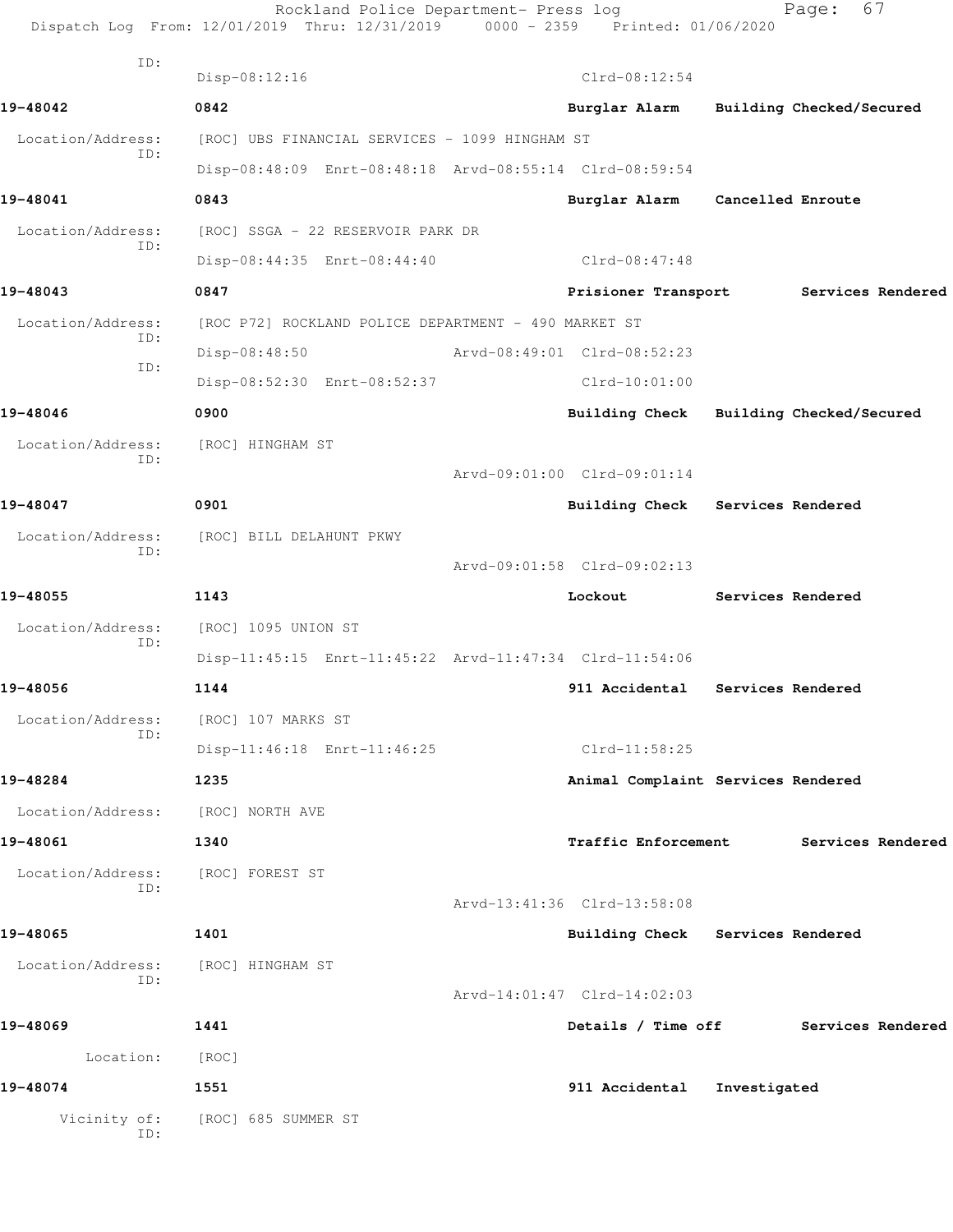|                             | Rockland Police Department- Press log<br>Dispatch Log From: 12/01/2019 Thru: 12/31/2019 0000 - 2359 Printed: 01/06/2020 |                              | 68<br>Page:                             |
|-----------------------------|-------------------------------------------------------------------------------------------------------------------------|------------------------------|-----------------------------------------|
|                             | Disp-15:52:42 Enrt-15:52:49 Arvd-15:57:59 Clrd-15:58:06                                                                 |                              |                                         |
| 19-48078                    | 1609                                                                                                                    | 911 Accidental               | Investigated                            |
| Location/Address:           | [ROC] 119 GROVE ST Apt. #229                                                                                            |                              |                                         |
| TD:                         | Disp-16:11:28 Enrt-16:11:38 Arvd-16:13:24 Clrd-16:18:11                                                                 |                              |                                         |
| 19-48079                    | 1614                                                                                                                    |                              | SHIFT ASSIGNMENTS Services Rendered     |
| Location/Address:<br>TD:    | [ROC P72] ROCKLAND POLICE DEPARTMENT - 490 MARKET ST                                                                    |                              |                                         |
|                             | Disp-16:17:39 Enrt-16:17:52 Arvd-16:17:56 Clrd-16:17:58                                                                 |                              |                                         |
| 19-48082                    | 1620                                                                                                                    | General Info                 | Services Rendered                       |
| Location/Address:<br>ID:    | [ROC P72] ROCKLAND POLICE DEPARTMENT - 490 MARKET ST                                                                    |                              |                                         |
|                             | Disp-16:30:50                                                                                                           | $Clrd-16:33:12$              |                                         |
| 19-48083                    | 1632                                                                                                                    | Vandalism                    | Services Rendered                       |
| Location/Address:<br>ID:    | [ROC] 417 LIBERTY ST                                                                                                    |                              |                                         |
|                             | Disp-16:37:40 Enrt-16:37:44 Arvd-16:41:24 Clrd-17:13:39                                                                 |                              |                                         |
| 19-48094                    | 1955                                                                                                                    |                              | Building Check Building Checked/Secured |
| Location/Address:<br>ID:    | [ROC 73] ROCKLAND TOWN HALL - 242 UNION ST                                                                              |                              |                                         |
|                             |                                                                                                                         | Arvd-19:58:13 Clrd-20:00:53  |                                         |
| 19-48095                    | 2004                                                                                                                    | Building Check               | Services Rendered                       |
| Location/Address:<br>ID:    | [ROC P75] UNION POINT - BILL DELAHUNT PKWY                                                                              |                              |                                         |
|                             |                                                                                                                         | Arvd-20:09:33 Clrd-20:10:01  |                                         |
| 19-48096                    | 2010                                                                                                                    | Traffic Enforcement          | Appears Secure                          |
| Location/Address:<br>ID:    | [ROC] FOREST ST                                                                                                         |                              |                                         |
|                             |                                                                                                                         | Arvd-20:12:15 Clrd-20:32:26  |                                         |
| 19-48097                    | 2011                                                                                                                    | Building Check               | Building Checked/Secured                |
| Location/Address:<br>TD:    | [ROC P45] COMFORT INN - 850 HINGHAM ST                                                                                  |                              |                                         |
|                             |                                                                                                                         | Arvd-20:17:20 Clrd-20:17:43  |                                         |
| 19-48101                    | 2041                                                                                                                    | 911 Hang Up                  | Investigated                            |
| Location/Address:<br>ID:    | [ROC] 51 MAPLE ST                                                                                                       |                              |                                         |
|                             | Disp-20:42:28 Enrt-20:42:31 Arvd-20:45:38 Clrd-20:49:16                                                                 |                              |                                         |
| 19-48106<br>Patient Refusal | 2123                                                                                                                    | Motor Vehicle Collision W/PI |                                         |
| Location/Address:<br>ID:    | [ROC P72] ROCKLAND POLICE DEPARTMENT - 490 MARKET ST                                                                    |                              |                                         |
| EMS Unit:                   | Disp-21:25:20<br>HVRAMB-Hanover Ambulance                                                                               | Arvd-21:26:00 Clrd-21:26:54  |                                         |
|                             | Disp-21:25:35 Enrt-21:26:48 Arvd-21:36:24 Clrd-21:50:19<br>InQrtsUnavl-21:57:46 InSrvce-21:57:46                        |                              |                                         |
| Fire Unit:                  | HVRENG-Pumper-Hanover Engine<br>Disp-21:25:59 Enrt-21:27:08                                                             | Clrd-21:31:09                |                                         |
| Fire Unit:                  | InQrtsUnavl-21:50:48 InSrvce-21:50:48<br>ROCKC1-Staff-Rockland Fire Chief                                               |                              |                                         |
|                             | Disp-21:28:30 Enrt-21:28:34 Arvd-21:29:23 Clrd-21:50:12<br>InQrtsUnavl-21:55:38 InSrvce-21:55:38                        |                              |                                         |
| Fire Unit:                  | ROCKC2-Staff-Rockland Fire Deputy                                                                                       |                              |                                         |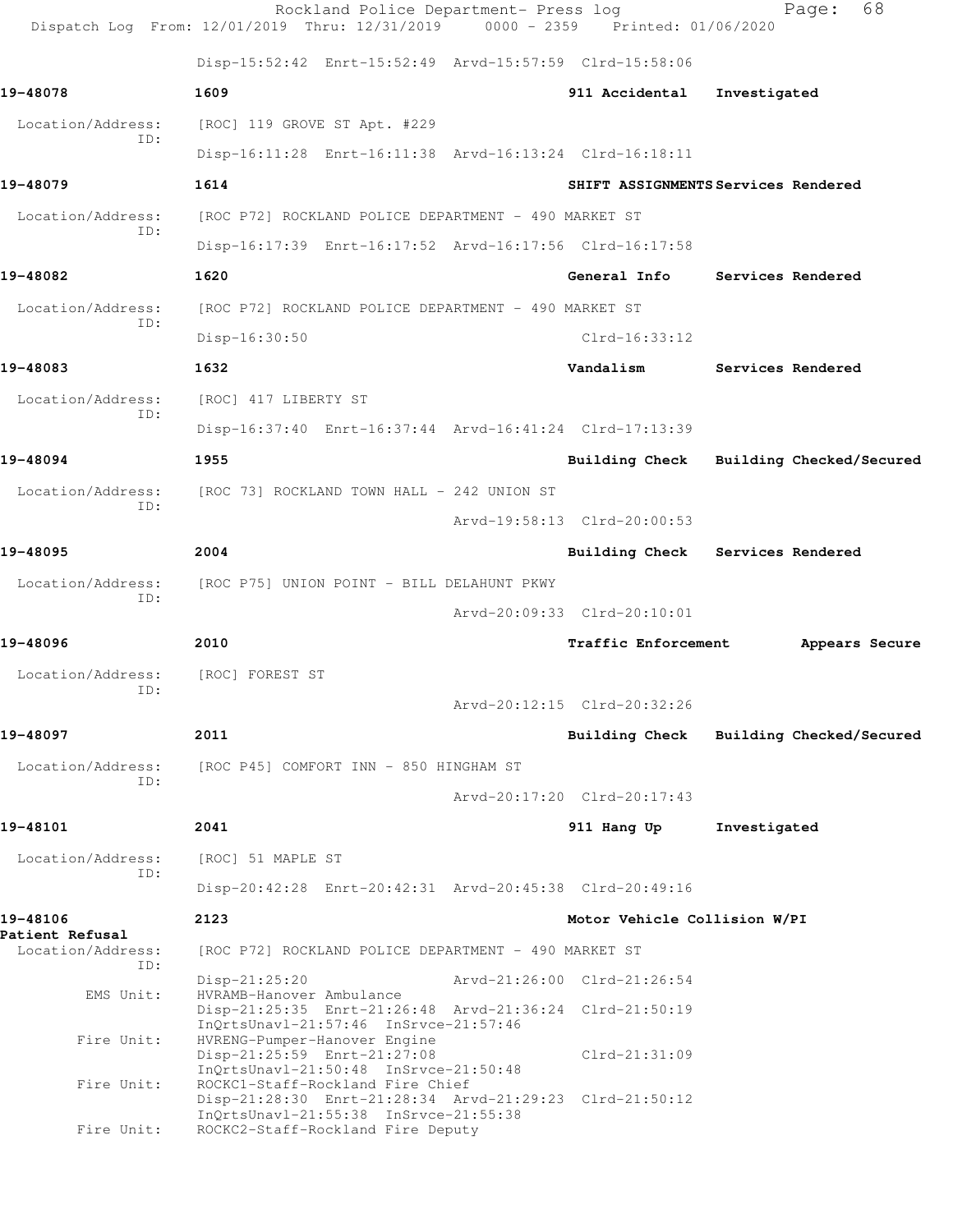| Dispatch Log From: 12/01/2019 Thru: 12/31/2019 0000 - 2359 Printed: 01/06/2020 |                                                      | Rockland Police Department- Press log                   |                                                         |                | 69<br>Page:                             |
|--------------------------------------------------------------------------------|------------------------------------------------------|---------------------------------------------------------|---------------------------------------------------------|----------------|-----------------------------------------|
|                                                                                |                                                      | InQrtsUnavl-21:51:02 InSrvce-21:51:02                   | Disp-21:28:50 Enrt-21:28:53 Arvd-21:28:56 Clrd-21:50:10 |                |                                         |
| 19-48107                                                                       | 2124                                                 |                                                         | Motor Vehicle Collision W/PI                            |                |                                         |
| Services Rendered<br>Vicinity of:                                              |                                                      | [ROC P72] ROCKLAND POLICE DEPARTMENT - 490 MARKET ST    |                                                         |                |                                         |
| ID:                                                                            |                                                      |                                                         | Arvd-21:24:00 Clrd-21:40:56                             |                |                                         |
| ID:                                                                            | $Disp-21:27:35$                                      |                                                         | Arvd-21:27:38 Clrd-21:51:06                             |                |                                         |
| ID:                                                                            | Disp-21:39:28                                        |                                                         | Arvd-21:39:35 Clrd-21:40:54                             |                |                                         |
| ID:                                                                            | $Disp-21:39:41$                                      |                                                         | Arvd-21:39:44 Clrd-21:40:51                             |                |                                         |
| 19-48111                                                                       | 2200                                                 |                                                         | Robbery                                                 | Report Follows |                                         |
| Location/Address:                                                              |                                                      | [ROC P112] FAMILY DOLLAR - 366 MARKET ST                |                                                         |                |                                         |
| ID:                                                                            |                                                      |                                                         | Disp-22:01:48 Enrt-22:02:06 Arvd-22:03:38 Clrd-23:25:06 |                |                                         |
| ID:                                                                            |                                                      |                                                         | Disp-22:02:00 Enrt-22:02:06 Arvd-22:03:38 Clrd-23:25:03 |                |                                         |
| ID:                                                                            |                                                      |                                                         | Disp-22:02:04 Enrt-22:02:06 Arvd-22:03:38 Clrd-22:25:36 |                |                                         |
| ID:                                                                            |                                                      | Disp-22:02:45 Enrt-22:02:47 Arvd-22:03:38 Clrd-23:25:15 |                                                         |                |                                         |
| ID:                                                                            |                                                      |                                                         | Disp-22:30:07 Enrt-22:30:10 Arvd-22:33:10 Clrd-22:50:02 |                |                                         |
| ID:                                                                            | $Disp-23:03:48$                                      |                                                         | Arvd-23:04:05 Clrd-23:25:31                             |                |                                         |
| 19-48117                                                                       | 2249                                                 |                                                         | Disturbance                                             |                | Services Rendered                       |
| Location/Address:                                                              | [ROC] 51 MAPLE ST                                    |                                                         |                                                         |                |                                         |
| ID:                                                                            |                                                      |                                                         | Disp-22:50:02 Enrt-22:50:08 Arvd-22:53:16 Clrd-23:03:48 |                |                                         |
| 19-48118<br>911 Wireless call (Transfered)<br>Location:                        | 2250<br>[ROC]                                        |                                                         | 911 Wireless call (Transfered)                          |                |                                         |
| For Date: $12/22/2019$ - Sunday                                                |                                                      |                                                         |                                                         |                |                                         |
| 19-48123                                                                       | 0007                                                 |                                                         | SHIFT ASSIGNMENTSNo Service                             |                |                                         |
| Location/Address: [ROC P72] ROCKLAND POLICE DEPARTMENT - 490 MARKET ST         |                                                      |                                                         |                                                         |                |                                         |
| 19-48125                                                                       | 0018                                                 |                                                         | General Info                                            |                | No Action Required                      |
| Location/Address:                                                              |                                                      | [ROC P72] ROCKLAND POLICE DEPARTMENT - 490 MARKET ST    |                                                         |                |                                         |
| ID:                                                                            |                                                      |                                                         | Arvd-00:22:57 Clrd-00:24:13                             |                |                                         |
| 19-48126                                                                       | 0025                                                 |                                                         |                                                         |                | Building Check Building Checked/Secured |
| Location/Address:                                                              | [ROC] 249 UNION ST                                   |                                                         |                                                         |                |                                         |
| ID:                                                                            |                                                      |                                                         | Arvd-00:26:18 Clrd-00:28:14                             |                |                                         |
| 19-48127                                                                       | 0026                                                 |                                                         | General Info-SWAP SHIFT                                 |                | No Service                              |
| Location/Address:                                                              | [ROC P72] ROCKLAND POLICE DEPARTMENT - 490 MARKET ST |                                                         |                                                         |                |                                         |
| 19-48134                                                                       | 0238                                                 |                                                         | Suspicious Activity 5ent On Way                         |                |                                         |
| Location/Address:                                                              |                                                      | [ROC] 399 WEBSTER ST @ 485 E WATER ST                   |                                                         |                |                                         |
| ID:                                                                            |                                                      | Disp-02:42:29 Enrt-02:42:41 Arvd-02:42:44 Clrd-02:42:48 |                                                         |                |                                         |
| ID:                                                                            |                                                      |                                                         | Disp-02:43:04 Enrt-02:43:07 Arvd-02:43:26 Clrd-02:52:55 |                |                                         |
|                                                                                |                                                      |                                                         |                                                         |                |                                         |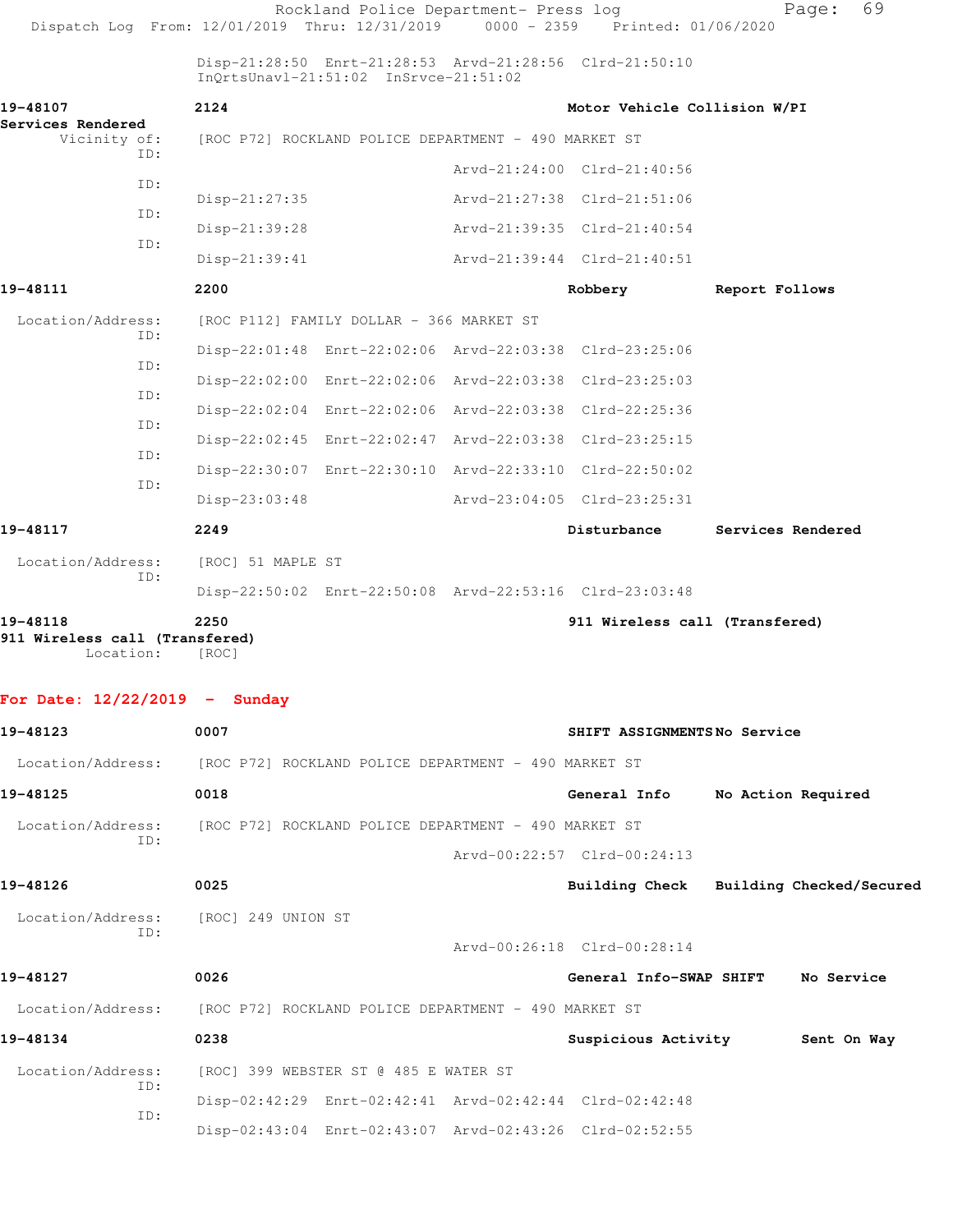|                                             | Rockland Police Department- Press log<br>Dispatch Log From: 12/01/2019 Thru: 12/31/2019 0000 - 2359 Printed: 01/06/2020 |                               | 70<br>Page:                             |
|---------------------------------------------|-------------------------------------------------------------------------------------------------------------------------|-------------------------------|-----------------------------------------|
| ID:                                         |                                                                                                                         |                               |                                         |
| ID:                                         | Disp-02:43:19 Enrt-02:43:23 Arvd-02:43:24 Clrd-02:52:52                                                                 |                               |                                         |
|                                             | Disp-02:43:54 Enrt-02:43:56 Arvd-02:43:58 Clrd-02:50:21                                                                 |                               |                                         |
| 19-48137                                    | 0306                                                                                                                    | Burglar Alarm                 | Appears Secure                          |
| Location/Address:<br>ID:                    | [ROC P112] FAMILY DOLLAR - 366 MARKET ST                                                                                |                               |                                         |
| ID:                                         | Disp-03:08:47 Enrt-03:08:53 Arvd-03:08:55 Clrd-03:11:21                                                                 |                               |                                         |
| ID:                                         | Disp-03:09:00                                                                                                           | Arvd-03:09:04 Clrd-03:11:21   |                                         |
|                                             | Disp-03:09:58 Enrt-03:10:01 Arvd-03:10:03 Clrd-03:11:21                                                                 |                               |                                         |
| 19-48142                                    | 0524                                                                                                                    | Building Check Appears Secure |                                         |
| Location/Address:                           | [ROC] 300 UNION ST                                                                                                      |                               |                                         |
| ID:                                         | $Disp-05:24:56$                                                                                                         | Arvd-05:25:01 Clrd-05:35:39   |                                         |
| 19-48159                                    | 0802                                                                                                                    |                               | Information Call No Action Required     |
| Location/Address:                           | [ROC P72] ROCKLAND POLICE DEPARTMENT - 490 MARKET ST                                                                    |                               |                                         |
| 19-48150                                    | 0810                                                                                                                    | Assist Other Agency           | Taken/Referred to                       |
| Other Agency<br>Vicinity of:                | [ROC P56] BURGER KING - 1333 HINGHAM ST                                                                                 |                               |                                         |
| ID:                                         | Disp-08:12:04 Enrt-08:12:15 Arvd-08:23:25 Clrd-08:33:45                                                                 |                               |                                         |
| ID:                                         | Disp-08:12:04 Enrt-08:12:19 Arvd-08:12:56 Clrd-08:33:51                                                                 |                               |                                         |
| ID:                                         | Disp-08:12:04 Enrt-08:12:17 Arvd-08:23:23 Clrd-08:33:48                                                                 |                               |                                         |
| 19-48156                                    | 0911                                                                                                                    |                               | Building Check Building Checked/Secured |
| Location/Address:                           | [ROC] BILL DELAHUNT PKWY                                                                                                |                               |                                         |
| ID:                                         |                                                                                                                         | Arvd-09:11:59 Clrd-09:12:16   |                                         |
| 19-48157                                    | 0912                                                                                                                    | Building Check                | Building Checked/Secured                |
| Location/Address:                           | [ROC] HINGHAM ST                                                                                                        |                               |                                         |
| ID:                                         |                                                                                                                         | Arvd-09:13:12 Clrd-09:13:27   |                                         |
| 19-48158                                    | 0913                                                                                                                    | Traffic Enforcement           | Building                                |
| <b>Checked/Secured</b><br>Location/Address: | [ROC] FOREST ST                                                                                                         |                               |                                         |
| ID:                                         |                                                                                                                         | Arvd-09:14:30 Clrd-09:37:03   |                                         |
| 19-48165                                    | 1049                                                                                                                    | 911 Hang Up                   | Investigated                            |
| Location/Address:                           | [ROC] 565 FOREST ST                                                                                                     |                               |                                         |
| ID:                                         | Disp-10:51:22 Enrt-10:51:26 Arvd-11:00:34 Clrd-11:22:11                                                                 |                               |                                         |
| 19-48169                                    | 1058                                                                                                                    |                               | General Incident No Action Required     |
| Location/Address:                           | [ROC P72] ROCKLAND POLICE DEPARTMENT - 490 MARKET ST                                                                    |                               |                                         |
| ID:                                         | $Disp-11:06:08$                                                                                                         | $Clrd-11:08:33$               |                                         |
| 19-48176                                    | 1220                                                                                                                    | Building Check                | Appears Secure                          |
| Location/Address:                           | [ROC] HINGHAM ST                                                                                                        |                               |                                         |
| ID:                                         |                                                                                                                         | Arvd-12:20:00 Clrd-12:21:46   |                                         |
|                                             |                                                                                                                         |                               |                                         |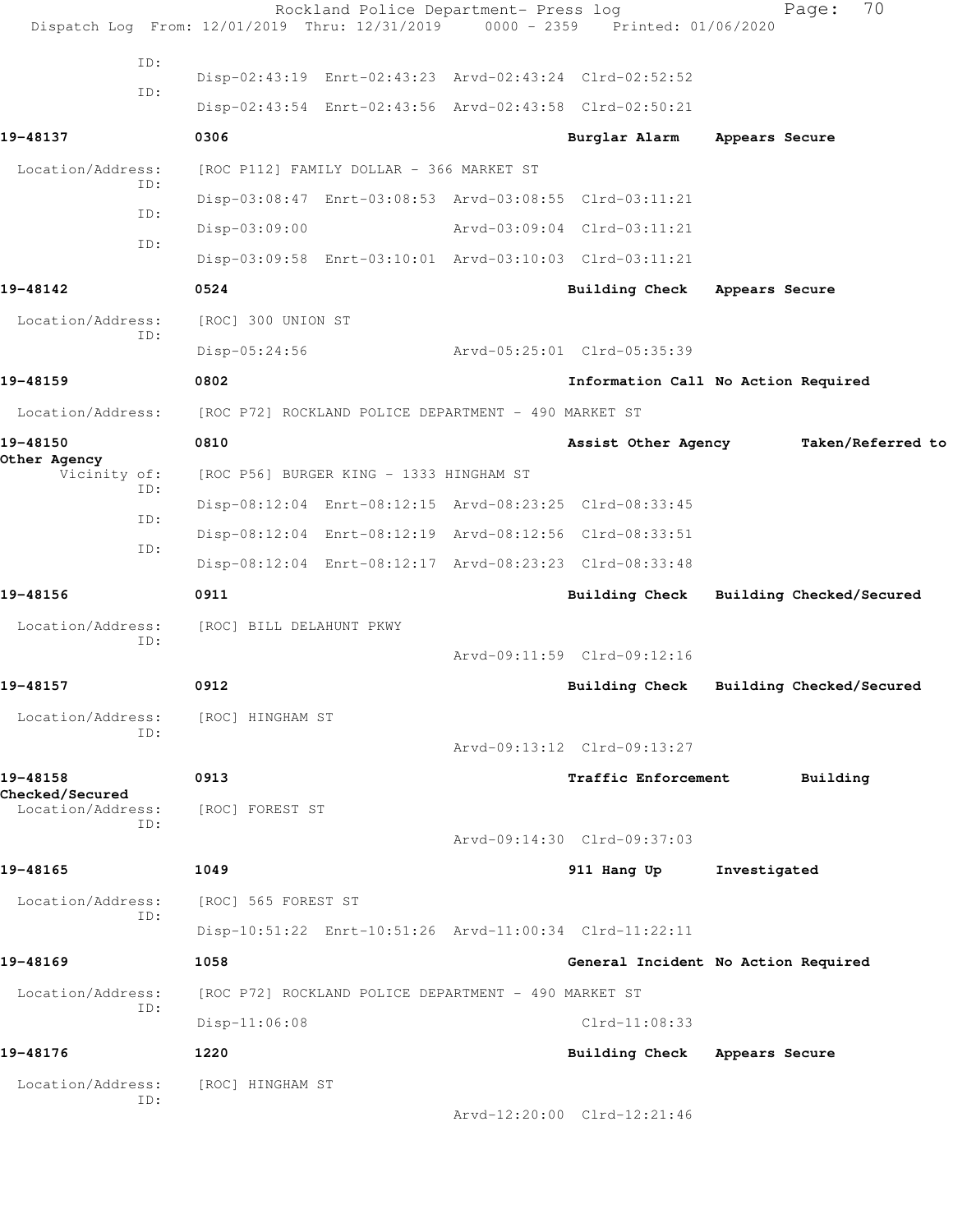|                          | Rockland Police Department- Press log<br>Dispatch Log From: 12/01/2019 Thru: 12/31/2019 0000 - 2359 Printed: 01/06/2020 |                                     | 71<br>Page:                                |
|--------------------------|-------------------------------------------------------------------------------------------------------------------------|-------------------------------------|--------------------------------------------|
| 19-48180                 | 1308                                                                                                                    | Information Call No Action Required |                                            |
|                          | Location/Address: [ROC P72] ROCKLAND POLICE DEPARTMENT - 490 MARKET ST                                                  |                                     |                                            |
| 19-48181                 | 1319                                                                                                                    |                                     | MVA Property Damage Only Services Rendered |
| Vicinity of:             | [ROC] PLAIN ST @ ARLINGTON ST                                                                                           |                                     |                                            |
| ID:                      | Disp-13:21:23 Enrt-13:21:34 Arvd-13:21:37 Clrd-13:33:32                                                                 |                                     |                                            |
| ID:                      | Disp-13:21:23 Enrt-13:21:35                                                                                             | $Clrd-13:33:29$                     |                                            |
| 19-48184                 | 1420                                                                                                                    | Details / Time off                  | No Action                                  |
| Required<br>Location:    | [ROC]                                                                                                                   |                                     |                                            |
| 19-48189                 | 1501                                                                                                                    | Animal Complaint Sent On Way        |                                            |
| Vicinity of:<br>ID:      | [ROC 66] REEDS POND PARK - 80 MARKET ST                                                                                 |                                     |                                            |
|                          | Disp-15:02:24 Enrt-15:02:32 Arvd-15:05:21 Clrd-15:09:34                                                                 |                                     |                                            |
| 19-48193                 | 1604                                                                                                                    | SHIFT ASSIGNMENTSNo Service         |                                            |
|                          | Location/Address: [ROC P72] ROCKLAND POLICE DEPARTMENT - 490 MARKET ST                                                  |                                     |                                            |
| 19-48195                 | 1619                                                                                                                    | Details / Time off                  | No Service                                 |
| Location:                | [ROC]                                                                                                                   |                                     |                                            |
| 19-48197                 | 1647                                                                                                                    | Missing Person Services Rendered    |                                            |
| Location/Address:<br>ID: | [ROC P45] COMFORT INN - 850 HINGHAM ST                                                                                  |                                     |                                            |
|                          | $Disp-16:51:04$                                                                                                         | Arvd-16:53:25 Clrd-17:15:08         |                                            |
| 19-48205                 | 1837                                                                                                                    | 911 Accidental Investigated         |                                            |
| Location/Address:<br>ID: | [ROC] 25 GLEN ST Apt. #2                                                                                                |                                     |                                            |
|                          | Disp-18:38:41 Enrt-18:38:56                                                                                             | $Clrd-18:51:32$                     |                                            |
| 19-48208                 | 1912                                                                                                                    | <b>Building Check</b>               | Building Checked/Secured                   |
| Location/Address:<br>ID: | [ROC] HINGHAM ST                                                                                                        |                                     |                                            |
|                          |                                                                                                                         | Arvd-19:14:45 Clrd-19:15:01         |                                            |
| 19-48209                 | 1915                                                                                                                    | Building Check                      | Building Checked/Secured                   |
| Location/Address:<br>ID: | [ROC] BILL DELAHUNT PKWY                                                                                                |                                     |                                            |
|                          |                                                                                                                         | Arvd-19:16:13 Clrd-19:16:27         |                                            |
| 19-48210<br>Required     | 1916                                                                                                                    | Traffic Enforcement                 | No Action                                  |
| Location/Address:<br>ID: | [ROC] FOREST ST                                                                                                         |                                     |                                            |
|                          |                                                                                                                         | Arvd-19:17:37 Clrd-19:17:57         |                                            |
| 19-48211                 | 1923                                                                                                                    | Motor Vehicle Complaint             | Services Rendered                          |
| Location/Address:<br>ID: | [ROC] 545 UNION ST                                                                                                      |                                     |                                            |
|                          | Disp-19:26:11                                                                                                           | $Clrd-20:12:37$                     |                                            |
| 19-48212                 | 1930                                                                                                                    |                                     | Larceny / Forgery/ Fraud Services Rendered |
| Location/Address:<br>ID: | [ROC P55] HOME DEPOT - 1149 HINGHAM ST                                                                                  |                                     |                                            |
|                          | Disp-19:31:34 Enrt-19:31:37 Arvd-19:56:38 Clrd-19:57:22                                                                 |                                     |                                            |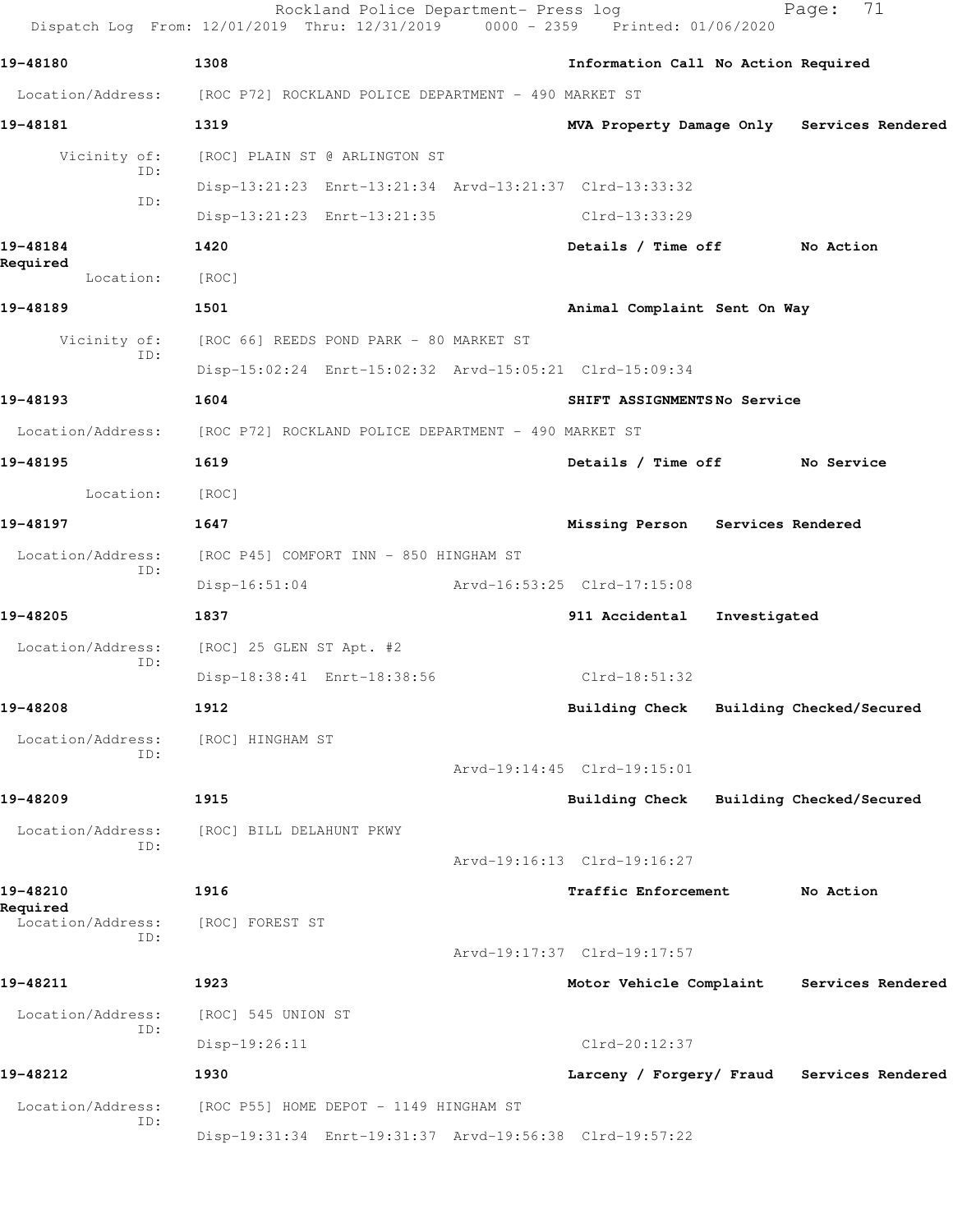Rockland Police Department- Press log entitled Page: 72 Dispatch Log From: 12/01/2019 Thru: 12/31/2019 0000 - 2359 Printed: 01/06/2020

| 19-48216                | 2021                                                                | Motor Vehicle Stop Verbal Warning        |                    |                                          |
|-------------------------|---------------------------------------------------------------------|------------------------------------------|--------------------|------------------------------------------|
| Location/Address:       | [ROC] 416 SUMMER ST @ 67 CONDON CIR                                 |                                          |                    |                                          |
| ID:                     |                                                                     | Arvd-20:21:00 Clrd-20:24:36              |                    |                                          |
| 19-48223                | 2117                                                                |                                          |                    | Suspicious Activity Services Rendered    |
| Location/Address:       | [ROC P107] DUNKIN DONUTS - 165 MARKET ST                            |                                          |                    |                                          |
| ID:<br>ID:              | Disp-21:17:53 Enrt-21:17:57 Clrd-21:18:21                           |                                          |                    |                                          |
|                         | Disp-21:18:14 Enrt-21:18:15 Arvd-21:19:06 Clrd-21:26:30             |                                          |                    |                                          |
| 19-48226                | 2136                                                                | ERRATIC OPERATOR Gone on arrival         |                    |                                          |
| Location/Address:       | [ROC] CENTRE AVE                                                    |                                          |                    |                                          |
| ID:                     | $Disp-21:39:18$                                                     | Arvd-21:39:28 Clrd-21:47:49              |                    |                                          |
| 19-48231                | 2250                                                                | Burglar Alarm Building Checked/Secured   |                    |                                          |
| Location/Address:       | [ROC P102] KNIGHTS OF COLUMBUS - 440 WEBSTER ST                     |                                          |                    |                                          |
| ID:                     | Disp-22:51:30 Enrt-22:51:35 Arvd-22:53:50 Clrd-22:57:50             |                                          |                    |                                          |
| 19-48232                | 2250                                                                | 911 Accidental Services Rendered         |                    |                                          |
| Location/Address:       | [ROC] 219 UNION ST Apt. #3                                          |                                          |                    |                                          |
| ID:                     | Disp-22:57:16 Enrt-22:57:18 Arvd-23:01:16 Clrd-23:06:52             |                                          |                    |                                          |
| ID:                     | Disp-22:57:56 Enrt-22:57:59 Arvd-23:00:47 Clrd-23:06:50             |                                          |                    |                                          |
| 19-48233                | 2257                                                                |                                          |                    | Disabled Motor Vehicle Services Rendered |
| Location/Address:       | [ROC] 164 MARTHA DR                                                 |                                          |                    |                                          |
| ID:                     | Disp-22:58:34                                                       | Arvd-22:58:37 Clrd-23:00:03              |                    |                                          |
| 19-48236                | 2319                                                                | Burglar Alarm                            | No Action Required |                                          |
| Location/Address:       | [ROC P102] KNIGHTS OF COLUMBUS - 440 WEBSTER ST                     |                                          |                    |                                          |
| ID:<br>Original Call #: | Disp-23:19:53 Enrt-23:19:59 Arvd-23:22:30 Clrd-23:29:57<br>19-48231 |                                          |                    |                                          |
| 19-48237                | 2330                                                                | Building Check                           |                    | Building Checked/Secured                 |
| Location/Address:       | [ROC] HINGHAM ST                                                    |                                          |                    |                                          |
| ID:                     |                                                                     | Arvd-23:30:48 Clrd-23:31:02              |                    |                                          |
| ID:                     |                                                                     | Arvd-01:32:40 Clrd-12/23/2019 @ 01:34:12 |                    |                                          |
|                         |                                                                     |                                          |                    |                                          |

## **For Date: 12/23/2019 - Monday**

| 19-48238                 | 0002                                                 | General Info                | No Service                         |
|--------------------------|------------------------------------------------------|-----------------------------|------------------------------------|
| Location/Address:        | [ROC P72] ROCKLAND POLICE DEPARTMENT - 490 MARKET ST |                             |                                    |
| ID:                      | $Disp-00:04:55$                                      | Arvd-00:05:02 Clrd-00:05:06 |                                    |
|                          |                                                      |                             |                                    |
| 19-48240                 | 0055                                                 |                             | Assault Offenses Services Rendered |
| Location/Address:<br>ID: | [ROC P72] ROCKLAND POLICE DEPARTMENT - 490 MARKET ST |                             |                                    |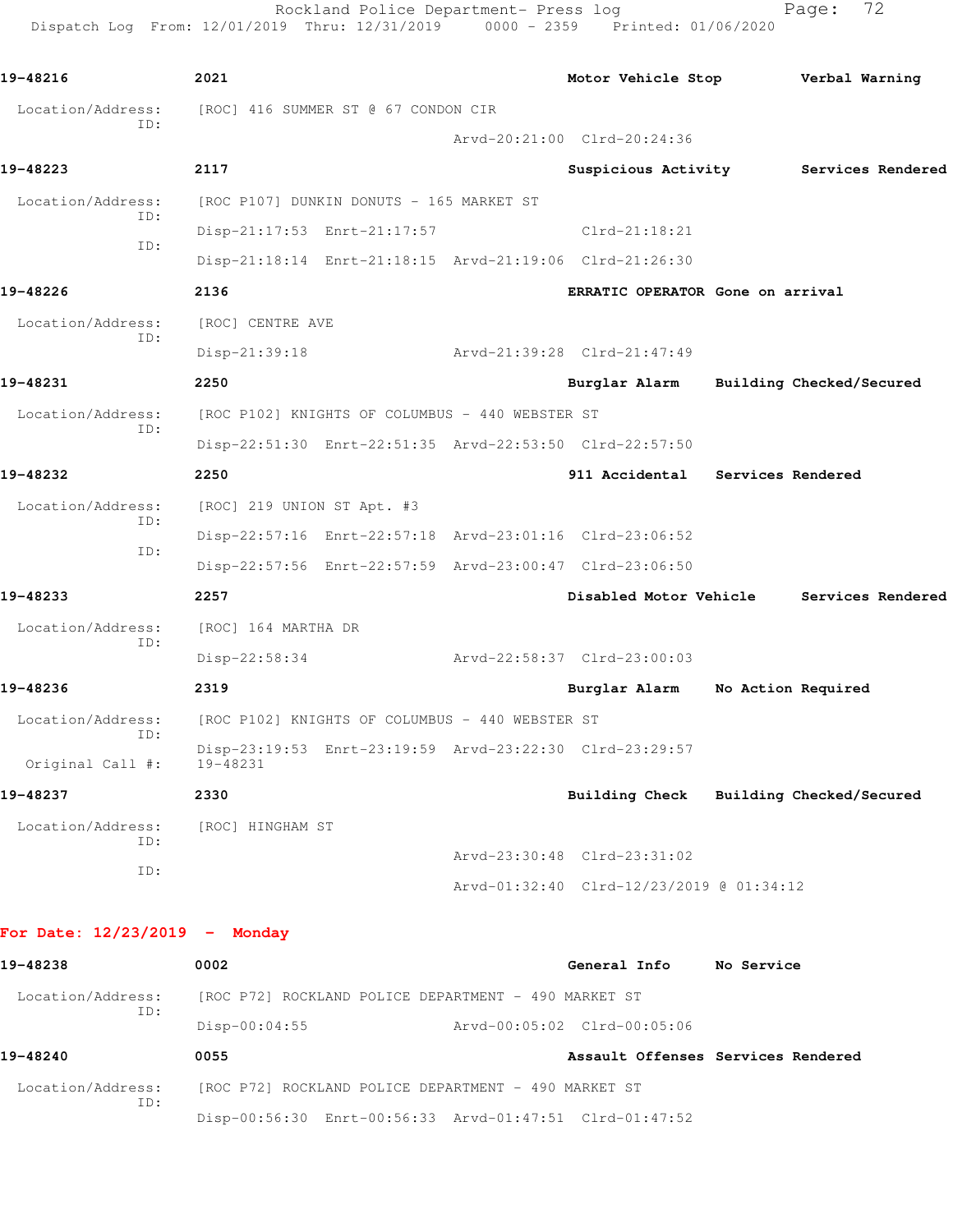| 19-48247<br>Required<br>Location/Address:<br>ID:<br>ID:<br>19-48252<br>Location/Address:<br>ID:<br>19-48258<br>Location/Address:<br>ID:<br>19-48259<br>Location:<br>19-48260<br>Location/Address:<br>ID:<br>19-48261 | 0304<br>[ROC] 103 GROVE ST Apt. #316<br>Disp-03:07:52 Enrt-03:08:07 Arvd-03:09:29 Clrd-03:14:17<br>Disp-03:09:53 Enrt-03:09:54 Arvd-03:09:55 Clrd-03:14:18<br>0606<br>[ROC] 222 UNION ST<br>0637<br>[ROC] 103 GROVE ST Apt. #316<br>0638<br>[ROC]<br>0701<br>[ROC P72] ROCKLAND POLICE DEPARTMENT - 490 MARKET ST<br>Disp-07:03:19<br>0703 | <b>Building Check</b><br>Arvd-06:07:51 Clrd-06:21:48<br>Assist Other Agency<br>Arvd-06:37:00 Clrd-06:41:41<br>Details / Time off<br>Detail<br>Clrd-07:03:25 | Assist Other Agency Services Not<br>Appears Secure<br>No Service<br>No Service<br>No Service |
|----------------------------------------------------------------------------------------------------------------------------------------------------------------------------------------------------------------------|--------------------------------------------------------------------------------------------------------------------------------------------------------------------------------------------------------------------------------------------------------------------------------------------------------------------------------------------|-------------------------------------------------------------------------------------------------------------------------------------------------------------|----------------------------------------------------------------------------------------------|
|                                                                                                                                                                                                                      |                                                                                                                                                                                                                                                                                                                                            |                                                                                                                                                             |                                                                                              |
|                                                                                                                                                                                                                      |                                                                                                                                                                                                                                                                                                                                            |                                                                                                                                                             |                                                                                              |
|                                                                                                                                                                                                                      |                                                                                                                                                                                                                                                                                                                                            |                                                                                                                                                             |                                                                                              |
|                                                                                                                                                                                                                      |                                                                                                                                                                                                                                                                                                                                            |                                                                                                                                                             |                                                                                              |
|                                                                                                                                                                                                                      |                                                                                                                                                                                                                                                                                                                                            |                                                                                                                                                             |                                                                                              |
|                                                                                                                                                                                                                      |                                                                                                                                                                                                                                                                                                                                            |                                                                                                                                                             |                                                                                              |
|                                                                                                                                                                                                                      |                                                                                                                                                                                                                                                                                                                                            |                                                                                                                                                             |                                                                                              |
|                                                                                                                                                                                                                      |                                                                                                                                                                                                                                                                                                                                            |                                                                                                                                                             |                                                                                              |
|                                                                                                                                                                                                                      |                                                                                                                                                                                                                                                                                                                                            |                                                                                                                                                             |                                                                                              |
|                                                                                                                                                                                                                      |                                                                                                                                                                                                                                                                                                                                            |                                                                                                                                                             |                                                                                              |
|                                                                                                                                                                                                                      |                                                                                                                                                                                                                                                                                                                                            |                                                                                                                                                             |                                                                                              |
|                                                                                                                                                                                                                      |                                                                                                                                                                                                                                                                                                                                            |                                                                                                                                                             |                                                                                              |
|                                                                                                                                                                                                                      |                                                                                                                                                                                                                                                                                                                                            |                                                                                                                                                             |                                                                                              |
|                                                                                                                                                                                                                      |                                                                                                                                                                                                                                                                                                                                            |                                                                                                                                                             |                                                                                              |
|                                                                                                                                                                                                                      |                                                                                                                                                                                                                                                                                                                                            |                                                                                                                                                             |                                                                                              |
|                                                                                                                                                                                                                      |                                                                                                                                                                                                                                                                                                                                            | Detail                                                                                                                                                      | No Service                                                                                   |
| Location/Address:                                                                                                                                                                                                    | [ROC P72] ROCKLAND POLICE DEPARTMENT - 490 MARKET ST                                                                                                                                                                                                                                                                                       |                                                                                                                                                             |                                                                                              |
| ID:                                                                                                                                                                                                                  | Disp-07:05:10                                                                                                                                                                                                                                                                                                                              | Clrd-07:05:21                                                                                                                                               |                                                                                              |
| 19-48283                                                                                                                                                                                                             | 0800                                                                                                                                                                                                                                                                                                                                       | Animal Complaint Services Rendered                                                                                                                          |                                                                                              |
| Location/Address:                                                                                                                                                                                                    | [ROC] 310 HOWARD ST                                                                                                                                                                                                                                                                                                                        |                                                                                                                                                             |                                                                                              |
| 19-48265                                                                                                                                                                                                             | 0801                                                                                                                                                                                                                                                                                                                                       | General Info                                                                                                                                                | Services Rendered                                                                            |
|                                                                                                                                                                                                                      | Location/Address: [ROC P72] ROCKLAND POLICE DEPARTMENT - 490 MARKET ST                                                                                                                                                                                                                                                                     |                                                                                                                                                             |                                                                                              |
| 19-48266                                                                                                                                                                                                             | 0811                                                                                                                                                                                                                                                                                                                                       |                                                                                                                                                             | Details / Time off Services Rendered                                                         |
| Location:                                                                                                                                                                                                            | [ROC]                                                                                                                                                                                                                                                                                                                                      |                                                                                                                                                             |                                                                                              |
| 19-48269                                                                                                                                                                                                             | 0835                                                                                                                                                                                                                                                                                                                                       | Assist Public Report Follows                                                                                                                                |                                                                                              |
| Location/Address:                                                                                                                                                                                                    | [ROC] 540 UNION ST                                                                                                                                                                                                                                                                                                                         |                                                                                                                                                             |                                                                                              |
| ID:                                                                                                                                                                                                                  | Disp-08:53:17 Enrt-08:53:28 Arvd-08:58:23 Clrd-09:44:30                                                                                                                                                                                                                                                                                    |                                                                                                                                                             |                                                                                              |
| 19-48276                                                                                                                                                                                                             | 0921                                                                                                                                                                                                                                                                                                                                       |                                                                                                                                                             | Details / Time off Services Rendered                                                         |
| Location:                                                                                                                                                                                                            | [ROC]                                                                                                                                                                                                                                                                                                                                      |                                                                                                                                                             |                                                                                              |
| 19-48277                                                                                                                                                                                                             | 0932                                                                                                                                                                                                                                                                                                                                       |                                                                                                                                                             | Motor Vehicle Stop Verbal Warning                                                            |
| Location/Address:                                                                                                                                                                                                    | [ROC] LIBERTY ST                                                                                                                                                                                                                                                                                                                           |                                                                                                                                                             |                                                                                              |
| ID:                                                                                                                                                                                                                  |                                                                                                                                                                                                                                                                                                                                            | Arvd-09:32:00 Clrd-09:35:13                                                                                                                                 |                                                                                              |
| 19-48278                                                                                                                                                                                                             | 0946                                                                                                                                                                                                                                                                                                                                       |                                                                                                                                                             | Motor Vehicle Stop Verbal Warning                                                            |
| Location/Address:                                                                                                                                                                                                    | [ROC] 11 NORTH AVE @ 408 UNION ST                                                                                                                                                                                                                                                                                                          |                                                                                                                                                             |                                                                                              |
| ID:                                                                                                                                                                                                                  |                                                                                                                                                                                                                                                                                                                                            | Arvd-09:46:00 Clrd-09:48:09                                                                                                                                 |                                                                                              |
| 19-48280                                                                                                                                                                                                             | 0956                                                                                                                                                                                                                                                                                                                                       | Building Check Services Rendered                                                                                                                            |                                                                                              |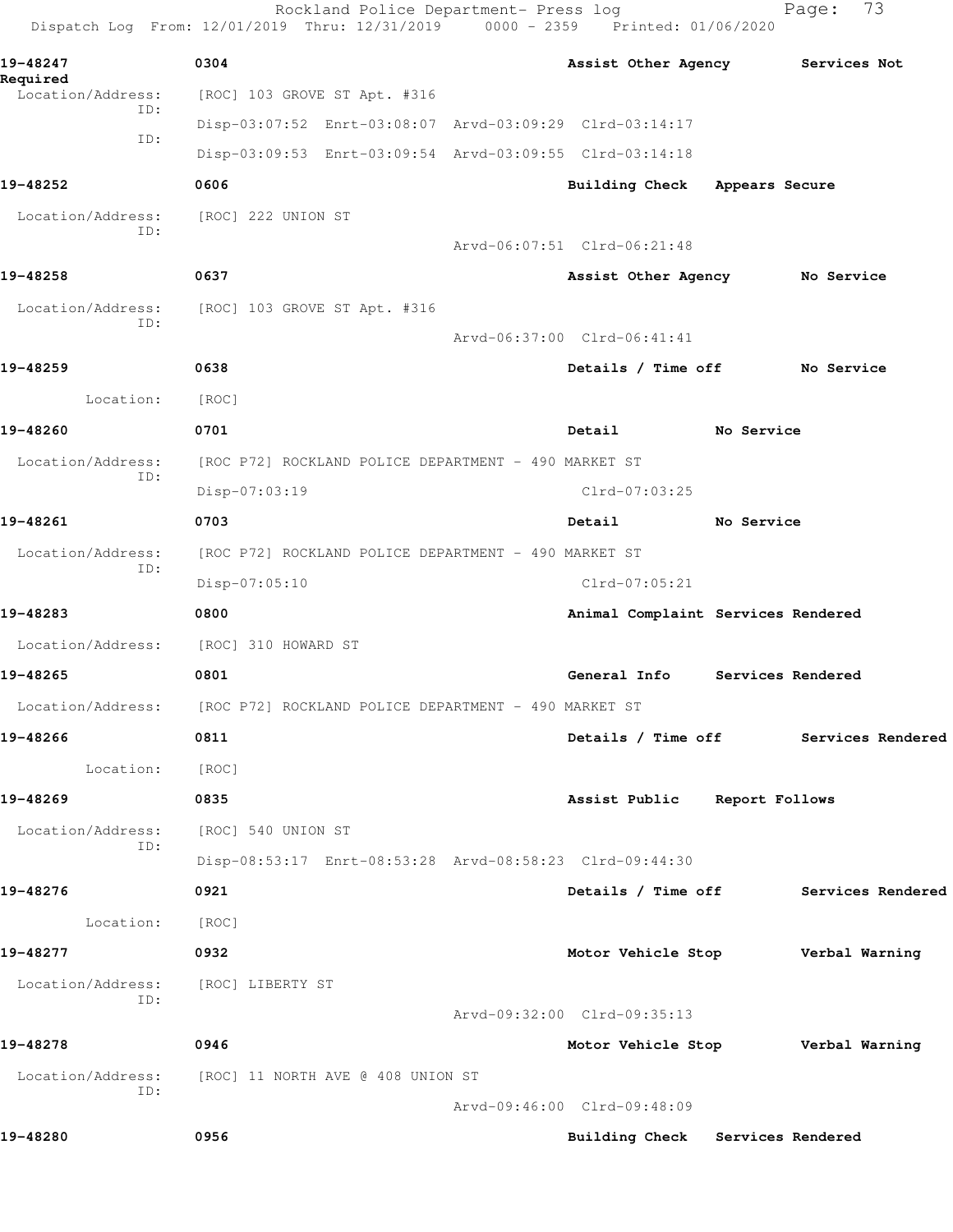|                               | Rockland Police Department- Press log<br>Dispatch Log From: 12/01/2019 Thru: 12/31/2019 0000 - 2359 Printed: 01/06/2020 |                                            | 74<br>Page:       |
|-------------------------------|-------------------------------------------------------------------------------------------------------------------------|--------------------------------------------|-------------------|
| Location/Address:             | [ROC] HINGHAM ST                                                                                                        |                                            |                   |
| ID:                           |                                                                                                                         | Arvd-09:57:54 Clrd-09:58:10                |                   |
| 19-48281                      | 0959                                                                                                                    | Building Check Building Checked/Secured    |                   |
| Location/Address:             | [ROC] BILL DELAHUNT PKWY                                                                                                |                                            |                   |
| ID:                           |                                                                                                                         | Arvd-10:00:26 Clrd-10:03:44                |                   |
| 19-48282                      | 1003                                                                                                                    | Disabled Motor Vehicle                     | Services Rendered |
| Location/Address:             | [ROC] BILL DELAHUNT PKWY                                                                                                |                                            |                   |
| ID:                           |                                                                                                                         | Arvd-10:03:00 Clrd-10:06:38                |                   |
| 19-48287                      | 1015                                                                                                                    | Animal Complaint Services Rendered         |                   |
| Location/Address:             | [ROC] 139 NEVENS CIR                                                                                                    |                                            |                   |
| 19-48286                      | 1024                                                                                                                    | <b>Building Check</b><br>Services Rendered |                   |
| Location/Address:             | [ROC] HINGHAM ST                                                                                                        |                                            |                   |
| ID:                           |                                                                                                                         | Arvd-10:25:19 Clrd-10:25:37                |                   |
| 19-48289                      | 1029                                                                                                                    | Traffic Enforcement                        | Services Rendered |
| Location/Address:             | [ROC] FOREST ST                                                                                                         |                                            |                   |
| ID:                           |                                                                                                                         | Arvd-10:31:12 Clrd-10:48:01                |                   |
| 19-48297                      | 1103                                                                                                                    | MVA Property Damage Only Services Rendered |                   |
| Location/Address:             | [ROC P98] DOLLAR TREE - 201 MARKET ST                                                                                   |                                            |                   |
| ID:                           | Disp-11:04:15 Enrt-11:05:31 Arvd-11:09:13 Clrd-11:29:06                                                                 |                                            |                   |
| 19-48299                      | 1108                                                                                                                    | Assist Public                              | Services Rendered |
| Location/Address:             | [ROC 69] SOUTH SHORE REHAB & NURSING - 115 NORTH AVE                                                                    |                                            |                   |
| ID:                           | Disp-11:10:29 Enrt-11:10:31 Arvd-11:17:03 Clrd-11:19:11                                                                 |                                            |                   |
| 19-48300                      | 1115                                                                                                                    | Details / Time off                         | Services Rendered |
| Location:                     | [ROC]                                                                                                                   |                                            |                   |
| 19-48302                      | 1134                                                                                                                    | Assist Other Agency                        | Services Not      |
| Required<br>Location/Address: | [ROC] 103 GROVE ST                                                                                                      |                                            |                   |
| ID:                           |                                                                                                                         | Arvd-11:34:00 Clrd-11:44:03                |                   |
| 19-48303                      | 1137                                                                                                                    | MVA Property Damage Only Paper Exchange    |                   |
| Location/Address:             | [ROC] 166 UNION ST @ 8 W WATER ST                                                                                       |                                            |                   |
| ID:                           |                                                                                                                         | Arvd-11:37:00 Clrd-11:46:16                |                   |
| ID:                           | Disp-11:37:50 Enrt-11:37:53 Arvd-11:39:07 Clrd-11:46:14                                                                 |                                            |                   |
| 19-48305                      | 1201                                                                                                                    | Details / Time off                         | Services Rendered |
| Location:                     | [ROC]                                                                                                                   |                                            |                   |
| 19-48308                      | 1208                                                                                                                    | Lost/Found Property                        | Services Rendered |
| Location/Address:<br>ID:      | [ROC] 200 LEDGEWOOD PL                                                                                                  |                                            |                   |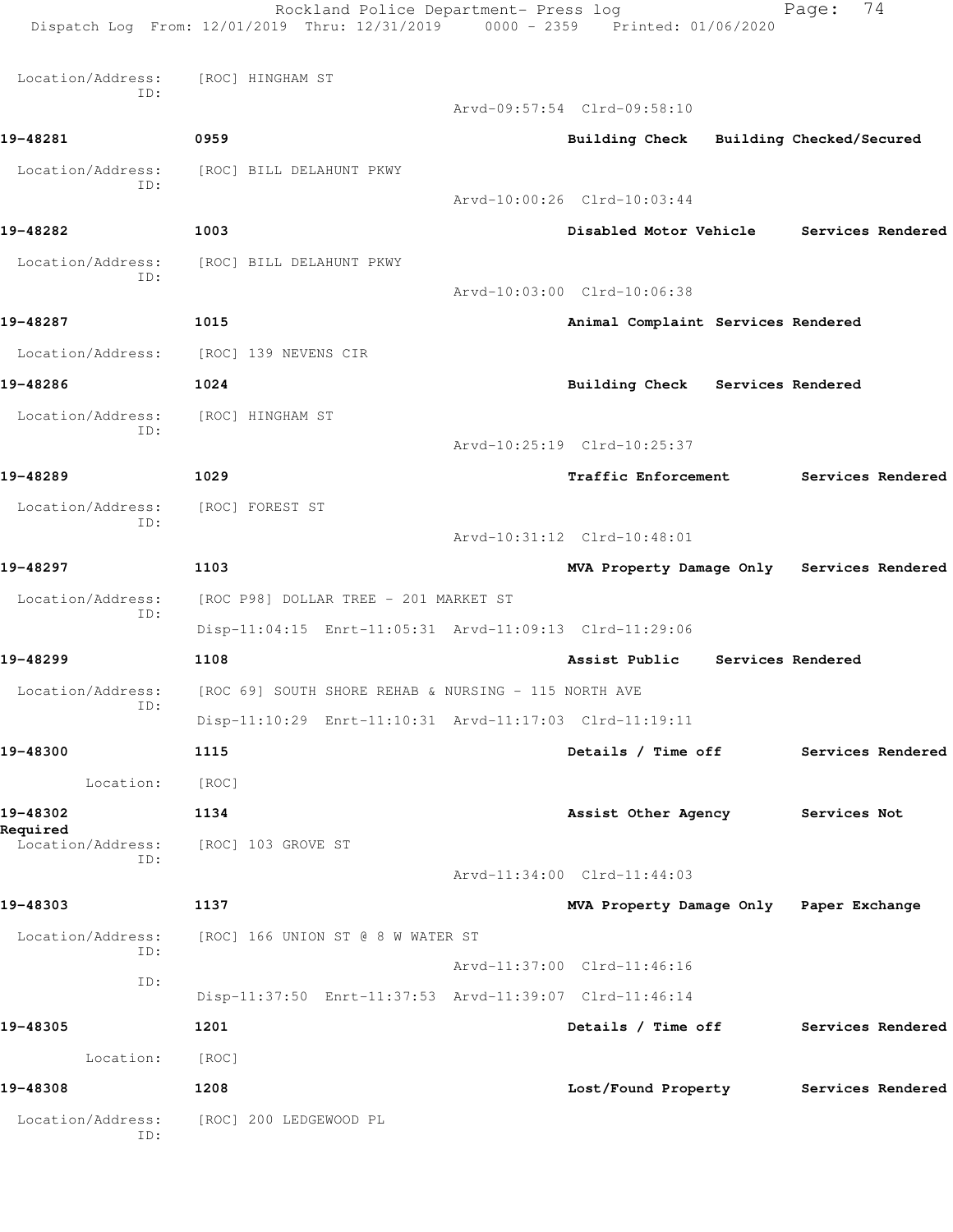|                          | Rockland Police Department- Press log<br>Dispatch Log From: 12/01/2019 Thru: 12/31/2019 0000 - 2359 Printed: 01/06/2020 |                                      |                   | Page:             | 75                |
|--------------------------|-------------------------------------------------------------------------------------------------------------------------|--------------------------------------|-------------------|-------------------|-------------------|
|                          | Disp-12:17:50 Enrt-12:18:15 Arvd-12:18:19 Clrd-12:18:28                                                                 |                                      |                   |                   |                   |
| 19-48311                 | 1253                                                                                                                    | Details / Time off Services Rendered |                   |                   |                   |
| Location:                | [ROC]                                                                                                                   |                                      |                   |                   |                   |
| 19-48318                 | 1340                                                                                                                    | Building Check Services Rendered     |                   |                   |                   |
| Location/Address:        | [ROC] HINGHAM ST                                                                                                        |                                      |                   |                   |                   |
| ID:                      |                                                                                                                         | Arvd-13:41:00 Clrd-13:41:15          |                   |                   |                   |
| 19-48322                 | 1418                                                                                                                    | General Info                         | Services Rendered |                   |                   |
|                          | Location/Address: [ROC P72] ROCKLAND POLICE DEPARTMENT - 490 MARKET ST                                                  |                                      |                   |                   |                   |
| 19-48330                 | 1508                                                                                                                    | Disturbance                          | Arrest(s) Made    |                   |                   |
| Location/Address:        | [ROC] 67 TAUNTON AVE                                                                                                    |                                      |                   |                   |                   |
| ID:                      |                                                                                                                         | Arvd-15:08:00 Clrd-15:31:56          |                   |                   |                   |
| ID:<br>ID:               | Disp-15:08:56 Enrt-15:08:58 Arvd-15:15:36 Clrd-15:44:55                                                                 |                                      |                   |                   |                   |
|                          | Disp-15:17:23 Enrt-15:17:25 Arvd-15:17:27 Clrd-15:29:48                                                                 |                                      |                   |                   |                   |
| 19-48331                 | 1521                                                                                                                    | 911 Accidental Services Rendered     |                   |                   |                   |
| Location/Address:        | [ROC] 31 LEISUREWOODS DR                                                                                                |                                      |                   |                   |                   |
| ID:                      | Disp-15:30:01 Enrt-15:30:05 Arvd-15:34:09 Clrd-15:42:45                                                                 |                                      |                   |                   |                   |
| 19-48334                 | 1528                                                                                                                    | General Info Services Rendered       |                   |                   |                   |
| Location/Address:<br>ID: | [ROC P75] UNION POINT - BILL DELAHUNT PKWY                                                                              |                                      |                   |                   |                   |
|                          | Disp-15:33:26                                                                                                           | Arvd-15:33:35 Clrd-15:40:20          |                   |                   |                   |
| 19-48338                 | 1542                                                                                                                    | General Info                         |                   | Services Rendered |                   |
| Vicinity of:             | [ROC] RESERVOIR PARK DR                                                                                                 |                                      |                   |                   |                   |
| 19-48342                 | 1549                                                                                                                    | Health & Welfare Check               |                   |                   | Services Rendered |
|                          | Location/Address: [ROC] 11 CHESTNUT CIR                                                                                 |                                      |                   |                   |                   |
| 19-48347                 | 1607                                                                                                                    | General Info Services Rendered       |                   |                   |                   |
| Location/Address:        | [ROC P72] ROCKLAND POLICE DEPARTMENT - 490 MARKET ST                                                                    |                                      |                   |                   |                   |
| 19-48348                 | 1625                                                                                                                    | Suspicious Activity                  |                   |                   | Services Rendered |
| Location/Address:        | [ROC] 108 STANTON ST                                                                                                    |                                      |                   |                   |                   |
| ID:<br>ID:               | Disp-16:27:45                                                                                                           | Clrd-16:27:58                        |                   |                   |                   |
|                          | Disp-16:27:53 Enrt-16:28:00 Arvd-16:43:47 Clrd-16:47:38                                                                 |                                      |                   |                   |                   |
| 19-48349                 | 1628                                                                                                                    | Prisioner Transport                  |                   |                   | Services Rendered |
| Location:<br>ID:         | [HIN] HINGHAM POLICE STATION                                                                                            |                                      |                   |                   |                   |
| ID:                      |                                                                                                                         | Arvd-16:28:00 Clrd-17:00:04          |                   |                   |                   |
|                          | Disp-17:01:28 Enrt-17:01:33 Arvd-17:01:35 Clrd-17:33:16                                                                 |                                      |                   |                   |                   |
| 19-48350                 | 1635                                                                                                                    | Burglar Alarm Services Rendered      |                   |                   |                   |
| Location/Address:<br>ID: | [ROC P45] COMFORT INN - 850 HINGHAM ST                                                                                  |                                      |                   |                   |                   |
|                          | Disp-16:38:09 Enrt-16:38:11                                                                                             | $Clrd-16:40:01$                      |                   |                   |                   |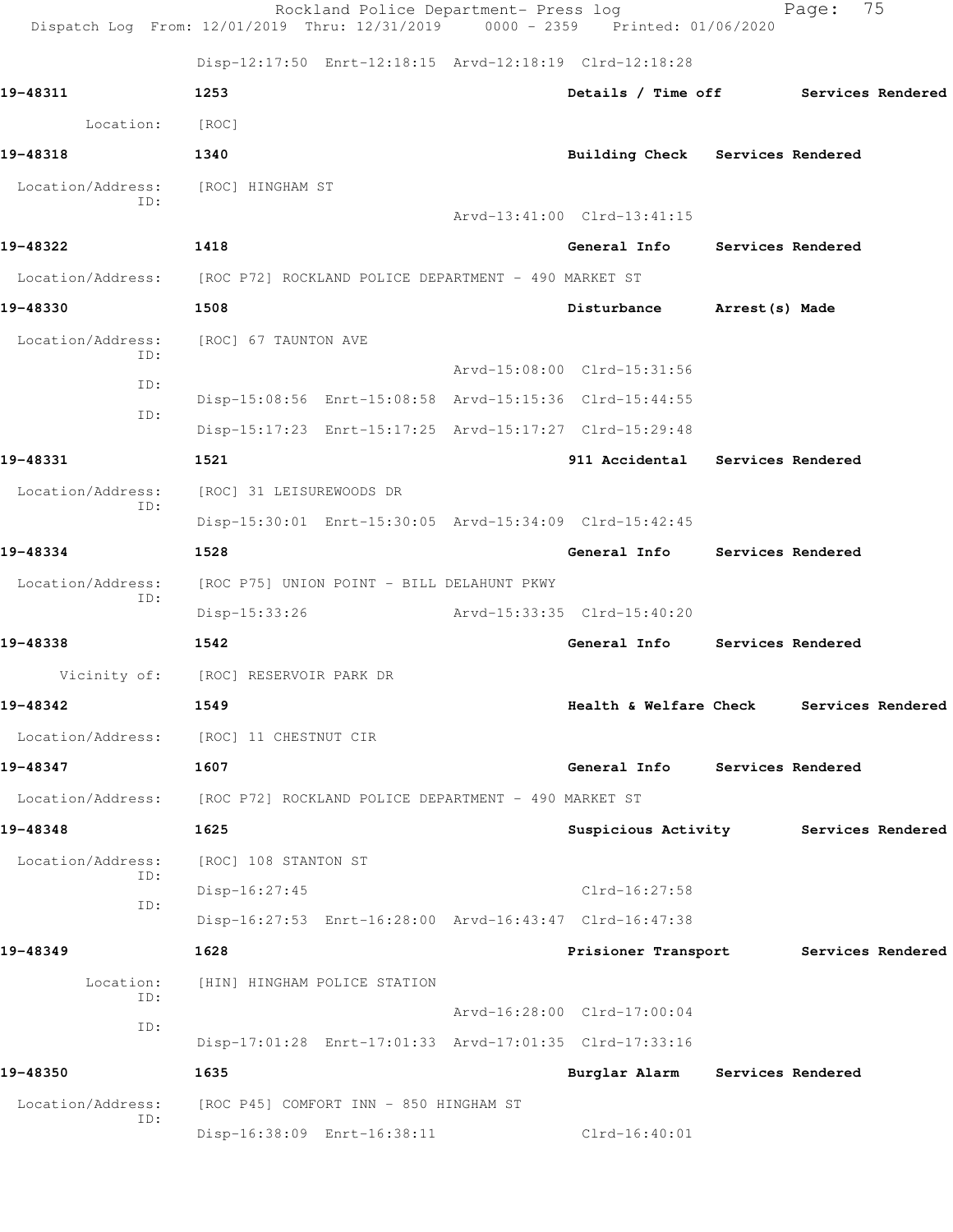Rockland Police Department- Press log entitled and Page: 76 Dispatch Log From: 12/01/2019 Thru: 12/31/2019 0000 - 2359 Printed: 01/06/2020

| 19-48358                                                               | 1722                                                 |                                                         |                             |                 | Larceny / Forgery/ Fraud Services Rendered |                   |  |
|------------------------------------------------------------------------|------------------------------------------------------|---------------------------------------------------------|-----------------------------|-----------------|--------------------------------------------|-------------------|--|
| Location/Address:                                                      |                                                      | [ROC 69] SOUTH SHORE REHAB & NURSING - 115 NORTH AVE    |                             |                 |                                            |                   |  |
| ID:                                                                    |                                                      | Disp-17:32:45 Enrt-17:32:48 Arvd-17:36:01 Clrd-17:42:49 |                             |                 |                                            |                   |  |
| 19-48361                                                               | 1727                                                 |                                                         |                             |                 | MVA Property Damage Only Services Rendered |                   |  |
| Location/Address:                                                      | [ROC] UNION ST                                       |                                                         |                             |                 |                                            |                   |  |
| ID:                                                                    |                                                      | Disp-17:35:58 Enrt-17:36:05 Arvd-17:36:47 Clrd-17:39:04 |                             |                 |                                            |                   |  |
| 19-48360                                                               | 1734                                                 |                                                         |                             |                 | MVA Property Damage Only Services Rendered |                   |  |
| Location/Address:                                                      | [ROC] 14 BAYWOOD ST                                  |                                                         |                             |                 |                                            |                   |  |
| ID:                                                                    |                                                      | Disp-17:34:47 Enrt-17:34:53                             |                             | $Clrd-17:35:58$ |                                            |                   |  |
| ID:                                                                    |                                                      | Disp-17:39:26 Enrt-17:39:32 Arvd-17:39:37 Clrd-17:39:39 |                             |                 |                                            |                   |  |
| 19-48364                                                               | 1753                                                 |                                                         |                             | Disturbance     | Peace Restored                             |                   |  |
| Location/Address:                                                      |                                                      | [ROC P84] PLAYERS SPORTS BAR - 86 VFW DR                |                             |                 |                                            |                   |  |
| ID:                                                                    |                                                      | Disp-17:56:39 Enrt-17:56:41 Arvd-18:00:33 Clrd-18:26:40 |                             |                 |                                            |                   |  |
| ID:                                                                    |                                                      | Disp-18:00:59 Enrt-18:01:02 Arvd-18:01:05 Clrd-18:27:30 |                             |                 |                                            |                   |  |
| ID:                                                                    |                                                      | Disp-18:06:59 Enrt-18:07:01 Arvd-18:07:04 Clrd-18:27:35 |                             |                 |                                            |                   |  |
| 19-48368                                                               | 1827                                                 |                                                         |                             | Lockout         |                                            | Services Rendered |  |
| Location/Address:                                                      |                                                      | [ROC P55] HOME DEPOT - 1149 HINGHAM ST                  |                             |                 |                                            |                   |  |
| ID:                                                                    |                                                      | Disp-18:28:33 Enrt-18:28:40 Arvd-18:51:42 Clrd-18:57:04 |                             |                 |                                            |                   |  |
| 19-48374                                                               | 1903                                                 |                                                         |                             |                 | Larceny / Forgery/ Fraud Services Rendered |                   |  |
| Location/Address:                                                      |                                                      | [ROC P68] AL PRIME - 104 MARKET ST                      |                             |                 |                                            |                   |  |
| ID:                                                                    | Disp-19:10:00                                        |                                                         |                             | $Clrd-19:11:05$ |                                            |                   |  |
| 19-48377                                                               | 1922                                                 |                                                         |                             |                 | Motor Vehicle Complaint                    | Services Rendered |  |
| Location/Address: [ROC] 471 WEBSTER ST @ 7 MARKS ST                    |                                                      |                                                         |                             |                 |                                            |                   |  |
| ID:                                                                    |                                                      | Disp-19:23:18 Enrt-19:23:24 Arvd-19:23:26 Clrd-19:33:59 |                             |                 |                                            |                   |  |
| 19-48383                                                               | 2014                                                 |                                                         |                             | General Info    |                                            | Services Rendered |  |
| Location/Address:                                                      | [ROC P72] ROCKLAND POLICE DEPARTMENT - 490 MARKET ST |                                                         |                             |                 |                                            |                   |  |
| 19-48385                                                               | 2018                                                 |                                                         |                             |                 | Details / Time off                         | Services Rendered |  |
| Location:                                                              | [ROC]                                                |                                                         |                             |                 |                                            |                   |  |
| 19-48389                                                               | 2058                                                 |                                                         |                             |                 | Vehicle Maintenance Services Rendered      |                   |  |
| Location/Address: [ROC P72] ROCKLAND POLICE DEPARTMENT - 490 MARKET ST |                                                      |                                                         |                             |                 |                                            |                   |  |
| ID:                                                                    |                                                      |                                                         | Arvd-20:58:00 Clrd-21:01:13 |                 |                                            |                   |  |
| 19-48390                                                               | 2058                                                 |                                                         |                             |                 | Prisoner Information                       | Services Rendered |  |
| Location/Address:                                                      | [ROC P72] ROCKLAND POLICE DEPARTMENT - 490 MARKET ST |                                                         |                             |                 |                                            |                   |  |
| ID:                                                                    |                                                      |                                                         | Arvd-20:58:00 Clrd-21:00:51 |                 |                                            |                   |  |
| 19-48393                                                               | 2109                                                 |                                                         |                             |                 | Follow-Up Investigation                    | Services Rendered |  |
|                                                                        |                                                      |                                                         |                             |                 |                                            |                   |  |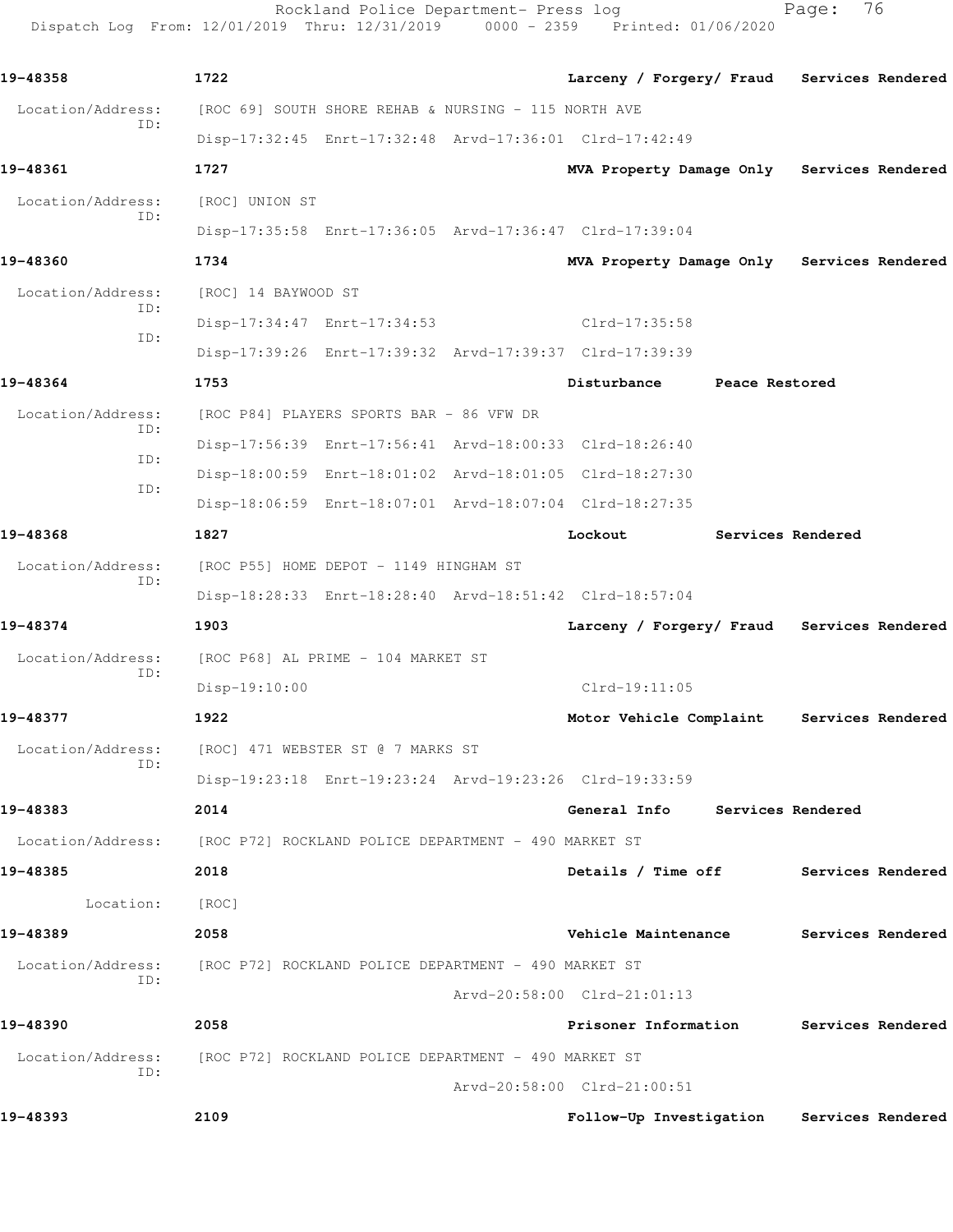|                                      | Dispatch Log From: 12/01/2019 Thru: 12/31/2019 0000 - 2359 Printed: 01/06/2020 | Rockland Police Department- Press log |                                     |                | 77<br>Page:       |  |
|--------------------------------------|--------------------------------------------------------------------------------|---------------------------------------|-------------------------------------|----------------|-------------------|--|
| Location/Address:                    | [ROC] 67 TAUNTON AVE                                                           |                                       |                                     |                |                   |  |
| ID:                                  | Disp-21:18:13 Enrt-21:18:18 Arvd-21:18:20 Clrd-21:19:27                        |                                       |                                     |                |                   |  |
| 19-48397                             | 2127                                                                           |                                       | Prisoner Information                |                | Services Rendered |  |
| Location/Address:                    | [ROC P72] ROCKLAND POLICE DEPARTMENT - 490 MARKET ST                           |                                       |                                     |                |                   |  |
| ID:                                  | Disp-21:29:10 Enrt-21:29:59 Arvd-21:30:02 Clrd-21:30:06                        |                                       |                                     |                |                   |  |
| 19-48399                             | 2205                                                                           |                                       | Suspicious Activity 6one on arrival |                |                   |  |
| Location/Address:                    | [ROC] 20 GREEN ST                                                              |                                       |                                     |                |                   |  |
| ID:                                  | Disp-22:06:20 Enrt-22:08:14 Arvd-22:12:08 Clrd-22:12:23                        |                                       |                                     |                |                   |  |
| 19-48400                             | 2208                                                                           |                                       | Disturbance                         | Arrest(s) Made |                   |  |
| Location/Address:                    | [ROC] 292 MARKET ST Apt. #47                                                   |                                       |                                     |                |                   |  |
| ID:                                  | Disp-22:09:32 Enrt-22:09:47 Arvd-22:11:54 Clrd-22:59:22                        |                                       |                                     |                |                   |  |
| ID:                                  | Disp-22:11:30 Enrt-22:11:34 Arvd-22:12:03 Clrd-22:45:25                        |                                       |                                     |                |                   |  |
| ID:                                  | Disp-22:12:34 Enrt-22:12:39 Arvd-22:12:43 Clrd-22:45:32                        |                                       |                                     |                |                   |  |
| For Date: $12/24/2019$ - Tuesday     |                                                                                |                                       |                                     |                |                   |  |
| 19-48406                             | 0003                                                                           |                                       | General Info No Service             |                |                   |  |
| Location/Address:                    | [ROC P72] ROCKLAND POLICE DEPARTMENT - 490 MARKET ST                           |                                       |                                     |                |                   |  |
| ID:                                  | $Disp-00:05:48$                                                                |                                       | $Clrd-00:05:54$                     |                |                   |  |
| 19-48407                             | 0022                                                                           |                                       | 911 Hang Up Services Rendered       |                |                   |  |
| Location/Address:                    | [ROC] 19 BIRCH ST                                                              |                                       |                                     |                |                   |  |
| ID:                                  | Disp-00:28:39                                                                  |                                       | Arvd-00:28:47 Clrd-00:47:42         |                |                   |  |
| 19-48411                             | 0121                                                                           |                                       | Suspicious Activity                 |                | Building          |  |
| Checked/Secured<br>Location/Address: | [ROC P93] THE BANNER - 167 UNION ST                                            |                                       |                                     |                |                   |  |
| ID:                                  | $Disp-01:22:45$                                                                |                                       | Arvd-01:22:57 Clrd-01:26:13         |                |                   |  |
| ID:                                  | $Disp-01:22:45$                                                                |                                       | Arvd-01:22:53 Clrd-01:26:13         |                |                   |  |
| 19-48414                             | 0147                                                                           |                                       | Suspicious Activity                 |                | Services Rendered |  |
| Location/Address:<br>ID:             | [ROC P51] DOUBLE TREE - 929 HINGHAM ST                                         |                                       |                                     |                |                   |  |
|                                      |                                                                                |                                       | Arvd-01:47:00 Clrd-01:52:33         |                |                   |  |
| 19-48416                             | 0208                                                                           |                                       | Assault Offenses Arrest (s) Made    |                |                   |  |
| Location/Address:                    | [ROC] 407 EAST WATER ST                                                        |                                       |                                     |                |                   |  |
| ID:                                  | Disp-02:10:49 Enrt-02:11:45 Arvd-02:11:49 Clrd-03:51:47                        |                                       |                                     |                |                   |  |
| ID:                                  | Disp-02:10:50 Enrt-02:11:17 Arvd-02:12:00 Clrd-03:44:13                        |                                       |                                     |                |                   |  |
| ID:                                  | $Disp-02:11:10$                                                                |                                       | Arvd-02:12:02 Clrd-04:02:08         |                |                   |  |
| 19-48420                             | 0406                                                                           |                                       | General Info                        | No Service     |                   |  |
| Location/Address:                    | [ROC] 407 EAST WATER ST                                                        |                                       |                                     |                |                   |  |
| ID:                                  | Disp-04:08:23                                                                  |                                       | $Clrd-04:08:32$                     |                |                   |  |
|                                      |                                                                                |                                       |                                     |                |                   |  |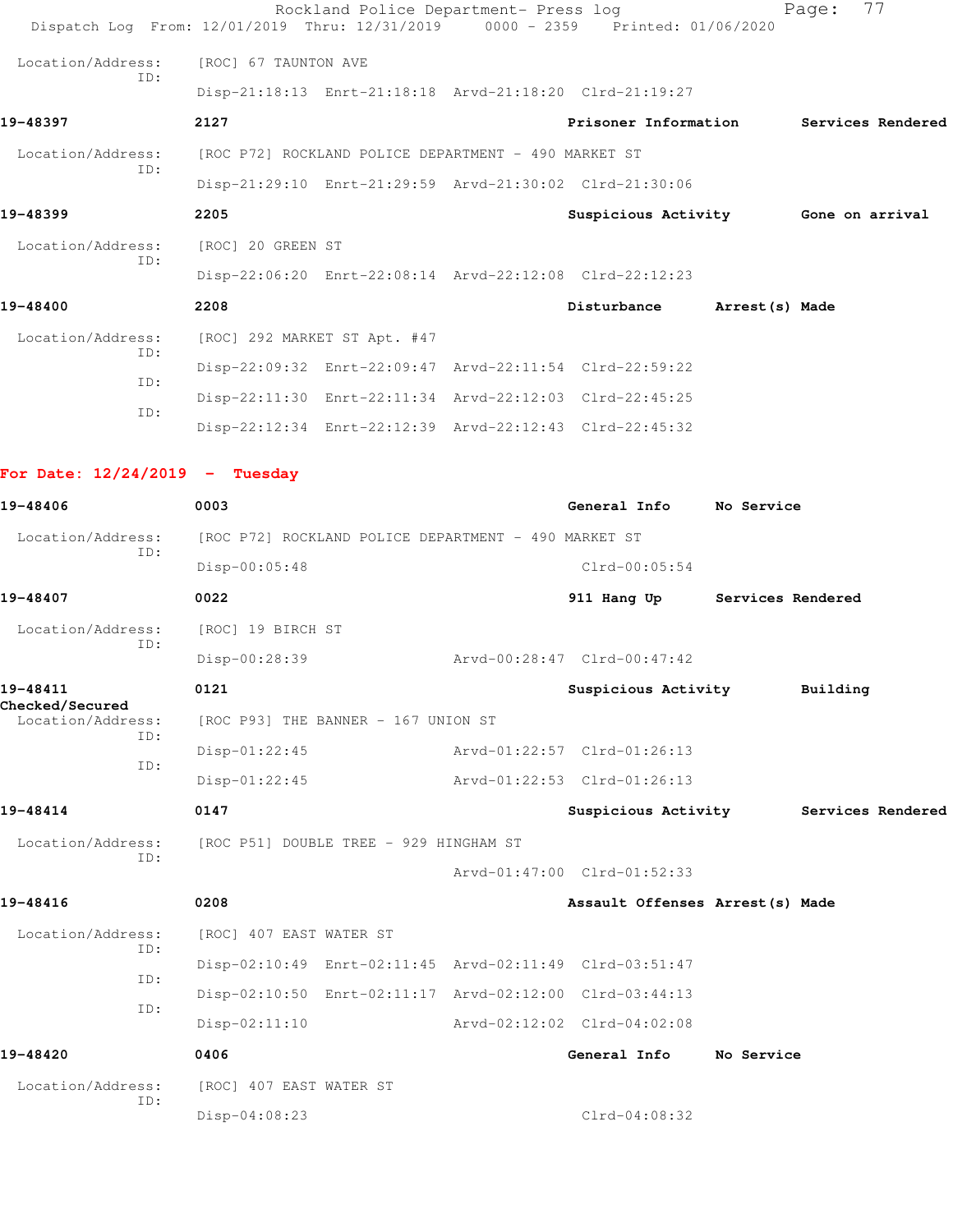Rockland Police Department- Press log Fage: 78 Dispatch Log From: 12/01/2019 Thru: 12/31/2019 0000 - 2359 Printed: 01/06/2020 **19-48422 0502 Burglar Alarm Building Checked/Secured** Location/Address: [ROC P1] 99 RESTAURANT - 29 ACCORD PARK DR ID: Disp-05:03:17 Enrt-05:03:27 Arvd-05:08:42 Clrd-05:12:18 ID: Disp-05:09:25 Enrt-05:09:29 Arvd-05:09:31 Clrd-05:12:18 **19-48424 0516 Building Check Appears Secure** Location/Address: [ROC] UNION ST ID: Arvd-05:16:00 Clrd-05:25:53 **19-48430 0623 Vandalism Services Rendered** Location/Address: [ROC] 417 LIBERTY ST ID: Disp-06:25:32 Enrt-06:25:50 Arvd-06:31:32 Clrd-06:36:27 **19-48439 0800 SHIFT ASSIGNMENTS No Action Required** Location/Address: [ROC P72] ROCKLAND POLICE DEPARTMENT - 490 MARKET ST **19-48438 0803 Health & Welfare Check No EMS** Location/Address: [ROC] 102 GARDEN TER Fire Unit: ROCKEN1-Pumper-Rockland Engine 1 Disp-08:04:07 Enrt-08:06:31 Arvd-08:09:27 Clrd-08:14:34 InQrtsUnavl-08:17:13 InSrvce-08:17:16 EMS Unit: ROCKAM1-Rockland A1 Disp-08:04:07 Enrt-08:06:33 Arvd-08:09:31 Clrd-08:14:39 InQrtsUnavl-08:24:03 InSrvce-08:24:06 ID: Disp-08:06:03 Enrt-08:06:06 Arvd-08:11:06 Clrd-08:25:36 **19-48444 0916 General Info Services Rendered** Location/Address: [ROC P72] ROCKLAND POLICE DEPARTMENT - 490 MARKET ST **19-48451 1003 Traffic Enforcement Services Rendered** Location/Address: [ROC] FOREST ST ID: Arvd-10:03:00 Clrd-10:27:31 **19-48454 1038 Assist Other Agency Provided Assistance**  Location/Address: [ROC 70] WEBSTER PARK NURSING AND REHAB - 56 WEBSTER ST ID: Disp-10:40:08 Enrt-10:40:10 Arvd-10:46:52 Clrd-11:02:09 **19-48457 1056 VACATION Time off Services Rendered** Location: [ROC] **19-48460 1111 Larceny / Forgery/ Fraud No Action Required**  Location/Address: [ROC] 562 WEST WATER ST ID: Disp-11:13:35 Arvd-11:16:47 Clrd-11:17:57 **19-48464 1128 Vandalism Report Follows** Location/Address: [ROC 73] ROCKLAND TOWN HALL - 242 UNION ST ID: Disp-11:30:17 Enrt-11:30:46 Arvd-11:36:12 Clrd-11:43:51 **19-48467 1134 Harassment Services Rendered** Location/Address: [ROC] 516 HINGHAM ST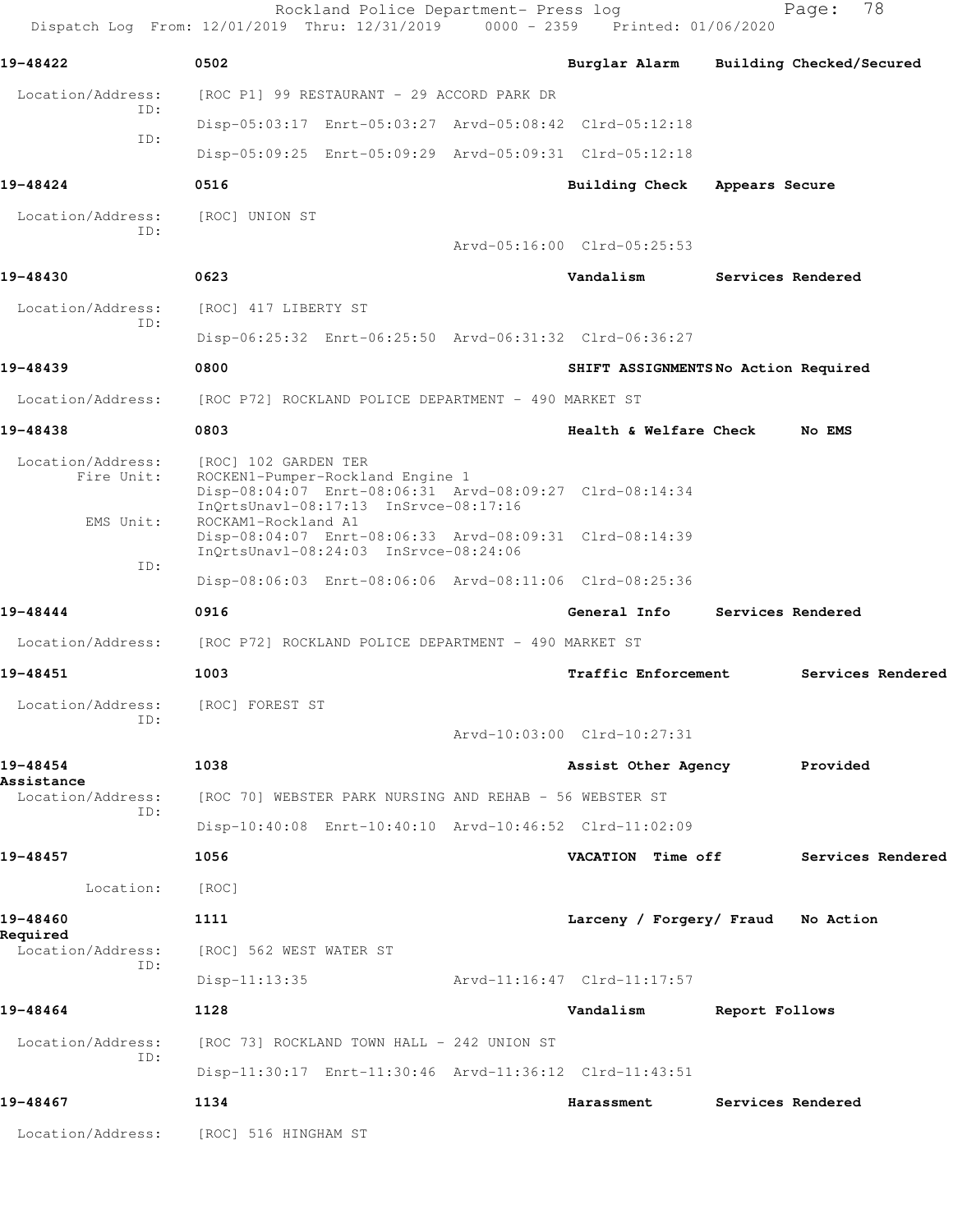|                                 | Rockland Police Department- Press log<br>Dispatch Log From: 12/01/2019 Thru: 12/31/2019 0000 - 2359 Printed: 01/06/2020 |                                         | 79<br>Page:                               |
|---------------------------------|-------------------------------------------------------------------------------------------------------------------------|-----------------------------------------|-------------------------------------------|
| ID:                             | Disp-11:36:51 Enrt-11:36:54 Arvd-11:41:32 Clrd-11:46:59                                                                 |                                         |                                           |
| 19-48469                        | 1137                                                                                                                    | General Info                            | Services Rendered                         |
| Location/Address:               | [ROC P72] ROCKLAND POLICE DEPARTMENT - 490 MARKET ST                                                                    |                                         |                                           |
| 19-48472                        | 1156                                                                                                                    | General Info                            | Services Rendered                         |
|                                 | Location/Address: [ROC P72] ROCKLAND POLICE DEPARTMENT - 490 MARKET ST                                                  |                                         |                                           |
| 19-48474                        | 1201                                                                                                                    | Assist Fire Department                  | Services Rendered                         |
| Location/Address:               | [ROC] 92 CHURCH ST                                                                                                      |                                         |                                           |
| ID:                             | Disp-12:02:08 Enrt-12:02:10 Arvd-12:03:16 Clrd-12:23:19                                                                 |                                         |                                           |
| 19-48476                        | 1220                                                                                                                    |                                         | Motor Vehicle Complaint Services Rendered |
| Location/Address:               | [ROC P81] OCEAN STATE JOB LOT - 360 MARKET ST                                                                           |                                         |                                           |
| ID:                             | Disp-12:23:00 Enrt-12:23:03 Arvd-12:31:30 Clrd-12:46:52                                                                 |                                         |                                           |
| 19-48477                        | 1221                                                                                                                    | MVA Property Damage Only Report Follows |                                           |
| Location/Address:               | [ROC P52] BELLA'S RESTAURANT - 933 HINGHAM ST                                                                           |                                         |                                           |
| ID:                             | Disp-12:23:59 Enrt-12:24:13 Arvd-12:25:53 Clrd-12:49:01                                                                 |                                         |                                           |
| ID:                             | Disp-12:24:03 Enrt-12:24:16 Arvd-12:29:21 Clrd-12:38:57                                                                 |                                         |                                           |
| 19-48478                        | 1242                                                                                                                    | General Info                            | No Action Required                        |
| Location/Address:               | [ROC P72] ROCKLAND POLICE DEPARTMENT - 490 MARKET ST                                                                    |                                         |                                           |
| 19-48497                        | 1605                                                                                                                    | General Info                            | Services Rendered                         |
|                                 | Location/Address: [ROC P72] ROCKLAND POLICE DEPARTMENT - 490 MARKET ST                                                  |                                         |                                           |
| 19-48500                        | 1620                                                                                                                    | Details / Time off COMP TIME            |                                           |
| No Action Required<br>Location: | [ROC]                                                                                                                   |                                         |                                           |
| 19-48502                        | 1632                                                                                                                    | Building Check Building Checked/Secured |                                           |
| Location/Address:               | [ROC] 829 HINGHAM ST                                                                                                    |                                         |                                           |
| ID:                             |                                                                                                                         | Arvd-16:34:41 Clrd-16:40:45             |                                           |
| 19-48505                        | 1648                                                                                                                    | Building Check                          | Building Checked/Secured                  |
| Location/Address:               | [ROC P75] UNION POINT - BILL DELAHUNT PKWY                                                                              |                                         |                                           |
| ID:                             |                                                                                                                         | Arvd-16:50:36 Clrd-16:51:11             |                                           |
| 19-48506                        | 1653                                                                                                                    | Suspicious Activity                     | Investigated                              |
| Location/Address:               | [ROC P89] CALVARY CHAPEL - 175 MARKET ST                                                                                |                                         |                                           |
| ID:                             | $Disp-16:54:04$                                                                                                         | Arvd-16:54:15 Clrd-16:55:42             |                                           |
| ID:                             | $Disp-16:54:04$                                                                                                         | Arvd-16:54:17 Clrd-16:55:44             |                                           |
| 19-48508                        | 1657                                                                                                                    | <b>Traffic Enforcement</b>              | Services Rendered                         |
| Location/Address:               | [ROC] FOREST ST                                                                                                         |                                         |                                           |
| ID:                             |                                                                                                                         | Arvd-16:59:02 Clrd-17:21:37             |                                           |
| 19-48511                        | 1705                                                                                                                    | Larceny / Forgery/ Fraud                | Services Rendered                         |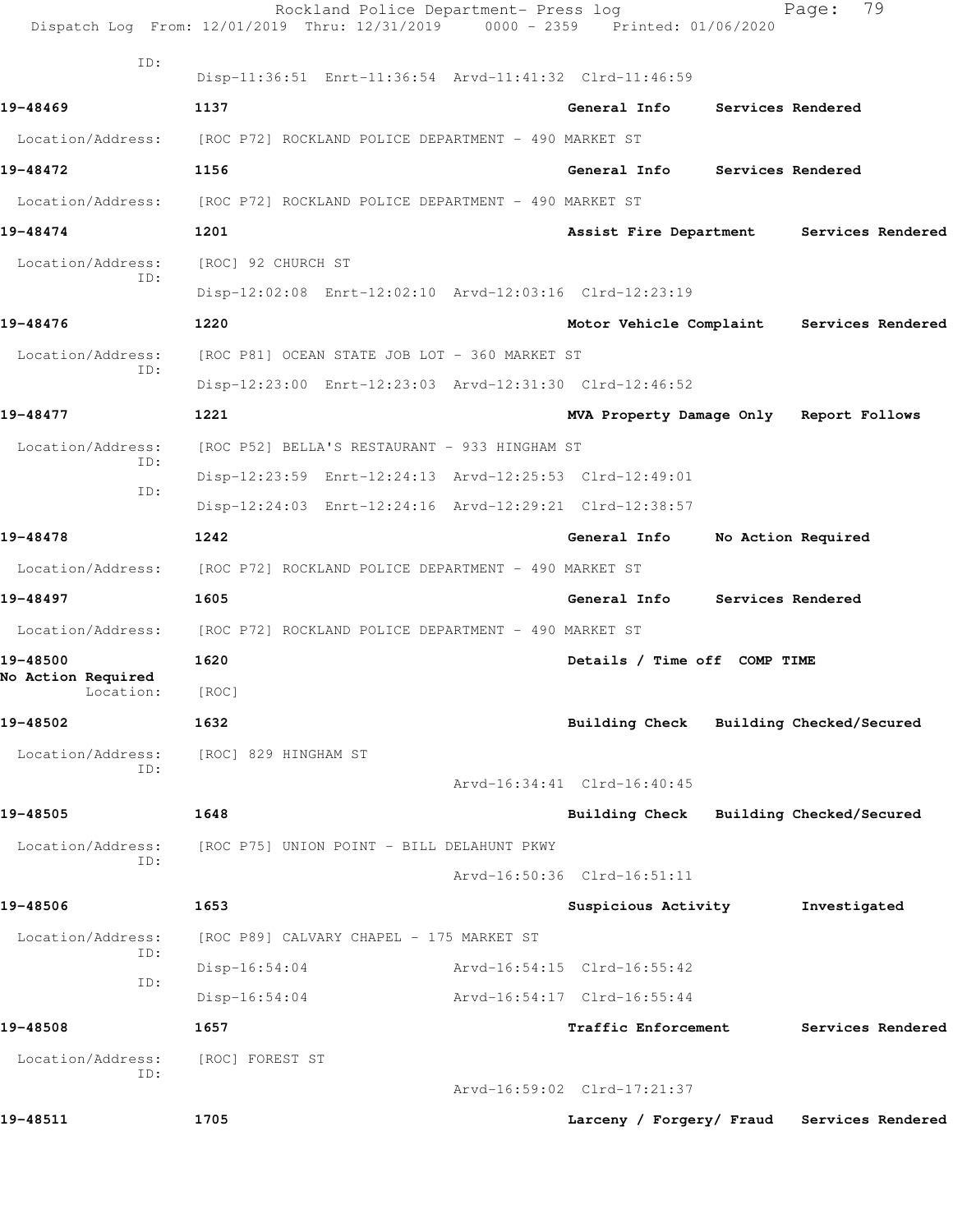|                          | Rockland Police Department- Press log<br>Dispatch Log From: 12/01/2019 Thru: 12/31/2019 | 0000 - 2359 Printed: 01/06/2020           |              | 80<br>Page:                                |
|--------------------------|-----------------------------------------------------------------------------------------|-------------------------------------------|--------------|--------------------------------------------|
| Location/Address:        | [ROC] 109 MARKET ST Apt. #17                                                            |                                           |              |                                            |
| TD:                      |                                                                                         | Arvd-17:05:00 Clrd-17:14:30               |              |                                            |
| 19-48517                 | 1830                                                                                    | 911 Accidental                            | Investigated |                                            |
| Location/Address:        | [ROC 70] WEBSTER PARK NURSING AND REHAB - 56 WEBSTER ST                                 |                                           |              |                                            |
| ID:                      | Disp-18:33:16                                                                           | Arvd-18:33:20 Clrd-18:34:36               |              |                                            |
| 19-48518                 | 1856                                                                                    | 911 Accidental                            | Investigated |                                            |
| Location/Address:        | [ROC] 6 APPLE CT                                                                        |                                           |              |                                            |
| ID:                      | Disp-18:58:01 Enrt-18:58:23 Arvd-19:03:40 Clrd-19:04:45                                 |                                           |              |                                            |
| 19-48521                 | 1906                                                                                    |                                           |              | Building Check Building Checked/Secured    |
| Location/Address:        | [ROC P45] COMFORT INN - 850 HINGHAM ST                                                  |                                           |              |                                            |
| ID:                      |                                                                                         | Arvd-19:08:43 Clrd-19:12:32               |              |                                            |
| 19-48524                 | 1949                                                                                    | General Info Services Rendered            |              |                                            |
| Location/Address:        | [ROC P72] ROCKLAND POLICE DEPARTMENT - 490 MARKET ST                                    |                                           |              |                                            |
| ID:                      |                                                                                         | Arvd-19:49:00 Clrd-19:56:23               |              |                                            |
| 19-48525                 | 2030                                                                                    | Motor Vehicle Complaint                   |              | Investigated                               |
| Location/Address:        | [ROC] MARKET ST                                                                         |                                           |              |                                            |
| ID:                      | Disp-20:32:26 Enrt-20:32:31 Arvd-20:32:33 Clrd-20:39:14                                 |                                           |              |                                            |
| 19-48533                 | 2136                                                                                    | Fireworks                                 | Investigated |                                            |
| Location/Address:<br>ID: | [ROC] 12 LINDEN ST Apt. #2                                                              |                                           |              |                                            |
| ID:                      | Disp-21:37:49 Enrt-21:37:59                                                             | Clrd-21:43:49                             |              |                                            |
|                          | $Disp-21:37:51$                                                                         | Arvd-21:37:58 Clrd-21:43:51               |              |                                            |
| 19-48535                 | 2155                                                                                    |                                           |              | Building Check Building Checked/Secured    |
| Location/Address:<br>ID: | [ROC] HINGHAM ST                                                                        |                                           |              |                                            |
|                          |                                                                                         | Arvd-21:56:20 Clrd-21:56:52               |              |                                            |
| 19-48538                 | 2201                                                                                    | Motor Vehicle Complaint                   |              | Investigated                               |
| Location/Address:<br>ID: | [ROC] RICE AVE                                                                          |                                           |              |                                            |
| ID:                      | Disp-22:02:30 Enrt-22:02:39 Arvd-22:02:39 Clrd-22:09:53                                 |                                           |              |                                            |
| ID:                      | Disp-22:02:32 Enrt-22:02:40 Arvd-22:02:40 Clrd-22:09:55                                 |                                           |              |                                            |
|                          | Disp-22:02:35 Enrt-22:02:41 Arvd-22:02:42 Clrd-22:09:56                                 |                                           |              |                                            |
| 19-48545                 | 2246                                                                                    |                                           |              | MVA Property Damage Only Services Rendered |
| Vicinity of:             | [ROC] 88 POND ST @ 1149 HINGHAM ST                                                      |                                           |              |                                            |
| 19-48546                 | 2259                                                                                    | Motor Vehicle Complaint                   |              | Investigated                               |
| Vicinity of:<br>ID:      | [ROC] SUMMER ST                                                                         |                                           |              |                                            |
|                          | $Disp-23:01:03$                                                                         | Arvd-23:01:09 Clrd-23:04:06               |              |                                            |
| 19-48548                 | 2304                                                                                    | Emergency Medical Transported to Hospital |              |                                            |
| Location/Address:        | [ROC P47] BEST WESTERN - 909 HINGHAM ST                                                 |                                           |              |                                            |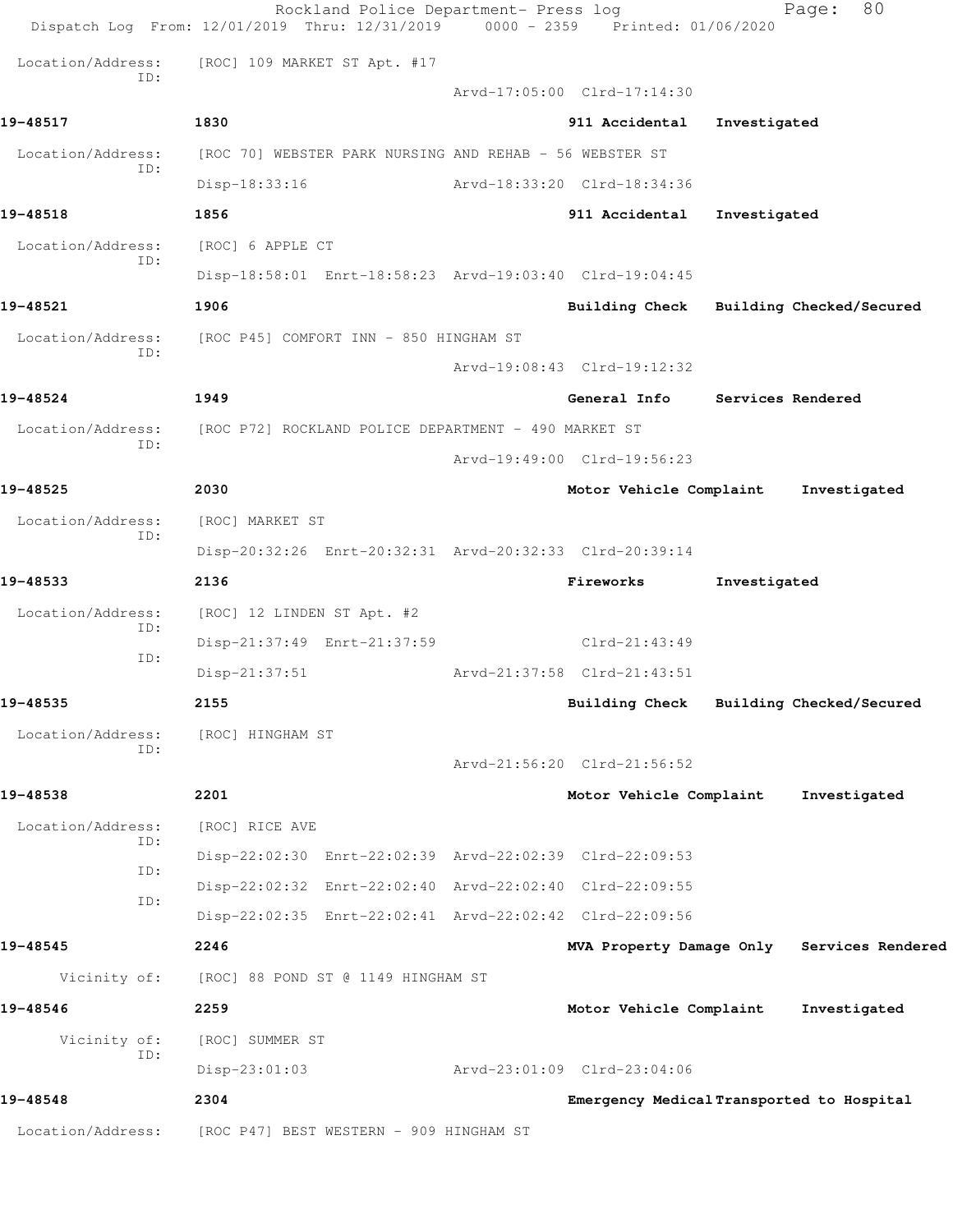|                                    | Rockland Police Department- Press log<br>Dispatch Log From: 12/01/2019 Thru: 12/31/2019 0000 - 2359 Printed: 01/06/2020                                                                                                                                                                                     |                                   |              | 81<br>Page:                          |
|------------------------------------|-------------------------------------------------------------------------------------------------------------------------------------------------------------------------------------------------------------------------------------------------------------------------------------------------------------|-----------------------------------|--------------|--------------------------------------|
| EMS Unit:<br>Fire Unit:            | ROCKAM1-Rockland A1<br>Disp-23:06:35 Enrt-23:07:06 Arvd-23:13:34 Clrd-23:20:14<br>Hosp-23:26:27 ClrHosp-00:11:43 InQrtsUnavl-12/25/2019 @ 00:15:41 InSrvce-00:15:41<br>ROCKEN1-Pumper-Rockland Engine 1<br>Disp-23:06:42 Enrt-23:07:06 Arvd-23:13:34 Clrd-23:19:52<br>InQrtsUnavl-23:29:03 InSrvce-23:29:03 |                                   |              |                                      |
| ID:                                | Disp-23:09:01                                                                                                                                                                                                                                                                                               | $Clrd-23:09:04$                   |              |                                      |
|                                    |                                                                                                                                                                                                                                                                                                             |                                   |              |                                      |
| For Date: $12/25/2019$ - Wednesday |                                                                                                                                                                                                                                                                                                             |                                   |              |                                      |
| 19-48554                           | 0000                                                                                                                                                                                                                                                                                                        | SHIFT ASSIGNMENTSNo Service       |              |                                      |
| Location/Address:<br>ID:           | [ROC P72] ROCKLAND POLICE DEPARTMENT - 490 MARKET ST                                                                                                                                                                                                                                                        |                                   |              |                                      |
|                                    |                                                                                                                                                                                                                                                                                                             | Arvd-00:00:00 Clrd-00:02:25       |              |                                      |
| 19-48555                           | 0012                                                                                                                                                                                                                                                                                                        | Disturbance                       | Investigated |                                      |
| Location/Address:<br>ID:           | [ROC] 110 MARTHA DR Apt. #E                                                                                                                                                                                                                                                                                 |                                   |              |                                      |
| ID:                                |                                                                                                                                                                                                                                                                                                             | Arvd-00:12:00 Clrd-00:17:34       |              |                                      |
|                                    | $Disp-00:12:51$                                                                                                                                                                                                                                                                                             | Arvd-00:13:56 Clrd-00:17:32       |              |                                      |
| 19-48560                           | 0114                                                                                                                                                                                                                                                                                                        | Assist Police Department          |              | Investigated                         |
| Location/Address:<br>TD:           | [ROC] 373 WEST WATER ST                                                                                                                                                                                                                                                                                     |                                   |              |                                      |
| ID:                                |                                                                                                                                                                                                                                                                                                             | Arvd-01:14:00 Clrd-01:24:58       |              |                                      |
|                                    | Disp-01:16:05 Enrt-01:19:12 Arvd-01:19:14 Clrd-01:24:55                                                                                                                                                                                                                                                     |                                   |              |                                      |
| 19-48561                           | 0151                                                                                                                                                                                                                                                                                                        |                                   |              | Assist Other Agency Marrest (s) Made |
| Location/Address:<br>ID:           | [ROC] 373 WEST WATER ST                                                                                                                                                                                                                                                                                     |                                   |              |                                      |
| ID:                                | $Disp-01:51:56$                                                                                                                                                                                                                                                                                             | Arvd-01:52:06 Clrd-02:23:26       |              |                                      |
| ID:                                | $Disp-01:52:02$                                                                                                                                                                                                                                                                                             | Arvd-01:52:04 Clrd-02:23:16       |              |                                      |
| Original Call #:                   | Disp-02:03:29 Enrt-02:03:31 Arvd-02:03:34 Clrd-02:23:22<br>19-48560                                                                                                                                                                                                                                         |                                   |              |                                      |
| 19-48567                           | 0402                                                                                                                                                                                                                                                                                                        | Noise Complaint Services Rendered |              |                                      |
| Location/Address:                  | [ROC] 261 UNION ST Apt. #40                                                                                                                                                                                                                                                                                 |                                   |              |                                      |
| ID:                                | Disp-04:04:20 Enrt-04:04:24 Arvd-04:07:14 Clrd-04:14:55                                                                                                                                                                                                                                                     |                                   |              |                                      |
| ID:                                | Disp-04:07:18 Enrt-04:07:19 Arvd-04:07:20 Clrd-04:14:52                                                                                                                                                                                                                                                     |                                   |              |                                      |
| 19-48574                           | 0601                                                                                                                                                                                                                                                                                                        | Building Check Appears Secure     |              |                                      |
| Location/Address:                  | [ROC 61] UNION ST BUSINESS DISTRICT - UNION ST                                                                                                                                                                                                                                                              |                                   |              |                                      |
| ID:                                |                                                                                                                                                                                                                                                                                                             | Arvd-06:02:53 Clrd-06:09:59       |              |                                      |
| 19-48579                           | 0753                                                                                                                                                                                                                                                                                                        |                                   |              | Disabled Motor Vehicle Vehicle Towed |
| Location/Address:                  | [ROC 17] E.T. WRIGHT SHOE FACTORY - 379 LIBERTY ST                                                                                                                                                                                                                                                          |                                   |              |                                      |
| ID:                                | Disp-07:56:37                                                                                                                                                                                                                                                                                               | Arvd-07:56:40 Clrd-08:23:47       |              |                                      |
| ID:                                | Disp-08:02:32 Enrt-08:02:33 Arvd-08:02:35 Clrd-08:23:46                                                                                                                                                                                                                                                     |                                   |              |                                      |
| 19-48581                           | 0806                                                                                                                                                                                                                                                                                                        | SHIFT ASSIGNMENTS No Service      |              |                                      |
| Location/Address:                  | [ROC P72] ROCKLAND POLICE DEPARTMENT - 490 MARKET ST                                                                                                                                                                                                                                                        |                                   |              |                                      |
|                                    |                                                                                                                                                                                                                                                                                                             |                                   |              |                                      |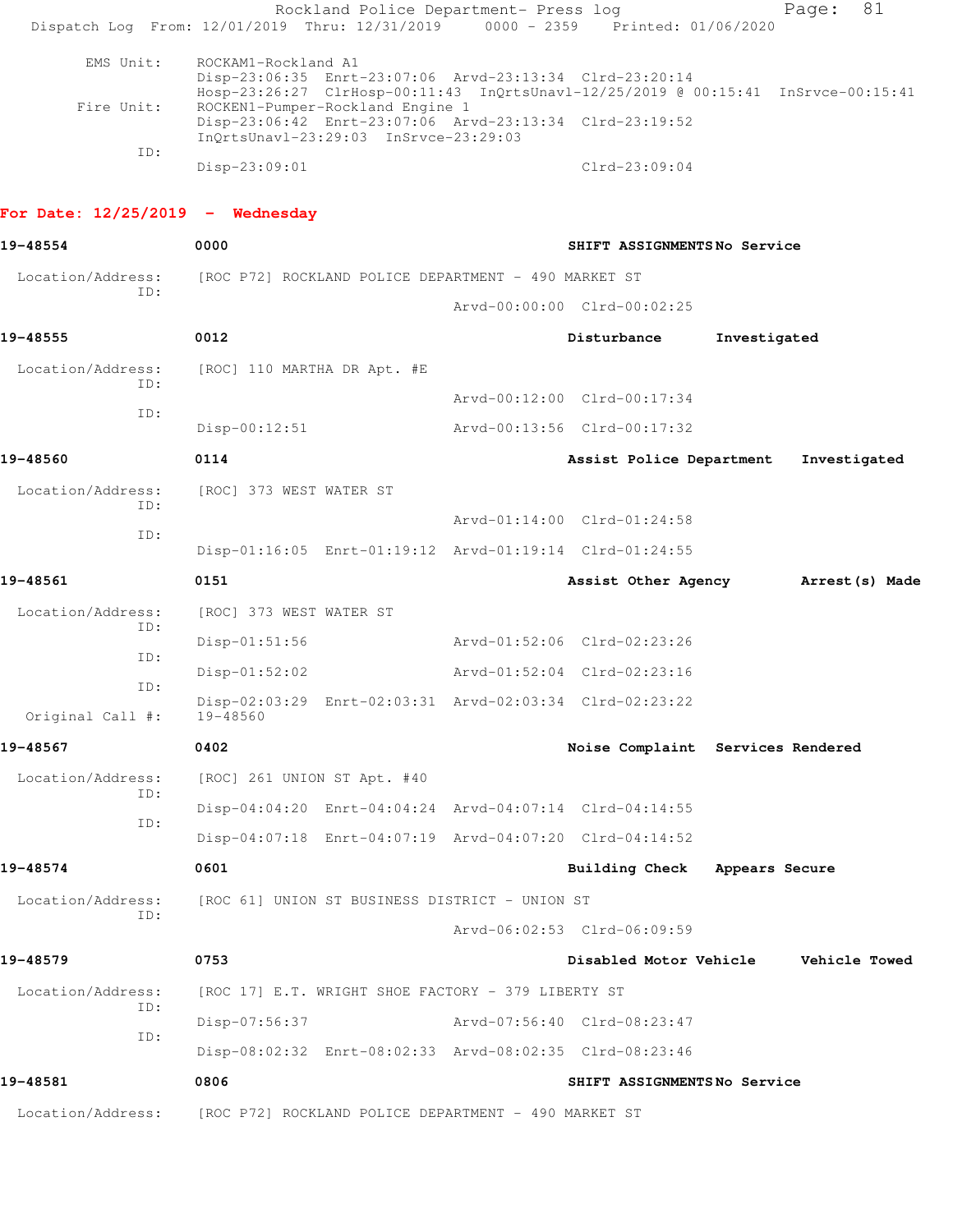Rockland Police Department- Press log Fage: 82 Dispatch Log From: 12/01/2019 Thru: 12/31/2019 0000 - 2359 Printed: 01/06/2020

**19-48589 0924 911 Wireless call (Transfered) 911 Wireless call (Transfered)**  Location: [ROC] **19-48601 1122 Neighbor Disturbance Peace Restored** Location/Address: [ROC] 12 LINDEN ST ID: Disp-11:23:03 Enrt-11:23:17 Arvd-11:29:45 Clrd-11:33:40 ID: Disp-11:23:16 Enrt-11:23:19 Arvd-11:29:43 Clrd-11:33:39 **19-48603 1153 MVA Property Damage Only Vehicle Towed** Location/Address: [ROC P9] NICE AND CLEAN CAR WASH - 320 CENTRE AVE ID: Disp-11:54:57 Enrt-11:55:00 Arvd-11:58:36 Clrd-12:29:58 ID: Disp-11:55:05 Enrt-11:55:08 Clrd-11:55:16 ID: Disp-11:55:20 Enrt-11:55:26 Arvd-11:58:33 Clrd-12:43:15 ID: Disp-11:55:23 Enrt-11:55:24 Arvd-11:56:40 Clrd-12:37:42 **19-48620 1520 911 Accidental Services Rendered** Location/Address: [ROC] 63 HARTSUFF ST ID: Disp-15:22:33 Enrt-15:22:35 Arvd-15:26:13 Clrd-15:27:59 **19-48622 1543 Disturbance Peace Restored** Location/Address: [ROC P86] MOBIL GAS STATION - 158 MARKET ST ID: Disp-15:44:37 Enrt-15:44:43 Arvd-15:52:25 Clrd-16:04:28 ID: Disp-15:44:41 Enrt-15:44:45 Arvd-15:52:26 Clrd-16:02:45 ID: Disp-15:45:41 Enrt-15:45:44 Arvd-15:46:18 Clrd-16:04:31 **19-48623 1605 SHIFT ASSIGNMENTS No Service** Location/Address: [ROC P72] ROCKLAND POLICE DEPARTMENT - 490 MARKET ST **19-48629 1637 Building Check Building Checked/Secured** Location/Address: [ROC] HINGHAM ST ID: Arvd-16:37:58 Clrd-16:38:23 **19-48634 1721 Traffic Enforcement No Service** Location/Address: [ROC] FOREST ST ID: Arvd-17:24:53 Clrd-17:25:21 **19-48636 1742 Motor Vehicle Collision W/PI Services Rendered**  Location/Address: [ROC] 88 POND ST ID: Disp-17:44:18 Enrt-17:44:24 Arvd-17:50:20 Clrd-18:04:00 ID: Disp-17:44:22 Enrt-17:44:25 Arvd-17:45:32 Clrd-18:03:57 Fire Unit: ROCKEN1-Pumper-Rockland Engine 1 Disp-17:44:31 Enrt-17:46:33 Arvd-17:53:04 Clrd-17:54:24 InQrtsUnavl-18:02:13 InSrvce-18:02:13 EMS Unit: ROCKAM1-Rockland A1 Disp-17:44:31 Enrt-17:46:33 Clrd-17:47:19 InQrtsUnavl-17:48:42 InSrvce-17:48:42 **19-48638 1757 Motor Vehicle Complaint Could Not Locate**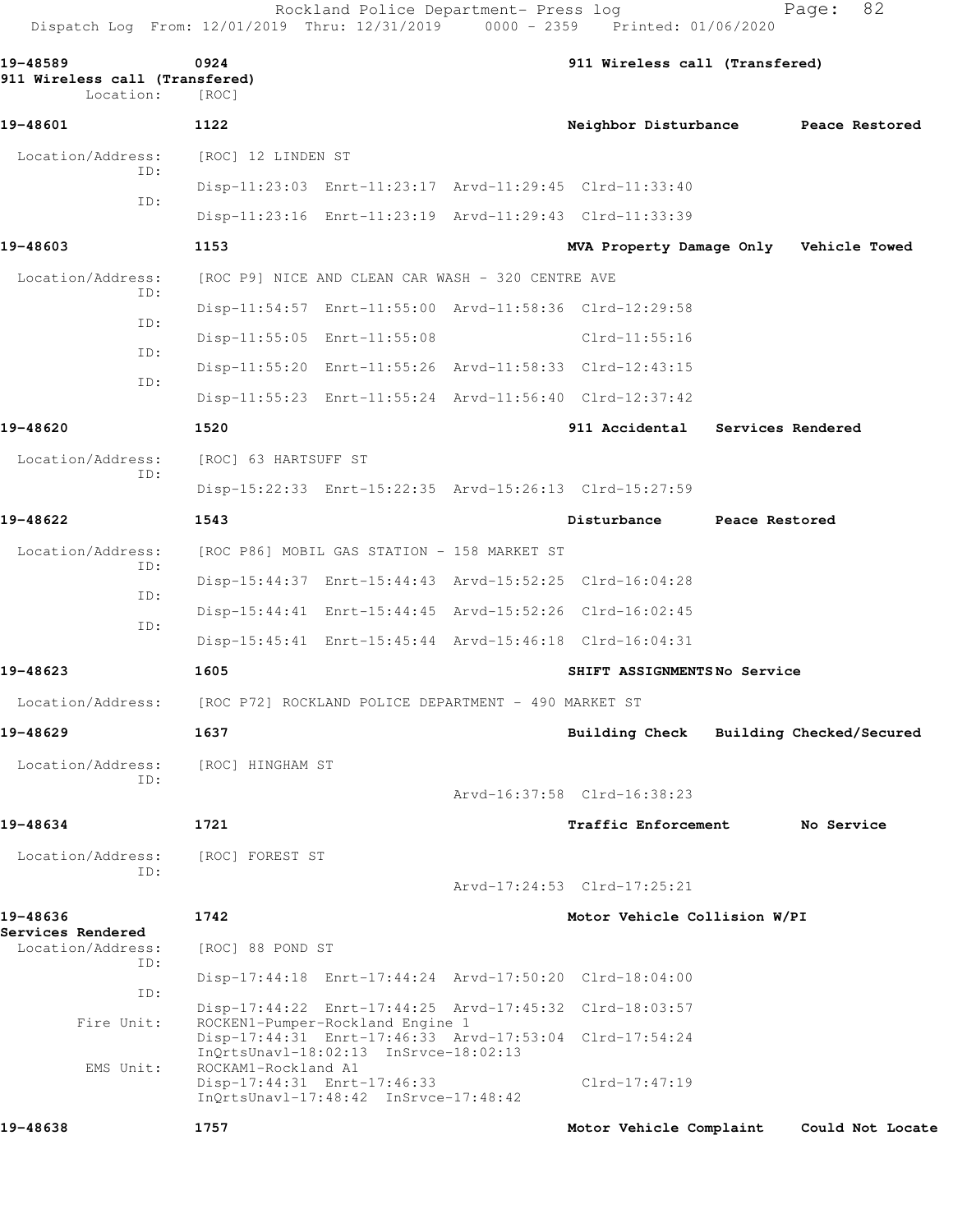| Dispatch Log From: 12/01/2019 Thru: 12/31/2019 0000 - 2359 Printed: 01/06/2020 |                      | Rockland Police Department- Press log                           |                                                                                                                                 |                | 83<br>Page:              |  |
|--------------------------------------------------------------------------------|----------------------|-----------------------------------------------------------------|---------------------------------------------------------------------------------------------------------------------------------|----------------|--------------------------|--|
|                                                                                |                      |                                                                 |                                                                                                                                 |                |                          |  |
| Location/Address:<br>TD:                                                       | [ROC] 692 MARKET ST  |                                                                 |                                                                                                                                 |                |                          |  |
|                                                                                |                      |                                                                 | Disp-17:59:37 Enrt-17:59:39 Arvd-18:01:13 Clrd-18:06:13                                                                         |                |                          |  |
| 19-48648                                                                       | 2029                 |                                                                 | Motor Vehicle Collision W/PI                                                                                                    |                |                          |  |
| Transported to Hospital<br>Location/Address:                                   | [ROC] 93 CENTRAL ST  |                                                                 |                                                                                                                                 |                |                          |  |
| ID:                                                                            |                      |                                                                 | Disp-20:30:39 Enrt-20:30:47 Arvd-20:32:42 Clrd-21:12:24                                                                         |                |                          |  |
| ID:<br>ID:                                                                     |                      |                                                                 | Disp-20:30:44 Enrt-20:30:46 Arvd-20:32:32 Clrd-21:12:22                                                                         |                |                          |  |
| Fire Unit:                                                                     |                      | Disp-20:30:54 Enrt-20:30:55<br>ROCKEN1-Pumper-Rockland Engine 1 | Clrd-20:33:52                                                                                                                   |                |                          |  |
|                                                                                |                      | InQrtsUnavl-21:16:49 InSrvce-21:16:49                           | Disp-20:31:04 Enrt-20:33:10 Arvd-20:35:59 Clrd-21:12:05                                                                         |                |                          |  |
| EMS Unit:                                                                      | ROCKAM2-Rockland A2  |                                                                 | Disp-20:31:26 Enrt-20:33:10 Arvd-20:35:30 Clrd-20:48:28<br>Hosp-20:58:40 ClrHosp-22:01:04 InQrtsUnavl-22:08:00 InSrvce-22:08:00 |                |                          |  |
| 19-48649                                                                       | 2030                 |                                                                 | 911 Accidental                                                                                                                  | Investigated   |                          |  |
| Location/Address:                                                              |                      | [ROC] 115 MARKET ST Apt. #14                                    |                                                                                                                                 |                |                          |  |
| ID:                                                                            |                      |                                                                 | Disp-20:33:57 Enrt-20:33:59 Arvd-20:38:47 Clrd-20:52:05                                                                         |                |                          |  |
| 19-48655                                                                       | 2113                 |                                                                 | Building Check                                                                                                                  | Appears Secure |                          |  |
| Location/Address:                                                              |                      | [ROC 73] ROCKLAND TOWN HALL - 242 UNION ST                      |                                                                                                                                 |                |                          |  |
| ID:                                                                            |                      |                                                                 | Arvd-21:14:15 Clrd-21:14:30                                                                                                     |                |                          |  |
| 19-48656                                                                       | 2114                 |                                                                 | Building Check                                                                                                                  |                | Building Checked/Secured |  |
| Location/Address:                                                              | [ROC] HINGHAM ST     |                                                                 |                                                                                                                                 |                |                          |  |
| ID:                                                                            |                      |                                                                 | Arvd-21:15:23 Clrd-21:15:43                                                                                                     |                |                          |  |
| 19-48657                                                                       | 2132                 |                                                                 | Health & Welfare Check                                                                                                          |                | Transported to           |  |
| Hospital<br>Location/Address:                                                  | [ROC] 7 WALNUT CT    |                                                                 |                                                                                                                                 |                |                          |  |
| ID:                                                                            |                      |                                                                 | Disp-21:33:18 Enrt-21:33:26 Arvd-21:43:36 Clrd-22:08:45                                                                         |                |                          |  |
| ID:                                                                            |                      |                                                                 | Disp-21:45:59 Enrt-21:46:02 Arvd-21:58:47 Clrd-22:08:44                                                                         |                |                          |  |
| 19-48659                                                                       | 2213                 |                                                                 | 911 Accidental                                                                                                                  | Investigated   |                          |  |
| Location/Address:                                                              | [ROC] 92 CRESCENT ST |                                                                 |                                                                                                                                 |                |                          |  |
| ID:                                                                            |                      | Disp-22:14:26 Enrt-22:14:28                                     | $Clrd-22:14:41$                                                                                                                 |                |                          |  |
| ID:                                                                            |                      |                                                                 | Disp-22:14:39 Enrt-22:14:43 Arvd-22:20:16 Clrd-22:23:27                                                                         |                |                          |  |
| ID:                                                                            | Disp-22:20:19        |                                                                 | Arvd-22:20:21 Clrd-22:23:25                                                                                                     |                |                          |  |
| 19-48661                                                                       | 2302                 |                                                                 | Details / Time off                                                                                                              |                | No Service               |  |
| Location:                                                                      | [ROC]                |                                                                 |                                                                                                                                 |                |                          |  |
| 19-48662                                                                       | 2304                 |                                                                 | Details / Time off No Service                                                                                                   |                |                          |  |
| Location:                                                                      | [ROC]                |                                                                 |                                                                                                                                 |                |                          |  |
| 19-48664                                                                       | 2322                 |                                                                 | Burglar Alarm Appears Secure                                                                                                    |                |                          |  |
| Location/Address:                                                              |                      | [ROC 33] GGG SCAFOLDING - 45 RESERVOIR PARK DR                  |                                                                                                                                 |                |                          |  |
| ID:                                                                            |                      |                                                                 | Disp-23:23:44 Enrt-23:23:50 Arvd-23:28:06 Clrd-23:33:56                                                                         |                |                          |  |
| ID:                                                                            |                      |                                                                 |                                                                                                                                 |                |                          |  |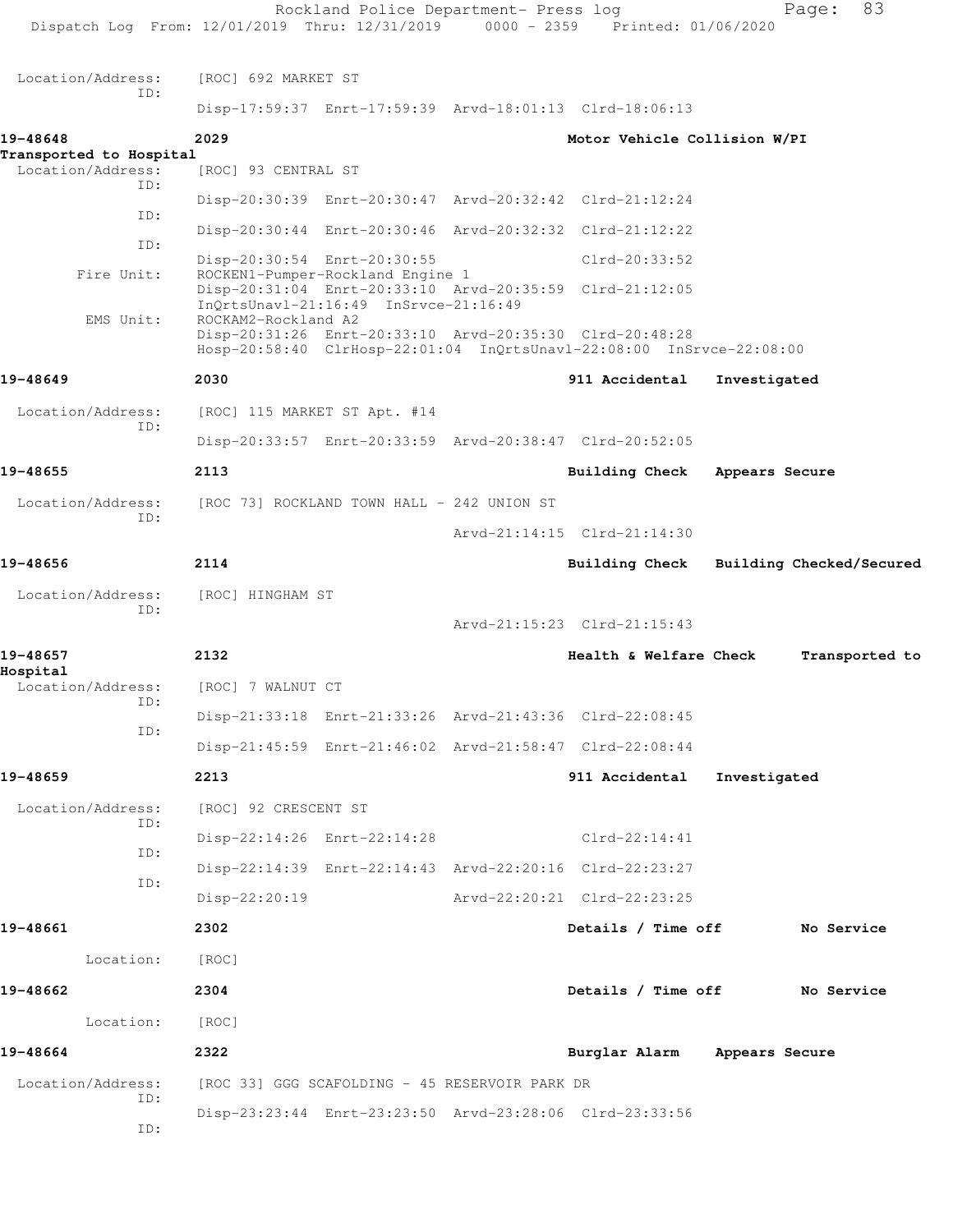Rockland Police Department- Press log Fage: 84 Dispatch Log From: 12/01/2019 Thru: 12/31/2019 0000 - 2359 Printed: 01/06/2020

Disp-23:28:11 Arvd-23:28:13 Clrd-23:33:53

## **For Date: 12/26/2019 - Thursday**

| 19-48667                 | 0006                                                    | General Info                        | No Service |                                         |
|--------------------------|---------------------------------------------------------|-------------------------------------|------------|-----------------------------------------|
| Location/Address:        | [ROC P72] ROCKLAND POLICE DEPARTMENT - 490 MARKET ST    |                                     |            |                                         |
| ID:                      | Disp-00:08:36                                           | $Clrd-00:08:50$                     |            |                                         |
| 19-48670                 | 0019                                                    | Emergency MedicalNo Action Required |            |                                         |
|                          | Location/Address: [ROC] 83 SUMMIT ST                    |                                     |            |                                         |
| 19-48679                 | 0143                                                    | Suspicious Activity                 |            | Investigated                            |
| Location/Address:        | [ROC] SUMMER ST                                         |                                     |            |                                         |
| ID:<br>ID:               |                                                         | Arvd-01:43:00 Clrd-01:49:53         |            |                                         |
|                          | Disp-01:44:26 Enrt-01:44:28 Arvd-01:46:44 Clrd-01:49:51 |                                     |            |                                         |
| 19-48683                 | 0227                                                    | Burglar Alarm Appears Secure        |            |                                         |
| Location/Address:        | [ROC 51] GEORGE T. WILKINSON, INC - 405 VFW DR          |                                     |            |                                         |
| ID:                      | Disp-02:28:12 Enrt-02:28:16 Arvd-02:30:13 Clrd-02:32:57 |                                     |            |                                         |
| ID:                      | Disp-02:28:12 Enrt-02:28:17 Arvd-02:30:14 Clrd-02:32:59 |                                     |            |                                         |
| 19-48689                 | 0557                                                    |                                     |            | Building Check Building Checked/Secured |
| Location/Address:        | [ROC] UNION ST                                          |                                     |            |                                         |
| ID:                      |                                                         | Arvd-05:58:24 Clrd-06:06:27         |            |                                         |
| 19-48690                 | 0606                                                    |                                     |            | Burglar Alarm Building Checked/Secured  |
| Location/Address:<br>ID: | [ROC 51] GEORGE T. WILKINSON, INC - 405 VFW DR          |                                     |            |                                         |
|                          | Disp-06:08:22 Enrt-06:08:29 Arvd-06:08:34 Clrd-06:11:38 |                                     |            |                                         |
| 19-48692                 | 0643                                                    | Details / Time off                  |            | No Service                              |
| Location:                | [ROC]                                                   |                                     |            |                                         |
| 19-48693                 | 0647                                                    | Detail                              | No Service |                                         |
| Location/Address:        | [ROC P72] ROCKLAND POLICE DEPARTMENT - 490 MARKET ST    |                                     |            |                                         |
| ID:                      | Disp-06:48:54                                           | $Clrd-06:49:10$                     |            |                                         |
| 19-48696                 | 0745                                                    | Details / Time off                  |            | No Service                              |
| Location:                | [ROC]                                                   |                                     |            |                                         |
| 19-48697                 | 0809                                                    | Information Call No Action Required |            |                                         |
| Location/Address:        | [ROC P72] ROCKLAND POLICE DEPARTMENT - 490 MARKET ST    |                                     |            |                                         |
| 19-48707                 | 0908                                                    | Details / Time off                  |            | No Action                               |
| Required<br>Location:    | [ROC]                                                   |                                     |            |                                         |
| 19-48708                 | 0915                                                    | Vandalism                           |            | Services Rendered                       |
| Location/Address:        | [ROC] BAGNELL AUTO - 199 UNION ST                       |                                     |            |                                         |
| ID:                      | Disp-09:18:50 Enrt-09:18:58 Arvd-09:20:07 Clrd-09:39:10 |                                     |            |                                         |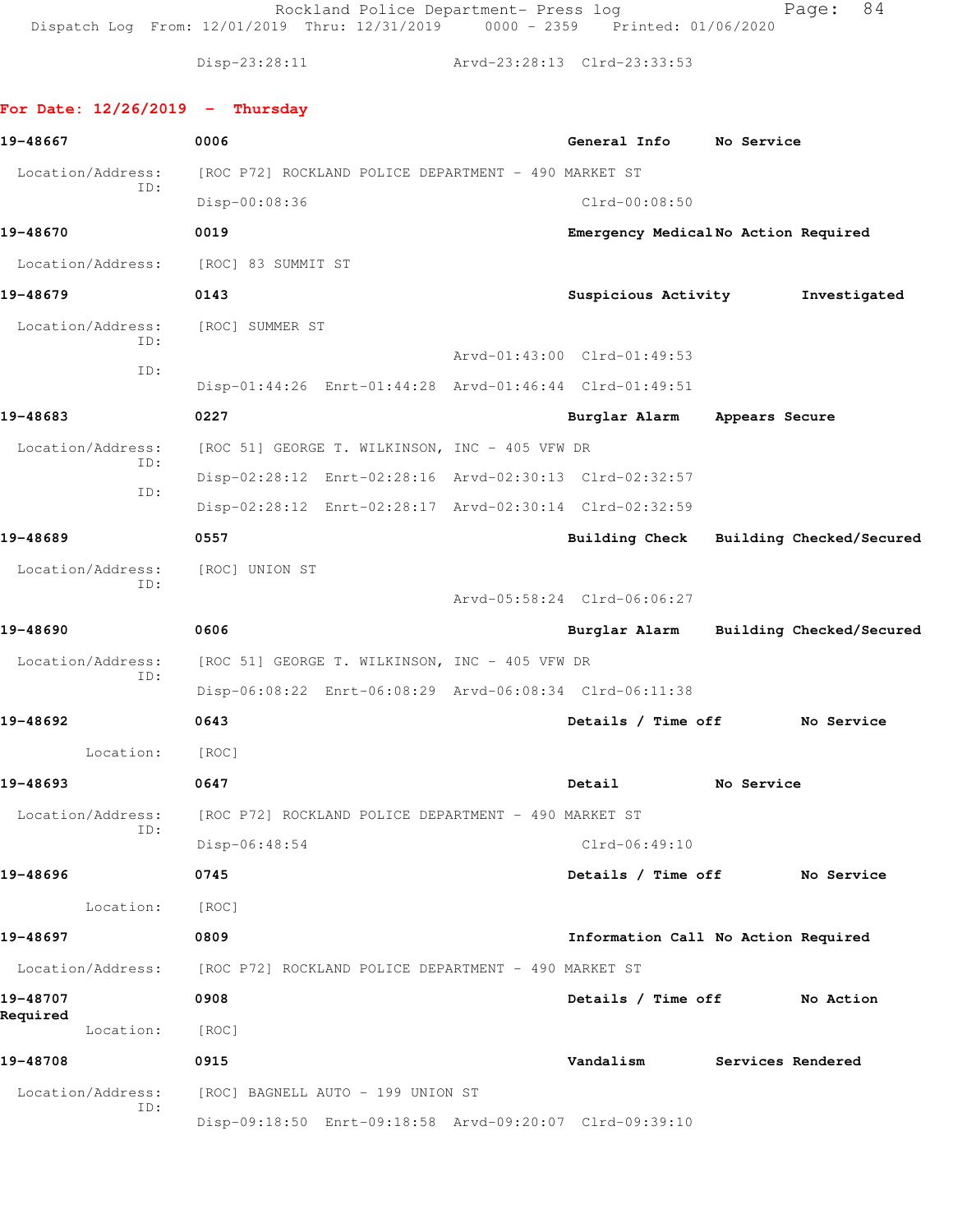Rockland Police Department- Press log entitled and Page: 85 Dispatch Log From: 12/01/2019 Thru: 12/31/2019 0000 - 2359 Printed: 01/06/2020

| 19-48710                        | 0938                                                                                                                                            | Health & Welfare Check                       | Services Rendered  |
|---------------------------------|-------------------------------------------------------------------------------------------------------------------------------------------------|----------------------------------------------|--------------------|
| Location/Address:               | [ROC P51] DOUBLE TREE - 929 HINGHAM ST Apt. #425                                                                                                |                                              |                    |
| ID:<br>ID:                      | Disp-09:39:10 Enrt-09:39:18 Arvd-09:43:42 Clrd-12:49:20                                                                                         |                                              |                    |
|                                 | Disp-09:39:10 Enrt-09:39:20 Arvd-09:43:43 Clrd-10:15:07                                                                                         |                                              |                    |
| 19-48718                        | 1100                                                                                                                                            | Details / Time off                           | No Action          |
| Required<br>Location:           | [ROC]                                                                                                                                           |                                              |                    |
| 19-48722                        | 1153                                                                                                                                            | Emergency Medical Transported by other means |                    |
| Location/Address:<br>Fire Unit: | [ROC P70] D'ANGELOS - 144 MARKET ST<br>ROCKEN1-Pumper-Rockland Engine 1<br>Disp-11:55:57 Enrt-11:56:24<br>InQrtsUnavl-12:02:42 InSrvce-12:02:42 | $Clrd-12:01:07$                              |                    |
| EMS Unit:                       | ROCKAM1-Rockland A1<br>Disp-11:56:19 Enrt-11:56:24 Arvd-11:58:50 Clrd-12:01:13<br>InQrtsUnavl-12:04:30 InSrvce-12:04:30                         |                                              |                    |
| ID:                             | Disp-11:56:48 Enrt-11:56:50 Arvd-11:56:52 Clrd-12:01:34                                                                                         |                                              |                    |
| ID:                             | Disp-11:57:24 Enrt-11:57:26 Arvd-11:57:28 Clrd-12:01:16                                                                                         |                                              |                    |
| 19-48735                        | 1200                                                                                                                                            | Warrant                                      | Services Rendered  |
| Location/Address:               | [ROC P72] ROCKLAND POLICE DEPARTMENT - 490 MARKET ST                                                                                            |                                              |                    |
| ID:                             | $Disp-13:57:02$                                                                                                                                 | Clrd-15:22:20                                |                    |
| 19-48728                        | 1302                                                                                                                                            | 911 Accidental Services Rendered             |                    |
| Location/Address:               | [ROC] 92 CRESCENT ST                                                                                                                            |                                              |                    |
| ID:                             | Disp-13:04:11 Enrt-13:04:32 Arvd-13:07:29 Clrd-13:09:38                                                                                         |                                              |                    |
| 19-48729                        | 1315                                                                                                                                            | Details / Time off                           | No Action          |
| Required<br>Location:           | [ROC]                                                                                                                                           |                                              |                    |
| 19-48736                        | 1355                                                                                                                                            | Motor Vehicle Complaint                      | Could Not Locate   |
|                                 | Location/Address: [ROC] 158 MARKET ST @ 5 UNION ST                                                                                              |                                              |                    |
| ID:                             | $Disp-13:59:47$                                                                                                                                 | Clrd-13:59:54                                |                    |
| ID:                             | Disp-13:59:59 Enrt-14:00:01                                                                                                                     | $Clrd-14:00:50$                              |                    |
| ID:                             | Disp-14:00:43 Enrt-14:00:46 Arvd-14:00:47 Clrd-14:05:26                                                                                         |                                              |                    |
| 19-48744                        | 1445                                                                                                                                            | Motor Vehicle Complaint                      | Services Rendered  |
| Location/Address:<br>ID:        | [ROC] JOHNSON TER                                                                                                                               |                                              |                    |
|                                 | Disp-14:47:37 Enrt-14:47:43 Arvd-14:52:45 Clrd-14:59:46                                                                                         |                                              |                    |
| 19-48747                        | 1510                                                                                                                                            | 911 Accidental<br>Appears Secure             |                    |
| Location/Address:<br>ID:        | [ROC] 58 HINGHAM ST                                                                                                                             |                                              |                    |
|                                 | Disp-15:12:49 Enrt-15:12:53 Arvd-15:18:53 Clrd-15:22:31                                                                                         |                                              |                    |
| 19-48748<br>Required            | 1516                                                                                                                                            | Details / Time off                           | No Action          |
| Location:                       | [ROC]                                                                                                                                           |                                              |                    |
| 19-48749                        | 1540                                                                                                                                            | Detail                                       | No Action Required |
|                                 | Location/Address: [ROC P72] ROCKLAND POLICE DEPARTMENT - 490 MARKET ST                                                                          |                                              |                    |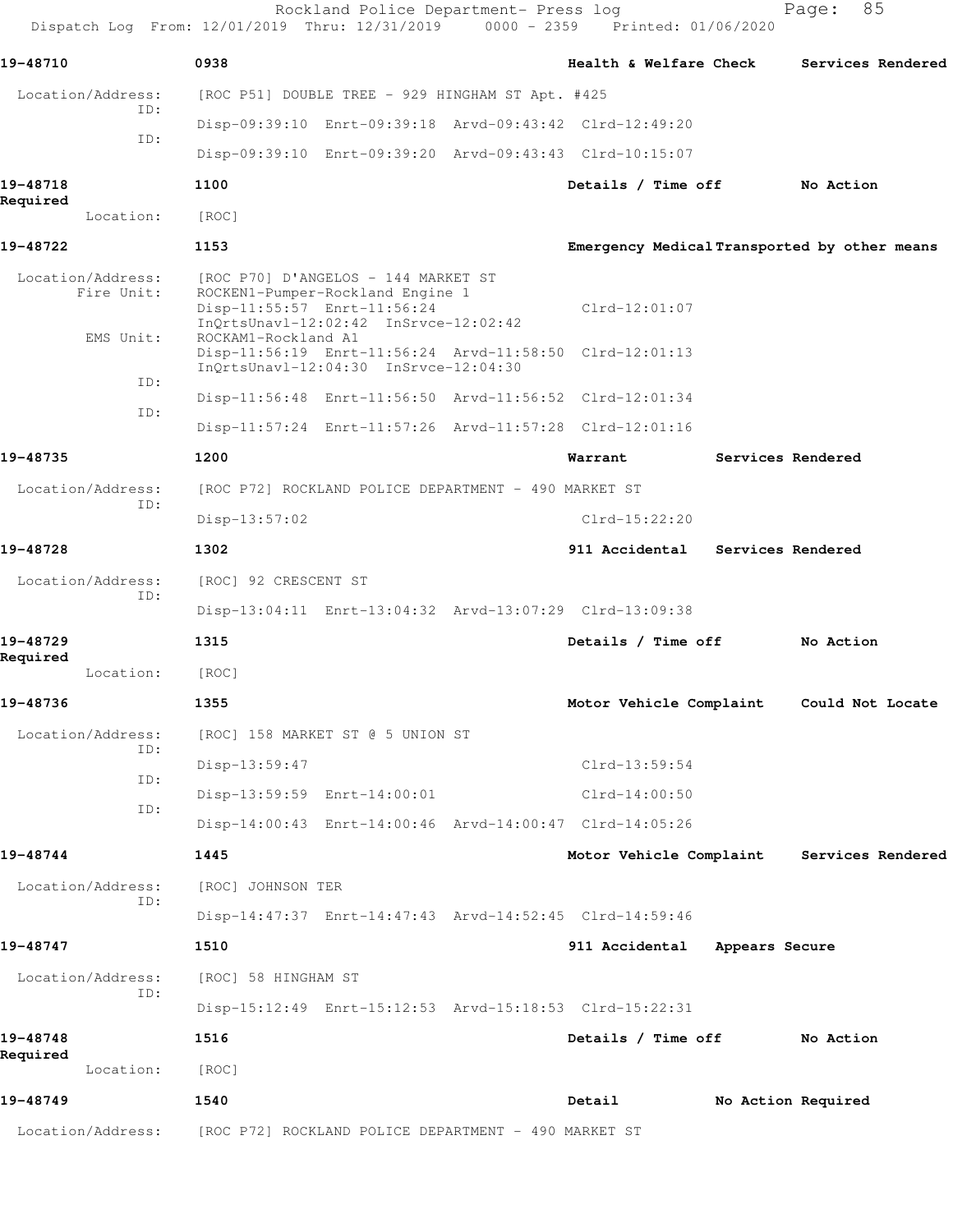Rockland Police Department- Press log entitled and Page: 86 Dispatch Log From: 12/01/2019 Thru: 12/31/2019 0000 - 2359 Printed: 01/06/2020

| 19-48751                 | 1545                                                    | General Incident Services Rendered |                   |  |
|--------------------------|---------------------------------------------------------|------------------------------------|-------------------|--|
| Location/Address:        | [ROC] PARK ST                                           |                                    |                   |  |
| ID:                      | Disp-15:48:30                                           | Clrd-15:48:46                      |                   |  |
| 19-48754                 | 1600                                                    | SHIFT ASSIGNMENTSNo Service        |                   |  |
| Location/Address:        | [ROC P72] ROCKLAND POLICE DEPARTMENT - 490 MARKET ST    |                                    |                   |  |
| 19-48753                 | 1604                                                    | Motor Vehicle Stop Report Follows  |                   |  |
| Vicinity of:<br>ID:      | [ROC] EVERETT ST - E WATER ST @ EVERETT ST              |                                    |                   |  |
| ID:                      |                                                         | Arvd-16:04:00 Clrd-16:29:07        |                   |  |
|                          | $Disp-16:08:53$                                         | Arvd-16:08:56 Clrd-16:20:24        |                   |  |
| 19-48756                 | 1632                                                    | General Info No Service            |                   |  |
|                          | Location/Address: [ROC] 407 EAST WATER ST               |                                    |                   |  |
| 19-48758<br>Drill        | 1723                                                    | Suspicious Activity                | Inspection /      |  |
| Location/Address:<br>ID: | [ROC] 407 EAST WATER ST                                 |                                    |                   |  |
| ID:                      | Disp-17:24:07 Enrt-17:24:18 Arvd-17:24:59 Clrd-17:31:07 |                                    |                   |  |
|                          | Disp-17:24:11 Enrt-17:24:20 Arvd-17:24:30 Clrd-17:31:10 |                                    |                   |  |
| 19-48766                 | 1843                                                    | Disturbance Peace Restored         |                   |  |
| Location/Address:<br>ID: | [ROC] 70 CONCORD ST                                     |                                    |                   |  |
|                          | Disp-18:45:54 Enrt-18:46:00 Arvd-18:46:08 Clrd-18:51:44 |                                    |                   |  |
| 19-48767                 | 1912                                                    | <b>Traffic Enforcement</b>         | Services Rendered |  |
| Location/Address:<br>ID: | [ROC P115] ROCKLAND ICE RINK - 599 SUMMER ST            |                                    |                   |  |
|                          |                                                         | Arvd-19:12:00 Clrd-19:34:47        |                   |  |
| 19-48768                 | 1935                                                    | Building Check Appears Secure      |                   |  |
| ID:                      | Location/Address: [ROC] HOTEL AREA - HINGHAM ST         |                                    |                   |  |
|                          |                                                         | Arvd-19:44:21 Clrd-19:51:21        |                   |  |
| 19-48769                 | 1955                                                    | Building Check Services Rendered   |                   |  |
| Location/Address:<br>ID: | [ROC] FOREST ST                                         |                                    |                   |  |
|                          |                                                         | Arvd-19:56:23 Clrd-20:20:13        |                   |  |
| 19-48771                 | 1959                                                    | Motor Vehicle Stop                 | Verbal Warning    |  |
| Location/Address:<br>ID: | [ROC] WEST WATER ST                                     |                                    |                   |  |
|                          |                                                         | Arvd-19:59:00 Clrd-20:05:35        |                   |  |
| 19-48773                 | 2023                                                    | Building Check Services Rendered   |                   |  |
| Location/Address:<br>ID: | [ROC] TOWN HALL - UNION ST                              |                                    |                   |  |
|                          |                                                         | Arvd-20:23:47 Clrd-20:27:45        |                   |  |
| 19-48775                 | 2033                                                    | Animal Complaint Services Rendered |                   |  |
| Location/Address:<br>ID: | [ROC] FIR CIR                                           |                                    |                   |  |
|                          |                                                         |                                    |                   |  |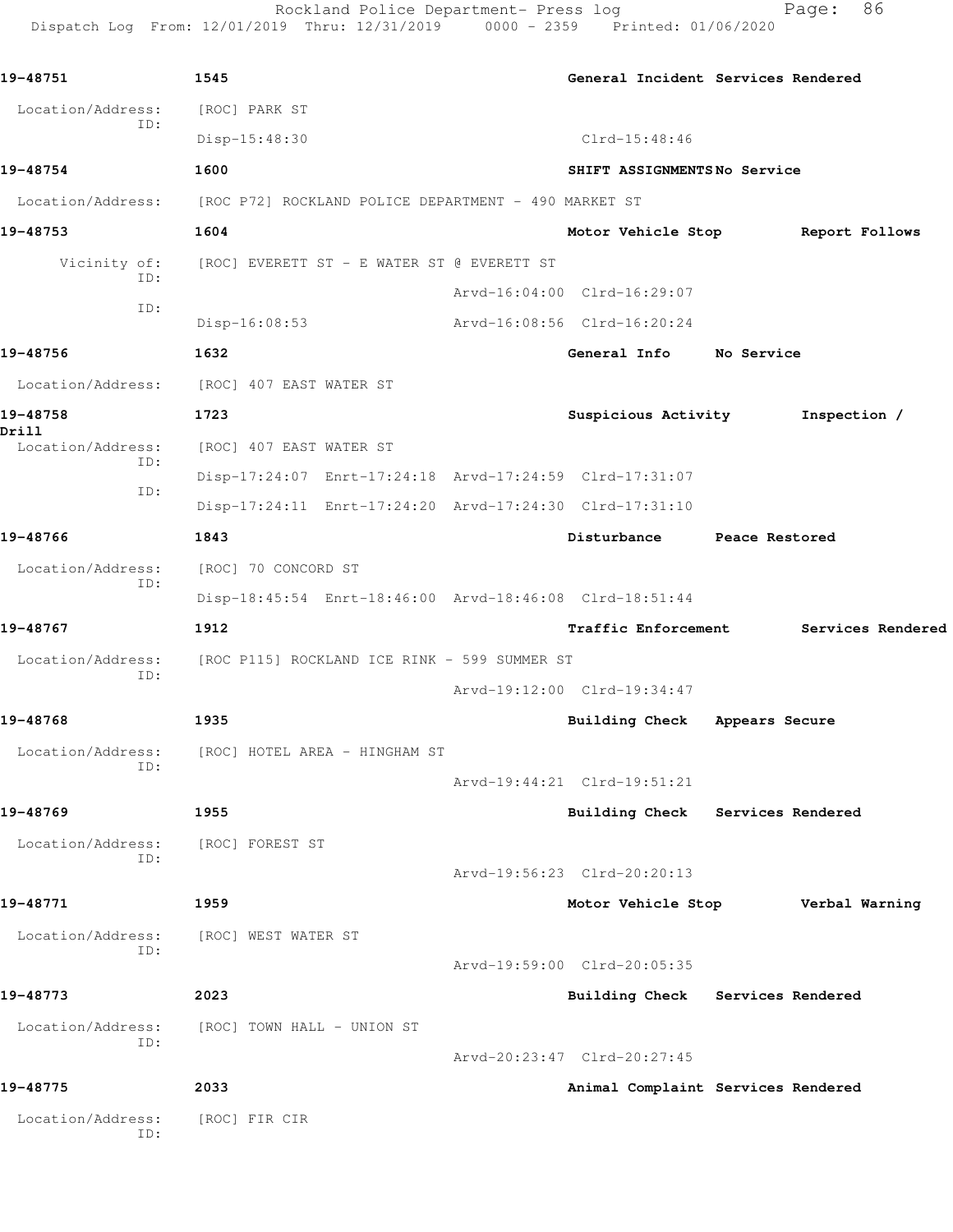|                                 | Rockland Police Department- Press log<br>Dispatch Log From: 12/01/2019 Thru: 12/31/2019 0000 - 2359 Printed: 01/06/2020 |                                  | Page:             | 87                |
|---------------------------------|-------------------------------------------------------------------------------------------------------------------------|----------------------------------|-------------------|-------------------|
|                                 | Disp-20:34:44 Enrt-20:34:49 Arvd-20:34:52 Clrd-20:39:59                                                                 |                                  |                   |                   |
| 19-48777                        | 2058                                                                                                                    | <b>Traffic Enforcement</b>       |                   | Services Rendered |
| Location/Address:               | [ROC] 469 CONCORD ST @ 590 SUMMER ST                                                                                    |                                  |                   |                   |
| ID:                             |                                                                                                                         | Arvd-20:58:00 Clrd-21:21:18      |                   |                   |
| 19-48778                        | 2108                                                                                                                    | Suspicious Activity              | Investigated      |                   |
| Location/Address:<br>TD:        | [ROC P91] ROCKLAND ATHLETIC SUPPLIES - 320 UNION ST                                                                     |                                  |                   |                   |
|                                 | Disp-21:09:51 Enrt-21:09:57 Arvd-21:14:27 Clrd-21:21:09                                                                 |                                  |                   |                   |
| 19-48784                        | 2126                                                                                                                    | Neighbor Disturbance             | Services Rendered |                   |
| Location/Address:<br>ID:        | [ROC] 56 REED ST                                                                                                        |                                  |                   |                   |
|                                 | Disp-21:27:37 Enrt-21:27:41 Arvd-21:29:08 Clrd-21:41:29                                                                 |                                  |                   |                   |
| 19-48785                        | 2135                                                                                                                    | Building Check Services Rendered |                   |                   |
| Location/Address:<br>ID:        | [ROC P75] UNION POINT - BILL DELAHUNT PKWY                                                                              |                                  |                   |                   |
|                                 |                                                                                                                         | Arvd-21:36:57 Clrd-21:41:19      |                   |                   |
| 19-48786                        | 2142                                                                                                                    | Assist Public Services Rendered  |                   |                   |
| Location/Address:<br>ID:        | [ROC] 43 LINDEN ST                                                                                                      |                                  |                   |                   |
|                                 | Disp-21:44:38                                                                                                           | $Clrd-21:49:20$                  |                   |                   |
| 19-48789                        | 2208                                                                                                                    | Building Check Appears Secure    |                   |                   |
| Location/Address:<br>ID:        | [ROC] HOTEL AREA - HINGHAM ST                                                                                           |                                  |                   |                   |
|                                 |                                                                                                                         | Arvd-22:10:19 Clrd-22:13:07      |                   |                   |
| 19-48791                        | 2217                                                                                                                    | Building Check Services Rendered |                   |                   |
| Location/Address:<br>ID:        | [ROC] FOREST ST                                                                                                         |                                  |                   |                   |
|                                 |                                                                                                                         | Arvd-22:18:31 Clrd-22:42:12      |                   |                   |
| 19-48792                        | 2244                                                                                                                    | Building Check Services Rendered |                   |                   |
| Location/Address:<br>ID:        | [ROC] TOWN HALL - UNION ST                                                                                              |                                  |                   |                   |
|                                 |                                                                                                                         | Arvd-22:45:16 Clrd-22:45:49      |                   |                   |
| For Date: $12/27/2019$ - Friday |                                                                                                                         |                                  |                   |                   |
| 19-48801                        | 0003                                                                                                                    | SHIFT ASSIGNMENTSNo Service      |                   |                   |
| Location/Address:               | [ROC P72] ROCKLAND POLICE DEPARTMENT - 490 MARKET ST                                                                    |                                  |                   |                   |
| ID:                             |                                                                                                                         | Arvd-00:03:00 Clrd-00:05:02      |                   |                   |
| 19-48802                        | 0004                                                                                                                    | Building Check Services Rendered |                   |                   |
| Location/Address:               | [ROC] HOTEL AREA - HINGHAM ST                                                                                           |                                  |                   |                   |
| ID:                             |                                                                                                                         | Arvd-00:05:38 Clrd-00:14:10      |                   |                   |
| 19-48803                        | 0014                                                                                                                    | Building Check Services Rendered |                   |                   |
| Location/Address:               | [ROC] TOWN HALL – UNION ST                                                                                              |                                  |                   |                   |
| ID:                             |                                                                                                                         | Arvd-00:15:24 Clrd-00:18:03      |                   |                   |
|                                 |                                                                                                                         |                                  |                   |                   |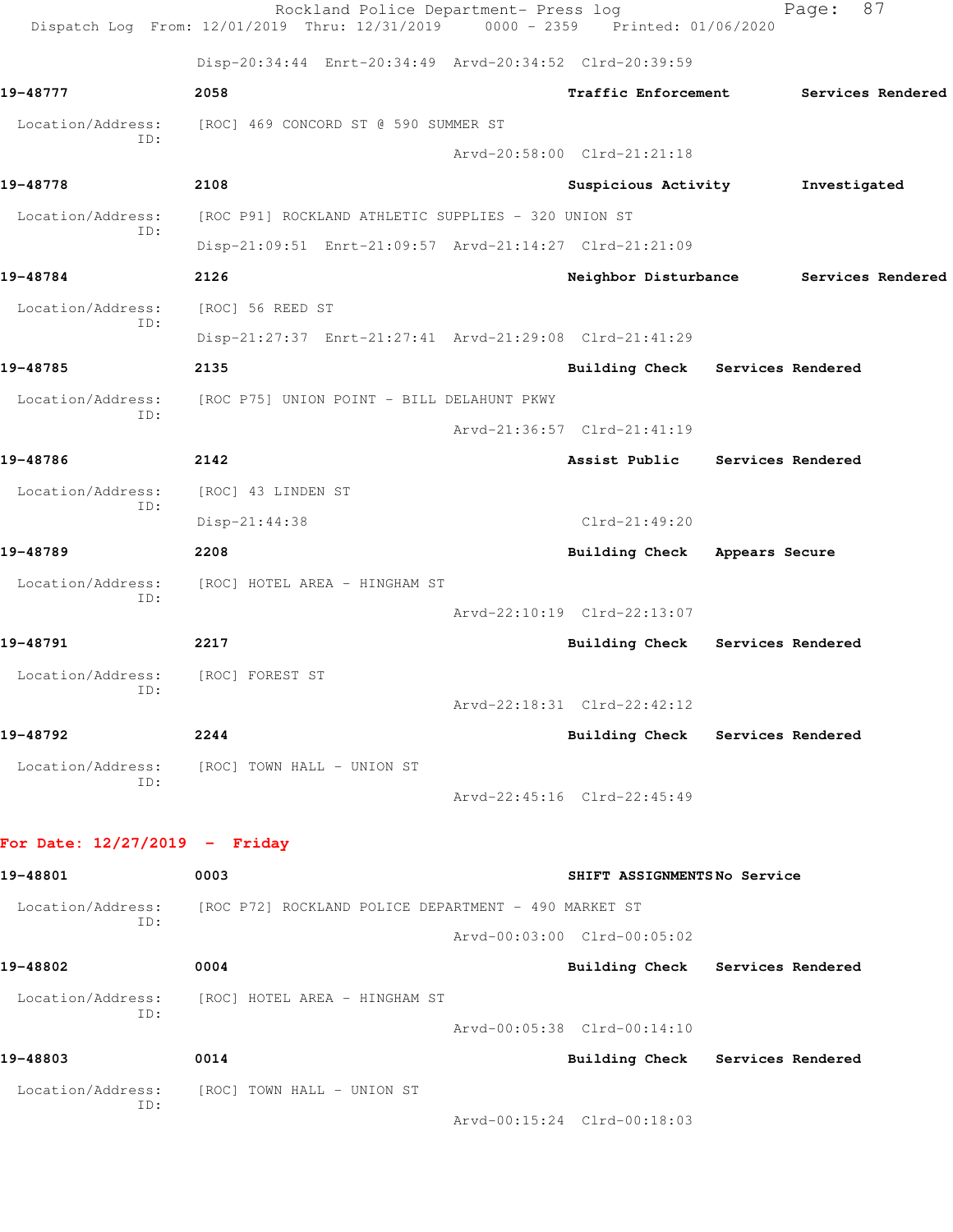|                                      | Dispatch Log From: 12/01/2019 Thru: 12/31/2019 0000 - 2359 Printed: 01/06/2020 | Rockland Police Department- Press log                   |  |                                     |  | 88<br>Page:       |  |  |
|--------------------------------------|--------------------------------------------------------------------------------|---------------------------------------------------------|--|-------------------------------------|--|-------------------|--|--|
| 19-48805                             | 0104                                                                           |                                                         |  | Suspicious Activity                 |  | Building          |  |  |
| Checked/Secured<br>Vicinity of:      | [ROC] 463 WEBSTER ST                                                           |                                                         |  |                                     |  |                   |  |  |
| ID:                                  |                                                                                | Disp-01:05:12 Enrt-01:05:20 Arvd-01:08:27 Clrd-01:17:57 |  |                                     |  |                   |  |  |
| ID:                                  |                                                                                | Disp-01:05:12 Enrt-01:05:20 Arvd-01:07:01 Clrd-01:18:04 |  |                                     |  |                   |  |  |
| ID:                                  |                                                                                | Disp-01:05:12 Enrt-01:05:20 Arvd-01:08:31 Clrd-01:10:53 |  |                                     |  |                   |  |  |
| 19-48813                             | 0343                                                                           |                                                         |  | Suspicious Activity                 |  | Peace Restored    |  |  |
| Location/Address:<br>ID:             | [ROC] 14 HATHERLY RD                                                           |                                                         |  |                                     |  |                   |  |  |
| ID:                                  |                                                                                |                                                         |  | Arvd-03:43:00 Clrd-03:59:24         |  |                   |  |  |
|                                      |                                                                                | Disp-03:43:57 Enrt-03:47:05 Arvd-03:47:14 Clrd-03:59:27 |  |                                     |  |                   |  |  |
| 19-48818                             | 0622                                                                           |                                                         |  | Building Check Building Fire        |  |                   |  |  |
| Location/Address:<br>TD:             | [ROC] UNION ST                                                                 |                                                         |  |                                     |  |                   |  |  |
|                                      |                                                                                |                                                         |  | Arvd-06:23:28 Clrd-06:28:24         |  |                   |  |  |
| 19-48820                             | 0653                                                                           |                                                         |  | Motor Vehicle Complaint             |  | No Action         |  |  |
| Required<br>Location/Address:<br>TD: |                                                                                | [ROC P51] DOUBLE TREE - 929 HINGHAM ST                  |  |                                     |  |                   |  |  |
|                                      |                                                                                |                                                         |  | Arvd-06:53:00 Clrd-06:56:35         |  |                   |  |  |
| 19-48829                             | 0804                                                                           |                                                         |  | SHIFT ASSIGNMENTS Services Rendered |  |                   |  |  |
| Location/Address:<br>ID:             |                                                                                | [ROC P72] ROCKLAND POLICE DEPARTMENT - 490 MARKET ST    |  |                                     |  |                   |  |  |
|                                      | Disp-08:07:10                                                                  |                                                         |  | $Clrd-08:07:26$                     |  |                   |  |  |
| 19-48831                             | 0852                                                                           |                                                         |  | Details / Time off                  |  | No Service        |  |  |
| Location:                            | [ROC]                                                                          |                                                         |  |                                     |  |                   |  |  |
| 19-48833                             | 0912                                                                           |                                                         |  | 911 Accidental                      |  | Services Rendered |  |  |
| Location/Address:<br>ID:             | [ROC] 1 TECHNOLOGY PL                                                          |                                                         |  |                                     |  |                   |  |  |
|                                      |                                                                                | Disp-09:13:41 Enrt-09:13:47 Arvd-09:21:20 Clrd-09:25:17 |  |                                     |  |                   |  |  |
| 19-48841                             | 1057                                                                           |                                                         |  | Assist Public                       |  | Services Rendered |  |  |
| Location/Address:<br>ID:             | [ROC] 407 EAST WATER ST                                                        |                                                         |  |                                     |  |                   |  |  |
| ID:                                  | $Disp-10:59:58$                                                                |                                                         |  | Clrd-11:07:57                       |  |                   |  |  |
| ID:                                  | $Disp-11:07:49$                                                                |                                                         |  | Arvd-11:07:54 Clrd-11:52:29         |  |                   |  |  |
|                                      | $Disp-11:12:10$                                                                |                                                         |  | Arvd-11:12:14 Clrd-11:57:27         |  |                   |  |  |
| 19-48842                             | 1101                                                                           |                                                         |  | Details                             |  | Services Rendered |  |  |
| Location:                            | [ROC]                                                                          |                                                         |  |                                     |  |                   |  |  |
| 19-48850<br>Issued                   | 1227                                                                           |                                                         |  | Motor Vehicle Stop                  |  | Citation/Warning  |  |  |
| Location/Address:<br>ID:             |                                                                                | [ROC P47] BEST WESTERN - 909 HINGHAM ST                 |  |                                     |  |                   |  |  |
| ID:                                  |                                                                                |                                                         |  | Arvd-12:27:00 Clrd-12:30:51         |  |                   |  |  |
|                                      | $Disp-12:31:15$                                                                |                                                         |  | $Clrd-12:33:41$                     |  |                   |  |  |
| 19-48854                             | 1248                                                                           |                                                         |  | Motor Vehicle Complaint             |  | Verbal Warning    |  |  |
| Location/Address:                    | [ROC] UNION ST                                                                 |                                                         |  |                                     |  |                   |  |  |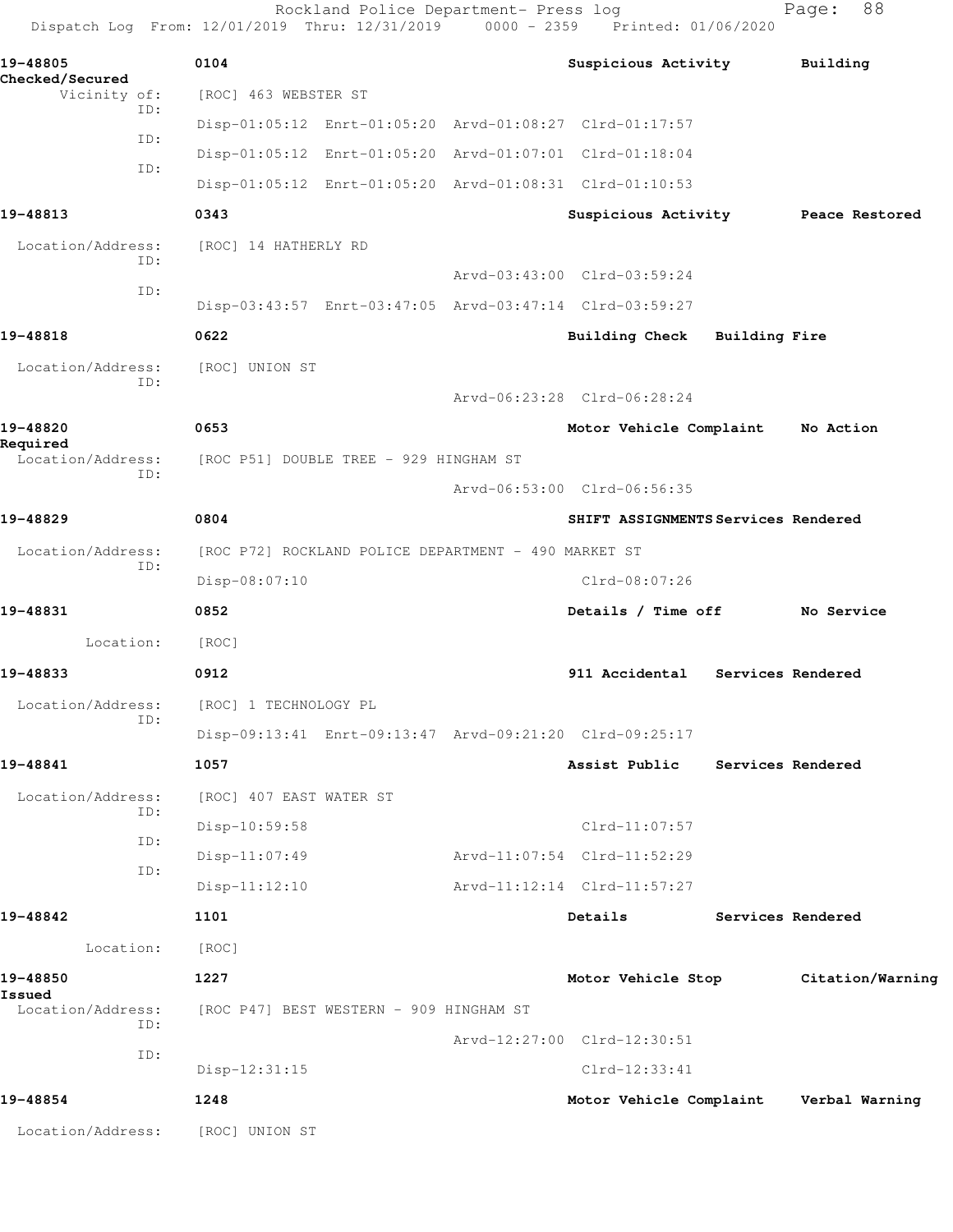|                                        | Rockland Police Department- Press log<br>Dispatch Log From: 12/01/2019 Thru: 12/31/2019 0000 - 2359 Printed: 01/06/2020 |                                           |                   | 89<br>Page:       |  |
|----------------------------------------|-------------------------------------------------------------------------------------------------------------------------|-------------------------------------------|-------------------|-------------------|--|
| ID:                                    | Disp-12:55:15 Enrt-13:16:00                                                                                             | Clrd-13:18:56                             |                   |                   |  |
| 19-48857                               | 1300                                                                                                                    | Time off                                  | Services Rendered |                   |  |
| Location:                              | [ROC]                                                                                                                   |                                           |                   |                   |  |
| 19-48858                               | 1302                                                                                                                    | Time off                                  |                   | Services Rendered |  |
| Location:                              | [ROC]                                                                                                                   |                                           |                   |                   |  |
| 19-48864                               | 1358                                                                                                                    | Motor Vehicle Collision W/PI              |                   |                   |  |
| Services Rendered<br>Location/Address: | [ROC] 329 SUMMER ST @ 40 BEECH ST                                                                                       |                                           |                   |                   |  |
| ID:                                    | $Disp-14:00:17$                                                                                                         | Arvd-14:00:28 Clrd-15:03:12               |                   |                   |  |
| ID:                                    | Disp-14:00:17 Enrt-14:00:46 Arvd-14:01:04 Clrd-15:03:15                                                                 |                                           |                   |                   |  |
| ID:                                    | $Disp-14:04:34$                                                                                                         | Arvd-14:05:50 Clrd-14:20:47               |                   |                   |  |
| 19-48868                               | 1447                                                                                                                    | Animal Complaint Services Rendered        |                   |                   |  |
| Location/Address:                      | [ROC] 93 CENTRAL ST                                                                                                     |                                           |                   |                   |  |
| ID:                                    | Disp-14:48:29 Enrt-14:49:28 Arvd-15:01:28 Clrd-15:02:08                                                                 |                                           |                   |                   |  |
| 19-48877                               | 1557                                                                                                                    | SHIFT ASSIGNMENTS Services Rendered       |                   |                   |  |
|                                        | Location/Address: [ROC P72] ROCKLAND POLICE DEPARTMENT - 490 MARKET ST                                                  |                                           |                   |                   |  |
| 19-48878                               | 1612                                                                                                                    | Traffic Enforcement                       |                   | Building          |  |
| Checked/Secured<br>Location:           | [ROC] TOWNWIDE-SOBER DRIVING PROGRAM                                                                                    |                                           |                   |                   |  |
| ID:                                    |                                                                                                                         | Arvd-16:12:00 Clrd-17:32:51               |                   |                   |  |
| ID:                                    | Disp-17:37:26                                                                                                           | Arvd-17:37:30 Clrd-19:45:19               |                   |                   |  |
| ID:                                    | $Disp-19:40:07$                                                                                                         | Arvd-19:40:11 Clrd-19:45:19               |                   |                   |  |
| 19-48880                               | 1623                                                                                                                    | Neighbor Disturbance                      |                   | Services Rendered |  |
| Location/Address:                      | [ROC] 580 LIBERTY ST                                                                                                    |                                           |                   |                   |  |
| ID:                                    | Disp-16:25:37 Enrt-16:26:36 Arvd-16:34:23 Clrd-16:35:07                                                                 |                                           |                   |                   |  |
| 19-48883                               | 1704                                                                                                                    | Motor Vehicle Stop                        |                   | Verbal Warning    |  |
| Location/Address:                      | [ROC] 54 HIGHLAND ST @ 17 PROSPECT ST                                                                                   |                                           |                   |                   |  |
| 19-48885                               | 1730                                                                                                                    | Motor Vehicle Stop                        |                   | Transported to    |  |
| Hospital<br>Vicinity of:               | [ROC] BY ABINGTON LINE - NORTH AVE                                                                                      |                                           |                   |                   |  |
| ID:                                    |                                                                                                                         | Arvd-17:30:00 Clrd-17:36:54               |                   |                   |  |
| ID:                                    | $Disp-17:33:15$                                                                                                         | Arvd-17:33:18 Clrd-17:36:54               |                   |                   |  |
| 19-48890                               | 1843                                                                                                                    | Follow-Up Investigation Services Rendered |                   |                   |  |
| Location/Address:<br>ID:               | [ROC] 58 REED ST                                                                                                        |                                           |                   |                   |  |
|                                        | Disp-18:44:35 Enrt-18:44:42                                                                                             | $Clrd-19:01:13$                           |                   |                   |  |
| 19-48893                               | 1904                                                                                                                    | DIRECTED PATROL ADDITION                  |                   | Services Rendered |  |
| Location/Address:<br>ID:               | [ROC] TEEN CENTER - UNION ST                                                                                            |                                           |                   |                   |  |
|                                        |                                                                                                                         | Arvd-19:04:06 Clrd-19:08:58               |                   |                   |  |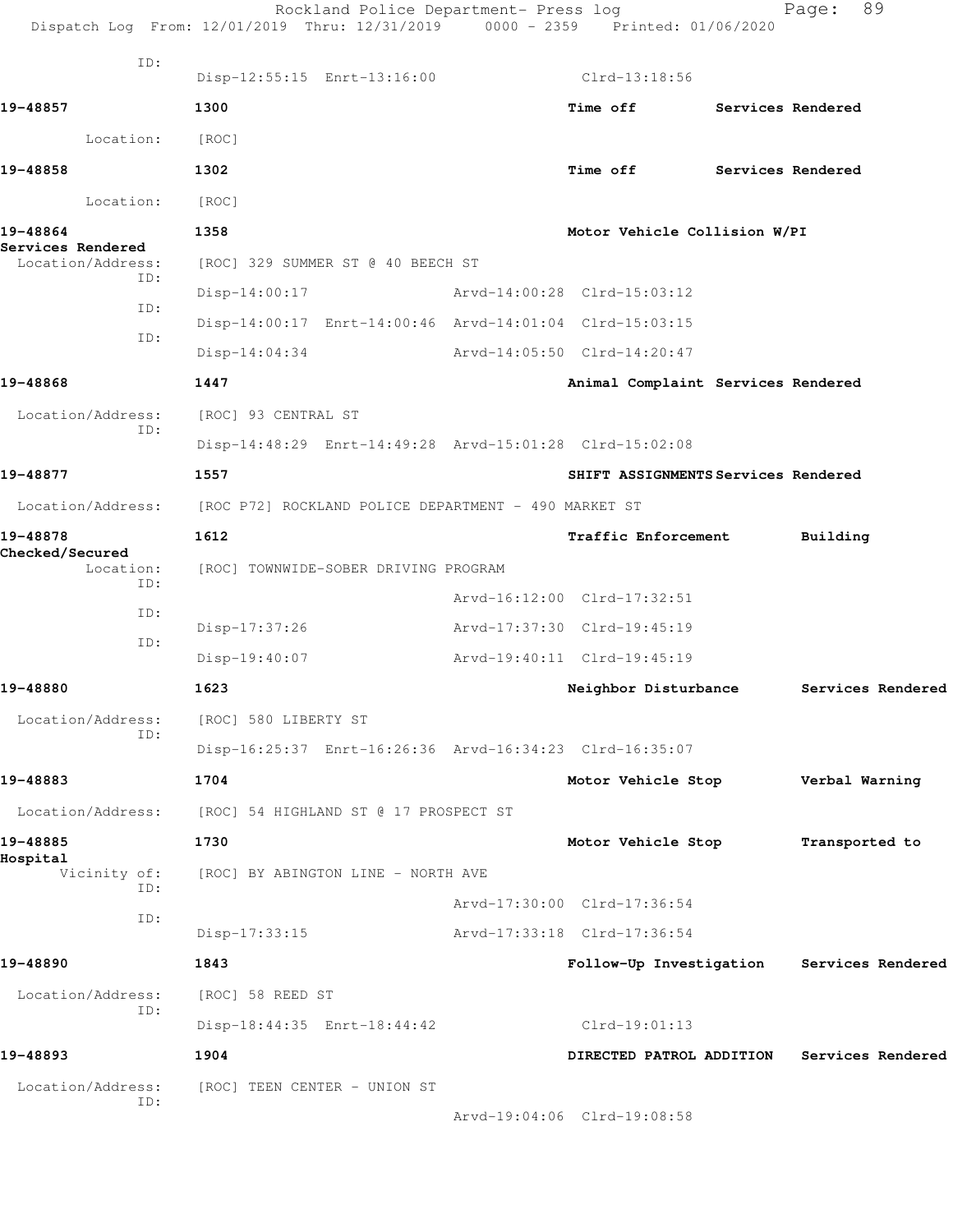|                                   | 1945                                                                 | Motor Vehicle Stop                      |                   | Arrest (s) Made          |
|-----------------------------------|----------------------------------------------------------------------|-----------------------------------------|-------------------|--------------------------|
| Location/Address:                 | [ROC P77] BURGER KING - 157 MARKET ST                                |                                         |                   |                          |
| ID:                               |                                                                      | Arvd-19:45:00 Clrd-19:49:52             |                   |                          |
| 19-48909                          | 2107                                                                 | Burglar Alarm                           |                   | Building Checked/Secured |
| Location/Address:<br>ID:          | [ROC] 9 HEMLOCK ST                                                   |                                         |                   |                          |
|                                   | Disp-21:09:59 Enrt-21:10:03 Arvd-21:16:04 Clrd-21:26:17              |                                         |                   |                          |
| 19-48912                          | 2122                                                                 | Disabled Motor Vehicle                  |                   | Services Rendered        |
| Vicinity of:<br>ID:               | [ROC] 334 MARKET ST @ 14 HOWARD ST                                   |                                         |                   |                          |
|                                   |                                                                      | Arvd-21:22:00 Clrd-21:47:38             |                   |                          |
| 19-48913                          | 2145                                                                 | Motor Vehicle Complaint Gone on arrival |                   |                          |
| Location/Address:<br>ID:          | [ROC] BEECH ST                                                       |                                         |                   |                          |
|                                   | Disp-21:47:08 Enrt-21:47:15 Arvd-21:52:53 Clrd-21:57:11              |                                         |                   |                          |
| 19-48916                          | 2215                                                                 | Threats                                 |                   | Services Rendered        |
| Location/Address:<br>ID:          | [ROC] 74 MARTHA DR Apt. #D                                           |                                         |                   |                          |
|                                   | Disp-22:17:03 Enrt-22:17:07 Arvd-22:18:58 Clrd-22:33:38              |                                         |                   |                          |
| 19-48926                          | 2354                                                                 | Animal Complaint Services Rendered      |                   |                          |
| Location/Address:                 | [ROC] 58 SPRING ST                                                   |                                         |                   |                          |
| 19-48927                          | 2355                                                                 | 911 Accidental                          | Services Rendered |                          |
| Location/Address:<br>ID:          | [ROC P47] BEST WESTERN - 909 HINGHAM ST Apt. #125                    |                                         |                   |                          |
|                                   | Disp-00:02:24 Enrt-00:02:27 Arvd-00:06:35 Clrd-12/28/2019 @ 00:06:38 |                                         |                   |                          |
| For Date: $12/28/2019$ - Saturday |                                                                      |                                         |                   |                          |
| 19-48930                          | 0002                                                                 | General Incident Services Rendered      |                   |                          |
| Location/Address:                 | [ROC P72] ROCKLAND POLICE DEPARTMENT - 490 MARKET ST                 |                                         |                   |                          |
| ID:                               | $Disp-00:05:50$                                                      | $Clrd-00:06:23$                         |                   |                          |
| 19-48939                          | 0050                                                                 | General Incident Services Rendered      |                   |                          |
| Location/Address:<br>ID:          | [ROC] JOB LOT - MARKET ST                                            |                                         |                   |                          |
|                                   | Disp-00:54:50                                                        | $Clrd-00:54:58$                         |                   |                          |
| 19-48941                          | 0215                                                                 | Suspicious Activity                     |                   | Services Rendered        |
|                                   | [ROC P91] ROCKLAND ATHLETIC SUPPLIES - 320 UNION ST                  |                                         |                   |                          |
| Location/Address:                 |                                                                      | Arvd-02:17:49 Clrd-02:30:14             |                   |                          |
| ID:                               | $Disp-02:17:33$                                                      |                                         |                   |                          |
| ID:                               | Disp-02:17:33 Enrt-02:17:57 Arvd-02:21:47 Clrd-02:30:30              |                                         |                   |                          |
| Fire Unit:                        | ROCKEN1-Pumper-Rockland Engine 1<br>Disp-02:18:03                    | $Clrd-02:18:10$                         |                   |                          |
| 19-48947                          | InQrtsUnavl-02:18:15 InSrvce-02:18:15<br>0451                        | <b>Building Check</b>                   | Services Rendered |                          |
| Location/Address:                 | [ROC] UNION ST                                                       |                                         |                   |                          |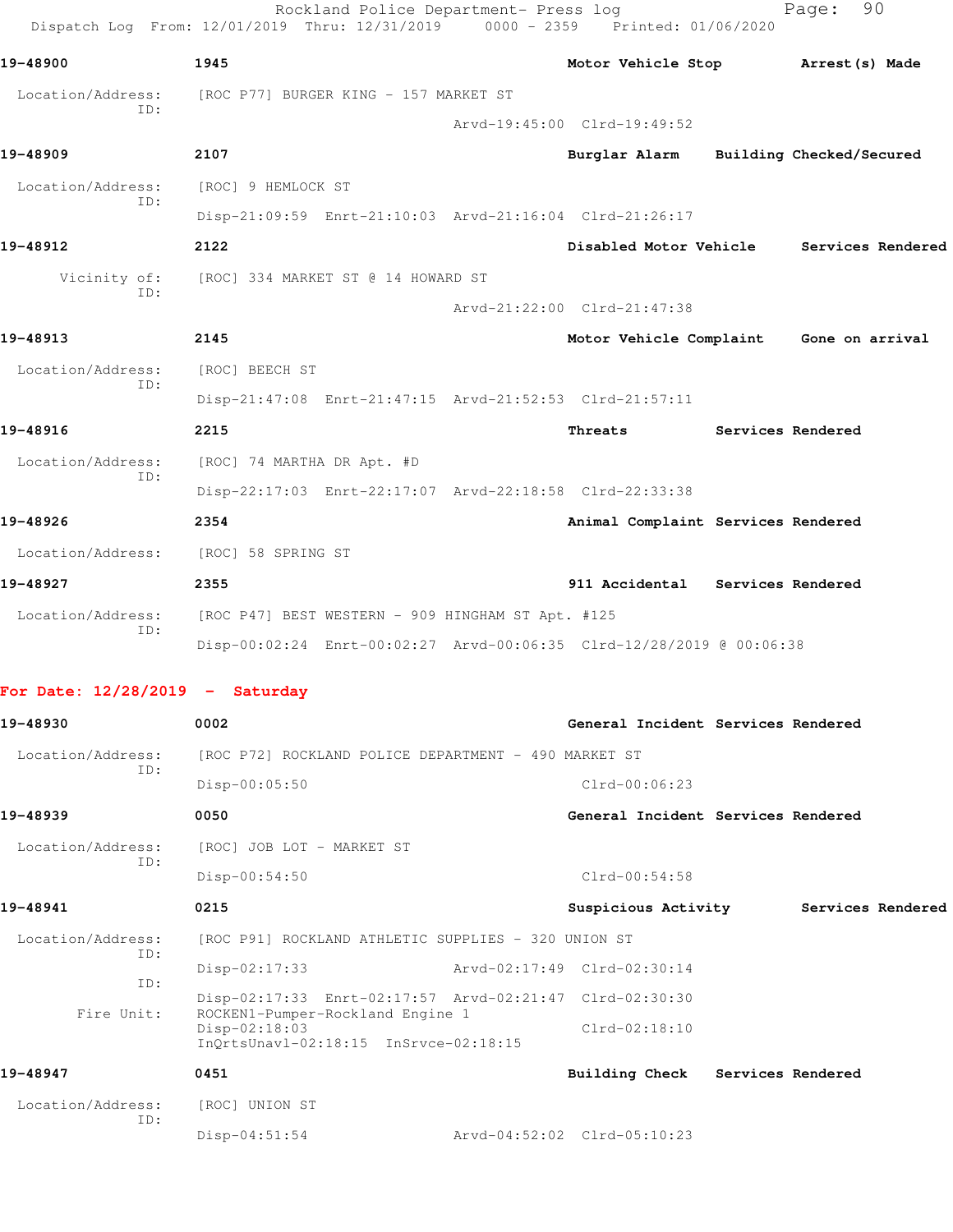Rockland Police Department- Press log Page: 91 Dispatch Log From: 12/01/2019 Thru: 12/31/2019 0000 - 2359 Printed: 01/06/2020

**19-48950 0553 Suspicious Activity Arrest(s) Made** Location/Address: [ROC] ARTHUR ST ID: Disp-05:54:12 Enrt-05:54:15 Arvd-05:54:18 Clrd-06:14:18 ID: Disp-05:54:25 Enrt-05:54:28 Arvd-05:54:35 Clrd-06:25:36 Fire Unit: WHIC3-Command-Whitman Car 3 Disp-06:13:55 Clrd-06:14:01 InQrtsUnavl-06:14:01 InSrvce-06:14:01 **19-48952 0654 Details / Time off Services Rendered** Location: [ROC] **19-48959 0800 SHIFT ASSIGNMENTS Services Rendered** Location/Address: [ROC P72] ROCKLAND POLICE DEPARTMENT - 490 MARKET ST **19-48960 0843 911 Accidental Services Rendered** Location/Address: [ROC 20] POLYMER DESIGN - 180 PLEASANT ST ID: Disp-08:45:21 Enrt-08:45:56 Arvd-08:52:30 Clrd-08:52:55 **19-48964 0936 911 Accidental Services Rendered** Location/Address: [ROC P55] HOME DEPOT - 1149 HINGHAM ST ID: Disp-09:37:27 Enrt-09:38:09 Clrd-09:45:41 **19-48965 0944 General Info Services Rendered** Location/Address: [ROC P72] ROCKLAND POLICE DEPARTMENT - 490 MARKET ST **19-48969 1026 Threats Services Rendered** Location/Address: [ROC 94] 23 NORTH AVE Apt. #1 ID: Disp-10:30:30 Arvd-10:40:55 Clrd-11:06:49 **19-48971 1056 Suspicious Activity Services Rendered** Location/Address: [ROC] UNION ST ID: Disp-10:57:16 Enrt-10:58:13 Arvd-11:00:39 Clrd-11:10:41 **19-48977 1128 Suspicious Activity Services Rendered** Location/Address: [ROC] 75 PINE HAVEN CIR ID: Disp-11:29:36 Enrt-11:31:43 Arvd-11:41:46 Clrd-11:46:26 **19-48980 1152 Animal Complaint Services Rendered** Location/Address: [ROC] 11 GRASSWOOD CIR ID: Disp-11:52:58 Enrt-11:53:38 Arvd-12:05:20 Clrd-12:07:51 **19-48997 1451 General Info Services Rendered** Location/Address: [ROC P72] ROCKLAND POLICE DEPARTMENT - 490 MARKET ST **19-48999 1458 MVA Property Damage Only Paper Exchange** Location/Address: [ROC] HINGHAM ST ID: Disp-15:07:52 Arvd-15:08:01 Clrd-15:25:53 ID: Disp-16:15:25 Clrd-16:15:34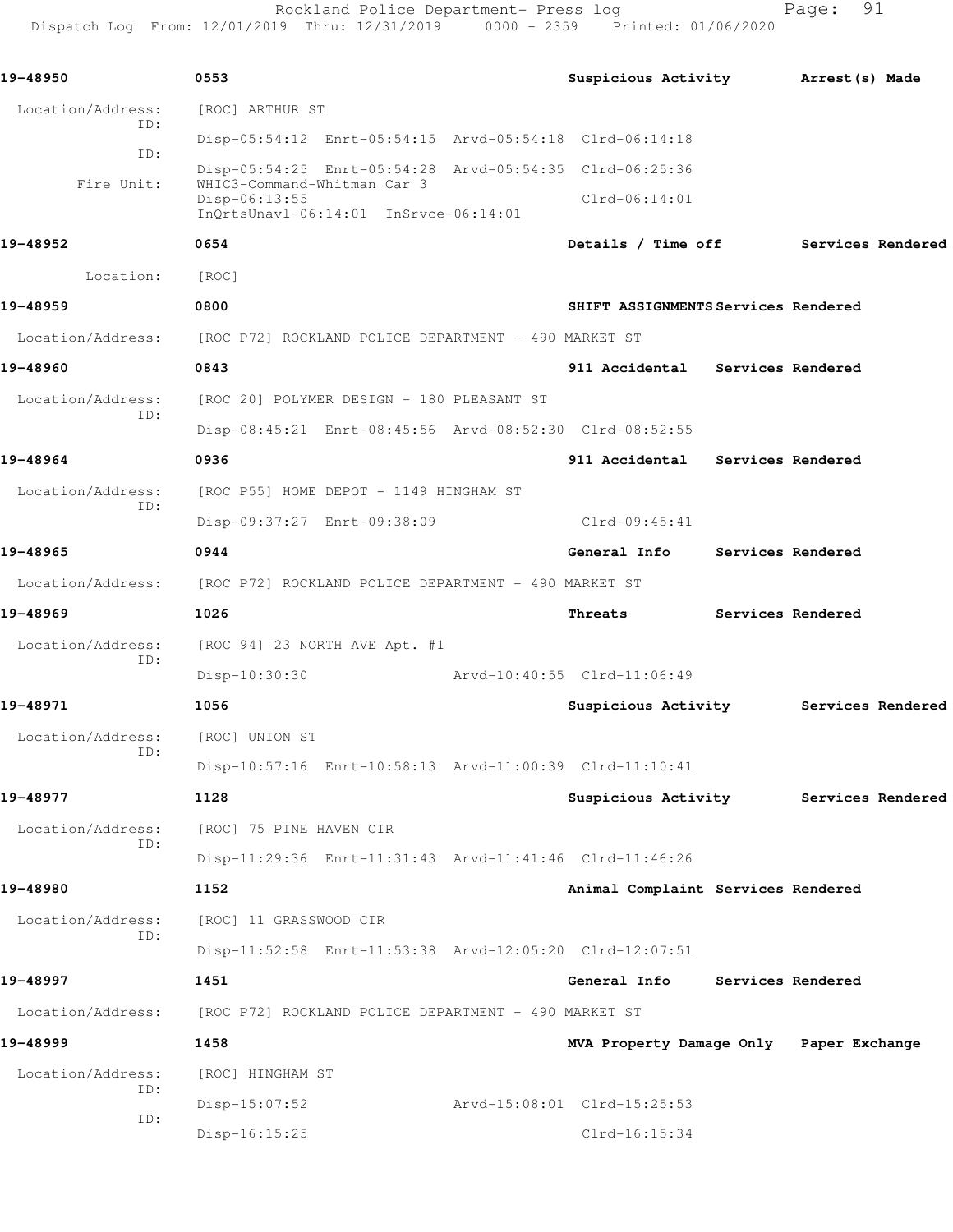|                             | Rockland Police Department- Press log<br>Dispatch Log From: 12/01/2019 Thru: 12/31/2019 0000 - 2359 Printed: 01/06/2020 |                                        | 92<br>Page:                               |
|-----------------------------|-------------------------------------------------------------------------------------------------------------------------|----------------------------------------|-------------------------------------------|
| ID:                         |                                                                                                                         |                                        |                                           |
| ID:                         | Disp-16:16:00                                                                                                           | $Clrd-16:16:15$                        |                                           |
|                             | Disp-16:22:28                                                                                                           | $Clrd-16:23:07$                        |                                           |
| 19-49000                    | 1508                                                                                                                    | VACATION Time off Services Rendered    |                                           |
| Location:                   | [ROC]                                                                                                                   |                                        |                                           |
| 19-49006                    | 1610                                                                                                                    | SHIFT ASSIGNMENTS Services Rendered    |                                           |
| Location/Address:<br>ID:    | [ROC P72] ROCKLAND POLICE DEPARTMENT - 490 MARKET ST                                                                    |                                        |                                           |
|                             | Disp-16:14:36                                                                                                           | $Clrd-16:14:53$                        |                                           |
| 19-49009                    | 1637                                                                                                                    |                                        | Follow-Up Investigation Services Rendered |
| ID:                         | Location/Address: [ROC] 62 BOXBERRY LN                                                                                  |                                        |                                           |
|                             |                                                                                                                         | Arvd-16:37:00 Clrd-16:44:25            |                                           |
| 19-49014<br>Issued          | 1702                                                                                                                    |                                        | Motor Vehicle Stop Citation/Warning       |
| ID:                         | Vicinity of: [ROC] EAST WATER ST @ FRANKLIN AVE                                                                         |                                        |                                           |
|                             |                                                                                                                         | Arvd-17:02:00 Clrd-17:17:25            |                                           |
| 19-49016                    | 1723                                                                                                                    | 911 Accidental Services Rendered       |                                           |
| Location/Address:<br>ID:    | [ROC 70] WEBSTER PARK NURSING AND REHAB - 56 WEBSTER ST Apt. #210-1                                                     |                                        |                                           |
|                             | Disp-17:24:50 Enrt-17:25:12 Arvd-17:29:02 Clrd-17:34:31                                                                 |                                        |                                           |
| 19-49019                    | 1740                                                                                                                    | Motor Vehicle Stop                     | Verbal Warning                            |
| Location/Address:           | [ROC] 200 CONCORD ST                                                                                                    |                                        |                                           |
| ID:                         |                                                                                                                         | Arvd-17:40:00 Clrd-17:46:24            |                                           |
| 19-49021                    | 1754                                                                                                                    | Disturbance Peace Restored             |                                           |
| Location/Address:           | [ROC 68] 204 MONCRIEF RD                                                                                                |                                        |                                           |
| ID:                         | Disp-17:55:12 Enrt-17:55:23 Arvd-17:55:33 Clrd-17:59:48                                                                 |                                        |                                           |
| ID:                         | Disp-17:55:12 Enrt-17:55:23 Arvd-17:55:35 Clrd-17:59:51                                                                 |                                        |                                           |
| ID:                         | Disp-17:55:12 Enrt-17:55:23 Arvd-17:59:40 Clrd-17:59:46                                                                 |                                        |                                           |
| 19-49022                    | 1817                                                                                                                    | <b>VACATION DAY</b>                    | Services Rendered                         |
| Location/Address:           | [ROC P72] ROCKLAND POLICE DEPARTMENT - 490 MARKET ST                                                                    |                                        |                                           |
| ID:                         | Disp-18:19:20                                                                                                           | $Clrd-18:19:29$                        |                                           |
| 19-49028                    | 1936                                                                                                                    | 911 Accidental Services Not Required   |                                           |
| Location/Address:           | [ROC] 472 NORTH AVE                                                                                                     |                                        |                                           |
| ID:                         | Disp-19:40:00 Enrt-19:40:05 Arvd-19:43:36 Clrd-19:47:57                                                                 |                                        |                                           |
| 19-49029                    | 1938                                                                                                                    |                                        | Motor Vehicle Stop Citation/Warning       |
| Issued<br>Location/Address: | [ROC] 7-11 MARKET STREET - 92 MARKET ST                                                                                 |                                        |                                           |
| ID:                         | $Disp-19:39:44$                                                                                                         | Arvd-19:39:52 Clrd-19:43:40            |                                           |
| 19-49030                    | 1946                                                                                                                    | Animal Complaint Services Not Required |                                           |
| Location/Address:<br>ID:    | [ROC] 197 MYRTLE ST                                                                                                     |                                        |                                           |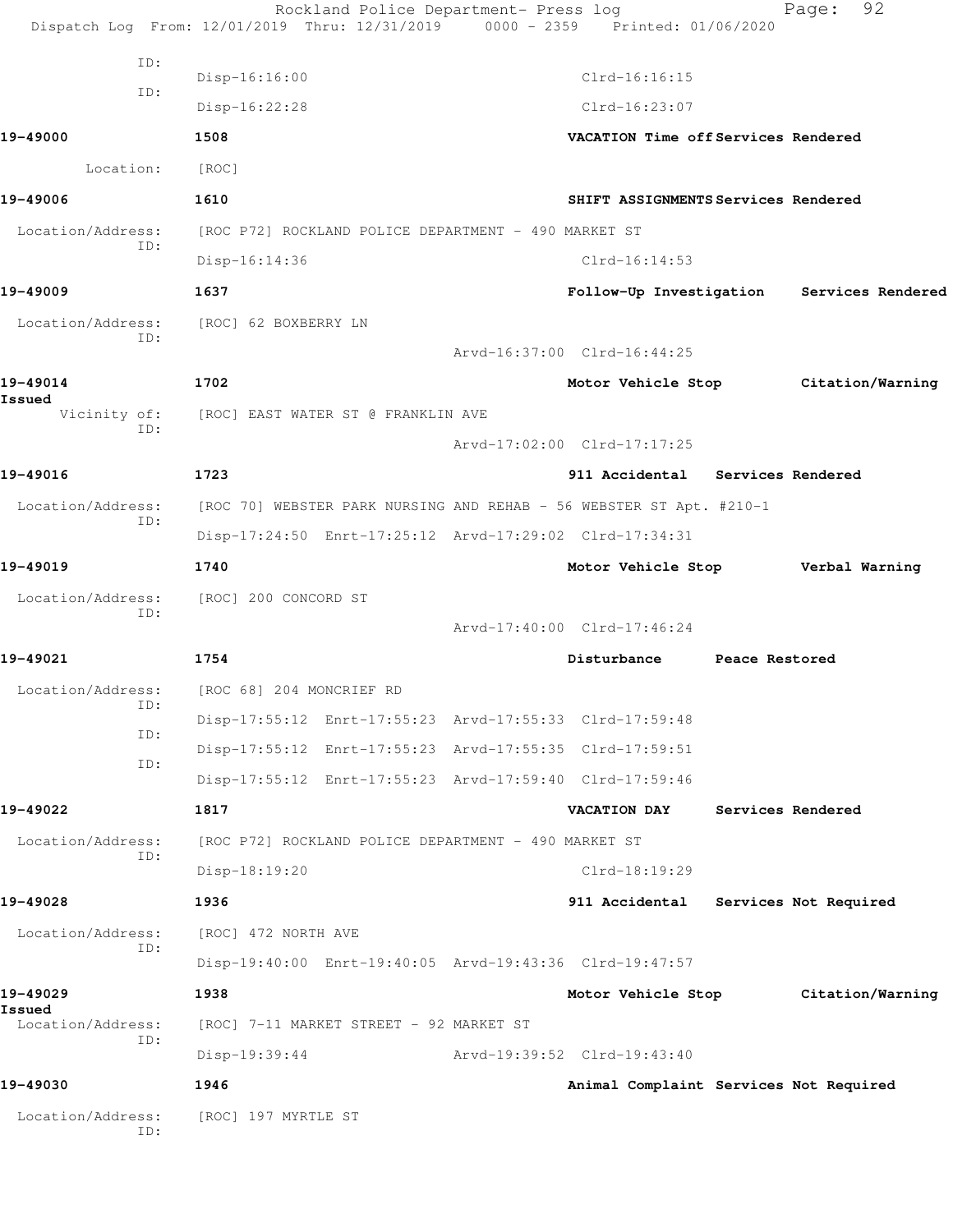|                                 | Rockland Police Department- Press log<br>Dispatch Log From: 12/01/2019 Thru: 12/31/2019 0000 - 2359 Printed: 01/06/2020 |                             | 93<br>Page:                           |
|---------------------------------|-------------------------------------------------------------------------------------------------------------------------|-----------------------------|---------------------------------------|
|                                 | Disp-19:48:35 Enrt-19:48:59 Arvd-19:49:48 Clrd-20:17:26                                                                 |                             |                                       |
| 19-49035<br>Issued              | 2017                                                                                                                    | Motor Vehicle Stop          | Citation/Warning                      |
| Vicinity of:<br>ID:             | [ROC] EAST WATER ST @ EVERETT ST                                                                                        |                             |                                       |
|                                 |                                                                                                                         | Arvd-20:17:00 Clrd-20:31:21 |                                       |
| 19-49038                        | 2026                                                                                                                    |                             | Lost/Found Property Services Rendered |
| Location/Address:<br>ID:        | [ROC] CENTRE AVE                                                                                                        |                             |                                       |
|                                 | Disp-20:31:15                                                                                                           | $Clrd-20:33:04$             |                                       |
| 19-49039                        | 2034                                                                                                                    | General Info                | Services Not Required                 |
| Location/Address:<br>ID:        | [ROC P72] ROCKLAND POLICE DEPARTMENT - 490 MARKET ST                                                                    |                             |                                       |
|                                 |                                                                                                                         | Arvd-20:36:08 Clrd-20:37:04 |                                       |
| 19-49043                        | 2117                                                                                                                    | Motor Vehicle Stop          | Verbal Warning                        |
| Location/Address:               | [ROC] 710 SUMMER ST @ 364 LEVIN RD                                                                                      |                             |                                       |
| ID:                             |                                                                                                                         | Arvd-21:17:00 Clrd-21:27:40 |                                       |
| 19-49044                        | 2127                                                                                                                    | Motor Vehicle Stop          | Citation/Warning                      |
| Issued<br>Location/Address:     | [ROC] 102 SPRING ST @ 1 DOMIGAN DR                                                                                      |                             |                                       |
| ID:                             |                                                                                                                         | Arvd-21:27:00 Clrd-21:34:30 |                                       |
| ID:                             | $Disp-21:34:16$                                                                                                         | Arvd-21:34:24 Clrd-21:34:26 |                                       |
| 19-49050                        | 2236                                                                                                                    |                             | Noise Complaint Services Rendered     |
| Location/Address:               | [ROC] 106 LIBERTY ST                                                                                                    |                             |                                       |
| ID:                             | Disp-22:37:30 Enrt-22:37:32 Arvd-22:40:20 Clrd-22:54:40                                                                 |                             |                                       |
| ID:                             | Disp-22:41:15 Enrt-22:41:18 Arvd-22:41:20 Clrd-22:54:38                                                                 |                             |                                       |
| 19-49053                        | 2301                                                                                                                    | LOG NOTE                    | Services Rendered                     |
| Location/Address:<br>ID:        | [ROC P72] ROCKLAND POLICE DEPARTMENT - 490 MARKET ST                                                                    |                             |                                       |
|                                 |                                                                                                                         | Arvd-23:01:00 Clrd-23:05:15 |                                       |
| 19-49055                        | 2330                                                                                                                    |                             | Noise Complaint Services Rendered     |
| Location/Address:               | [ROC] NORTH AVE                                                                                                         |                             |                                       |
| ID:                             | Disp-23:31:40 Enrt-23:31:45 Arvd-23:36:19 Clrd-23:40:52                                                                 |                             |                                       |
| For Date: $12/29/2019$ - Sunday |                                                                                                                         |                             |                                       |
| 19-49056                        | 0003                                                                                                                    | General Info No Service     |                                       |
| Location/Address:<br>ID:        | [ROC P72] ROCKLAND POLICE DEPARTMENT - 490 MARKET ST                                                                    |                             |                                       |
|                                 | Disp-00:06:31                                                                                                           | Clrd-00:06:38               |                                       |
| 19-49057                        | 0010                                                                                                                    | 911 Accidental              | Unfounded                             |
| Location/Address:               | [ROC] 192 SUMMER ST                                                                                                     |                             |                                       |
| ID:                             | Disp-00:13:28 Enrt-00:14:52 Arvd-00:18:39 Clrd-00:25:48                                                                 |                             |                                       |
| 19-49062                        | 0058                                                                                                                    | Assist Public               | Investigated                          |
|                                 |                                                                                                                         |                             |                                       |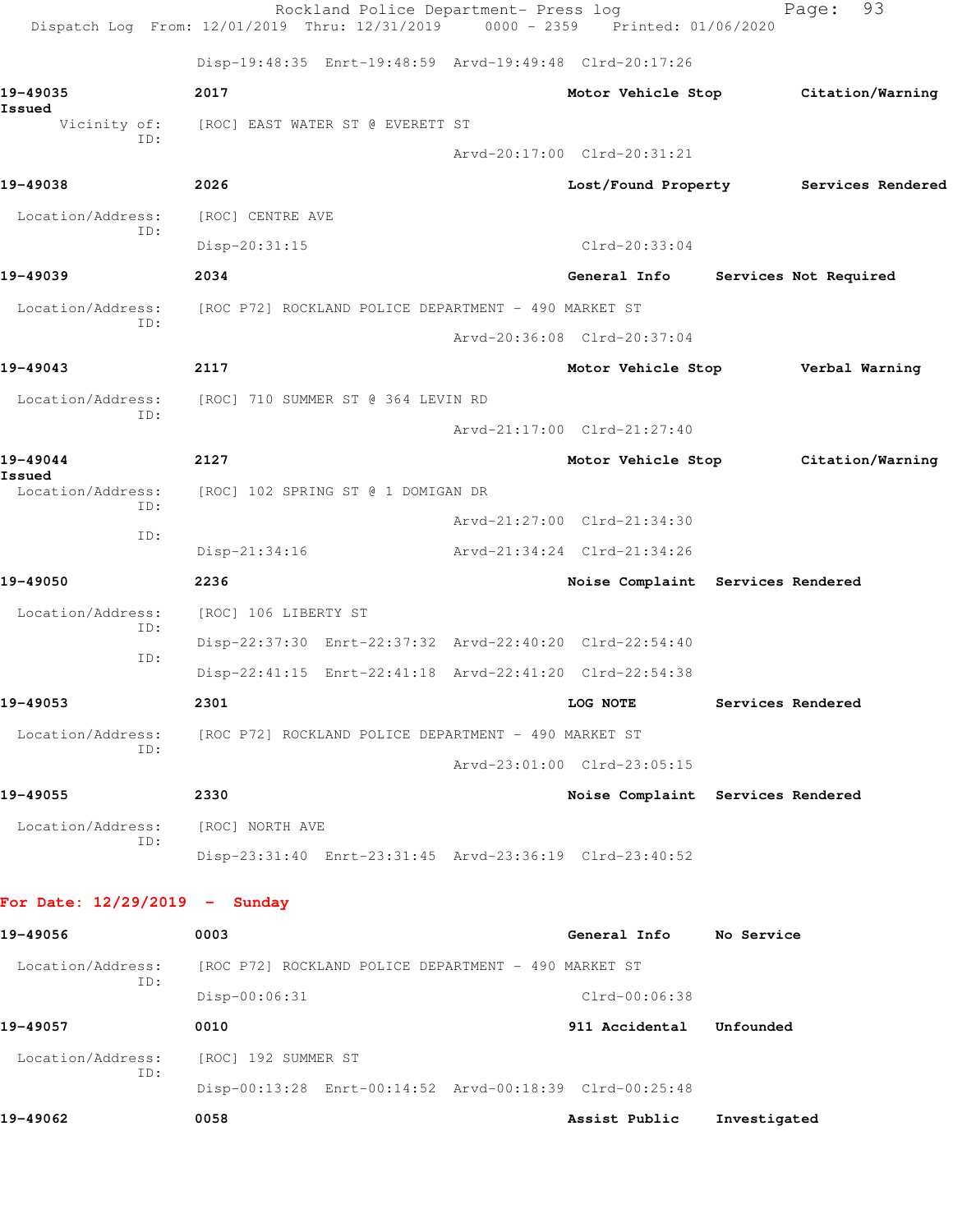|                          | Rockland Police Department- Press log<br>Dispatch Log From: 12/01/2019 Thru: 12/31/2019 0000 - 2359 Printed: 01/06/2020 |                                           |                   | 94<br>Page:       |  |
|--------------------------|-------------------------------------------------------------------------------------------------------------------------|-------------------------------------------|-------------------|-------------------|--|
| Location/Address:        | [ROC] 17 CORNET STETSON DR                                                                                              |                                           |                   |                   |  |
| ID:                      | Disp-01:02:37 Enrt-01:02:43 Arvd-01:04:14 Clrd-01:15:11                                                                 |                                           |                   |                   |  |
| 19-49063                 | 0110                                                                                                                    | Details / Time off No Service             |                   |                   |  |
| Location:                | [ROC]                                                                                                                   |                                           |                   |                   |  |
| 19-49073                 | 0509                                                                                                                    | Building Check Appears Secure             |                   |                   |  |
| Location/Address:        | [ROC] UNION ST                                                                                                          |                                           |                   |                   |  |
| TD:                      | $Disp-05:10:01$                                                                                                         | Arvd-05:10:11 Clrd-05:22:26               |                   |                   |  |
| 19-49079                 | 0800                                                                                                                    | SHIFT ASSIGNMENMTS                        |                   | Services Rendered |  |
| Location/Address:        | [ROC P72] ROCKLAND POLICE DEPARTMENT - 490 MARKET ST                                                                    |                                           |                   |                   |  |
| 19-49078                 | 0812                                                                                                                    | Disturbance                               | Arrest (s) Made   |                   |  |
| Location/Address:        | [ROC P45] COMFORT INN - 850 HINGHAM ST Apt. #335                                                                        |                                           |                   |                   |  |
| ID:                      | Disp-08:14:44 Enrt-08:15:07 Arvd-08:15:17 Clrd-08:39:10                                                                 |                                           |                   |                   |  |
| ID:                      | Disp-08:14:51 Enrt-08:15:07 Arvd-08:15:17 Clrd-08:39:19                                                                 |                                           |                   |                   |  |
| ID:                      | Disp-08:14:59 Enrt-08:15:07 Arvd-08:15:17 Clrd-08:39:15                                                                 |                                           |                   |                   |  |
| 19-49082                 | 0951                                                                                                                    | General Info                              | Services Rendered |                   |  |
|                          | Location/Address: [ROC P72] ROCKLAND POLICE DEPARTMENT - 490 MARKET ST                                                  |                                           |                   |                   |  |
| 19-49084                 | 1036                                                                                                                    | <b>BAIL CALLED</b>                        | Services Rendered |                   |  |
| Location/Address:        | [ROC P72] ROCKLAND POLICE DEPARTMENT - 490 MARKET ST                                                                    |                                           |                   |                   |  |
| 19-49085                 | 1053                                                                                                                    | General Incident Services Rendered        |                   |                   |  |
| Location/Address:        | [ROC] 103 UNION ST                                                                                                      |                                           |                   |                   |  |
| 19-49100                 | 1205                                                                                                                    | Follow-Up Investigation Services Rendered |                   |                   |  |
| Location/Address:        | [ROC P45] COMFORT INN - 850 HINGHAM ST                                                                                  |                                           |                   |                   |  |
| ID:<br>ID:               | Disp-12:06:13 Enrt-12:06:20                                                                                             | Clrd-12:06:31                             |                   |                   |  |
| ID:                      | Disp-12:06:13 Enrt-12:06:20 Arvd-12:12:57 Clrd-12:28:26                                                                 |                                           |                   |                   |  |
|                          | Disp-12:49:00 Enrt-12:49:00 Arvd-12:49:00 Clrd-13:47:00                                                                 |                                           |                   |                   |  |
| 19-49101                 | 1205                                                                                                                    | General Info                              | Services Rendered |                   |  |
| Location/Address:        | [ROC P72] ROCKLAND POLICE DEPARTMENT - 490 MARKET ST                                                                    |                                           |                   |                   |  |
| 19-49103                 | 1241                                                                                                                    | General Info                              | Services Rendered |                   |  |
| Location/Address:        | [ROC P72] ROCKLAND POLICE DEPARTMENT - 490 MARKET ST                                                                    |                                           |                   |                   |  |
| 19-49110                 | 1355                                                                                                                    | Assault Offenses Services Rendered        |                   |                   |  |
| Location/Address:<br>ID: | [ROC 70] WEBSTER PARK NURSING AND REHAB - 56 WEBSTER ST                                                                 |                                           |                   |                   |  |
|                          | $Disp-13:57:08$                                                                                                         | Arvd-14:01:34 Clrd-14:32:35               |                   |                   |  |
| 19-49111                 | 1400                                                                                                                    | Threats                                   | Investigated      |                   |  |
| Location/Address:<br>ID: | [ROC] 132 CONCORD ST                                                                                                    |                                           |                   |                   |  |
|                          | $Disp-14:07:52$                                                                                                         | Arvd-14:08:05 Clrd-15:05:41               |                   |                   |  |
| 19-49113                 | 1421                                                                                                                    | Animal Complaint Services Rendered        |                   |                   |  |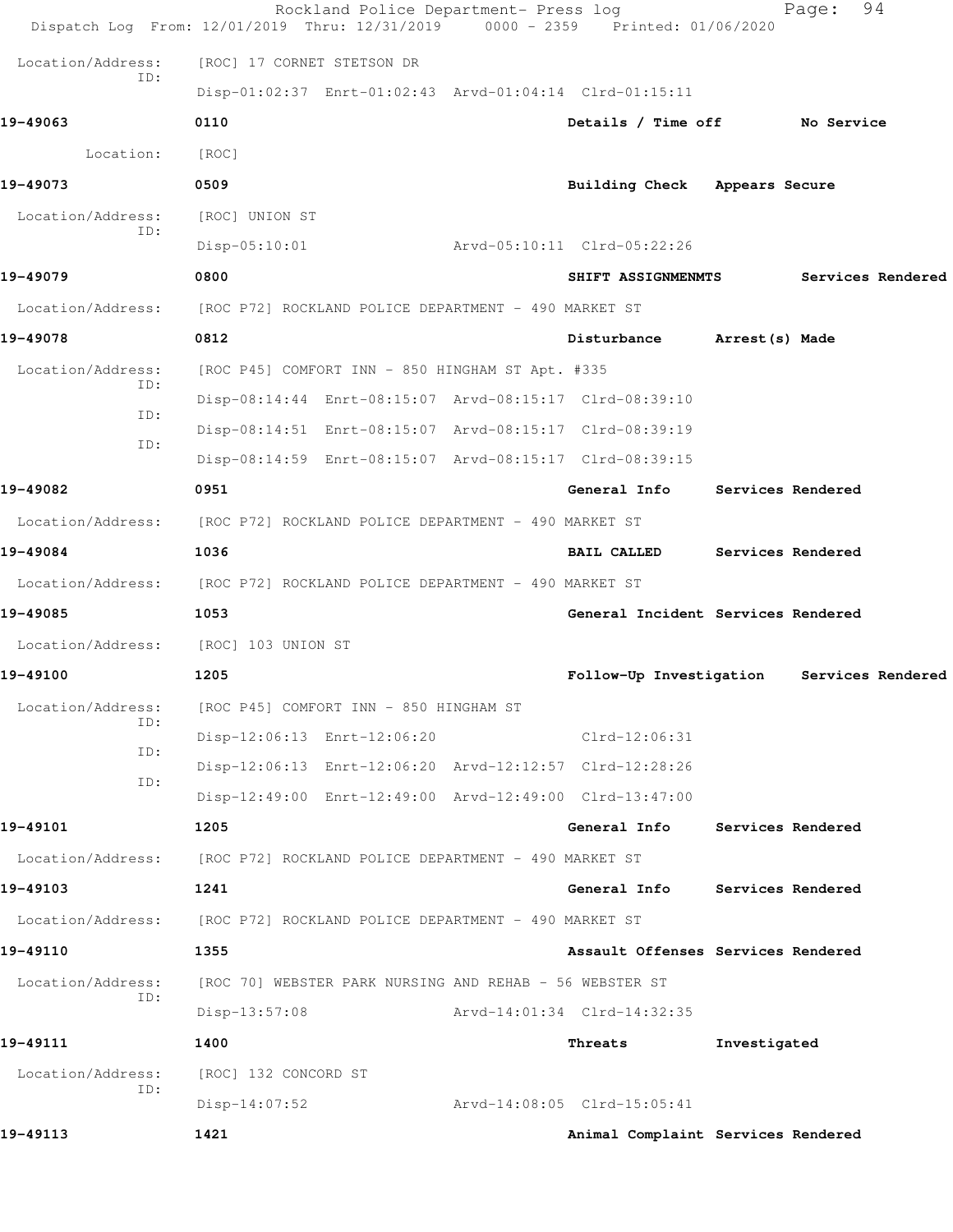|                          | Rockland Police Department- Press log<br>Dispatch Log From: 12/01/2019 Thru: 12/31/2019 0000 - 2359 Printed: 01/06/2020 |                                           |              | 95<br>Page:        |
|--------------------------|-------------------------------------------------------------------------------------------------------------------------|-------------------------------------------|--------------|--------------------|
|                          |                                                                                                                         |                                           |              |                    |
| Location/Address:<br>ID: | [ROC] 103 GROVE ST Apt. #325                                                                                            |                                           |              |                    |
| ID:                      | $Disp-14:24:16$                                                                                                         | $Clrd-14:24:50$                           |              |                    |
| ID:                      | Disp-14:41:57 Enrt-14:42:03                                                                                             | $Clrd-14:51:45$                           |              |                    |
| ID:                      | Disp-14:56:55 Enrt-14:56:59                                                                                             | $Clrd-15:02:32$                           |              |                    |
|                          | Disp-15:07:28                                                                                                           | $Clrd-15:18:11$                           |              |                    |
| 19-49114                 | 1428                                                                                                                    | Animal Complaint Services Rendered        |              |                    |
| Location/Address:<br>ID: | [ROC] 141 NORTH AVE                                                                                                     |                                           |              |                    |
|                          | $Disp-14:33:44$                                                                                                         | Arvd-14:34:17 Clrd-14:41:13               |              |                    |
| 19-49116                 | 1449                                                                                                                    | 911 Accidental Services Rendered          |              |                    |
| Location/Address:<br>ID: | [ROC] 292 SALEM ST                                                                                                      |                                           |              |                    |
|                          | Disp-14:51:53 Enrt-14:51:57 Arvd-14:54:00 Clrd-14:56:41                                                                 |                                           |              |                    |
| 19-49117                 | 1455                                                                                                                    | General Info                              |              | Services Rendered  |
| Location/Address:        | [ROC P72] ROCKLAND POLICE DEPARTMENT - 490 MARKET ST                                                                    |                                           |              |                    |
| 19-49119                 | 1500                                                                                                                    | 911 Accidental Services Rendered          |              |                    |
| Location/Address:<br>ID: | [ROC] 182 BEECH ST                                                                                                      |                                           |              |                    |
|                          | Disp-15:02:32 Enrt-15:03:45 Arvd-15:06:30 Clrd-15:07:42                                                                 |                                           |              |                    |
| 19-49120                 | 1504                                                                                                                    | General Info                              |              | Services Rendered  |
| Location/Address:        | [ROC P72] ROCKLAND POLICE DEPARTMENT - 490 MARKET ST                                                                    |                                           |              |                    |
| 19-49122                 | 1520                                                                                                                    | General Info                              |              | Services Rendered  |
| Location/Address:        | [ROC P72] ROCKLAND POLICE DEPARTMENT - 490 MARKET ST                                                                    |                                           |              |                    |
| 19-49125                 | 1559                                                                                                                    | General Info                              |              | Services Rendered  |
|                          | Location/Address: [ROC P72] ROCKLAND POLICE DEPARTMENT - 490 MARKET ST                                                  |                                           |              |                    |
| 19-49156                 | 2224                                                                                                                    | Burglar Alarm Cancelled Enroute           |              |                    |
| Location/Address:        | [ROC P85] ROCKLAND FEDERAL CREDIT UNION - 241 UNION ST                                                                  |                                           |              |                    |
| ID:                      | Disp-22:26:30 Enrt-22:26:34                                                                                             | $Clrd-22:27:17$                           |              |                    |
| ID:                      | Disp-22:26:44 Enrt-22:26:48                                                                                             | $Clrd-22:27:17$                           |              |                    |
| 19-49159                 | 2307                                                                                                                    | 911 Hang Up                               | Investigated |                    |
| Vicinity of:             | [ROC] 165 NORTH AVE                                                                                                     |                                           |              |                    |
| ID:                      | Disp-23:09:25 Enrt-23:09:30                                                                                             | $Clrd-23:12:20$                           |              |                    |
| 19-49160                 | 2309                                                                                                                    | Suspicious Activity <b>Peace Restored</b> |              |                    |
| Location/Address:        | [ROC] 407 EAST WATER ST                                                                                                 |                                           |              |                    |
| ID:                      | Disp-23:12:28 Enrt-23:12:42 Arvd-23:14:01 Clrd-23:25:08                                                                 |                                           |              |                    |
| ID:                      | Disp-23:12:33 Enrt-23:12:42 Arvd-23:14:05 Clrd-23:27:32                                                                 |                                           |              |                    |
| ID:                      | Disp-23:12:37 Enrt-23:12:42 Arvd-23:13:31 Clrd-23:27:36                                                                 |                                           |              |                    |
| 19-49164                 | 2336                                                                                                                    | General Info                              |              | No Action Required |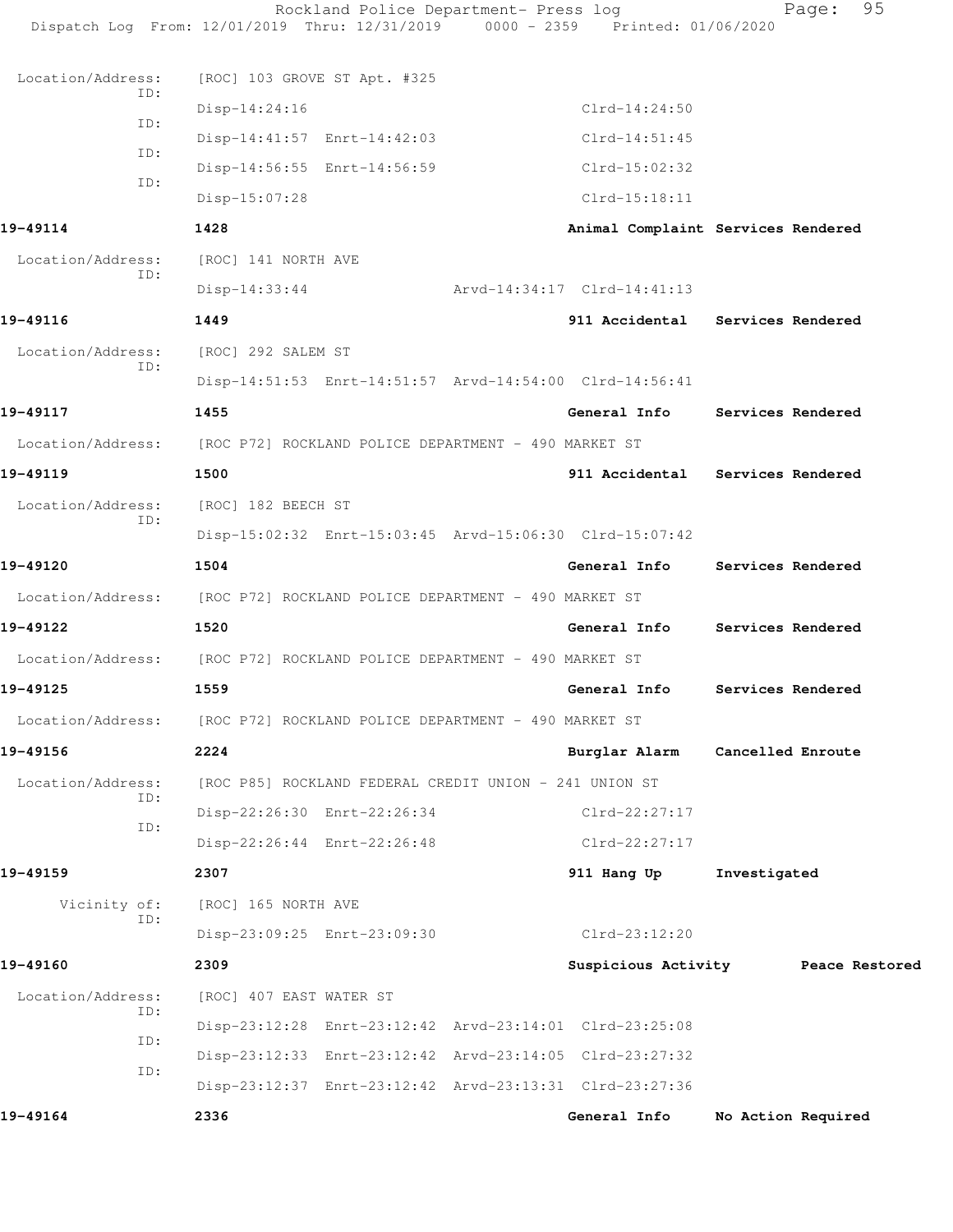|                                       | Rockland Police Department- Press log<br>Dispatch Log From: 12/01/2019 Thru: 12/31/2019 | 0000 - 2359 Printed: 01/06/2020     | 96<br>Page:                          |
|---------------------------------------|-----------------------------------------------------------------------------------------|-------------------------------------|--------------------------------------|
| Location/Address:                     | [ROC 101] 407 EAST WATER STREET - 407 E WATER ST                                        |                                     |                                      |
| ID:                                   | Disp-23:37:02 Enrt-23:37:20                                                             | Clrd-23:39:38                       |                                      |
| ID:                                   | Disp-23:37:06 Enrt-23:37:20                                                             | Clrd-23:39:38                       |                                      |
| For Date: $12/30/2019$ - Monday       |                                                                                         |                                     |                                      |
| 19-49166                              | 0000                                                                                    | General Incident Services Rendered  |                                      |
| Location/Address:                     | [ROC P72] ROCKLAND POLICE DEPARTMENT - 490 MARKET ST                                    |                                     |                                      |
| ID:                                   | Disp-00:02:30                                                                           | $Clrd-00:02:39$                     |                                      |
| 19-49178                              | 0502                                                                                    | Building Check Services Rendered    |                                      |
| Location/Address:                     | [ROC] UNION ST                                                                          |                                     |                                      |
| ID:                                   | $Disp-05:03:45$                                                                         | Arvd-05:03:55 Clrd-05:16:12         |                                      |
| 19-49180                              | 0533                                                                                    | Complaint Services Rendered         |                                      |
|                                       | Location/Address: [ROC] PARK AND RIDE - HINGHAM ST                                      |                                     |                                      |
| 19-49181                              | 0600                                                                                    | Burglar Alarm Appears Secure        |                                      |
| Location/Address:                     | [ROC P68] AL PRIME - 104 MARKET ST                                                      |                                     |                                      |
| ID:                                   | Disp-06:02:39 Enrt-06:02:48 Arvd-06:04:03 Clrd-06:05:38                                 |                                     |                                      |
| 19-49183                              | 0613                                                                                    |                                     | Disabled Motor Vehicle Vehicle Towed |
| Location/Address:                     | [ROC] VFW DR                                                                            |                                     |                                      |
| ID:                                   |                                                                                         | Arvd-06:13:00 Clrd-06:47:29         |                                      |
| 19-49197                              | 0800                                                                                    | SHIFT ASSIGNMENTS Services Rendered |                                      |
|                                       | Location/Address: [ROC P72] ROCKLAND POLICE DEPARTMENT - 490 MARKET ST                  |                                     |                                      |
| 19-49205                              | 0903                                                                                    | Animal Complaint Services Rendered  |                                      |
| Location/Address: [ROC] 58 SPRING ST  |                                                                                         |                                     |                                      |
| 19-49203                              | 0920                                                                                    | Animal Complaint Services Rendered  |                                      |
|                                       | Location/Address: [ROC] 9 GRASSWOOD CIR                                                 |                                     |                                      |
| 19-49199                              | 0941                                                                                    | Vehicle Maintenance                 | Services Rendered                    |
| Location/Address:                     | [ROC] LARRYS AUTO INC - 668 UNION ST                                                    |                                     |                                      |
| ID:                                   | Disp-09:43:24 Enrt-09:43:28 Arvd-09:43:55 Clrd-10:27:42                                 |                                     |                                      |
| 19-49207                              | 0945                                                                                    | Animal Complaint Services Rendered  |                                      |
|                                       | Location/Address: [ROC] 15 JOSH GRAY RD                                                 |                                     |                                      |
| 19-49206                              | 1015                                                                                    | Animal Complaint Services Rendered  |                                      |
| Location/Address:                     | [ROC] 139 NEVENS CIR                                                                    |                                     |                                      |
| 19-49210                              | 1033                                                                                    | Detail                              | Services Rendered                    |
|                                       | Location/Address: [ROC P72] ROCKLAND POLICE DEPARTMENT - 490 MARKET ST                  |                                     |                                      |
| 19-49216                              | 1100                                                                                    | Animal Complaint Services Rendered  |                                      |
| Location/Address: [ROC] 197 MYRTLE ST |                                                                                         |                                     |                                      |
|                                       |                                                                                         |                                     |                                      |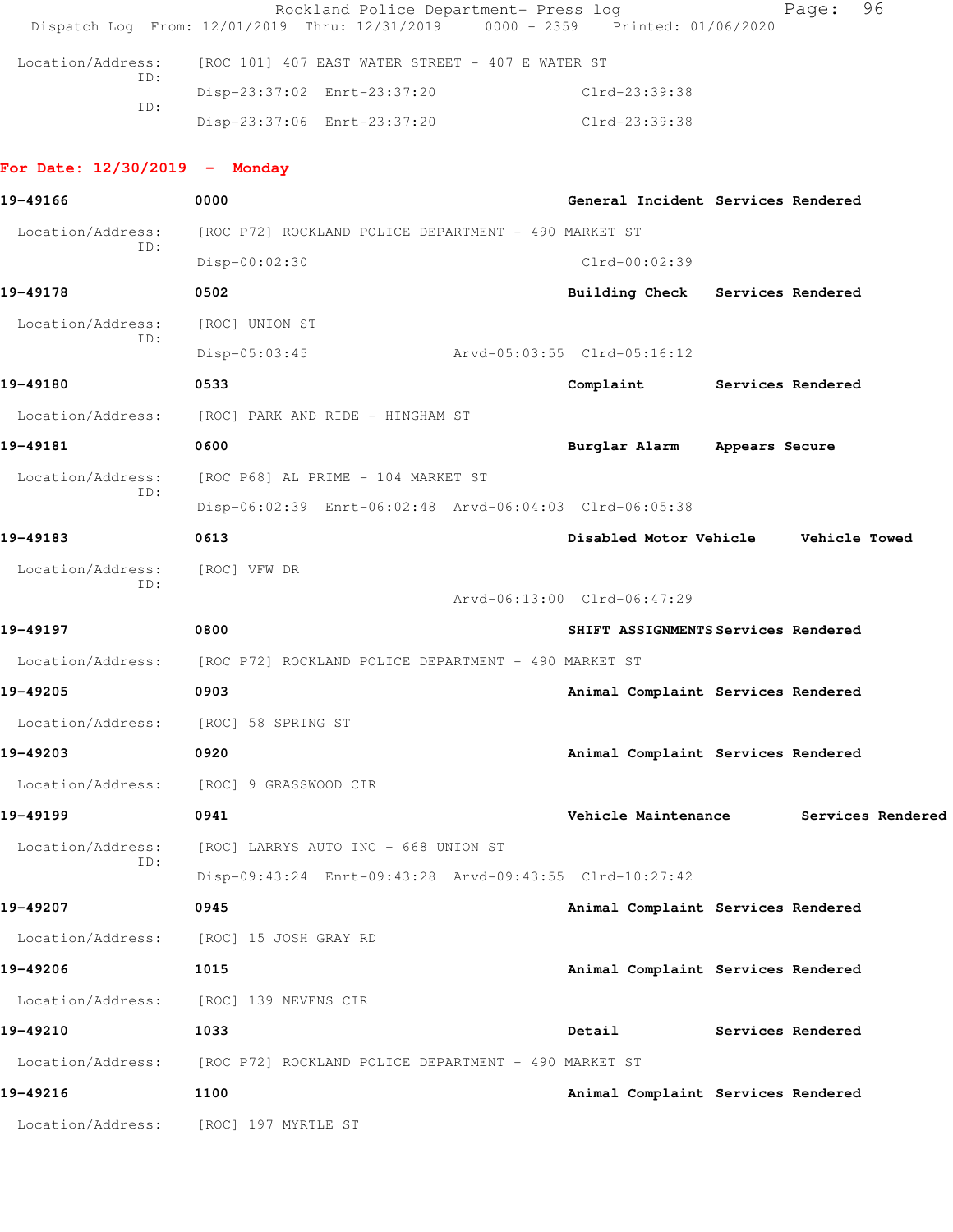| Dispatch Log From: 12/01/2019 Thru: 12/31/2019 0000 - 2359 Printed: 01/06/2020 |                                                      | Rockland Police Department- Press log |                                                               |                   | 97<br>Page:                             |
|--------------------------------------------------------------------------------|------------------------------------------------------|---------------------------------------|---------------------------------------------------------------|-------------------|-----------------------------------------|
| 19-49226                                                                       | 1232                                                 |                                       | 911 Hang Up                                                   | Investigated      |                                         |
| Location/Address:                                                              |                                                      |                                       | [ROC 69] SOUTH SHORE REHAB & NURSING - 115 NORTH AVE Apt. #25 |                   |                                         |
| ID:                                                                            | Disp-12:37:26                                        |                                       | $Clrd-12:37:48$                                               |                   |                                         |
| ID:                                                                            |                                                      |                                       | Disp-12:37:44 Enrt-12:38:00 Arvd-12:51:50 Clrd-12:52:16       |                   |                                         |
| 19-49236                                                                       | 1356                                                 |                                       | Disabled Motor Vehicle                                        |                   | Services Rendered                       |
| Location/Address:                                                              |                                                      | [ROC] 196 UNION ST @ 4 LINDEN ST      |                                                               |                   |                                         |
| ID:                                                                            |                                                      |                                       | Arvd-13:56:00 Clrd-14:17:04                                   |                   |                                         |
| 19-49238                                                                       | 1416                                                 |                                       | COMP Time off                                                 | Services Rendered |                                         |
| Location:                                                                      | [ROC]                                                |                                       |                                                               |                   |                                         |
| 19-49241                                                                       | 1540                                                 |                                       | Burglar Alarm                                                 | Services Rendered |                                         |
| Location/Address:                                                              | [ROC] 360 SUMMER ST                                  |                                       |                                                               |                   |                                         |
| ID:                                                                            |                                                      |                                       | Disp-15:42:18 Enrt-15:42:53 Arvd-15:47:41 Clrd-15:52:24       |                   |                                         |
| 19-49243                                                                       | 1608                                                 |                                       | General Info                                                  | Services Rendered |                                         |
| Location/Address:                                                              | [ROC P72] ROCKLAND POLICE DEPARTMENT - 490 MARKET ST |                                       |                                                               |                   |                                         |
| 19-49244                                                                       | 1624                                                 |                                       |                                                               |                   | MVA Property Damage Only Paper Exchange |
| Location/Address:                                                              | [ROC] 343 UNION ST                                   |                                       |                                                               |                   |                                         |
| ID:                                                                            |                                                      |                                       | Disp-16:25:16 Enrt-16:25:18 Arvd-16:28:56 Clrd-16:37:46       |                   |                                         |
| ID:                                                                            |                                                      |                                       | Disp-16:28:52 Enrt-16:28:53 Arvd-16:28:55 Clrd-16:37:48       |                   |                                         |
| 19-49250                                                                       | 1738                                                 |                                       |                                                               |                   | Motor Vehicle Stop Citation/Warning     |
| Issued<br>Location/Address:                                                    | [ROC] 300 SALEM ST                                   |                                       |                                                               |                   |                                         |
| ID:                                                                            |                                                      |                                       | Arvd-17:38:00 Clrd-17:42:44                                   |                   |                                         |
| 19-49253                                                                       | 1758                                                 |                                       | Disturbance                                                   | Gone on arrival   |                                         |
| Location/Address:                                                              | [ROC] 7 LORETTA AVE                                  |                                       |                                                               |                   |                                         |
| ID:                                                                            |                                                      | Disp-18:00:08 Enrt-18:00:11           | $Clrd-18:05:33$                                               |                   |                                         |
| ID:                                                                            |                                                      |                                       | Disp-18:00:08 Enrt-18:00:12 Arvd-18:03:25 Clrd-18:06:00       |                   |                                         |
| ID:                                                                            |                                                      |                                       | Disp-18:00:08 Enrt-18:00:13 Arvd-18:03:30 Clrd-18:05:59       |                   |                                         |
| 19-49259                                                                       | 1935                                                 |                                       | Motor Vehicle Stop                                            |                   | Report Follows                          |
| Location/Address:                                                              |                                                      | [ROC 59] RICE BUILDING - 346 UNION ST |                                                               |                   |                                         |
| ID:                                                                            |                                                      |                                       | Arvd-19:35:00 Clrd-19:52:36                                   |                   |                                         |
| ID:                                                                            | Disp-19:36:34                                        |                                       | Arvd-19:36:37 Clrd-19:52:37                                   |                   |                                         |
| 19-49269                                                                       | 2028                                                 |                                       | Details / Time off                                            |                   | Services Rendered                       |
| Location:                                                                      | [ROC]                                                |                                       |                                                               |                   |                                         |
| 19-49283                                                                       | 2312                                                 |                                       | Details / Time off-VAC DAY No Service                         |                   |                                         |
| Location:                                                                      | [ROC]                                                |                                       |                                                               |                   |                                         |
|                                                                                |                                                      |                                       |                                                               |                   |                                         |

**For Date: 12/31/2019 - Tuesday**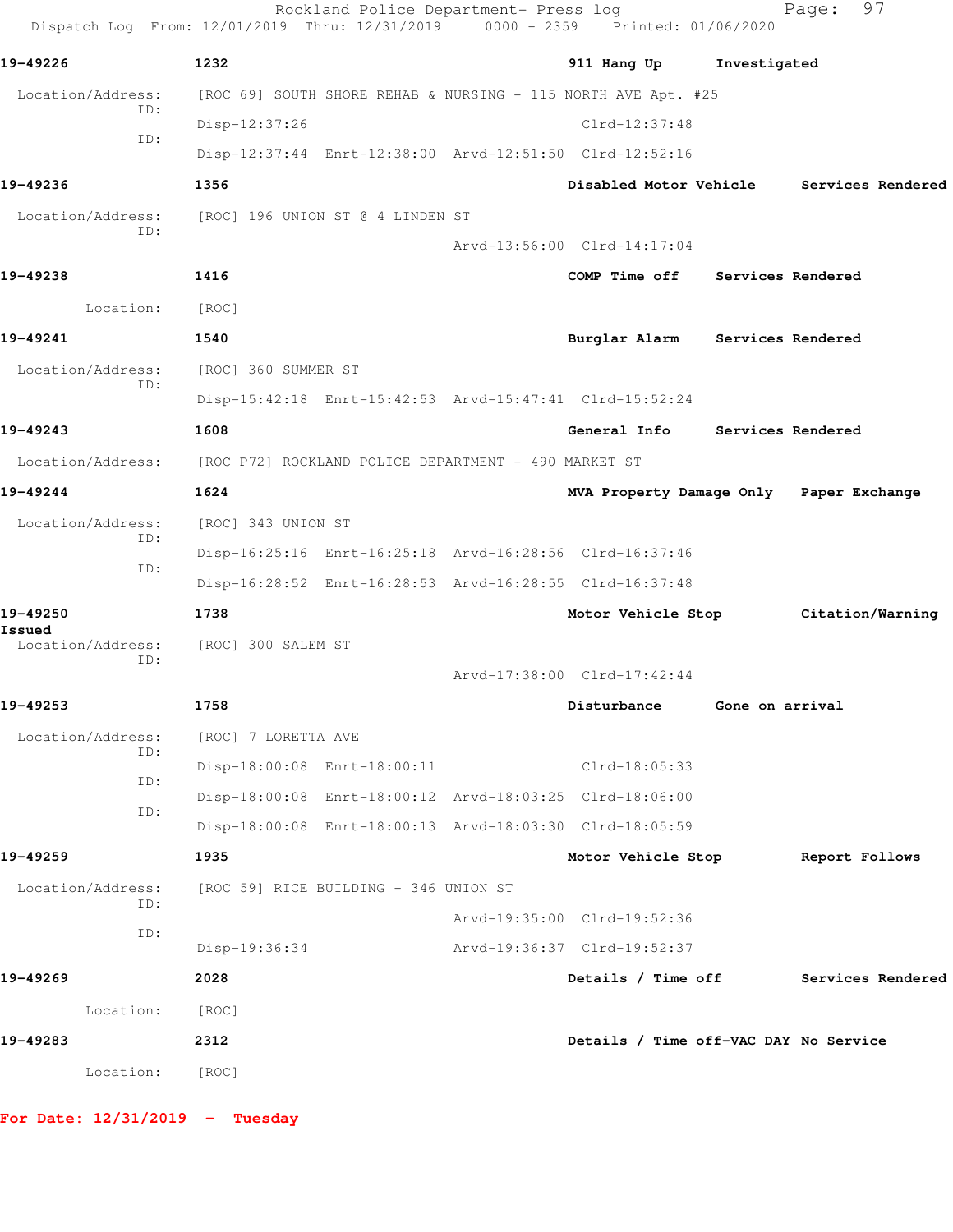Rockland Police Department- Press log Fage: 98 Dispatch Log From: 12/01/2019 Thru: 12/31/2019 0000 - 2359 Printed: 01/06/2020 **19-49284 0002 SHIFT ASSIGNMENTS Services Rendered** Location/Address: [ROC P72] ROCKLAND POLICE DEPARTMENT - 490 MARKET ST **19-49286 0048 Building Check Investigated** Location/Address: [ROC] UNION ST ID: Arvd-00:49:10 Clrd-00:49:23 **19-49289 0114 Motor Vehicle Stop No EMS** Location/Address: [ROC] LEDGEWOOD PL ID: Arvd-01:14:00 Clrd-01:15:49 **19-49290 0128 Suspicious Activity Sent On Way** Location/Address: [ROC P45] COMFORT INN - 850 HINGHAM ST ID: Disp-01:29:33 Arvd-01:29:48 Clrd-01:46:40 ID: Disp-01:29:33 Enrt-01:29:49 Arvd-01:32:25 Clrd-01:46:47 ID: Disp-01:30:55 Arvd-01:31:00 Clrd-01:46:41 ID: Disp-01:46:43 Arvd-01:46:45 Clrd-01:52:42 **19-49292 0221 Building Check Investigated** Location/Address: [ROC] UNION ST ID: Arvd-02:22:25 Clrd-02:22:37 **19-49300 0533 Building Check Appears Secure** Location/Address: [ROC 61] UNION ST BUSINESS DISTRICT - UNION ST ID: Arvd-05:34:35 Clrd-05:49:03 **19-49303 0613 TRAFFIC COMPLAINT Services Rendered** Location/Address: [ROC] DEERING SQ ID: Disp-06:17:23 Arvd-06:17:32 Clrd-06:25:29 **19-49307 0635 Motor Vehicle Stop Verbal Warning** Location/Address: [ROC] OVERPASS - HINGHAM ST ID: Arvd-06:35:00 Clrd-06:39:26 **19-49308 0710 Building Check Investigated** Location/Address: [ROC] SALEM ST ID: Arvd-07:11:18 Clrd-07:34:15 **19-49311 0804 General Info Services Rendered** Location/Address: [ROC P72] ROCKLAND POLICE DEPARTMENT - 490 MARKET ST **19-49312 0827 Details / Time off Services Rendered** Location: [ROC] **19-49315 0852 Assist Other Agency Provided Assistance**  Location/Address: [ROC] 46 STUDLEY CT ID: Disp-08:53:16 Enrt-08:53:23 Arvd-08:55:26 Clrd-09:47:29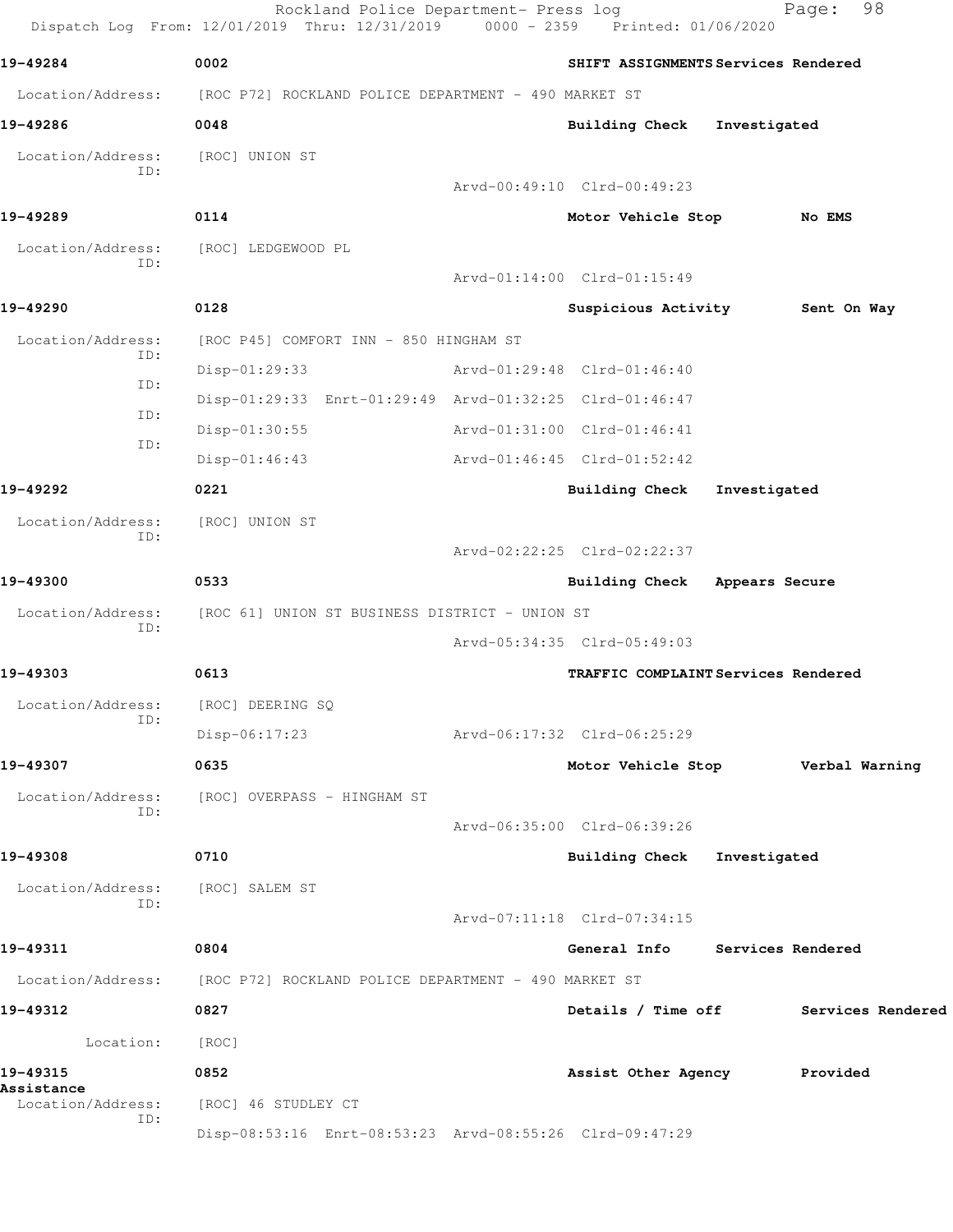Rockland Police Department- Press log Fage: 99 Dispatch Log From: 12/01/2019 Thru: 12/31/2019 0000 - 2359 Printed: 01/06/2020

**19-49318 0948 911 Accidental Appears Secure** Location/Address: [ROC] 26 MAPLE ST ID: Disp-09:49:20 Enrt-09:49:33 Arvd-09:51:35 Clrd-09:57:19 **19-49320 0957 Building Check Building Checked/Secured** Location/Address: [ROC] PARK ST ID: Arvd-09:58:09 Clrd-10:08:17 **19-49329 1104 Details / Time off Services Rendered** Location: [ROC] **19-49340 1208 Threats Services Rendered** Location/Address: [ROC 25] HI-WAY SAFETY SYSTEMS - 9 ROCKVIEW WAY ID: Arvd-12:08:00 Clrd-12:31:29 **19-49341 1225 911 Accidental Appears Secure** Location/Address: [ROC P55] HOME DEPOT - 1149 HINGHAM ST ID: Disp-12:26:58 Enrt-12:27:01 Arvd-12:35:14 Clrd-12:44:45 **19-49343 1239 Traffic Enforcement Citation/Warning Issued**  Location/Address: [ROC] SALEM ST ID: Arvd-12:39:50 Clrd-12:53:24 ID: Disp-12:56:44 Enrt-12:57:22 Arvd-12:57:24 Clrd-13:02:14 **19-49344 1243 Building Check Building Checked/Secured** Location/Address: [ROC] BILL DELAHUNT PKWY ID: Arvd-12:45:10 Clrd-12:46:01 **19-49346 1252 Motor Vehicle Stop Citation/Warning Issued**  Location/Address: [ROC] 9 SALEM ST @ 754 UNION ST ID: Disp-12:53:24 Enrt-12:53:31 Arvd-12:53:33 Clrd-12:56:44 **19-49347 1253 Building Check Building Checked/Secured** Location/Address: [ROC] PARK ST ID: Arvd-12:54:13 Clrd-12:54:41 **19-49350 1313 Motor Vehicle Stop Verbal Warning** Location/Address: [ROC P66] DOMINO'S PIZZA - 100 MARKET ST ID: Disp-13:14:25 Enrt-13:14:29 Arvd-13:14:31 Clrd-13:20:41 **19-49361 1438 911 Accidental Gone on arrival** Location/Address: [ROC] 55 ACCORD PARK DR ID: Disp-14:39:27 Enrt-14:39:31 Arvd-14:51:51 Clrd-14:54:35 **19-49364 1440 Detail Services Rendered** Location/Address: [ROC P72] ROCKLAND POLICE DEPARTMENT - 490 MARKET ST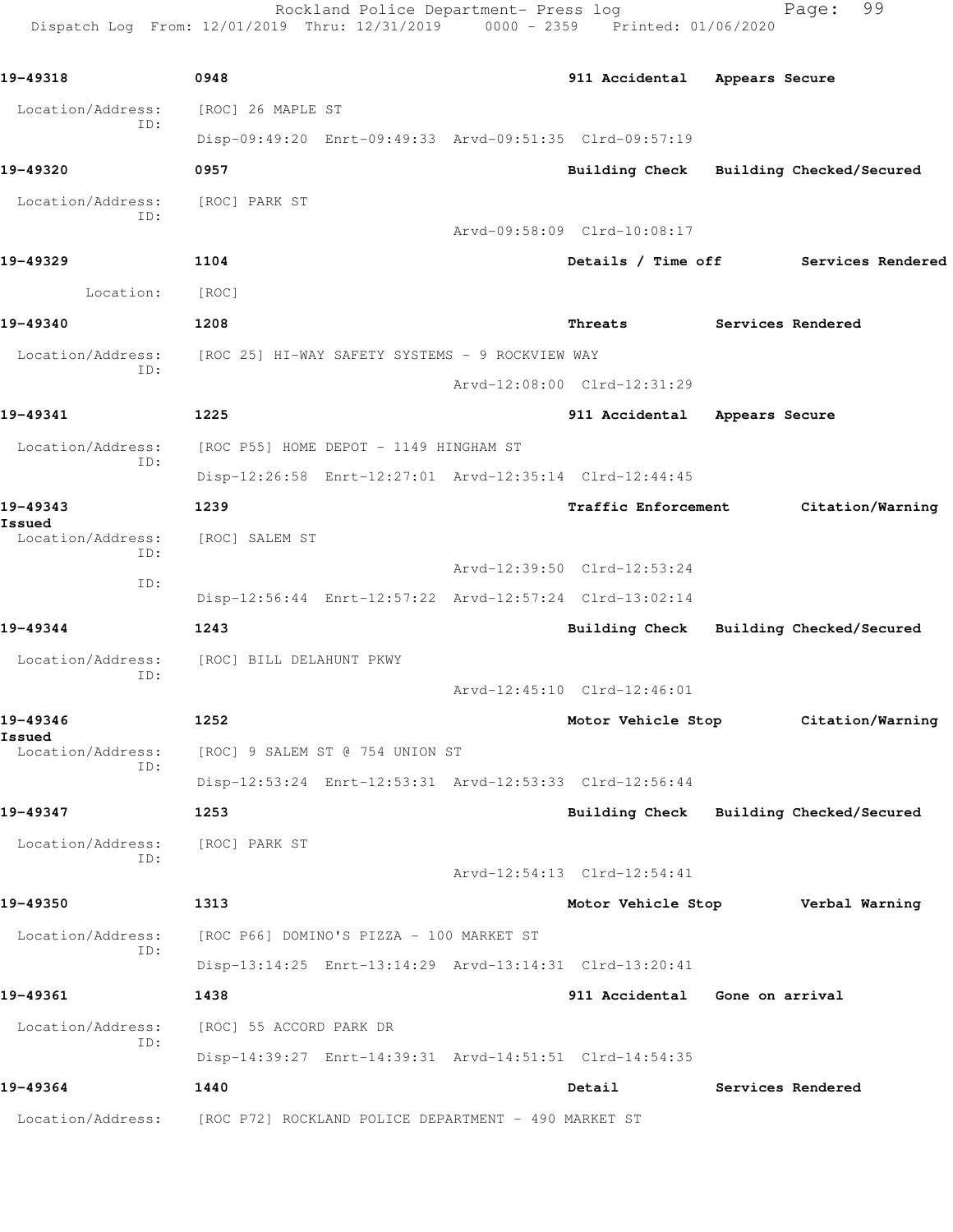Rockland Police Department- Press log Page: 100 Dispatch Log From: 12/01/2019 Thru: 12/31/2019 0000 - 2359 Printed: 01/06/2020 **19-49366 1444 Disturbance Arrest(s) Made** Location/Address: [ROC 94] 23 NORTH AVE Apt. #2 ID: Disp-14:46:50 Enrt-14:47:04 Arvd-14:49:41 Clrd-15:07:10 ID: Disp-14:46:50 Enrt-14:46:58 Arvd-14:47:00 Clrd-15:07:29 **19-49367 1451 Emergency Medical Transported to Hospital** Location/Address: [ROC] 435 SUMMER ST Fire Unit: ROCKEN1-Pumper-Rockland Engine 1 Disp-14:53:08 Enrt-14:54:42 Arvd-14:58:27 Clrd-15:05:20 InQrtsUnavl-15:11:49 InSrvce-15:11:54 EMS Unit: ROCKAM2-Rockland A2 Disp-14:53:18 Enrt-14:54:39 Arvd-14:58:25 Clrd-15:05:23 Hosp-15:19:17 ClrHosp-16:16:18 InQrtsUnavl-16:22:51 InSrvce-16:22:54 ID: Disp-14:55:01 Enrt-14:55:03 Clrd-14:55:10 **19-49372 1507 Suspicious Activity Services Rendered** Location/Address: [ROC] 267 HOWARD ST ID: Disp-15:13:53 Enrt-15:14:00 Arvd-15:14:02 Clrd-15:16:25 **19-49376 1606 General Info Services Not Required** Location/Address: [ROC P72] ROCKLAND POLICE DEPARTMENT - 490 MARKET ST ID: Arvd-16:06:00 Clrd-16:08:38 **19-49382 1716 Follow-Up Investigation Services Rendered** Location/Address: [ROC] 267 HOWARD ST ID: Disp-17:17:03 Arvd-17:17:16 Clrd-17:21:11 ID: Disp-17:17:03 Arvd-17:17:11 Clrd-17:21:07 **19-49386 1735 Animal Complaint Services Rendered** Location/Address: [ROC] 44 LIBERTY SQ ID: Arvd-17:35:00 Clrd-17:43:01 **19-49394 1839 Lost/Found Property Services Rendered** Location/Address: [ROC P72] ROCKLAND POLICE DEPARTMENT - 490 MARKET ST ID: Arvd-18:39:00 Clrd-18:44:20 **19-49403 2040 911 Accidental Services Rendered** Location/Address: [ROC] 29 CHURCH ST Apt. #2 ID: Disp-20:44:37 Arvd-20:45:07 Clrd-20:47:54 ID: Disp-20:45:11 Clrd-20:45:15 ID: Disp-20:47:17 Arvd-20:47:24 Clrd-20:47:58 **19-49404 2103 Motor Vehicle Stop Citation/Warning Issued**  Vicinity of: [ROC] 563 HINGHAM ST ID: Arvd-21:03:00 Clrd-21:05:41 **19-49405 2133 Suspicious Activity Services Rendered** Location/Address: [ROC P89] CALVARY CHAPEL - 175 MARKET ST